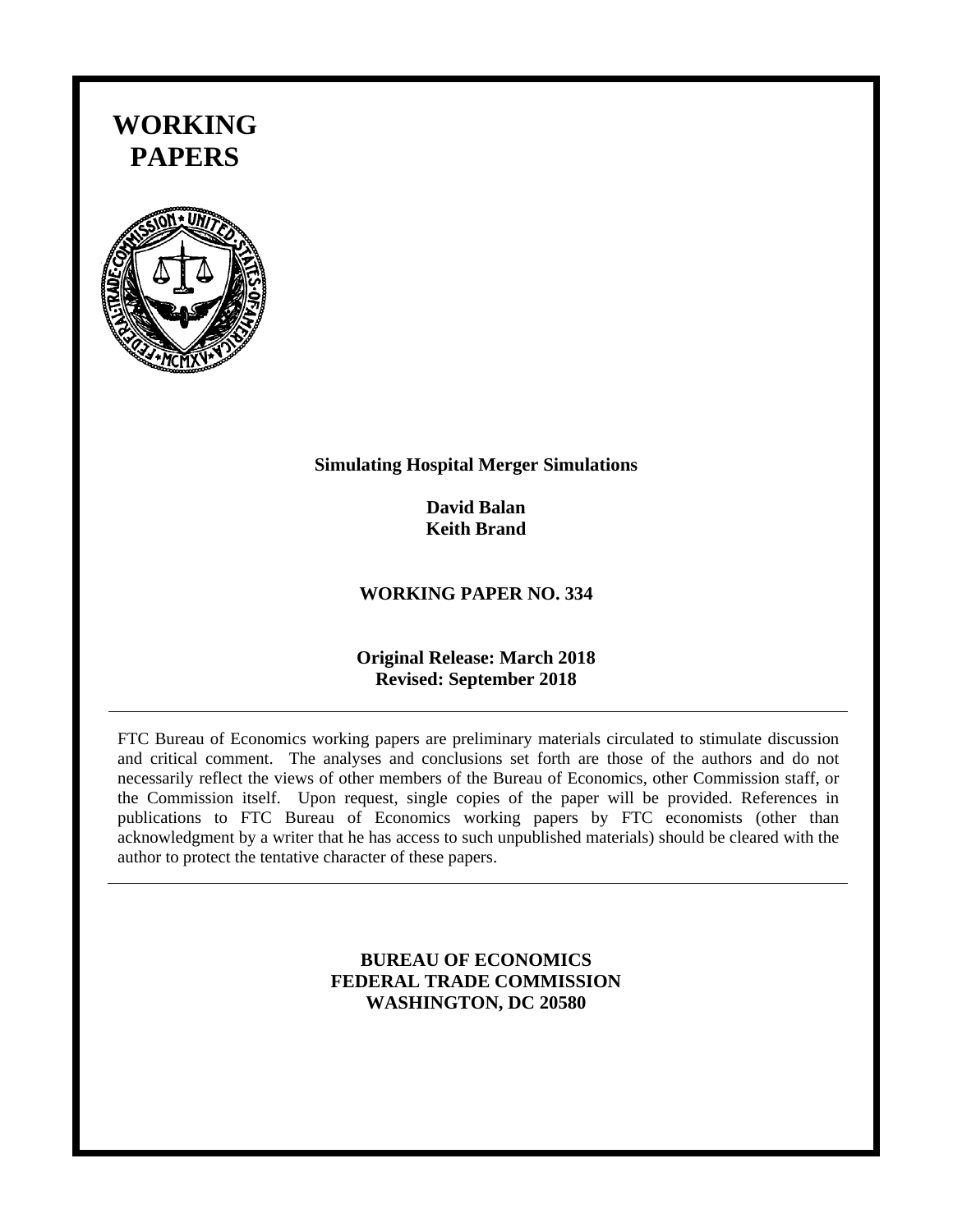## Simulating Hospital Merger Simulations

David J. Balan <sup>∗</sup> Keith Brand <sup>†</sup>

September 11, 2018

#### Abstract

We assess the performance of three hospital merger simulation methods by means of a Monte Carlo experiment. We first specify a rich theoretical model of hospital markets and use it to generate "true" price effects of a large number of hospital mergers. We then use the theoretical model to generate the data that would be available in a real-world prospective merger analysis and apply the merger simulation methods to those data. Finally, we compare the predictions of the merger simulation methods to the true price effects. While there is some heterogeneity in performance, all three simulation methods perform reasonably well.<sup>1</sup>

Keywords: Hospitals, Mergers, Hospital Mergers, Nash Bargaining, Merger Simulation, Oligopoly JEL Classification: L11, L13, L31, L38, I11, I18

<sup>∗</sup>Bureau of Economics, Federal Trade Commission, dbalan@ftc.gov

<sup>†</sup>Bureau of Economics, Federal Trade Commission, kbrand@ftc.gov

<sup>&</sup>lt;sup>1</sup>We are grateful to Leemore Dafny, Gary Fournier, Christopher Garmon, Martin Gaynor, Gautam Gowrisankaran, Daniel Hosken, Thomas Koch, Robert McMillan, Ted Rosenbaum, David Schmidt, Loren Smith, and Robert Town; to seminar participants at George Washington University, the University of Illinois, and the University of Oklahoma; to brown bag participants at the Department of Justice and at the Federal Trade Commission; and at the 2015 Kellogg School of Management Fourth Annual Conference on Healthcare Markets for their helpful comments. The views expressed in this article are those of the authors and do not necessarily reflect those of the Federal Trade Commission.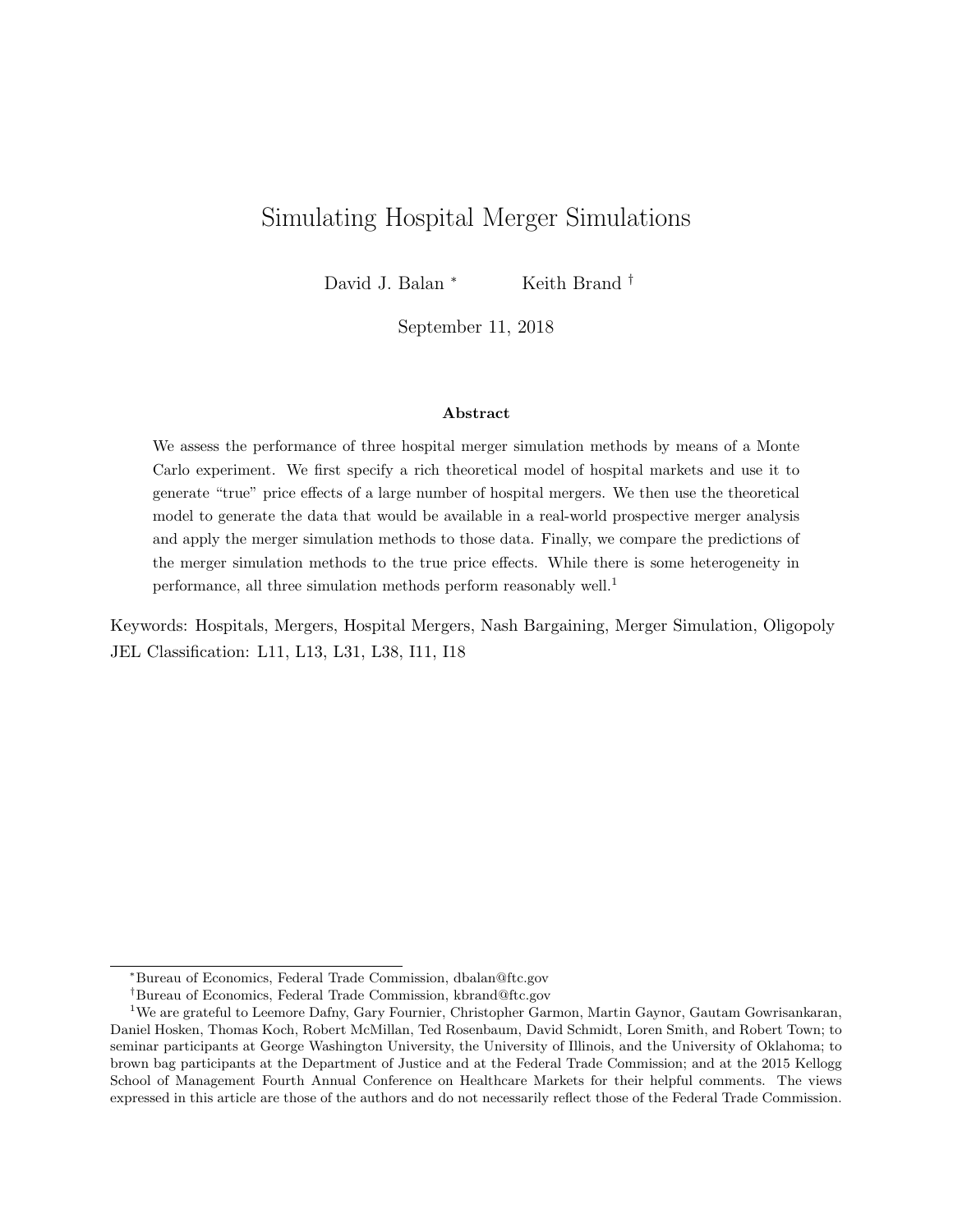## 1 Introduction

In recent years, the economics literature has produced a number of methods for simulating the price effects of hospital mergers. These merger simulation methods have been used in internal analyses at the Federal Trade Commission [\(Farrell et al.](#page-98-0) [\(2011\)](#page-98-0)). They have also been used by testifying economic experts in recent litigated hospital merger cases.<sup>2</sup>

The main purpose of this paper is to make a contribution to evaluating the accuracy of three of these hospital merger simulation methods. Specifically, we evaluate a variant of the Willingnessto-Pay  $(WTP)$  method originally exposited in [Capps et al.](#page-98-1) [\(2003\)](#page-98-1) (CDS), as well as an extension to the CDS method described in [Brand](#page-98-2) [\(2013\)](#page-98-2). We also evaluate what is known as the "Upward Pricing Pressure" (UPP) approach to predicting the price effects of hospital mergers.

All of these simulation methods have the important advantage of being tractable (with the UPP method being very tractable), but this tractability is the result of important simplifying assumptions, the validity of which are uncertain. The simulation methods can be thought of as approximations to a richer and more realistic theoretical model, and the accuracy of the methods in predicting the price effects of mergers will depend, in part, on the closeness of those approximations.

We present such a rich theoretical model that captures the key features of hospital markets in the United States. Among these are: (i) health insurers typically act as intermediaries between hospitals and consumers; and (ii) hospital prices are typically determined via bilateral bargaining between hospitals and insurers rather than being posted by hospitals. The primitives of the model are defined on hospital attributes (location, quality, cost, and system affiliation), consumer attributes (location and probability of using inpatient care), and consumer preferences over hospitals and insurers. We assume profit-maximizing behavior for both hospitals and insurers. The solution concept is standard "Nash-In-Nash," meaning that the equilibrium vectors of hospital prices and insurance premiums simultaneously comprise: (i) a Nash Equilibrium of solutions to a set of Nash Bargaining equations that model the bargaining between hospitals and insurers; and (ii) a Nash Equilibrium in a Bertrand game played by insurers.

 ${}^{2}$ For example, merger simulation based on  $WTP$  was used in the ProMedica Health System matter (https://www.ftc.gov/sites/default/files/documents/cases/2012/06/120625promedicaopinion.pdf and https://www.ftc.gov/sites/default/files/documents/cases/2012/06/120328promedicaroschopinion.pdf). A version of the UPP method was used in the Federal Trade Commission and State of Illinois vs. Advocate Health Care Network, Advocate Health and Hospitals Corporation, and North Shore University Health System matter (public trial transcript of Dr. Steven Tenn, April 11, 2016).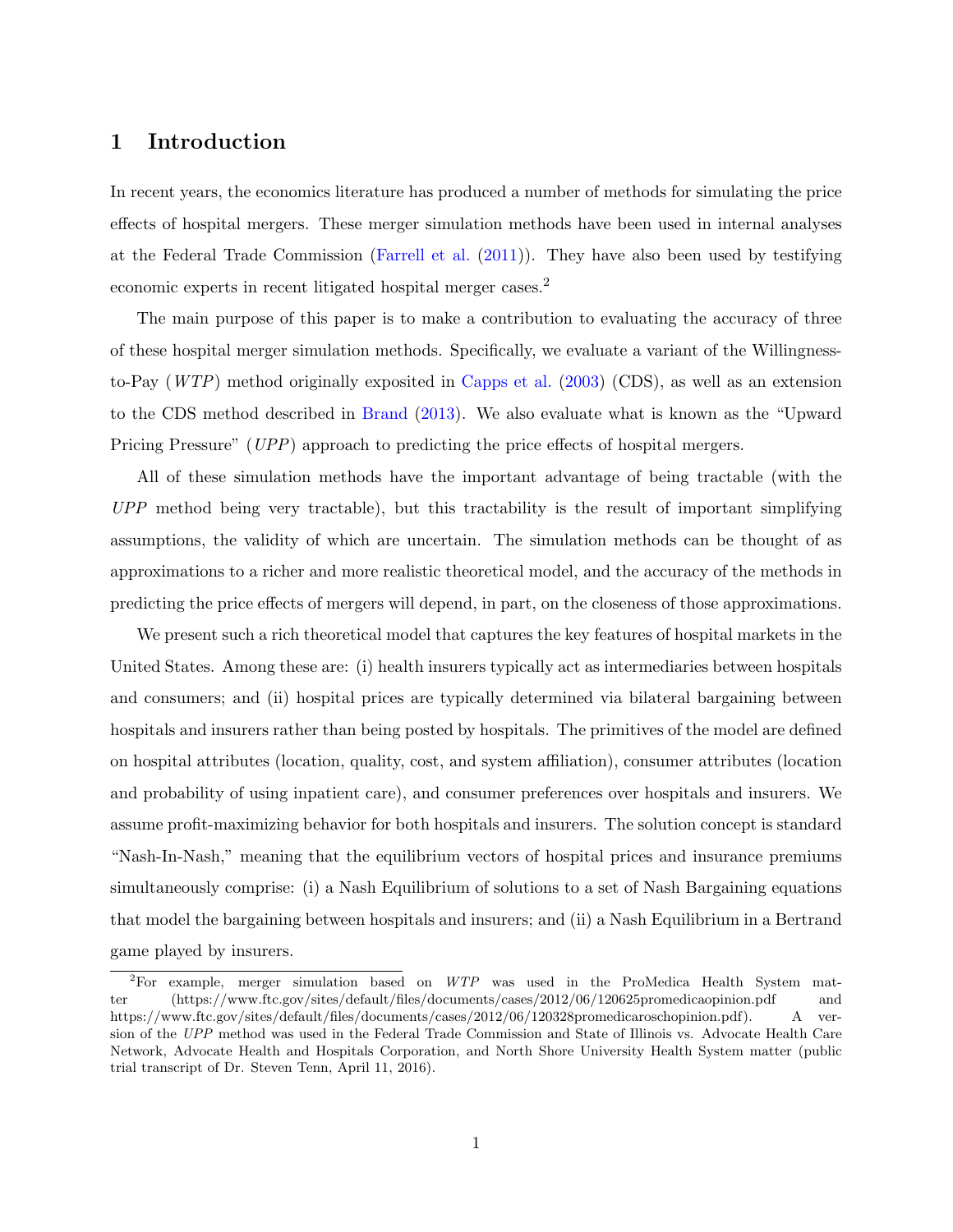We perform a Monte Carlo experiment in which we generate simulated data to evaluate how closely the hospital merger price effects predicted by the simulation methods approximate the "true" price effects from the theoretical model. We emphasize that it is not obvious that the simulation methods must be a close approximation to the theoretical model. In Appendix  $A6$ , we detail the numerous important differences between our theoretical model and the simulation methods that we test. Therefore, if our Monte Carlo experiment shows that the simulation methods do in fact closely approximate the theoretical model, that would constitute meaningful evidence of their real-world efficacy insofar as the theoretical model is a reasonably accurate representation of the real world.

Our experiment proceeds in three stages. First, we solve the theoretical model for a large number of simulated markets under a wide variety of model parameterizations, and, for each simulated market, we calculate the price effect of every possible merger between two hospital systems. That is, we calculate the equilibrium set of hospital prices before and after every possible pairwise merger. Comparing the pre- and post-merger prices generates what we refer to as the true price effect of each merger. Second, for each simulated market, we generate the types of data that would be available in a real-world prospective merger analysis: pre-merger prices and individual-level hospital discharge data. We then apply each of the three merger simulation methods to those data to generate a predicted price effect from each method for each merger. Third, we evaluate the performance of the merger simulation methods by comparing these predicted price effects to the true price effects. We also evaluate how that performance varies across model parameterizations.<sup>3</sup>

We determine the set of possible values of the model parameters by calibrating our results against real-world metrics, including hospital prices and costs. However, we include a wider range of parameter values than this calibration would suggest because of uncertainty about which combinations of model parameters correspond most closely to the real world, and also to cover real-world heterogeneity in these metrics across markets.

We find that all three of the merger simulation methods generally perform quite well. The method based on CDS exhibits a tendency to modestly under-predict the true merger price effects, with a mean prediction error of around -15% of the true price effect. For example, if the mean

 $3$ Our Monte Carlo experiment is similar to those performed by [Miller et al.](#page-99-1) [\(2016\)](#page-99-0) and Miller et al. [\(2017\)](#page-99-1). In each of those papers, as in ours, the accuracy of a merger simulation method is evaluated by using simulated data to compare its predictions to the true results of a richer, more realistic model. The key difference is that those papers simulate mergers of differentiated products with posted prices, and ours simulates hospital mergers with negotiated prices. Another difference is that our theoretical model, while sharing some features with existing models, was developed specifically for this paper and represents a contribution to the theoretical literature in its own right.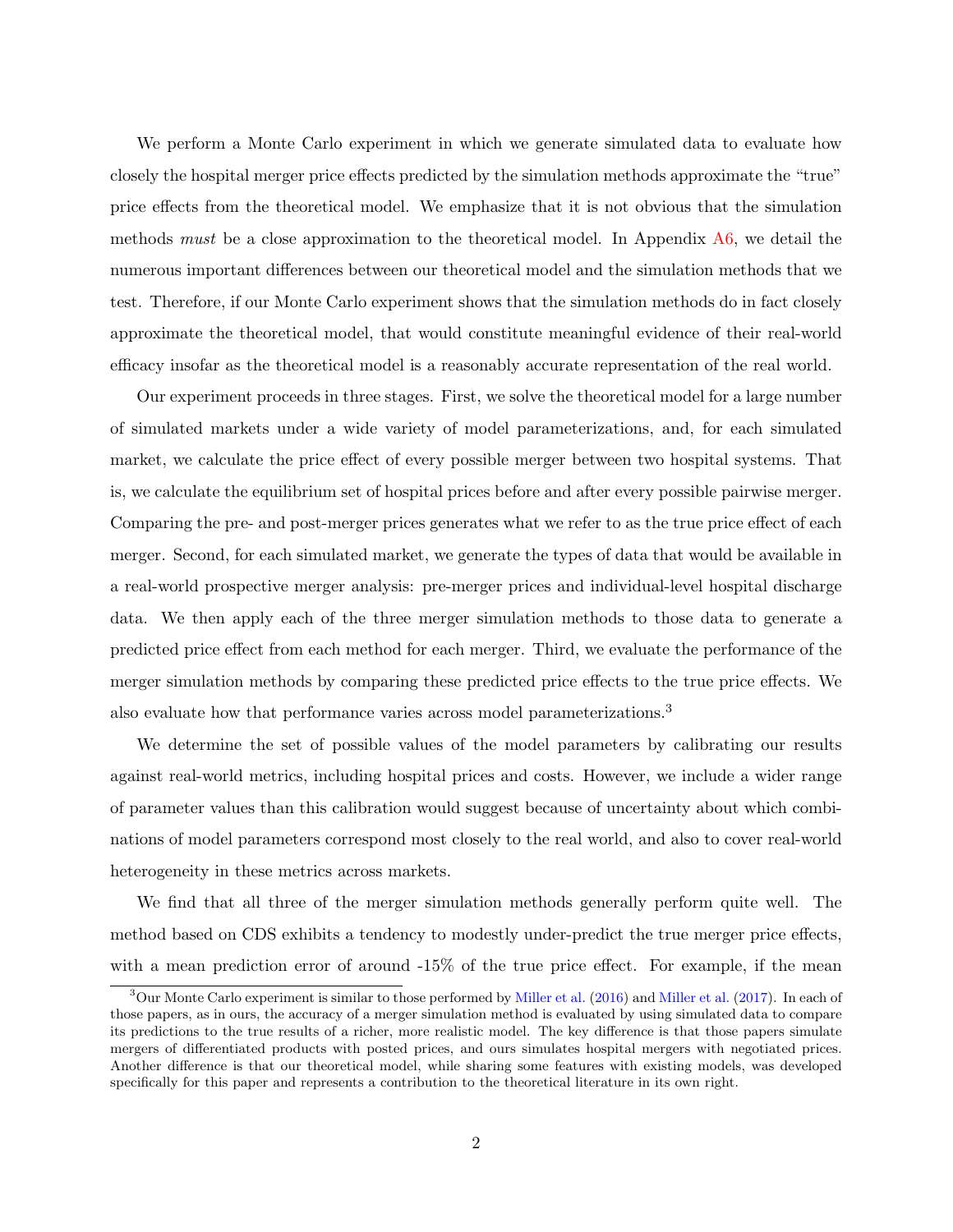true price effect is 5%, then the mean predicted price effect using that simulation method would be about 4.25%. The method based on [Brand](#page-98-2) [\(2013\)](#page-98-2) exhibits a tendency to modestly over-predict, with a mean prediction error of around 14% of the true price effect. Overall, UPP performs less well, and its performance varies much more by the magnitude of the true price effect. Its mean prediction error is 34.9% of the true price effect for mergers whose true price effect is between 4.5% and 5.5%, falling to 3.8% of the true price effect for mergers whose true price effect is between 9.5% and 10.5%, and falling to -13.3% of the true price effect for mergers whose true price effect is between 14.5% and 15.5%.

We also apply a performance measure based on the median absolute prediction error (MAPE), which captures the dispersion of the predicted price effects about the true price effects. The simulation methods perform quite well by this measure. For the method based on CDS, the MAPE is typically about 20%-25% of the true price effect. The method based on [Brand](#page-98-2) [\(2013\)](#page-98-2) performs significantly better, with the MAPE typically about  $12\%$ -14% of the true price effect. UPP performs less well, and its performance varies significantly with the magnitude of the true price effect.

Based on these results, we conclude that all three of the simulation methods perform at least reasonably well in predicting the true price effects from our theoretical model. And while there is some variation in the methods' performance across different parameterizations of the theoretical model, they generally perform reasonably well throughout the parameter space. This suggests that the methods are likely to be useful even if we do not know which parts of the parameter space in our simulations correspond most closely to the real world.

For this paper to constitute a meaningful test of the simulation methods' accuracy in predicting the effects of real-world mergers, the theoretical model must approximate the real world reasonably well. Beyond the familiar basic theoretical structure (hospital prices are determined via Nash Bargaining between hospitals and insurers), our model has a number of additional features that appear to be realistic. First, it allows for consumers to switch insurers in response to the exclusion of a preferred hospital system from their insurer's network. Second, the bargaining between hospitals and insurers that determines hospital prices takes place simultaneously with the Bertrand pricing game played by insurers in setting premiums. Third, our model allows an insurer to adjust its profit-maximizing premium in response to an exclusion of a given hospital system from its network or from the network of a competing insurer, rather than imposing an assumption that those premiums are invariant to the composition of the insurers' provider networks. (We also present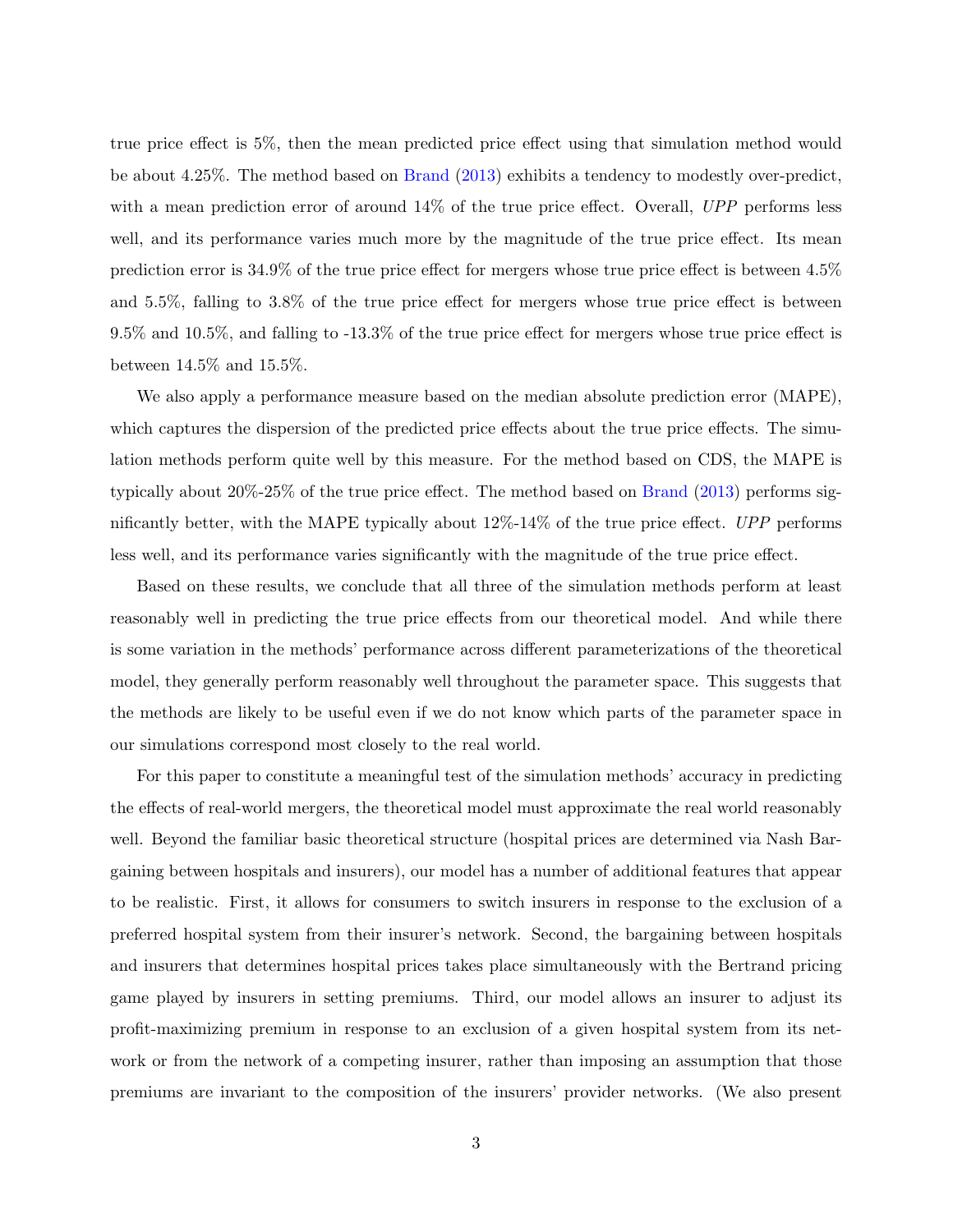an alternative version of the model, discussed in Appendix [A4,](#page-55-0) in which this adjustment is not possible). Fourth, the theoretical model includes buying groups in the insurance market: some consumers purchase insurance individually, while others get insurance as members of groups of varying sizes, where the group makes a single purchasing decision for all of its members. Fifth, the model can vary the competitive conditions in the insurance market from a monopoly insurer to a highly competitive nine-insurer market structure. Sixth, equilibrium hospital prices and insurance premiums are determined before uncertainty about which consumers will require inpatient hospital care is resolved.

Some of these features are present in other recent models such as [Gaynor and Town](#page-98-3) [\(2012\)](#page-98-3), [Gowrisankaran et al.](#page-98-4) [\(2015\)](#page-98-4), [Gaynor et al.](#page-98-5) [\(2015\)](#page-98-5), and [Ho and Lee](#page-99-2) [\(2017\)](#page-99-2) though, as far as we know, the third item on the above list is unique to our model, and we believe it to be fairly important. No other model has the set of features that characterize our model, which we offer as a contribution in its own right.

## 2 Background and Previous Literature

We begin by discussing the theoretical basis of the merger simulation methods evaluated in this paper. The methods based on [Capps et al.](#page-98-1) [\(2003\)](#page-98-1) and [Brand](#page-98-2) [\(2013\)](#page-98-2) involve constructing a measure of hospital market power using individual-level inpatient discharge data. A key component of this market power measure was initially developed in [Town and Vistnes](#page-99-3) [\(2001\)](#page-99-3) and in CDS, the latter of which first applied the now commonly-used term "Willingness to Pay"  $(WTP)$ . As the name suggests, WTP is intended to capture the incremental valuation that consumers place on having a particular hospital or hospital system in their insurer's provider network. For closely related reasons, WTP can also be thought of as proportional to the amount by which an insurer's gross profits (gross of payments to hospitals) would decline if that hospital or hospital system was excluded from its network. In the context of the bilateral bargaining framework in which hospital prices are determined, WTP can be thought of as a measure of the difference between the insurer's gross payoff if an agreement is reached versus if it is not.

CDS implement this intuition by regressing hospital system profits on WTP and then using the estimated relationship to predict the price effect of a merger. For reasons discussed in [Farrell et al.](#page-98-0) [\(2011\)](#page-98-0) and Section [5](#page-15-0) below, it may be preferable to instead regress hospital system prices on WTP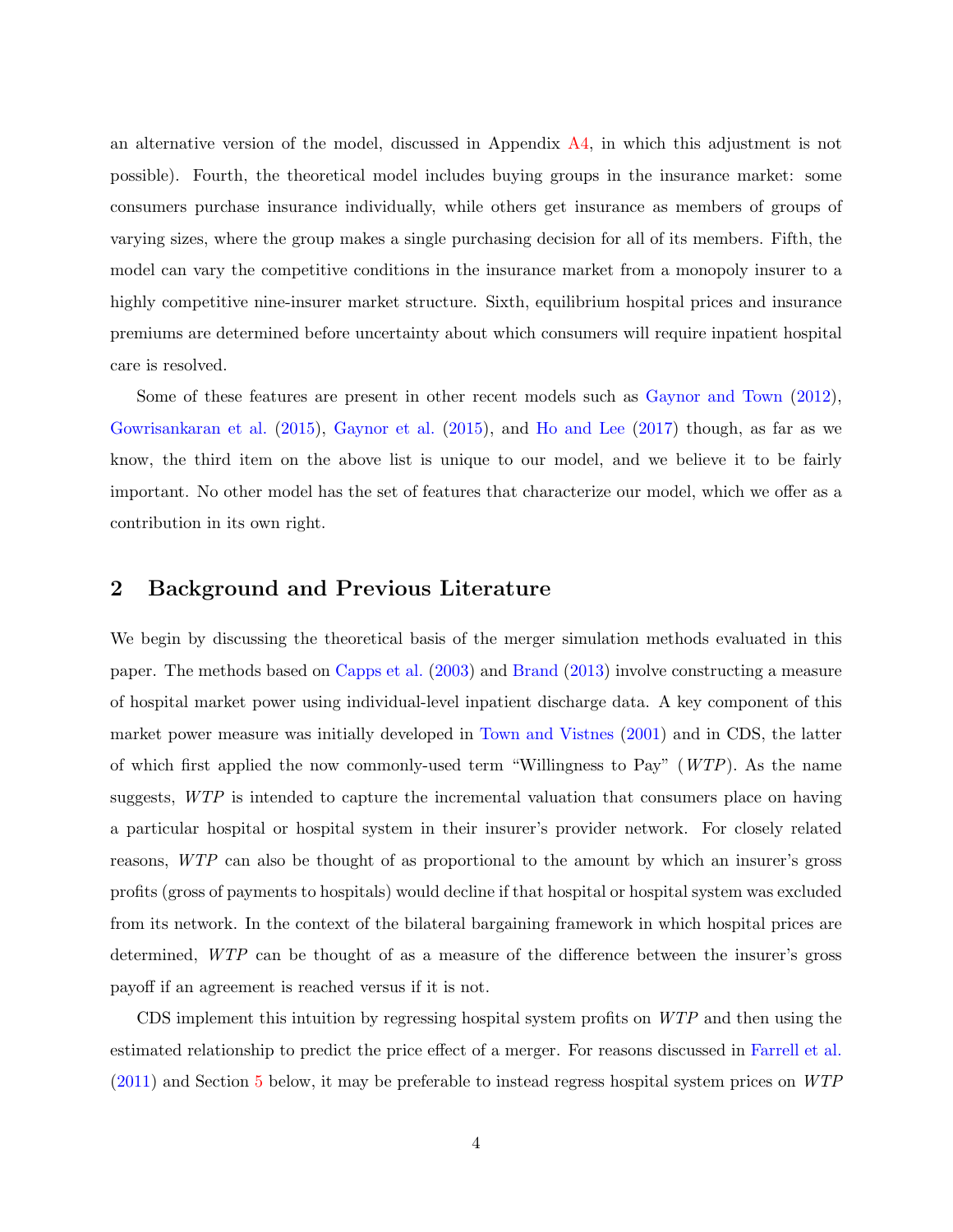divided by expected hospital system volume  $(WTP/Q)$  as well as some measure of hospital system cost. That is the approach we adopt here for the merger simulation methods based on CDS and [Brand](#page-98-2) [\(2013\)](#page-98-2). The UPP method applies a different approach. As described in [Haas-Wilson and](#page-98-6) [Garmon](#page-98-6) [\(2009\)](#page-98-6) and [Garmon](#page-98-7) [\(2017\)](#page-98-7), it consists of a simple theory-based calculation of diversion ratios and hospital gross margins.

A major conceptual virtue of all three simulation methods is that they reflect the fact that prices are set through bargaining between hospitals and insurers. The simulation methods have practical advantages as well. The simulation methods based on CDS and [Brand](#page-98-2) [\(2013\)](#page-98-2) are reasonably inexpensive to evaluate and the individual-level inpatient discharge or claims data that they require are often available in the context of antitrust investigations. The UPP method is simpler to evaluate, and the data requirements are lower.

To our knowledge, three previous papers have attempted to assess the accuracy of the predictions of simulation methods based on  $WTP$ . [Fournier and Gai](#page-98-8) [\(2007\)](#page-98-8) find that the  $WTP$ -based merger simulation under-predicts the price effect estimated by a retrospective analysis. [May and Noether](#page-99-4) [\(2014\)](#page-99-4) perform a similar exercise for two hospital mergers and find that the merger with the larger predicted price effect had the smaller estimated retrospective price effect.

The prior study that is most relevant to our paper is [Garmon](#page-98-7) [\(2017\)](#page-98-7). While the methodologies are different, the central objective of the two papers is the same. Both papers attempt to evaluate the performance of relatively modern methods for predicting hospital merger price effects. The present paper does this using a Monte Carlo simulation in which the predicted price effects from the simulation methods are compared to the true price effects generated by a theoretical model. In contrast, [Garmon](#page-98-7) [\(2017\)](#page-98-7) uses real-world data on twenty-eight consummated hospital mergers over the period 1997-2012 and compares the price effects predicted by the methods to retrospectively measured effects. In Section [7](#page-31-0) below, we discuss the advantages and disadvantages of each approach. Here we simply note that, broadly speaking, the results are similar. Both papers find that the modern methods perform reasonably well, and perform much better than traditional methods based on market structure and concentration metrics.<sup>4</sup>

 $4A$  more detailed comparison of the results can be found on pages 6-7 in the FTC Working Paper version of this paper, available at https://www.ftc.gov/reports/simulating-hospital-merger-simulations.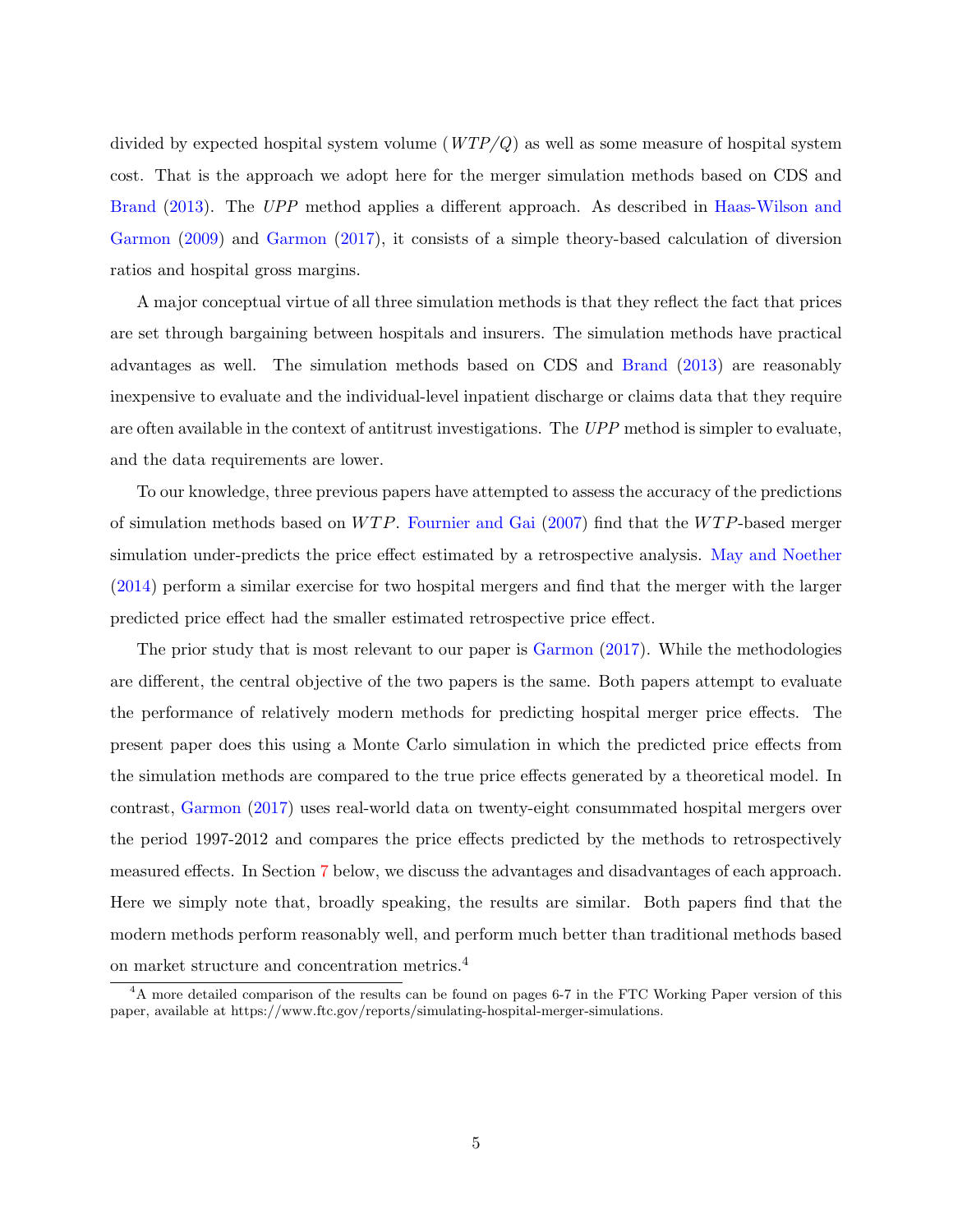## 3 Theoretical Model

In this section, we present our theoretical model, which explicitly incorporates the aforementioned important features of hospital markets. Consumers do not directly purchase inpatient hospital care but rather access such care by purchasing health insurance either as an individual or through a group. Consumers who utilize inpatient hospital care choose their most preferred hospital from among the hospitals in their insurer's hospital network. Hospital prices and insurance premiums are determined simultaneously. Hospital prices are set via bilateral Nash bargaining between hospitals and insurers, and premiums are set via a Bertrand game among the insurers. The model can be solved for any given hospital market structure and then solved again for any alternative market structure in which two or more hospitals or hospital systems have merged. This generates the true price effects to which the price effects predicted by the simulation methods will be compared.

Each simulated market consists of a set of insurers  $M$  and a set of hospitals  $J$ . The hospitals in J are randomly assigned into a set of systems  $S$ . Some hospital systems consist of a single hospital. We use  $m$  as a general index for insurers, j as a general index for hospitals, and  $s$  as a general index for hospital systems. When referring to a specific insurer, we use  $n$ ; when referring to a specific hospital, we use  $k$ ; and when referring to a specific hospital system, we use  $t$ .

Each system bargains with insurers on an all-or-nothing basis. Each hospital j produces care at a constant cost  $c_j$  per admission. An agreement between insurer m and hospital j consists of a linear per-admission price  $p_{jm}$ . Each insurer m sells a single insurance product consisting of access to hospital network  $J_m$  and other attributes not related to inpatient care  $Z_m$  at a premium  $\pi_{J_m}$ , which is uniform across the entire market. Insurers also incur a per event administrative cost  $\tau$ . Each simulated market also includes a population of consumers indexed by  $i$ .

Given each insurer's network, its set of negotiated hospital prices, and the premiums set by competing insurers, insurers choose their profit-maximizing premiums via a Bertrand pricing game. Hospital prices affect the profits of the insurers both directly as costs and indirectly through the equilibrium insurance premium. Hence, hospital price increases (decreases) are, in part, passed on to consumers in the form of higher (lower) premiums.

Consumers choose from among the  $\#M$  insurers or go without insurance. At the time of the purchase decision, consumers face uncertainty over whether they will need inpatient care and in their preferences over hospitals. There is only one type of health condition that requires inpatient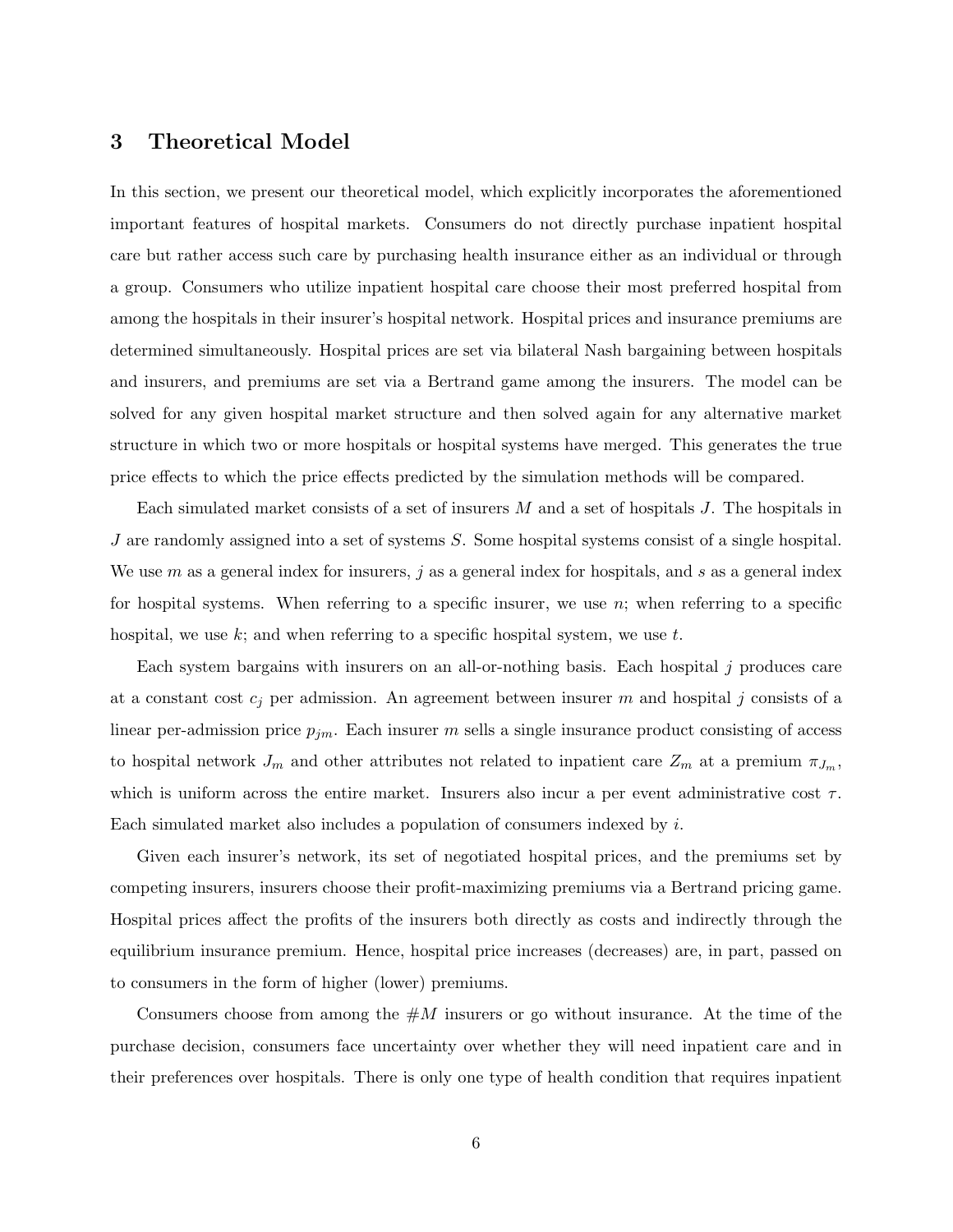care, and consumer i utilizes inpatient care with probability  $\rho_i \sim F(\rho)$ . Conditional on seeking care, consumers are treated at their most preferred hospital in the insurer's network. Consumers face no difference in their out-of-pocket expenses across in-network hospitals.

#### 3.1 Consumer Preferences and the Insurance Market

Consumer preferences over hospitals are defined as

$$
U_{ij} = V_{ij} + \epsilon_{ij}, \forall j \in J,\tag{1}
$$

where  $V_{ij}$  and  $\epsilon_{ij}$  denote systematic and idiosyncratic components, respectively. Consumers who receive a draw of  $\rho_i$  that causes them to utilize inpatient care choose the hospital that provides the greatest utility given the realization of  $\{\epsilon_{ij}\}_{j\in J}$ . However, the uncertainty about the draws of  $\rho_i$ and  $\{\epsilon_{ij}\}_{j\in J}$  are unresolved when individual consumers or groups choose their insurer.

We randomly assign each consumer to one of a set of buying groups G. This captures that fact that in the United States most consumers obtain health insurance through a buying group, often their employer. We assume that each insurance buying group has a single decision maker. We define the systematic component of the decision maker's preferences as the arithmetic mean of the systematic component of the preferences of the group's individual members. Hence, we define the utility of the decision maker for buying group  $g$ , consisting of consumers denoted by the set  $I_g$ , for insurer n with a network consisting of some set of hospitals  $J_n$  as

<span id="page-8-0"></span>
$$
U_{gn} = Z_n - \theta \pi_{J_n} + \frac{\lambda}{\#I_g} \sum_{i \in I_g} \rho_i E_{\epsilon} \left[ \max_{j \in J_n} \{ V_{ij} + \epsilon_{ij} \} \right] + \zeta_{gn}.
$$
 (2)

Recall that  $\pi_{J_n}$  and  $Z_n$  denote the premium and the non-inpatient care attributes of insurer n, respectively.  $\#I_g$  denotes the cardinality of the set  $I_g$ . The term inside the summation represents the expected utility for consumer i from having access to insurer  $n$ 's hospital network. This is defined as the expected value of the utility from the ex-post most preferred hospital, times the probability of requiring inpatient care  $\rho_i$ . The parameter  $\lambda$  scales the expected utility that the decision maker gets from the insurer's hospital network into the utility that they receive from choosing that insurer. Similarly, the parameter  $\theta$  translates the insurer's premium into the utility that they receive from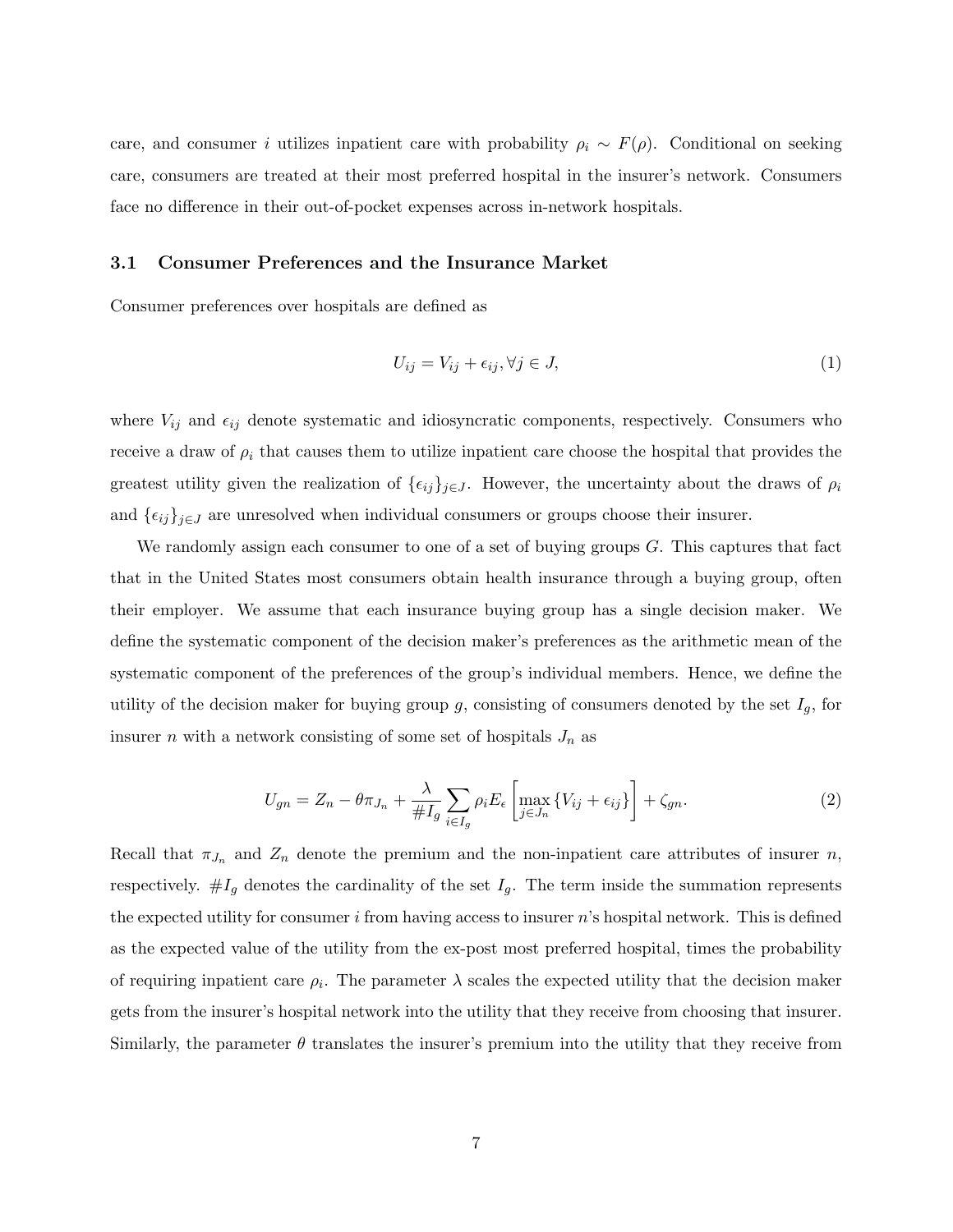choosing that insurer.  $\zeta_{gn}$  denotes a single idiosyncratic draw for the decision maker that is assumed to be unknown to all agents when the bargaining between hospitals and insurers takes place.

Applying the closed form to the consumer's expected utility, and assuming that  $\zeta_{gn}$  is an Extreme Value draw, the probability that buying group q chooses the insurance product of insurer  $n$  is

<span id="page-9-0"></span>
$$
\Lambda_{gn}(\pi_{J_n}) \equiv \frac{\exp\left\{Z_n - \theta \pi_{J_n} + \frac{\lambda}{\#I_g} \sum_{i \in I_g} \rho_i Emax_{iJ_n}\right\}}{1 + \sum_{m \in M} \exp\left\{Z_m - \theta \pi_{J_m} + \frac{\lambda}{\#I_g} \sum_{i \in I_g} \rho_i Emax_{iJ_m}\right\}},\tag{3}
$$

where, under the assumption that  $\{\epsilon_{ij}\}_{j\in J}$  are IID Type I Extreme Value draws,

$$
Emax_{iJ_m} \equiv \ln \sum_{j \in J_m} \exp\{V_{ij}\}.
$$
\n(4)

We use  $\Lambda_{gn}(\pi_{J_n})$  to denote [\(3\)](#page-9-0) when all hospital system-insurer combinations reach an agreement and  $\Lambda_{gn}(\pi_{J_n=J\setminus k})$  to denote [\(3\)](#page-9-0) when all hospital system-insurer combinations other than  $(k, n)$ reach an agreement.

Conditional on a vector of hospital prices, insurers play a Bertrand pricing game taking expectations over the distribution of both idiosyncratic components  $\zeta_{gn}$  and  $\epsilon_{ij}$ , as well as over  $\rho_i$ . The expected profits for insurer  $n$  are

<span id="page-9-1"></span>
$$
\Pi_n^J \equiv \sum_g \Lambda_{gn}(\pi_{J_n}) \left( \#I_g(\pi_{J_n} - p_z) - \sum_{i \in I_g} \rho_i \sum_{j \in J_n} \sigma_{ij}^{J_n}(p_{jn} + \tau) \right),\tag{5}
$$

where  $\sigma_{ij}^{J_n}$  denotes the probability that, conditional on needing inpatient care, and given that the consumer's choice set consists of  $J_n$ , consumer i would choose hospital j. We assume that no consumer uses an out-of-network hospital, i.e.,  $\sigma_{ij}^{J \setminus j} = 0 \ \forall i, j$ . We assume that insurer n maximizes [\(5\)](#page-9-1) with respect to  $\pi_{J_n}$ .

For reasons that will be made clear below, it is necessary to solve an analogous profit-maximization problem for the case in which insurer n and hospital  $k$  do not reach an agreement, but every insurer network besides n contains all of the hospitals in  $J$ , and insurer n reaches an agreement with every hospital in  $J\&$ . This is done for each insurer-hospital pair, so we must solve for profit-maximizing premiums for the case where all negotiations succeed (i.e., all hospitals in  $J$  are included in the network of every insurer in  $M$ ), and also for each case where exactly one negotiation fails. We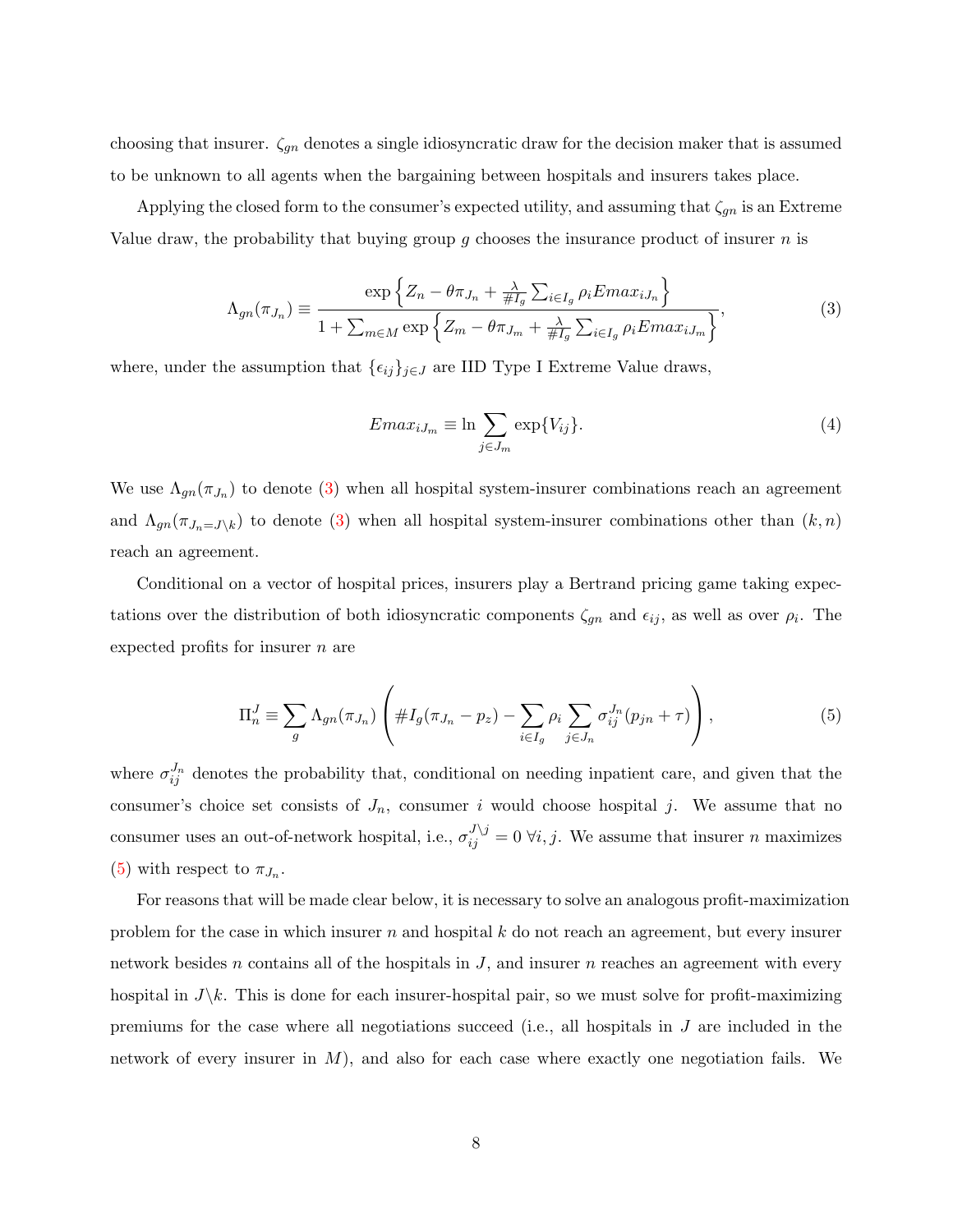use  $\Pi_n^{J_n}$  to denote the value of the equilibrium profit for insurer n conditional on its network  $J_n$ , assuming that all insurers other than n include all hospitals in J.

#### 3.2 Bargaining

Equilibrium prices and network configurations are determined through a set of Nash Bargains. Each hospital system in  $S$  has a separate negotiation with each insurer in  $M$ . Negotiations proceed under standard Nash assumptions: (i) all negotiations occur simultaneously; (ii) no party to any negotiation observes or is affected by the outcome of any of the other negotiations; (iii) both parties to each negotiation believe that all other negotiations will be successful (i.e., all other hospitals will be included in all insurers' networks), and these beliefs turn out to be correct in equilibrium; and (iv) both parties to each negotiation have beliefs, which also turn out to be correct in equilibrium, about the prices agreed to in all other negotiations. We also assume that all hospital systems and insurers have beliefs, that turn out to be correct in equilibrium, about the premiums, both with and without an agreement, that emerge from the Bertrand game played by insurers.<sup>5</sup>

For ease of notation, we define the expected number of patients insured by insurer  $n$  treated by hospital k under the set of network configurations  $J_m = J, \forall m \in M$  (i.e., when all hospitals are in every insurer's network) as

$$
q_{kn} \equiv \sum_{g} \Lambda_{gn}(\pi_{J_n}) \sum_{i \in I_g} \sigma_{ik}^J \rho_i.
$$

Similarly, we define the expected number of patients insured by a different insurer  $m$  treated by hospital k under the set of network configurations  $J_m = J, \forall m \in M \setminus n$  and  $J_n = J \setminus k$  (i.e., when all hospitals are in every insurer's network except that insurer  $n$  and hospital  $k$  fail to reach an agreement) as

$$
q_{k(m\setminus n)} \equiv \sum_{g} \Lambda_{gm}(\pi_{J_m=J}, \pi_{J_n=J\setminus k}) \sum_{i \in I_g} \sigma_{ik}^J \rho_i.
$$

<sup>&</sup>lt;sup>5</sup>Note that when prices and premiums are determined, hospitals and insurers are taking expectations over three sources of uncertainty: which consumers will purchase insurance from insurer  $n (\zeta_{gn})$ ; which consumers will seek inpatient care  $(\rho_i)$ ; and which hospitals those consumers will choose  $(\epsilon_{ij})$ .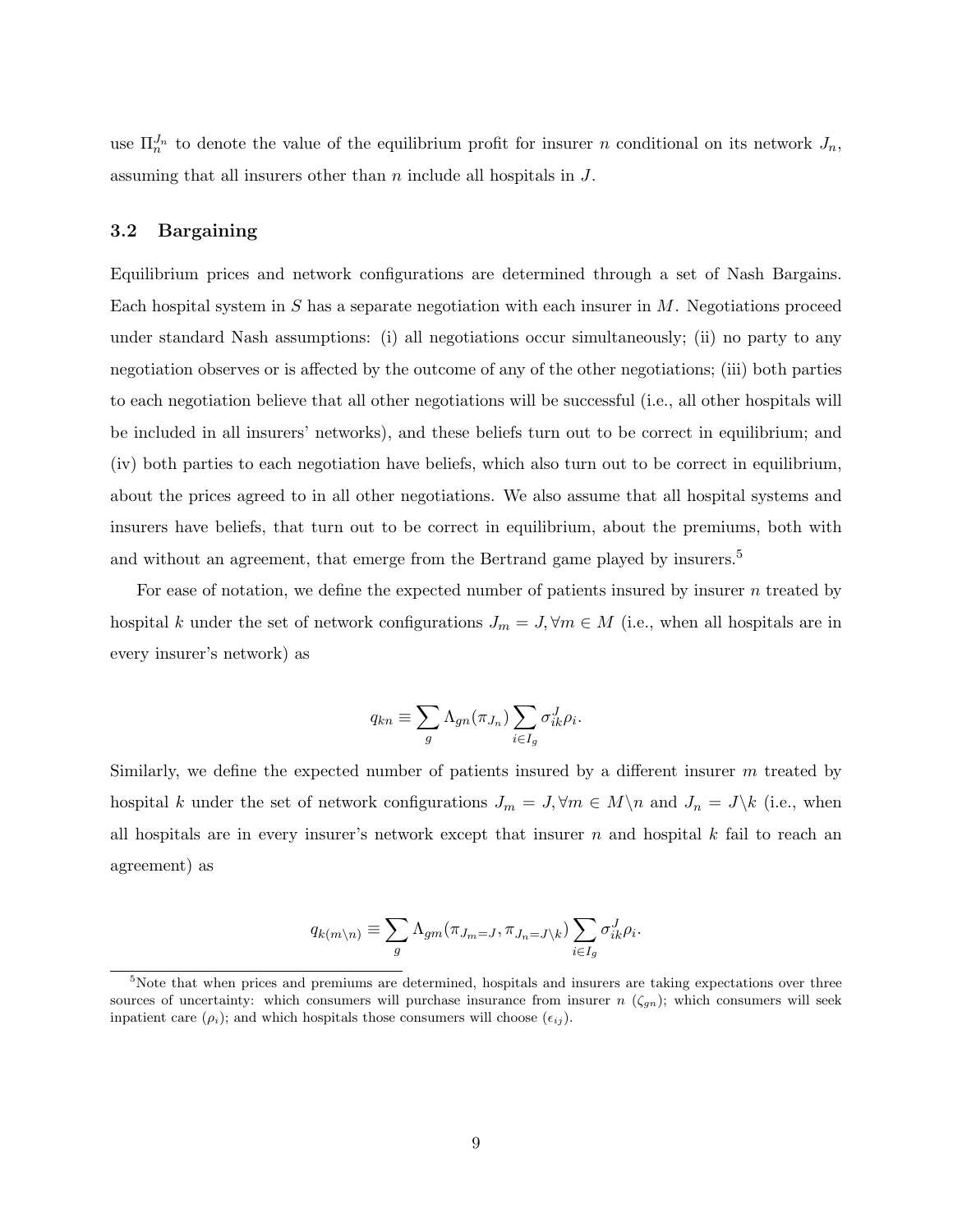Let  $\vec{p}_n$  denote the vector of prices negotiated by insurer n with the #J hospitals  $\{p_{1n},...,p_{\#Jn}\}.$ Given this notation, the Nash bargaining objective function between hospital system  $t$  (which could be comprised of a single hospital) and insurer  $n$  is

<span id="page-11-0"></span>
$$
NB_{tn} \equiv \left(\sum_{m}\sum_{k\in t}q_{km}\left(p_{km}-c_{k}\right)-\sum_{m\in M\backslash n}\sum_{k\in t}q_{k\left(m\backslash n\right)}\left(p_{km}-c_{k}\right)\right)^{\alpha}\left(\Pi_{n}^{J}\left(\vec{p_{n}}\right)-\Pi_{n}^{J\backslash s}\left(\vec{p_{n}}\right)\right)^{1-\alpha}.\tag{6}
$$

The payoff of hospital system t if an agreement is reached with insurer  $n$ , given the outcomes of the other bargaining games with other insurers, is given by  $\sum_{m} \sum_{k \in \mathcal{U}} q_{km} (p_{km} - c_k)$ . The disagreement payoff of hospital system t is given by  $\sum_{m\in M\setminus n}\sum_{k\in\mathcal{U}}q_{k(m\setminus n)}(p_{km}-c_k)$ . In the special case of a monopoly insurer, the disagreement payoff of hospital system  $t$  is zero.

Note that if no agreement is reached, system  $t$  would expect to recapture some of the patients it would have treated under an agreement with insurer  $n$  because some consumers will switch insurers as a result of the exclusion.  $(q_{k(m\setminus n)} \geq q_{km}$  must be true.) This highlights the important point discussed in [Balan and Brand](#page-98-9) [\(2014\)](#page-98-9), [Peters](#page-99-5) [\(2014\)](#page-99-5), and [Ho and Lee](#page-99-2) [\(2017\)](#page-99-2), that when a hospital fails to reach an agreement with a given insurer, it does not necessarily lose all of the patients that it was receiving from that insurer. The hospital only loses those patients who do not value it enough to switch insurers to retain access to it.

We employ the standard Nash-in-Nash solution concept, meaning a Nash equilibrium of a set Nash Bargaining equations.<sup>6</sup> Specifically, the equilibrium negotiated price for hospital k maximizes the weighted product of the increase in hospital k's payoff (compared to no agreement) and the increase in the insurer's payoff (compared to no agreement) if an agreement is reached. The weighting is defined by the parameter  $\alpha \in (0,1)$ , which denotes the share of joint surplus that is captured by hospitals. This parameter could capture, for example, different rates of time preference or the relative skill of the negotiators involved in the bargaining.

#### 3.3 Hospital Mergers

In the negotiation between a hospital (or hospital system) and an insurer, each side has some bargaining leverage. The leverage of the insurer comes from the fact that hospitals want access to that insurer's enrollees, and is greater when the insurer has more enrollees. The leverage of the

<sup>6</sup>See [Collard-Wexler et al.](#page-98-10) [\(2017\)](#page-98-10) for a discussion of the justification for using the Nash-in-Nash solution concept.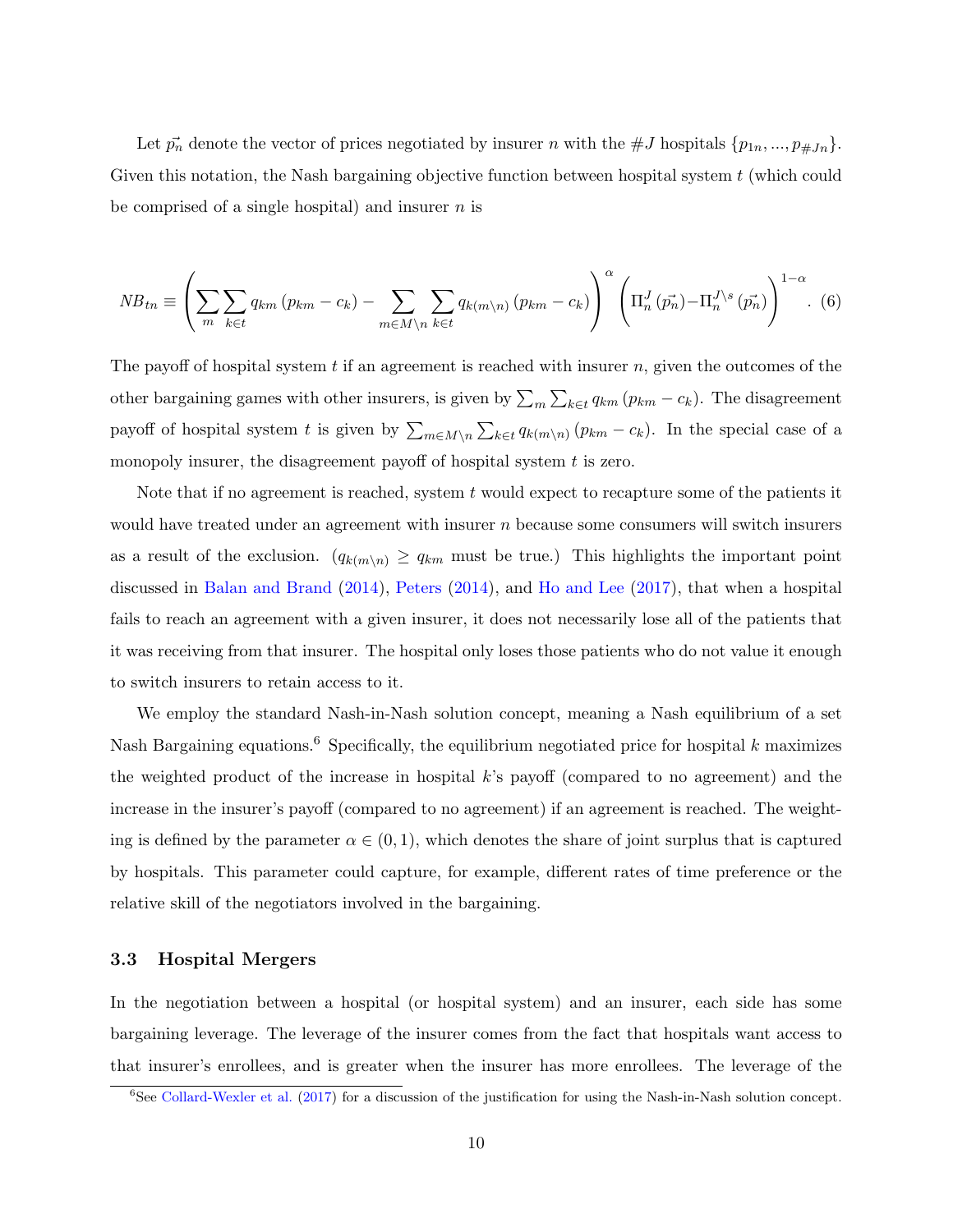hospital comes from the fact that its absence from the insurer's network makes that network less attractive to potential enrollees, which reduces the insurer's gross profit. This leverage is greater when the hospital is strongly preferred by many enrollees. The effect of a merger between two hospitals will depend on how the merger changes the *relative* bargaining leverage of the two sides.

If the merging hospitals are substitutes (i.e., the diversion ratios between them are positive, meaning that some patients have those two hospitals as their first and second choices), then the merger will increase the bargaining power of the hospitals relative to that of the insurer, resulting in higher prices. The reason is as follows. Before the merger, the unattractiveness of an insurance network that lacks one of the hospitals, and hence the damage to the insurer's gross profits, is mitigated by the inclusion of the other. This mitigation is larger when the hospitals are closer substitutes and when non-merging hospitals are more distant substitutes; lacking one's first-choice hospital is less undesirable the better the second-choice alternative. After the merger, failure to reach an agreement means losing both hospitals from the insurer's network. Absent an agreement with the merged entity, patients who have the merging hospitals as their first and second choices will have to use their (less desirable) *third* choice hospital instead. The reduction to the insurer's gross profits from losing the merged entity from its network will be greater than the sum of the pre-merger reductions from losing the hospitals individually. In contrast, the reductions in gross profit to the hospitals from failing to reach an agreement will be the same as before; the reduction in profit for the merged entity from not having access to that insurer's patients is still equal to the sum of the reductions in profits for the hospitals individually. Since one effect is larger and the other is the same, the relative bargaining position has shifted in favor of the hospitals, and so the negotiated price will increase.

This mechanism is the primary focus of hospital merger analysis. It is familiar from earlier work (CDS, [Farrell et al.](#page-98-0) [\(2011\)](#page-98-0), [Gowrisankaran et al.](#page-98-4) [\(2015\)](#page-98-4), among others) and is discussed in detail in Appendix [A3.](#page-51-0) That appendix also discusses additional mechanisms by which hospital mergers can affect the prices negotiated between hospitals and insurers including: (i) mechanisms that arise from the fact that patients may switch insurers in response to a hospital or hospital system being excluded from their insurer's network, and (ii) mechanisms that may be present even if the merging hospitals are not substitutes from the perspective of patients.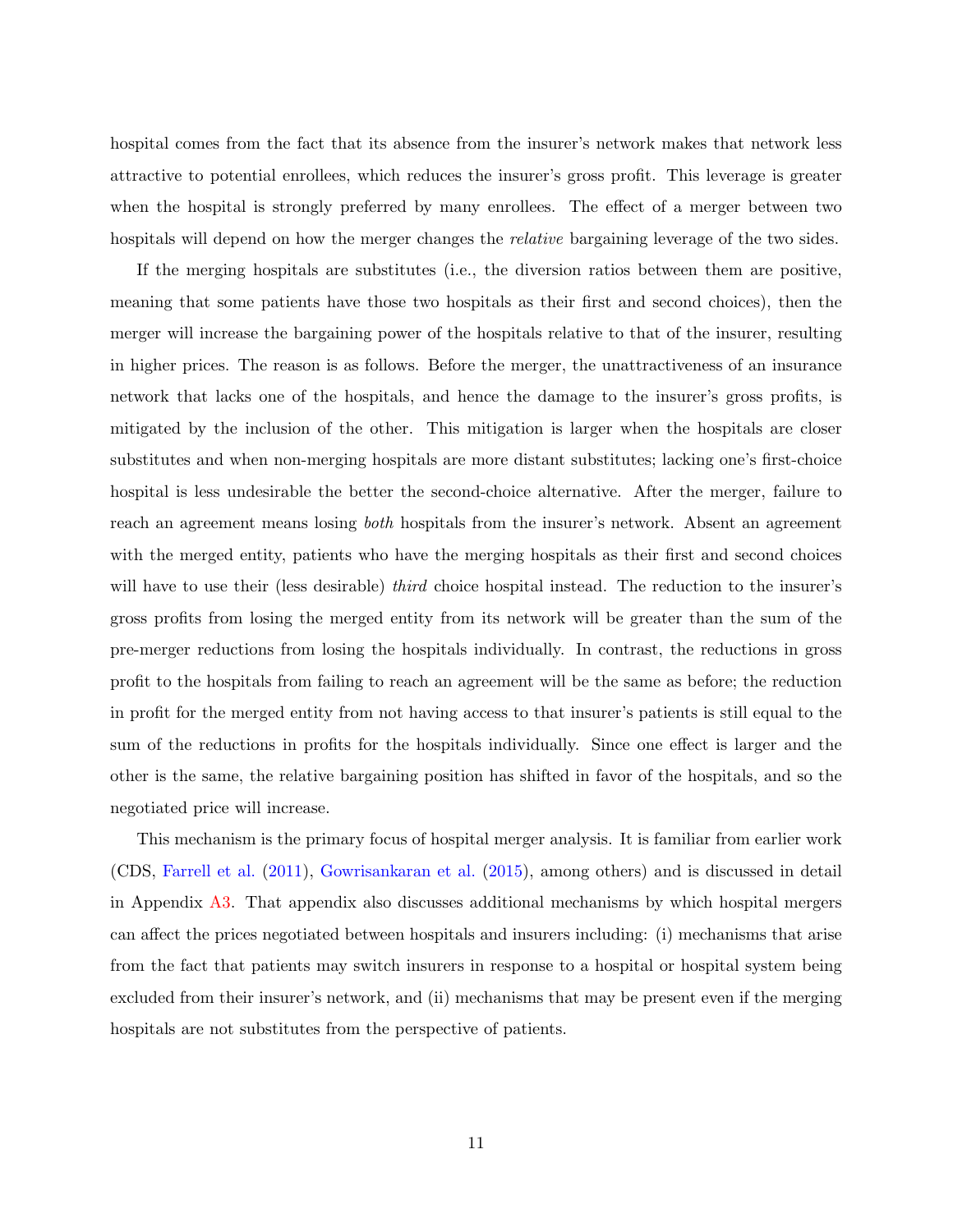#### 3.4 Simplifications

We make two simplifying assumptions in our model that reduce computational expense. First, we assume that each hospital system negotiates a single price for all of its hospitals. This is in addition to our assumption discussed above that hospital systems negotiate on an all-or-nothing basis.

Second, we assume symmetric competition in the health insurance market. We do so only because computing the equilibrium with an asymmetric  $M$ -firm oligopoly given the population size we use in our simulations is computationally expensive, and the symmetry assumption greatly reduces the burden. While this is a departure from what is commonly observed in the real world, we still capture the effect of differing levels of competition in the health insurance market on the bargaining incentives of hospitals and insurers. As discussed below, we do this by varying the number of (symmetric) insurers in the market.

Given these simplifications, we define the equilibrium price vector  $\bar{p}^*$  as the set of  $\#S$  prices that simultaneously solves the system of equations

<span id="page-13-0"></span>
$$
\frac{\partial \ln NB_1(\vec{p})}{\partial p_1}\Big|_{\vec{p}^*} = 0, \frac{\partial \ln NB_2(\vec{p})}{\partial p_2}\Big|_{\vec{p}^*} = 0, ..., \frac{\partial \ln NB_{\#S}(\vec{p})}{\partial p_{\#S}}\Big|_{\vec{p}^*} = 0.
$$
\n(7)

This equilibrium price vector is common across all insurers because we assume symmetric competition in the insurance market. Note that this definition conditions on the insurer's (common) equilibrium profit maximizing premium  $\pi^*$ , and also on the off-equilibrium profit maximizing premiums under hypothetical exclusions. There are  $\#S$  such premiums if there is a monopoly insurer, one for each excluded hospital system. There are  $2(\#S)$  such premiums if there is an oligopoly in the insurer market, one for each excluded hospital system for the insurer that excludes, and another (common) premium for each of the other insurers, all of which do not exclude. All of these premiums, together with hospital prices, are solved for simultaneously. See Appendix [A9](#page-87-0) for details on computing the equilibrium price vector  $\bar{p}^*$  and the equilibrium premium  $\pi^*$ .

## <span id="page-13-1"></span>4 Parameterization

In this section, we provide a brief summary of our parameterization of the theoretical model. We provide additional detail in Appendix [A1.](#page-36-0)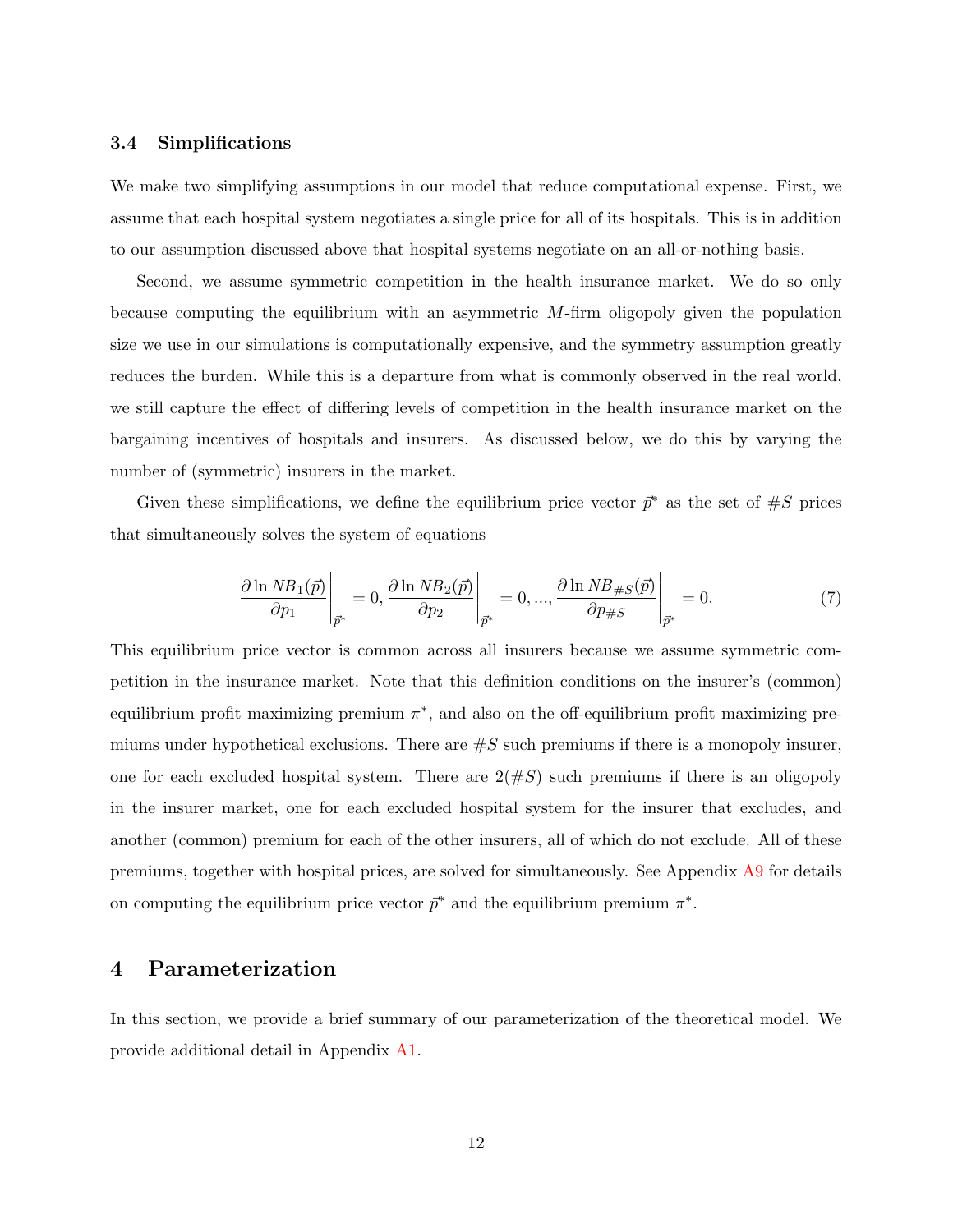We create 9,000 simulated hospital markets. We chose this number of markets because it is large enough to generate a rich set of parameterizations while still being computationally feasible. Each market consists of 500,000 consumers, twelve hospitals, and specific values of the model parameters. Each of the 500,000 consumers is characterized by a randomly generated location, risk type  $\rho_i$ , and assignment into one of 60,000 insurance buying groups. Each of the twelve hospitals is characterized by a randomly generated location, and by a quality  $\eta_j$  and a marginal cost  $c_j$  which are generated as discussed in Appendix [A1.](#page-36-0) For each market, we randomly draw a number of hospital systems  $\#S$  which we fix to be in the set  $\{5, 6, ..., 10\}$ , and we randomly assign each of the twelve hospitals into one of the  $\#S$  systems.

The parameters of the model include the Nash bargaining split parameter  $\alpha$  from [\(6\)](#page-11-0); the travel cost parameters (see equation  $(A2)$ ); the parameters from [\(2\)](#page-8-0) governing consumer preferences over insurers, namely  $\theta$ ,  $\lambda$ , and  $Z_m$ ; the insurers' administrative cost  $\tau$  from [\(5\)](#page-9-1); the mean and variance of the hospital quality distribution; and the number of insurers. In each simulation, we randomly assign the value of each of these parameters from a set of three possible values, except for the number of insurers, which is drawn from the set  $\{1,3,5,7,9\}$ .

The primary criterion used in selecting the range of values for these parameters is that they generate output that corresponds to real-world levels for important metrics. One such metric is the pseudo- $R^2$  values from the estimation of the discrete choice model used to calculate diversion ratios and WTP. We select the travel cost parameters, the variances of the distributions determining the locations of consumers and hospitals, and the variance of the distribution of hospital quality so that the pseudo- $R^2$  matches the values commonly found in real-world experience using hospital discharge data, which are typically in the range (0.40, 0.55).

The other key metrics are hospital costs, prices, and gross margins. We set the values of the remaining parameters so that, on average, these match real-world data. We base our price and margin benchmarks on two sources. First, [Health Care Cost Institute](#page-99-6) [\(2015\)](#page-99-6) reports that the average hospital reimbursement for patients with employer sponsored health insurance in 2014 was \$18,338. Second, [Ramanarayanan](#page-99-7) [\(2014\)](#page-99-7) reports that hospital contribution margins, which are analogous to our definition of gross margin, are typically around 50%. Given this information, we set the mean value of hospitals' marginal cost  $c_j$  to \$8,000 and select values of the remaining model parameters to produce wide variation: (i) in hospital prices about a mean in the \$18,000-\$19,000 range; and (ii) in hospital gross margins about a mean close to 50%.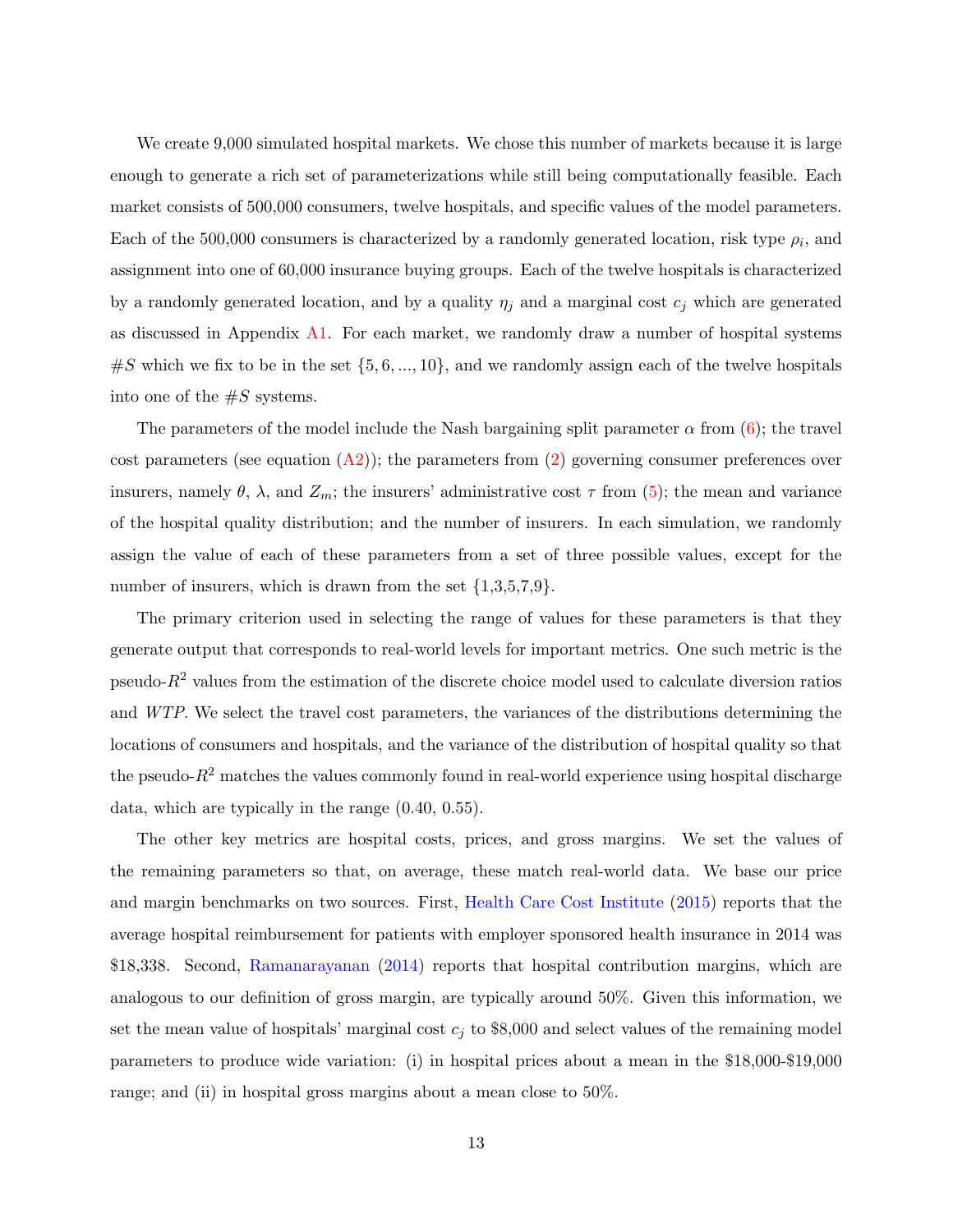While useful, these metrics provide only rough guidance for our choice of parameter values. There are several reasons for this. First, these metrics may not provide a sufficient basis to fully characterize hospital markets. Second, different combinations of parameter values can generate similar values in these metrics. Third, there may be significant heterogeneity in these metrics across real-world hospitals markets.

For these reasons, we use a wider range of parameter values across our different simulations than closely adhering to these benchmarks would suggest. This causes many of our markets to have mean hospital gross margins that are well above or below 50%. Table [1](#page-15-1) lists percentiles of the mean (within market) hospital gross margin across our 9,000 markets. The mean hospital gross margin across all simulated markets is 0.492.

Table 1: Percentiles of Within-Market Mean Hospital Gross Margins  $10^{th}$   $25^{th}$   $50^{th}$   $75^{th}$   $90^{th}$ 

<span id="page-15-1"></span>

| $0.260$ $0.362$ $0.499$ $0.624$ $0.710$ |  |
|-----------------------------------------|--|

In our main results, we aggregate our performance across all of these parameterizations. We also provide results broken down by specific parameter values in Appendix [A8.2](#page-73-0) in order examine how the performance of the simulation methods varies across different values of the model parameters. Table [7](#page-42-0) in Appendix [A1](#page-36-0) provides a list and description of each of the model parameters.

## <span id="page-15-0"></span>5 The Merger Simulation Methods

In this section, we describe the three merger simulation methods. Additional information regarding the properties of these methods is provided in Appendix [A2.](#page-45-0)

Two of the three merger simulation methods are based on least squares regressions in which Willingess-to-Pay (WTP), as described in CDS, is the key explanatory variable. As discussed in Appendix  $A2$ ,  $WTP$  is a measure of the value-added of a hospital or hospital system to the provider network of an insurer. In the first method, we apply the regression model presented in [Farrell et al.](#page-98-0) [\(2011\)](#page-98-0), which is a modified version of the regression model presented in CDS. While CDS regress hospital profits on WTP, [Farrell et al.](#page-98-0) [\(2011\)](#page-98-0) suggests that a regression of prices on WTP on a per expected discharge basis and marginal cost may be more appropriate in some circumstances. Hence, the first simulation method we evaluate is based on the least squares regression model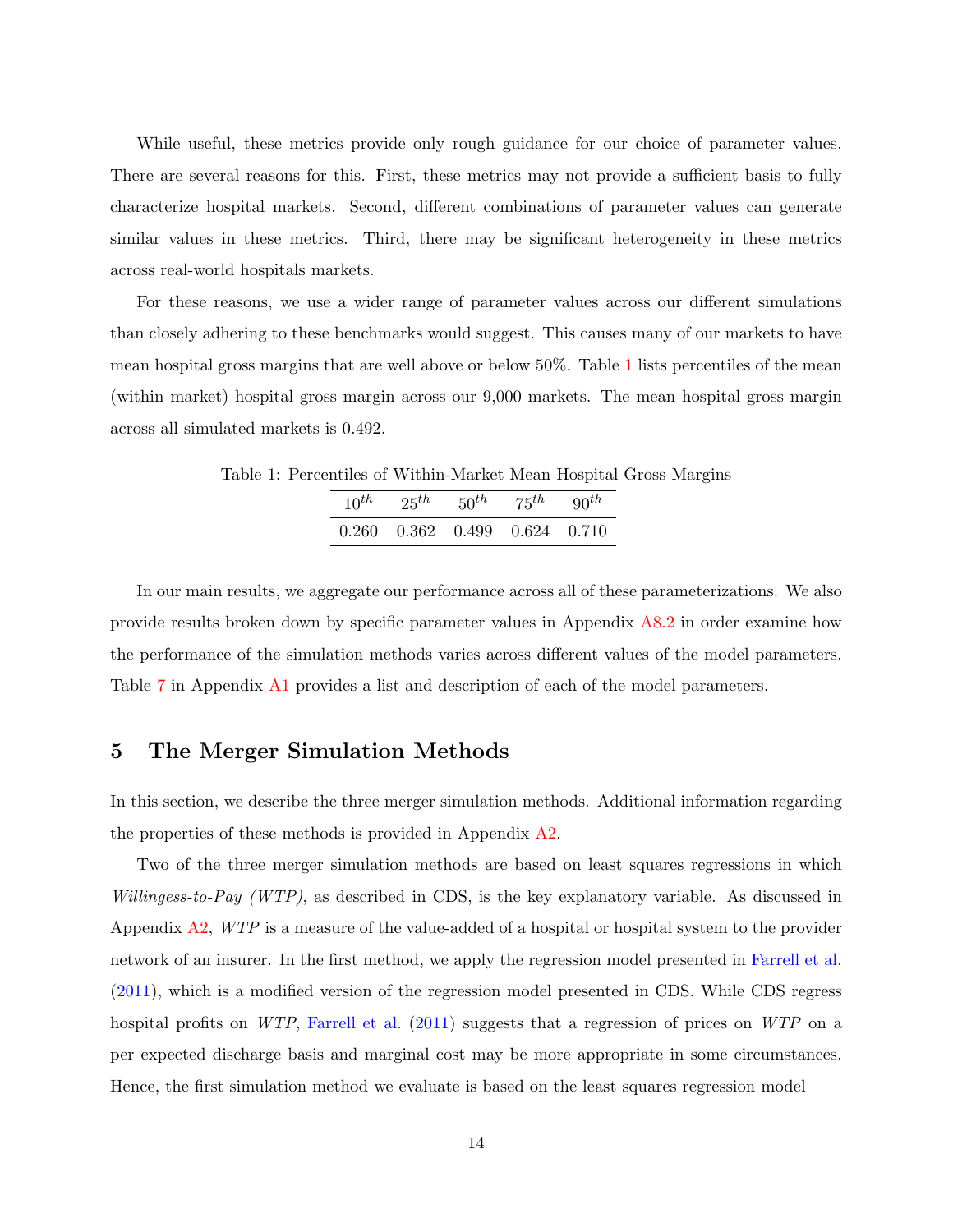$$
p_t^* = \beta_0 + \beta_1 W T P_t / q_t + \beta_2 c_t + \nu_t,
$$
\n(8)

where  $WTP_t$  denotes the WTP for system t as discussed in [A2,](#page-45-0)  $p_t^*$  denotes the equilibrium price of hospital system t (the  $t^{th}$  element of  $\bar{p}^*$  defined in [\(7\)](#page-13-0)), and  $c_t$  denotes volume-weighted marginal cost of system t, respectively.  $q_t$  denotes the expected volume of system t, and  $\nu_t$  denotes an econometric error.  $(p_t^*, c_t, \text{ and } q_t \text{ are data that would be observed by a real-world analyst.)$   $\beta_0$ ,  $\beta_1$ , and  $\beta_2$  are reduced-form coefficients to be estimated. We refer to this regression model as the WTP/Q simulation method.

In the second method, we test a merger simulation method developed in [Brand](#page-98-2) [\(2013\)](#page-98-2) that extends the CDS WTP framework by incorporating additional components of theory. As shown in Appendix [A2,](#page-45-0) the regression model in this simulation method is

$$
\overrightarrow{p}^* = \Gamma_0 + \Gamma_1 D(a)^{-1} \overrightarrow{WTP/q} + \Gamma_2 D(a)^{-1} \overrightarrow{c} + \overrightarrow{\nu}, \tag{9}
$$

where  $\vec{p}$ ,  $\overrightarrow{v}$  $WTP/q$ , and  $\vec{c}$  denote  $\#S$  vectors of system-level prices,  $WTP$  divided by expected volume, and marginal cost, respectively.  $D(a)$  denotes a #S x #S matrix in which  $D(a)_{ss} = \frac{1}{a}$  $\frac{1}{a}, \forall s$ and  $D(a)_{ts} = -d_{ts}$ ,  $\forall s \neq t$ .  $\vec{\nu}$  denotes a vector of errors; and  $\Gamma_0$ ,  $\Gamma_1$ , and  $\Gamma_2$  denote coefficients to be estimated.

We refer to this simulation method as the diversion-weighted  $WTP/Q$  method, or  $DWTP/Q$ . Note that changes in WTP or cost of any hospital system affects the prices of all hospital systems through the matrix  $D(a)^{-1}$ . This mechanism incorporates the intuition that since hospital prices are determined jointly in equilibrium, the price for each hospital system should reflect not just its own cost and WTP, but also the cost and WTP of each hospital with which it competes. For example, all else equal, a hospital that faces high priced rivals will have a higher equilibrium price than if it faced lower priced rivals, and vice versa. Relatedly, the  $DWTP/Q$  method captures feedback effects resulting from mergers between hospitals. That is, a price increase at the merging hospitals leads to price increases at competing third-party hospitals, which in turn creates additional upward pressure on the prices of the merging hospitals. Of the three simulation methods that we test, only the  $DWTP/Q$  method accounts for these effects.

The bargaining weight parameter  $a$  is separately identified in the  $DWTP/Q$  method, although non-linear estimation methods are required. Our initial results suggested that the non-linear least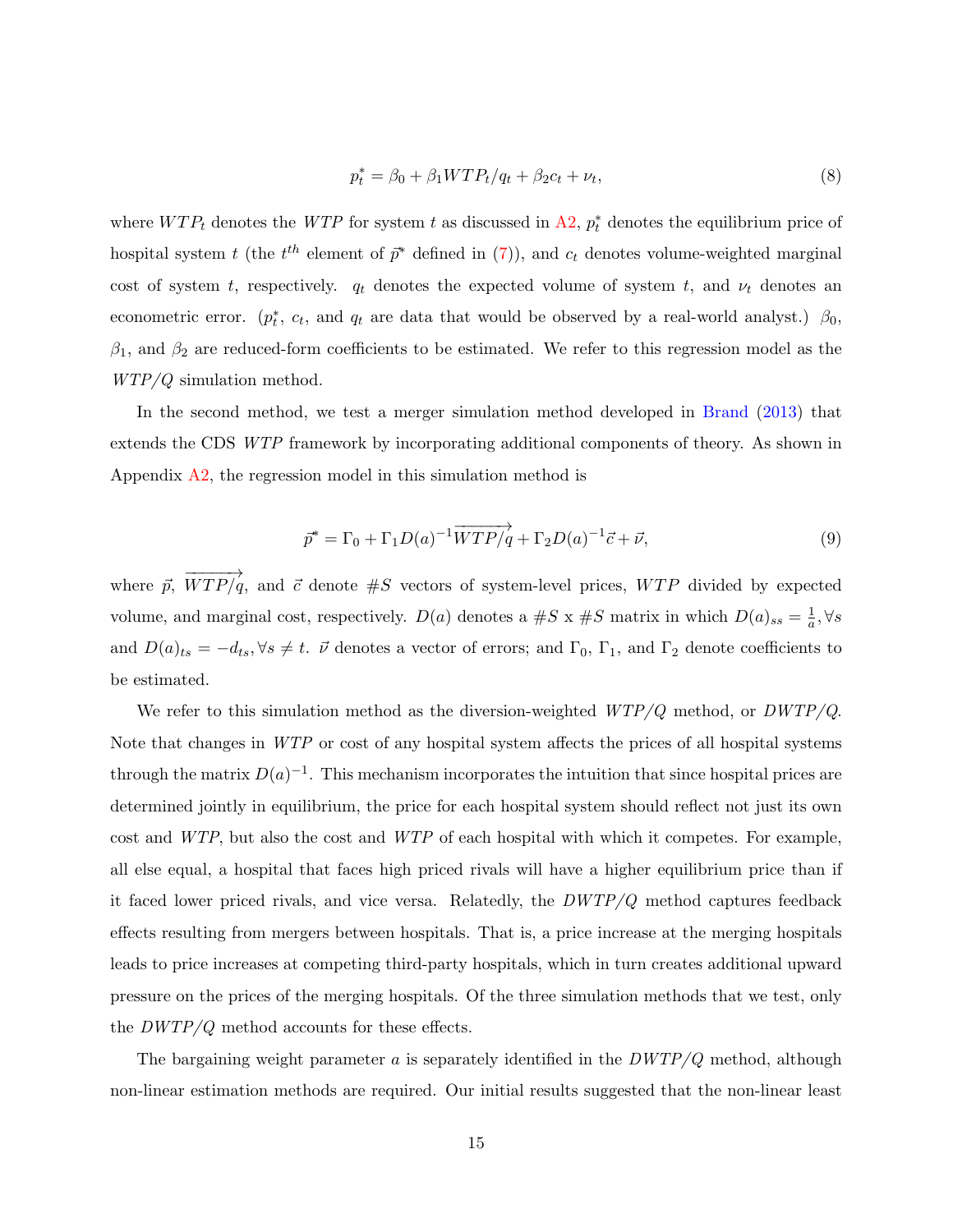squares estimator of a is highly unreliable. Hence, rather than estimating a in  $(A9)$  using non-linear methods, we fix the value of a at  $\frac{1}{2}$ , and then estimate  $\Gamma_0$ ,  $\Gamma_1$ , and  $\Gamma_2$  using OLS. We maintain the assumption  $a = \frac{1}{2}$  $\frac{1}{2}$  in [\(A9\)](#page-49-0) irrespective of the true value of  $\alpha$  in our theoretical model, which as discussed in  $\mathbf{A}1$ , we allow to take on values of 0.4, 0.5, or 0.6. That is, we assume that the real-world analyst applying the simulation method may make an incorrect assumption regarding the value of this parameter. We assume  $a=\frac{1}{2}$  $\frac{1}{2}$  because this would be the most natural assumption for a real-world analyst absent any direct information on the value of  $\alpha$ .

The third method is known as the Upward Pricing Pressure (UPP) method. This method is a simple theory-based calculation, the key inputs to which are diversion ratios between the merging hospitals and hospital gross margins. As described in [Haas-Wilson and Garmon](#page-98-6) [\(2009\)](#page-98-6) and [Garmon](#page-98-7) [\(2017\)](#page-98-7), the first-order price effect (i.e., excluding the feedback effects discussed above) of a merger between hospitals  $k$  and  $k'$  can be derived from a Nash bargaining model. It is important to note that the UPP method is based on the assumption that each of the merged hospitals continues to bargain separately with insurers after the merger. This is in contrast to the assumption in our theoretical model that hospital systems bargain with insurers on an all-or-nothing basis. In the  $UPP$  method, the first-order effect of the merger on the equilibrium price of hospital  $k$  is given by

$$
(1-a)d_{kk'}(p_{k'}-c_{k'}), \t\t(10)
$$

where  $d_{kk'}$  denotes the diversion ratio from k to k'. Similarly, the first-order effect of the merger on the equilibrium price of hospital  $k'$  is given by

$$
(1-a)d_{k'k}(p_k-c_k). \t\t(11)
$$

As detailed below, we define the predicted price effect of a merger based on the UPP method as the volume-weighted mean of these two terms. As with  $DWTP/Q$ , we assume that the analyst cannot estimate the true bargaining parameter a. Hence, in evaluating UPP, we assume  $a = \frac{1}{2}$  $\frac{1}{2}$  irrespective of the true value of  $\alpha$  in our theoretical model.

#### 5.1 Predicted Price Effects of the Simulation Methods

After computing the pre- and post-merger equilibria in our theoretical model, we generate the simulation methods' predicted price effects of mergers for each simulated market. We proceed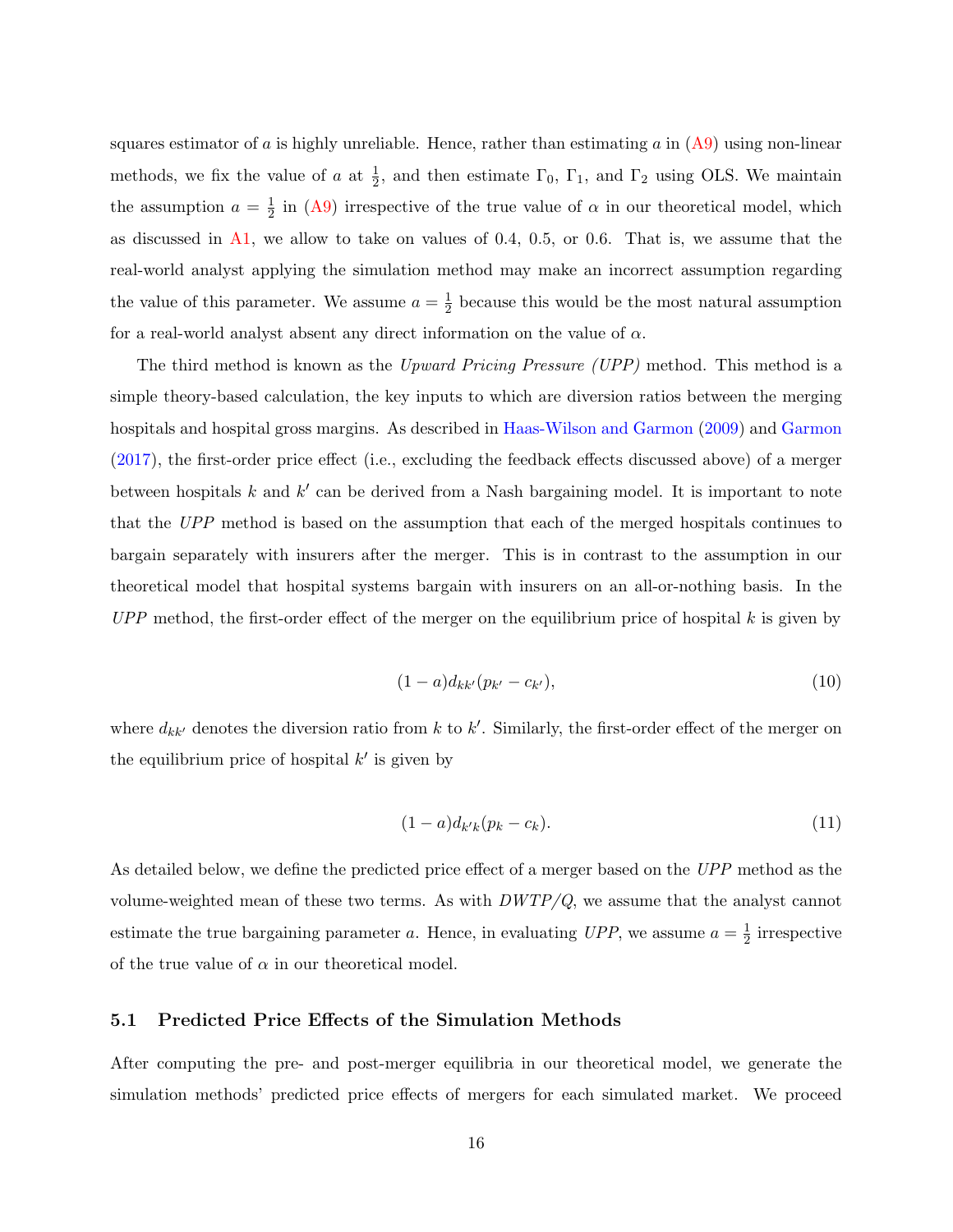as follows. First, we resolve the three sources of uncertainty in our theoretical model: (i) which consumers will purchase health insurance  $(\zeta_g)$ ; (ii) which consumers will seek inpatient care  $(\rho_i)$ ; and (iii) which hospitals will treat those consumers  $(\epsilon_{ij})$ . This produces data on individual-level inpatient events that identifies the location of the patient and of the hospital that treated the patient. Such individual-level inpatient data, together with data on pre-merger hospital prices and marginal costs, comprise the data that would be available to a real-world analyst.

Next, we use the individual-level inpatient data generated in the first step to estimate a conditional logit model. This provides estimates of consumer preferences over hospitals. With the output of the conditional logit model, we construct WTP for each hospital system and the diversion ratios between all pairwise combinations of hospital systems.

Finally, given the pre-merger prices and marginal costs from our theoretical model, and the values of  $WTP$  and diversion ratios, we estimate  $(A7)$  and  $(A9)$  for each of our simulated hospital markets. Using the output of these regression models, we apply the fitted relationship to the changes in  $WTP/Q$  and  $D(1/2)^{-1} WTP/Q$  for each possible pairwise merger to generate the predicted price effects of the  $WTP/Q$  and  $DWTP/Q$  methods, respectively. We calculate the predicted price effect for each possible pairwise merger of the UPP method using the estimated diversion ratios and the data on prices and marginal costs.

For the three simulation methods  $WTP/Q$ ,  $DWTP/Q$ , and  $UPP$ , the predicted price effect of a merger between hospital systems  $t$  and  $t'$  is defined as follows.

#### Predicted Price Effect of Simulation Method 1: WTP/Q

<span id="page-18-0"></span>
$$
\widehat{\Delta p_{tt'}} = \widehat{\beta_1} \frac{WTP_{tt'} - WTP_t - WTP_{t'}}{q_t + q_{t'}},\tag{12}
$$

where  $\widehat{\beta}_1$  denotes the estimated coefficient on WTP/Q in [\(A7\)](#page-47-0).

#### Predicted Price Effect of Simulation Method 2: DWTP/Q

<span id="page-18-1"></span>
$$
\widehat{\Delta p_{tt'}} = \widehat{\Gamma_1} \frac{\sum_{s=1}^{\#S-1} D_{post}(a)_{(tt')s}^{-1} WTP_s - \sum_{s=1}^{\#S} \left( D_{pre}(a)_{ts}^{-1} + D_{pre}(a)_{t's}^{-1} \right) WTP_s}{q_t + q_{t'}} , \tag{13}
$$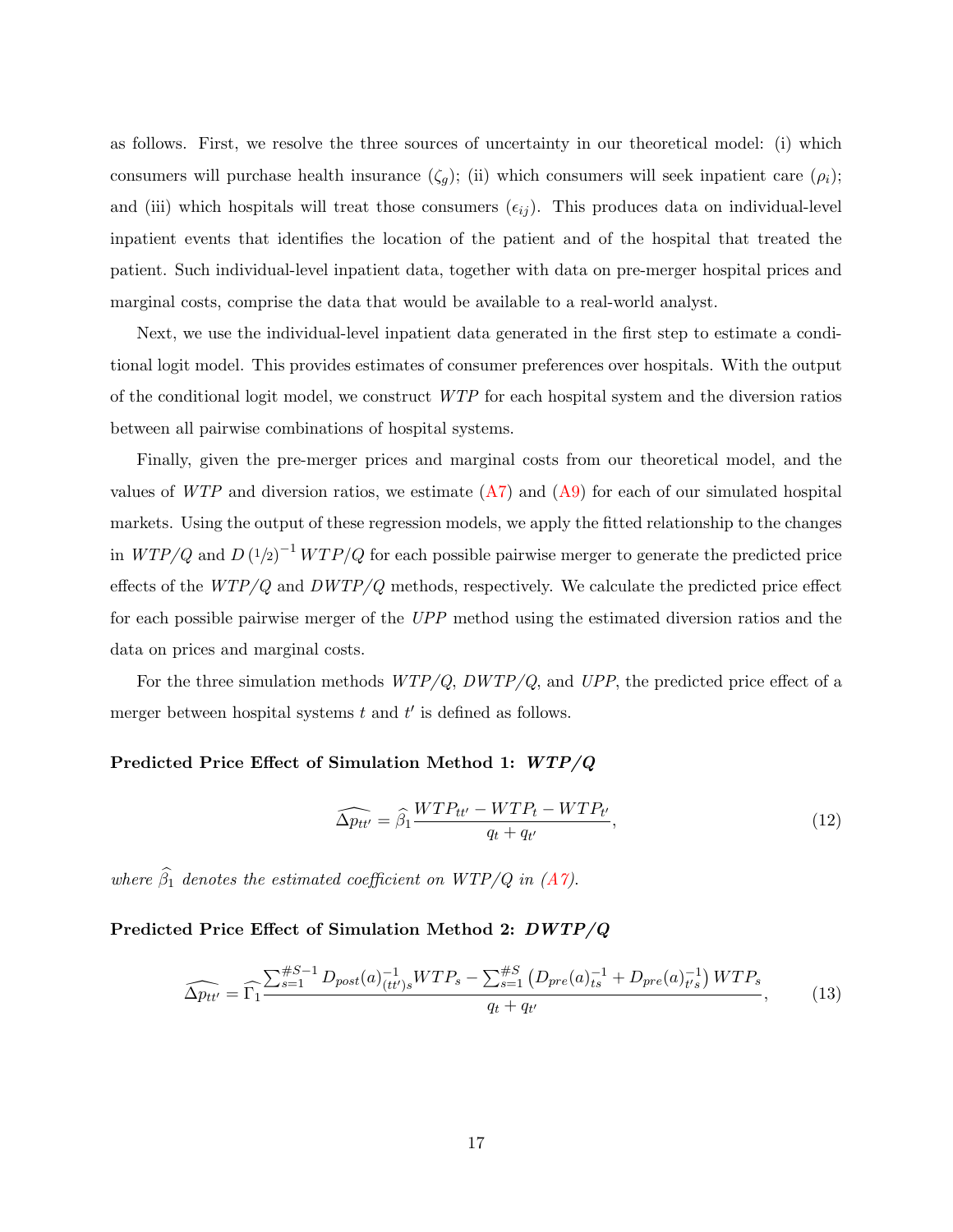where  $\widehat{\Gamma_1}$  denotes the estimated coefficient on  $D(a)^{-1}WTP/Q$  in  $(A9)$ ,  $D(a)^{-1}_{t}$  denotes the t<sup>th</sup> row of the diversion ratio matrix  $D(a)^{-1}$ , and #S denotes the pre-merger number of hospital systems in the market.

Note that in this expression, the diversion ratio matrix  $D(a)$  differs pre- versus post-merger. The rank of  $D(a)$  equals the number of hospital systems in the market and so is reduced from  $\#S$ to  $#S-1$  under a merger between two hospital systems. This implies that the off-diagonal elements of  $D(a)$  must be re-evaluated for each merger to compute the predicted price effect of that merger.<sup>7</sup>

#### Predicted Price Effect of Simulation Method 3: UPP

<span id="page-19-0"></span>
$$
\widehat{\Delta p_{tt'}} = \frac{q_t d_{tt'} (p_{t'} - c_{t'}) + q_{t'} d_{t't} (p_t - c_t)}{2(q_t + q_{t'})},\tag{14}
$$

where  $d_{tt'}$  denotes the diversion ratio from t to t'.

We make two assumptions about the information possessed by our hypothetical analyst. First, we assume that the analyst observes hospital prices and marginal costs without error.<sup>8</sup> Second, we assume that the analyst knows the correct specification of the discrete choice model of consumer preferences over hospitals, though not the parameter values.

## 6 Results

We begin by setting notation. Let  $r$  index a merger between a particular pair of hospital systems in a particular simulated market. Let  $d_r$  denote the volume-weighted mean diversion ratio between the merging hospital systems, and let  $p_r$  denote the volume-weighted mean pre-merger price of these hospital systems. Let  $\Delta p_r$  denote the price effect of merger r generated by our theoretical model, and let  $\widehat{\Delta p_r}$  denote the predicted price effect of the same merger r generated by any of the three simulation methods. These predicted price effects are defined in [\(12\)](#page-18-0), [\(13\)](#page-18-1), and [\(14\)](#page-19-0).

We present descriptive statistics of our simulated hospital markets for four categories of mergers grouped by the mean diversion ratio  $d_r$ . These categories are  $[0\%, 5\%, 10\%, 10\%, 10\%, 20\%]$ ,

<sup>&</sup>lt;sup>7</sup>Note that [\(12\)](#page-18-0) and [\(13\)](#page-18-1) omit any change in hospitals' costs due to the merger. This is because we define the cost of the merged system to be equal to the volume-weighted mean of the pre-merger systems' costs. That is, this definition assumes that there are no marginal cost efficiencies associated with any merger.

<sup>8</sup> In practice, hospital prices are typically estimated using data sources such as claims-level data and adjusted to account for varying casemix distributions across hospitals. These data may be measured with error. In Appendix [A8.3,](#page-80-0) we test the robustness of our results to measurement error in prices and costs.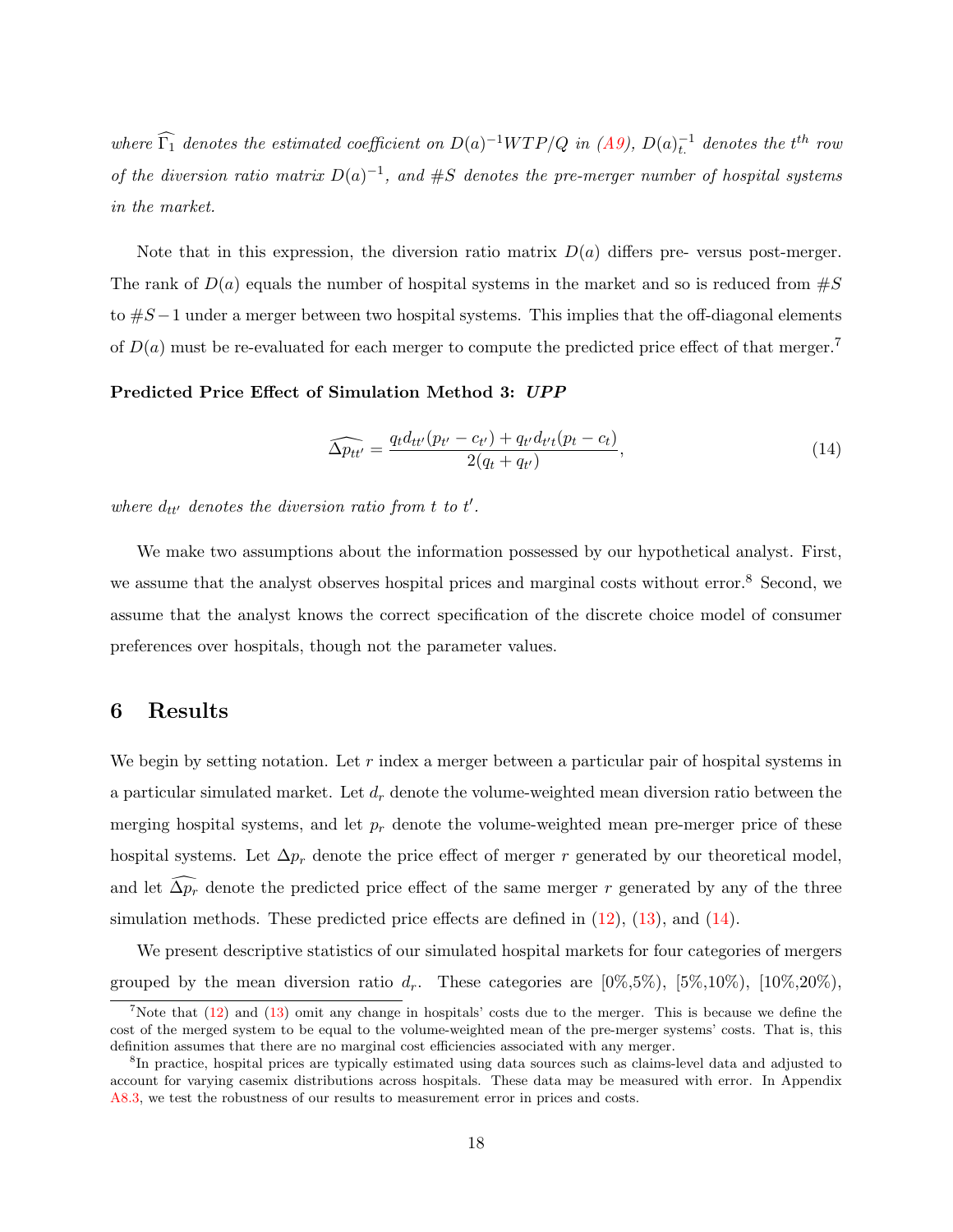[20%,30%), and [30%,100%]. We use the diversion ratio as our metric for categorizing mergers for two reasons. First, as discussed above, theory predicts that, all else equal, price effects of mergers are increasing in the diversion ratios between the merging hospitals, so categorizing mergers by diversion ratios is a rough way of categorizing them by degree of competitive concern. Second, diversion ratios are typically straightforward to estimate in real-world applications, as the necessary data are commonly available.

Table [2](#page-21-0) presents a summary of the merger price effects generated by our theoretical model expressed as a percentage of the pre-merger price  $\frac{\Delta p_r}{p_r}$ . We refer to this percentage change as the true price effect. These results are from our full set of 231,925 simulated mergers. The table includes the following summary statistics of the true price effect broken down by diversion ratio category: mean, standard deviation, and  $10^{th}$ ,  $25^{th}$ ,  $50^{th}$ ,  $75^{th}$ , and  $90^{th}$  percentiles. The mean true price effect across all mergers is 1.7%, while the median true price effect is 0.4%. The  $10^{th}$ ,  $25^{th}$ ,  $75^{th}$ , and 90<sup>th</sup> percentiles are -0.1%, 0.1%, 1.8%, and 5.0%, respectively.

As expected, the mean true price effect of mergers increases with  $d_r$ . For mergers such that  $d_r < 5\%$ , which constitute 52.5% of the mergers in our analysis, the mean true price effect is just 0.1% (median = 0.1%). The  $10^{th}$ ,  $25^{th}$ ,  $75^{th}$ , and  $90^{th}$  percentiles are -0.3%, 0.0%, 0.3%, and 0.5%, respectively. In contrast, for mergers such that  $d_r \in [30\%, 100\%]$ , which constitute 9.2% of the mergers in our analysis, the mean true price effect is  $10.1\%$  (median =  $8.4\%$ ). The  $10^{th}$ ,  $25^{th}$ ,  $75^{th}$ , and  $90^{th}$  percentiles are 3.8%, 5.6%, 12.7%, and 18.5%, respectively.

The distribution of true price effects in our simulations is a result of a number of assumptions. One is that we generate the true price effect for each possible pairwise merger between hospital systems. A different rule for determining the set of of hospital mergers would generate a different distribution of true price effects. Another assumption is the particular distribution of parameter values in our theoretical model. For example, we assume that key parameters, such as the travel cost parameters ( $\gamma_1$  and  $\gamma_2$ ), the insurance demand parameters ( $\lambda$  and  $\theta$ ), and the number of insurers  $(\#M)$ , are independently and uniformly distributed across markets. These assumptions are, of course, somewhat arbitrary. Hence, the distribution of true price effects in our simulations does not necessarily reflect the distribution of price effects resulting from real-world mergers. We present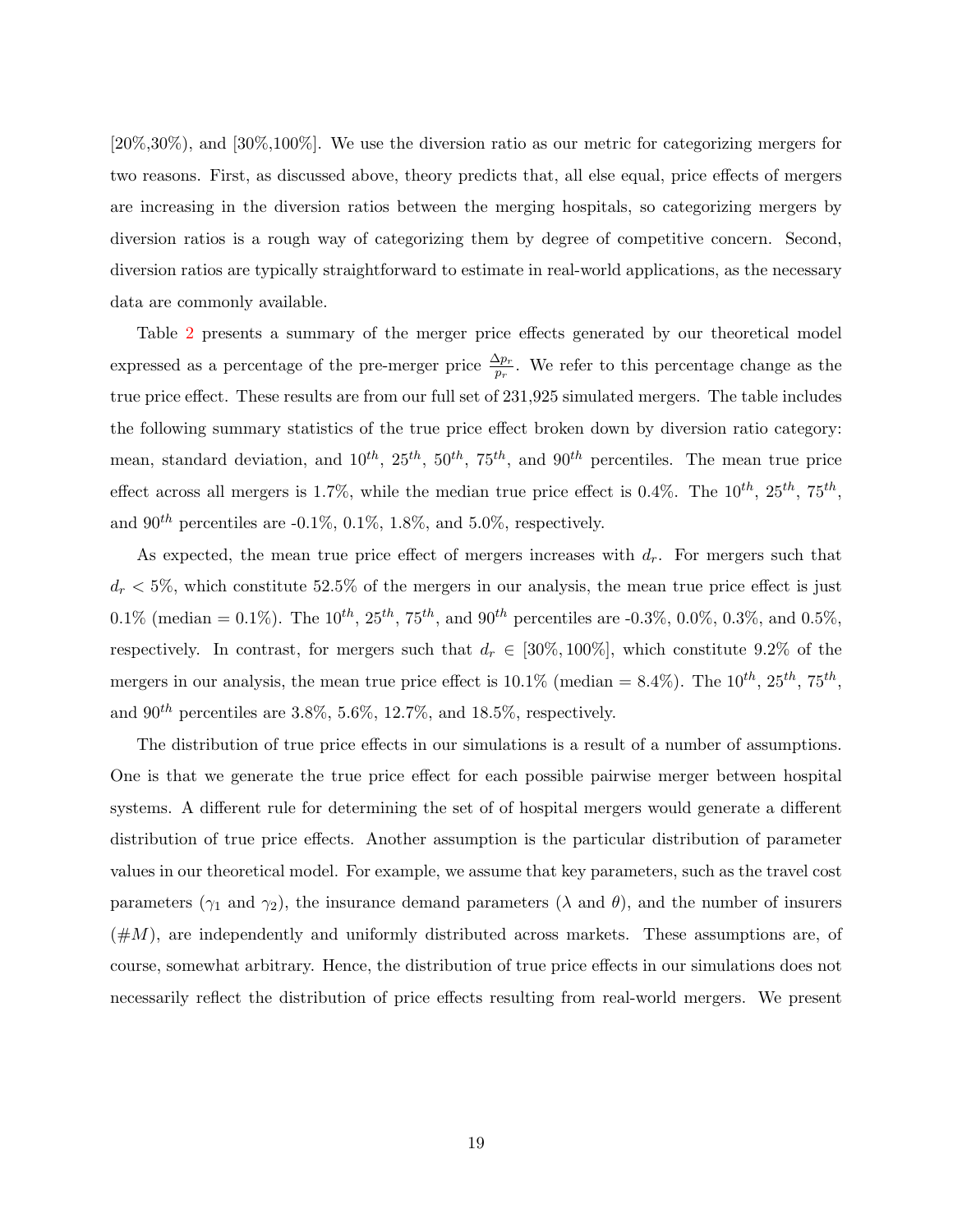these results to illustrate that our theoretical model produces the intuitive result that mergers between hospitals that are closer substitutes are likely to cause larger price effects.<sup>9</sup>

We emphasize that this problem is less severe in the context of evaluating the performance of the simulation methods, which is the primary purpose of this paper. The reason is that this evaluation conditions on narrow categories of mergers defined by the true price effect (e.g., mergers in which the true price effect is between 4.5% and 5.5%). Changes in the distribution of parameter values may substantially affect the distribution of true price effects across these categories, but will likely have a smaller effect on the performance of the simulation methods within each category.

| Mergers         | N       | Mean  | Stan Dev | Percentiles |           |           |           |           |  |
|-----------------|---------|-------|----------|-------------|-----------|-----------|-----------|-----------|--|
|                 |         |       |          |             |           |           |           |           |  |
| s.t. $d_r \in$  |         |       |          | $10^{th}$   | $25^{th}$ | $50^{th}$ | $75^{th}$ | $90^{th}$ |  |
| All             | 231,925 | 0.017 | 0.037    | $-0.001$    | 0.001     | 0.004     | 0.018     | 0.050     |  |
| $[0\%, 5\%)$    | 121,848 | 0.001 | 0.005    | $-0.003$    | 0.000     | 0.001     | 0.003     | 0.005     |  |
| $[5\%, 10\%]$   | 35,167  | 0.008 | 0.007    | 0.003       | 0.005     | 0.008     | 0.012     | 0.015     |  |
| $[10\%, 20\%]$  | 35,091  | 0.019 | 0.013    | 0.007       | 0.012     | 0.018     | 0.026     | 0.034     |  |
| $[20\%, 30\%]$  | 18,415  | 0.041 | 0.022    | 0.018       | 0.027     | 0.039     | 0.053     | 0.068     |  |
| $[30\%, 100\%]$ | 21,404  | 0.101 | 0.070    | 0.038       | 0.056     | 0.084     | 0.127     | 0.185     |  |

<span id="page-21-0"></span>Table 2: True Price Effects of Mergers  $\frac{\Delta p_r}{p_r}$  from the Theoretical Model

#### 6.1 Bias of the Simulation Methods

We begin our evaluation of the three simulation methods with an examination of the bias of each method. In this subsection, we present the bias results. In Appendix  $\overline{A4}$ , we provide an examination of the mechanisms that generate these biases.

Instead of grouping mergers by diversion ratio categories as in Table 2 above, we proceed by grouping our 231,925 mergers into 31 categories defined by one percentage point increments of the true price effect  $\frac{\Delta p_r}{p_r}$  (i.e., (≤ 0.5%), (0.5%, 1.5%), (1.5%, 2.5%), ..., (29.5%, 30.5%), (≥ 30.5%)). We then compare, within each of these categories, the mean of the true price effect  $\frac{\Delta p_r}{p_r}$  with the mean of the predicted price effect  $\frac{\Delta p_r}{p_r}$  generated by  $WTP/Q$ ,  $DWTP/Q$ , and UPP.

<sup>&</sup>lt;sup>9</sup>Note, however, that while these assumptions are somewhat arbitrary, they are not completely arbitrary. The reason is that any alternative distribution of model parameters (which would generate a different distribution of true price effects) would still need to yield the benchmark values of the metrics discussed in Section [4,](#page-13-1) namely the psuedo- $R<sup>2</sup>$  from the discrete choice model and hospital gross margins.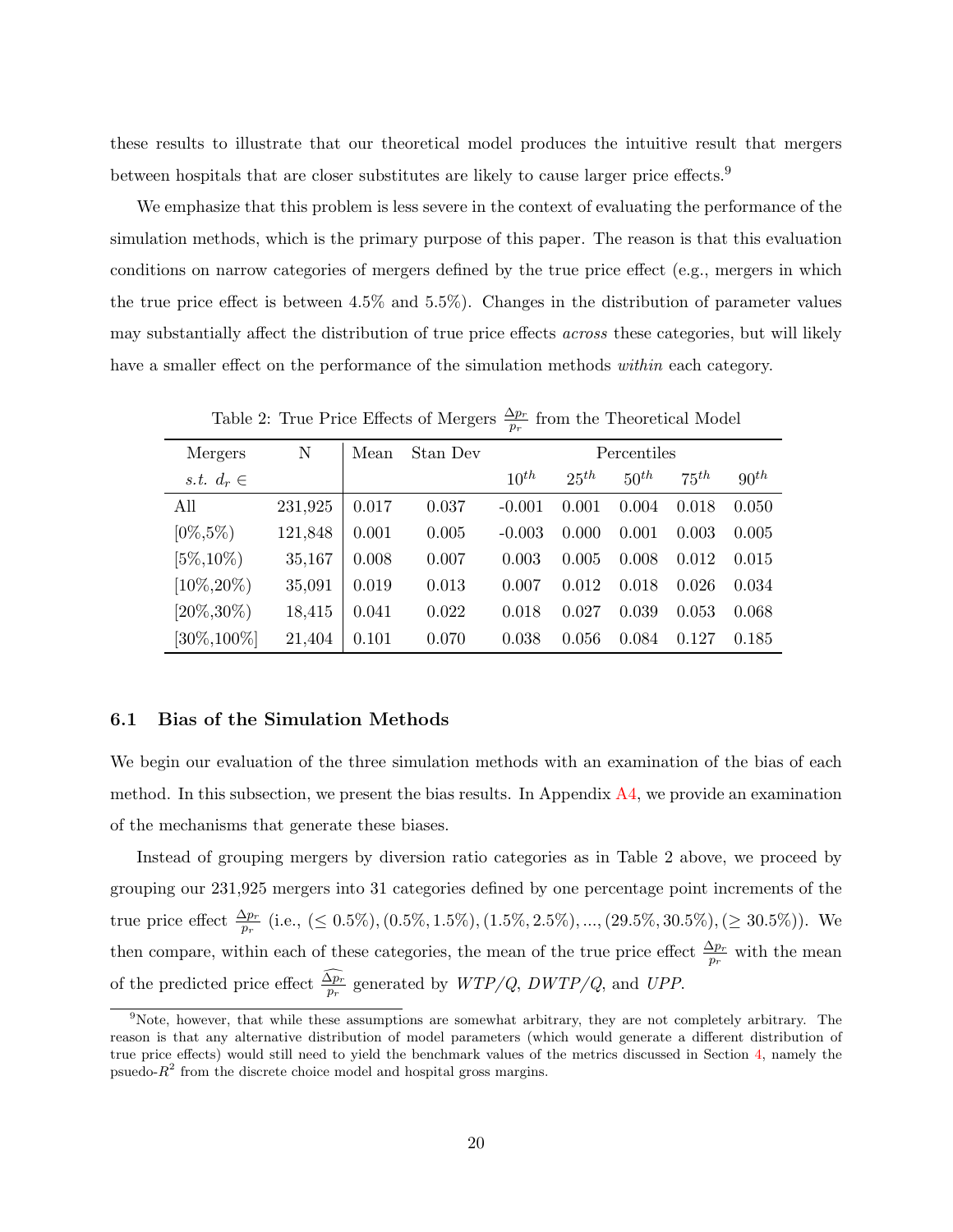Figure [1](#page-22-0) contains a scatter plot of the results. The x-axis indicates the true price effect, and the y-axis indicates the predicted price effect. For each of the 31 categories, a perfect simulation method would generate a dot on the solid 45<sup>o</sup> line. The vertical distance between that line and the dots on the three colored curves represent the bias of the three simulation methods for that category. The figure indicates that  $WTP/Q$  exhibits a bias toward under-predicting the true price effects, while  $DWTP/Q$  exhibits a bias toward over-predicting.  $UPP$  exhibits a bias toward over-predicting when the mean true price effect is low, but an increasing bias toward under-predicting as the true price effect increases. For example, in the category of mergers for which the true price effect is in  $(4.5\%,5.5\%)$ , the mean predicted price effect is  $4.2\%$  for  $WTP/Q$ ,  $5.8\%$  for  $DWTP/Q$ , and  $6.7\%$ for UPP. In the category of mergers for which the true price effect is in  $(14.5\%,15.5\%)$ , the mean predicted price effect is 12.8% for  $WTP/Q$ , 17.1% for  $DWTP/Q$ , and 13.0% for UPP. We view these differences as indicative of only a moderate amount of bias. That is, the simulation methods generate predicted price effects that are, on average, reasonably close to the true price effects.

<span id="page-22-0"></span>



Using mean prediction errors in levels to measure the performance of the simulation methods, as we did above, ignores the fact that an acceptable magnitude for a prediction error may depend on the magnitude of the true price effect. For example, a 2% mean prediction error may be more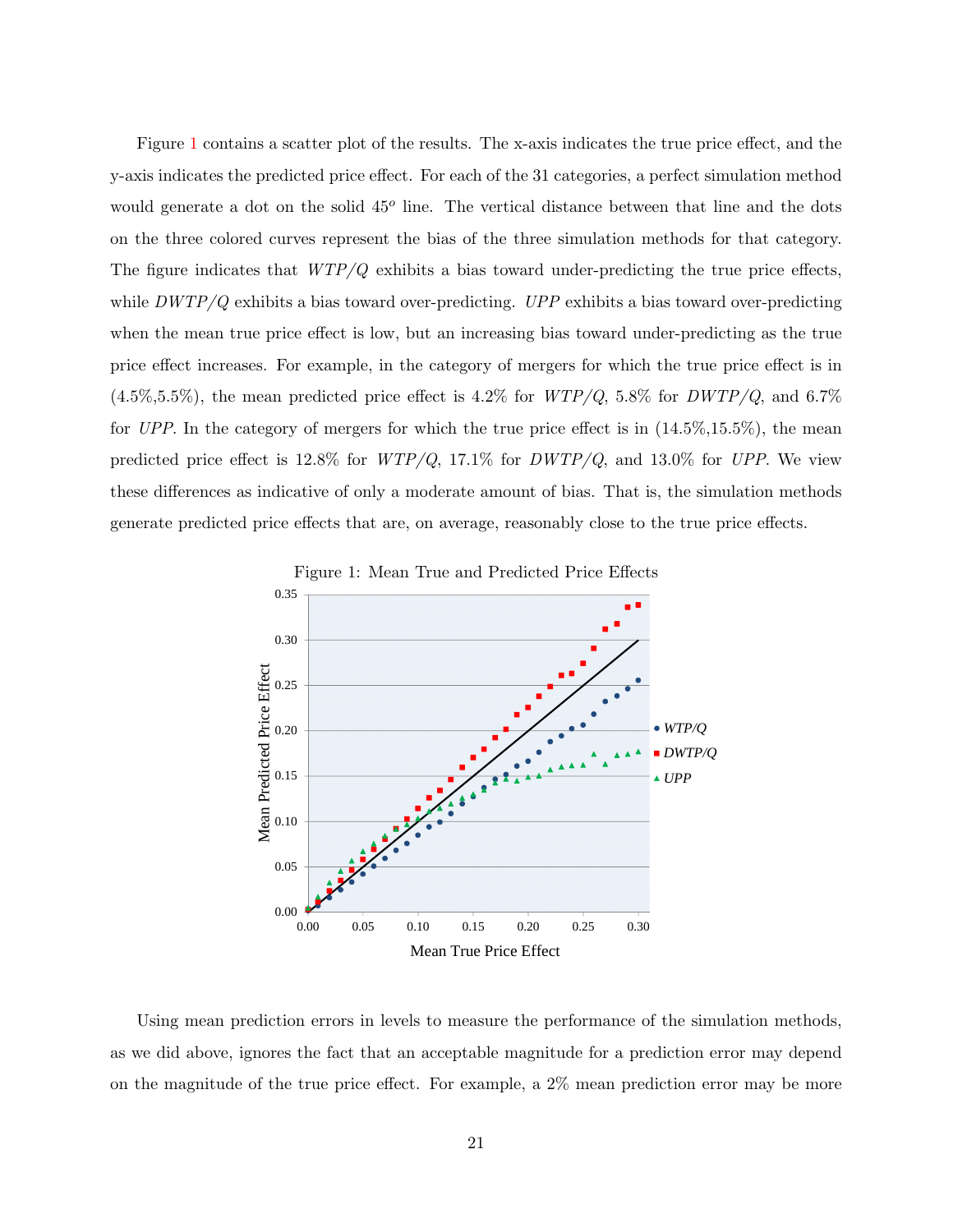acceptable for a merger with a true price effect of 10% than for one with a true price effect of 5%. For this reason, we next evaluate the mean prediction errors of the simulation methods as a percentage of the mean true price effect. We refer to this as the relative mean prediction error.

Figure [2](#page-23-0) plots the relative mean prediction errors for  $WTP/Q$ ,  $DWTP/Q$ , and  $UPP$  within the same 31 merger categories used in Figure 1, namely grouping mergers by one percentage point increments of the true price effect. The results indicate that the relative mean prediction error for  $WTP/Q$  and  $DWTP/Q$  is quite stable across categories of mergers, particularly for categories in which the mean true price effect is at least 5%. The relative mean prediction error for  $WTP/Q$  is steady at around  $-15\%$ , and the relative mean prediction error for  $DWTP/Q$  is steady at around 14%. The relative mean prediction error for UPP does not stabilize and exhibits a consistent decline as the true price effect increases, crossing the horizontal axis (i.e., crossing from a positive to a negative mean prediction error) when the mean true price effect is about 12%. These results are broadly consistent with those in Figure [1.](#page-22-0)



<span id="page-23-0"></span>Figure 2: Relative Mean Prediction Error by True Price Effects

Table [3](#page-24-0) gives the mean prediction error, the standard deviation of the prediction errors, and relative mean prediction error for each of five categories of mergers, namely those for which the true price effect is contained in the following increments:  $(0.5\%, 1.5\%)$ ,  $(4.5\%, 5.5\%)$ ,  $(9.5\%, 10.5\%)$ ,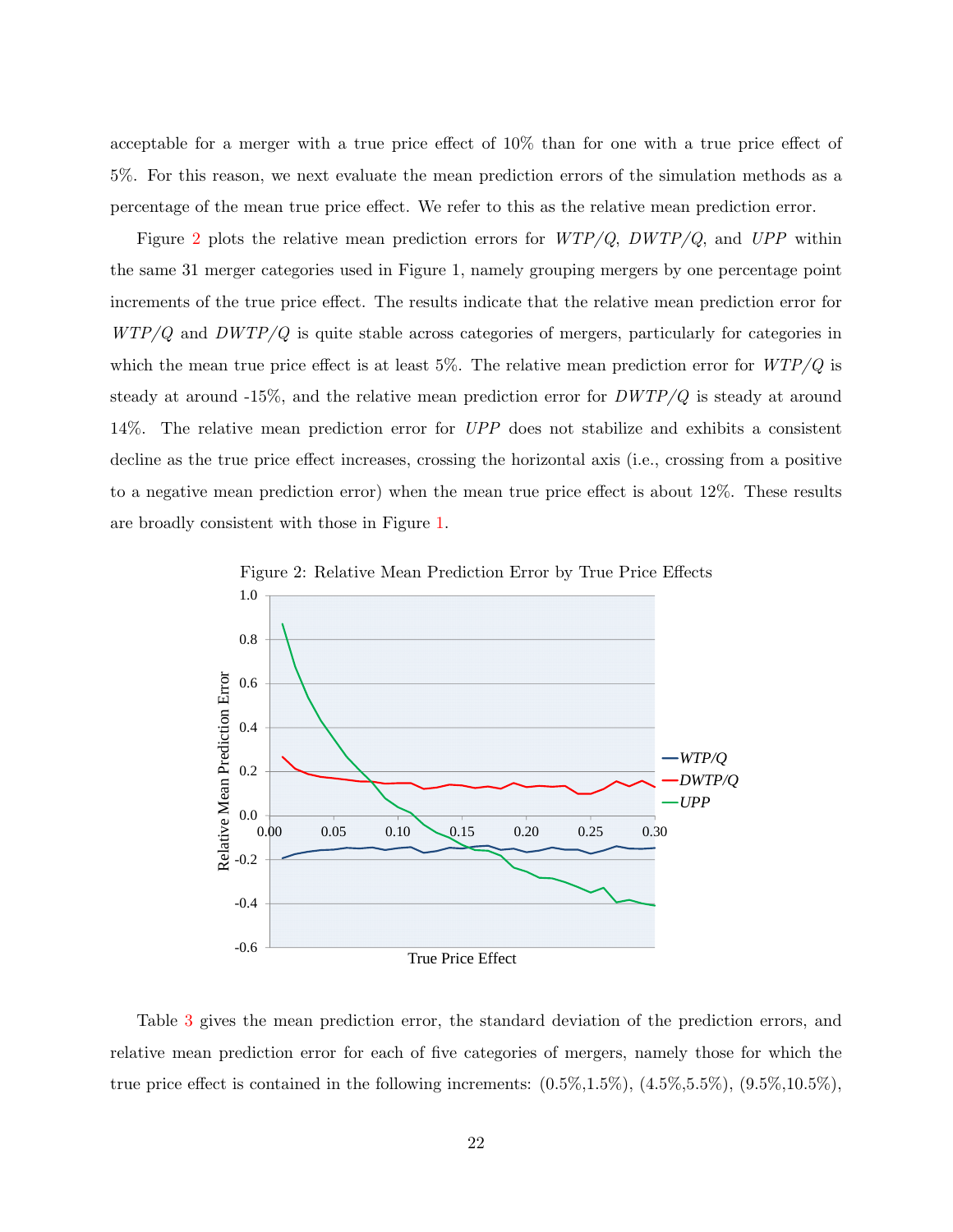$(14.5\%,15.5\%)$ , and  $(19.5\%,20.5\%)$ .<sup>10</sup> Columns (1), (4), and (7) give the mean prediction error; columns  $(2)$ ,  $(5)$ , and  $(8)$  give the standard deviation of the prediction errors; and columns  $(3)$ ,  $(6)$ , and (9) give the relative mean prediction errors for  $WTP/Q$ ,  $DWTP/Q$ , and  $UPP$ , respectively.

Consistent with Figure [1,](#page-22-0) columns (1) and (4) of Table [3](#page-24-0) indicate that the magnitude of the mean prediction error for  $WTP/Q$  and  $DWTP/Q$  increases with the true price effect. Across our five categories of mergers, the mean prediction error for  $WTP/Q$  increases in magnitude from -0.002 in the  $(0.5\%,1.5\%)$  category to -0.033 in the  $(19.5\%,20.5\%)$  category. Similarly for  $DWTP/Q$ , the mean prediction error increases from  $0.002$  in the  $(0.5\%, 1.5\%)$  category to  $0.026$  in the  $(19.5\%, 20.5\%)$ category. Also consistent with Figure [1,](#page-22-0) column (7) of Table [3](#page-24-0) indicates that UPP exhibits a different pattern. For UPP, the mean prediction error is  $0.008$  in the  $(0.5\%,1.5\%)$  category, rises to 0.017 in the  $(4.5\%, 5.5\%)$  category, and then falls to  $-0.051$  in the  $(19.5\%, 20.5\%)$  category.

|                                                  |             | $p_r$             |                   |                   |                    |        |          |               |        |          |
|--------------------------------------------------|-------------|-------------------|-------------------|-------------------|--------------------|--------|----------|---------------|--------|----------|
|                                                  |             | Method 1: $WTP/Q$ |                   |                   | Method 2: $DWTP/Q$ |        |          | Method 3: UPP |        |          |
|                                                  |             | (1)               | $\left( 2\right)$ | $\left( 3\right)$ | $\left( 4\right)$  | (5)    | (6)      | (7)           | (8)    | (9)      |
| Mergers                                          | $\mathbf N$ | Mean              | St Dev            | Relative          | Mean               | St Dev | Relative | Mean          | St Dev | Relative |
| $\frac{\Delta p_r}{\Delta} \in$<br>s.t.<br>$p_r$ |             |                   |                   | Mean              |                    |        | Mean     |               |        | Mean     |
| $(0.5\%, 1.5\%)$                                 | 45,907      | $-0.002$          | 0.005             | $-0.194$          | 0.002              | 0.005  | 0.268    | 0.008         | 0.010  | 0.872    |
| $(4.5\%, 5.5\%)$                                 | 5,479       | $-0.008$          | 0.016             | $-0.154$          | 0.008              | 0.014  | 0.170    | 0.017         | 0.022  | 0.349    |
| $(9.5\%, 10.5\%)$                                | 1,581       | $-0.015$          | 0.025             | $-0.148$          | 0.015              | 0.020  | 0.148    | 0.004         | 0.028  | 0.038    |
| $(14.5\%, 15.5\%)$                               | 578         | $-0.022$          | 0.041             | $-0.149$          | 0.021              | 0.029  | 0.137    | $-0.020$      | 0.033  | $-0.133$ |
| $(19.5\%, 20.5\%)$                               | 239         | $-0.033$          | 0.043             | $-0.166$          | 0.026              | 0.035  | 0.130    | $-0.051$      | 0.036  | $-0.254$ |

<span id="page-24-0"></span>Table 3: Descriptive Statistics of Prediction Errors Prediction Error Defined as a Percentage of Pre-Merger Price  $\frac{\Delta p_r - \Delta p_r}{p_r}$ 

Relative Mean Prediction Error: Mean Prediction Error/Mean True Price Effect

Consistent with Figure [2,](#page-23-0) column (3) of Table [3](#page-24-0) indicates that the relative mean prediction error for  $WTP/Q$  is largely unchanged for categories of mergers such that the mean true price effects exceeds 5%, ranging in magnitude from  $-0.148$  in the  $(9.5\%,10.5\%)$  category to  $-0.166$  in the  $(19.5\%,20.5\%)$  category. The relative mean prediction error for  $DWTP/Q$  (column (6)) exhibits a somewhat more meaningful improvement, declining from 0.170 in the (4.5%,5.5%) category to 0.130

<sup>&</sup>lt;sup>10</sup>In what follows, it will prove convenient to break down mergers into categories fine enough that the true price effect of each merger is very close to the mean true effect of all of the mergers in its category. For this reason, we chose categories that are only one percentage point wide (e.g. 4.5% - 5.5%). Since presenting all 31 categories would be cumbersome and would not yield additional insight, we present only the five categories listed in the text. Appendix [A7](#page-64-0) contains the full set of results.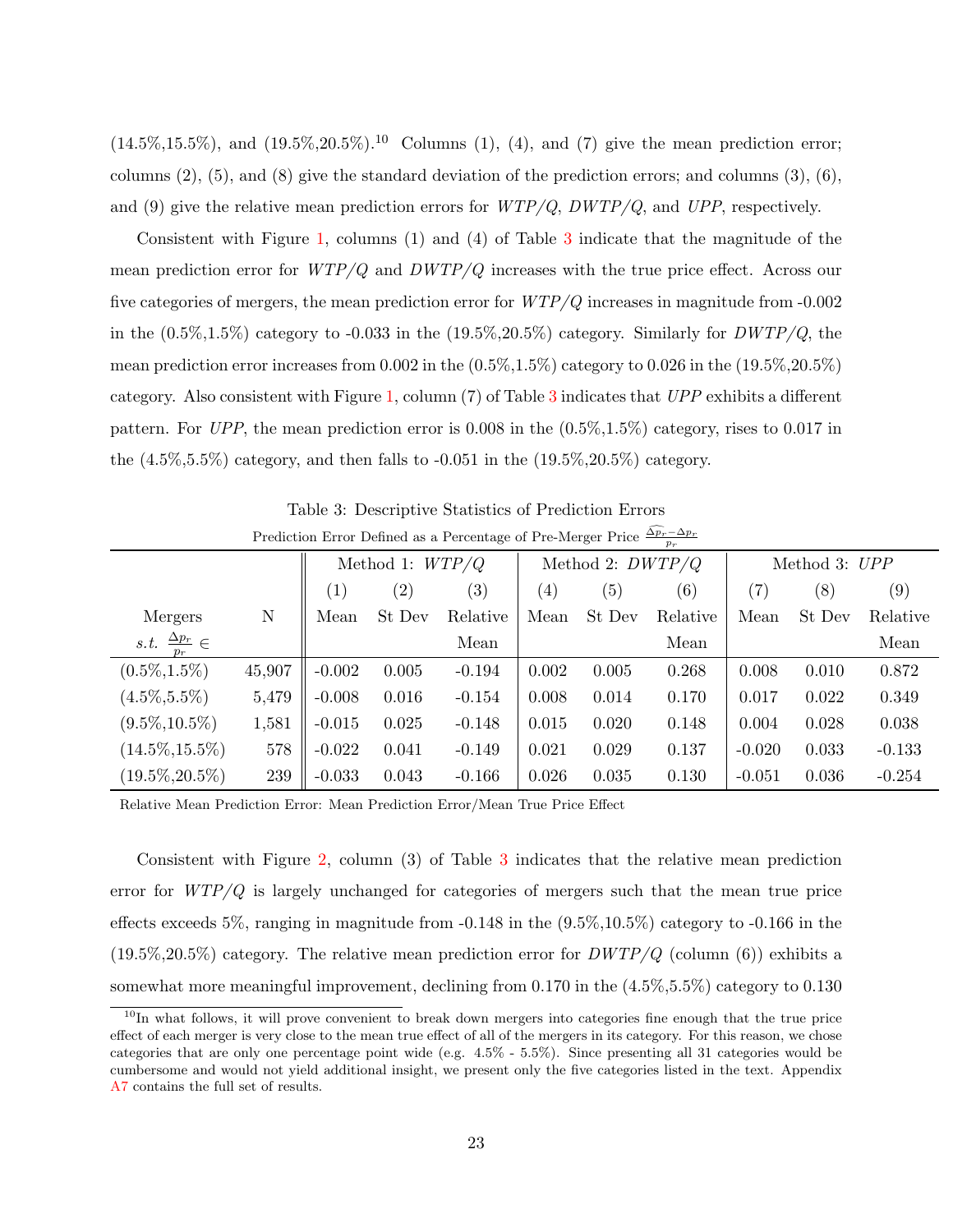in the  $(19.5\%, 20.5\%)$  category. UPP (column  $(9)$ ) exhibits the greatest variation, declining from 0.349 in the  $(4.5\%, 5.5\%)$  category to 0.038 in the  $(9.5\%, 10.5\%)$  category. However, it continues to decline to  $-0.254$  in the  $(19.5\%, 20.5\%)$  category.

Overall, these results indicate only modest bias for  $WTP/Q$  and  $DWTP/Q$ , particularly for mergers with price effects large enough that they are likely to pose a significant antitrust concern. The former exhibits some tendency to under-predict the true price effect, while the latter exhibits some tendency to over-predict it. Overall, UPP performs less well. While the bias is similar or smaller in magnitude for the categories of mergers with true price effects between 8% and 15%, it is significantly greater for the categories of mergers in which the true price effect is outside that range. However, as discussed in Section [7](#page-31-0) below, in real-world cases UPP may have some practical advantages over WTP/Q and DWTP/Q.

#### 6.2 Dispersion of the Predicted Price Effects

Measures of bias alone are not sufficient to evaluate the performance of the simulation methods. Even if the prediction errors of a simulation method exhibit only a moderate amount of bias, the method can still be highly unreliable (i.e., may frequently be far away from the true price effect) if the prediction errors are large in magnitude but have opposing signs. For this reason, we follow [Miller](#page-99-0) [et al.](#page-99-0) [\(2016\)](#page-99-0) by calculating the Median Absolute Prediction Error (MAPE). As the name suggests, the MAPE is calculated by taking the absolute value of the prediction error for each simulated merger, and then taking the median of those absolute values. A lower MAPE corresponds to better performance. The MAPE is our primary measure of the dispersion of the predicted price effects. We present additional analyses of dispersion in Appendix [A5.](#page-58-0) The results are broadly similar.

We evaluate the MAPE within each of the 31 merger categories defined above, and express it as a percentage of the mid-point of the true price effect category (e.g., a true price effect of 5% in the 4.5%-5.5% category). We refer to this metric as the MAPE ratio. Defining the prediction error as a percentage of the pre-merger price  $p_r$ , we evaluate the MAPE ratio for each of  $WTP/Q$ ,  $DWTP/Q$ , and UPP as

$$
\frac{\text{med}\left\{ \left| \frac{\widehat{\Delta p}_r - \Delta p_r}{p_r} \right| \right\}_{r:\left| \frac{\Delta p_r}{p_r} - x \right| < 0.005}}{x}, \text{ for } x \in \{0.01, 0.02, ..., 0.30\}. \tag{15}
$$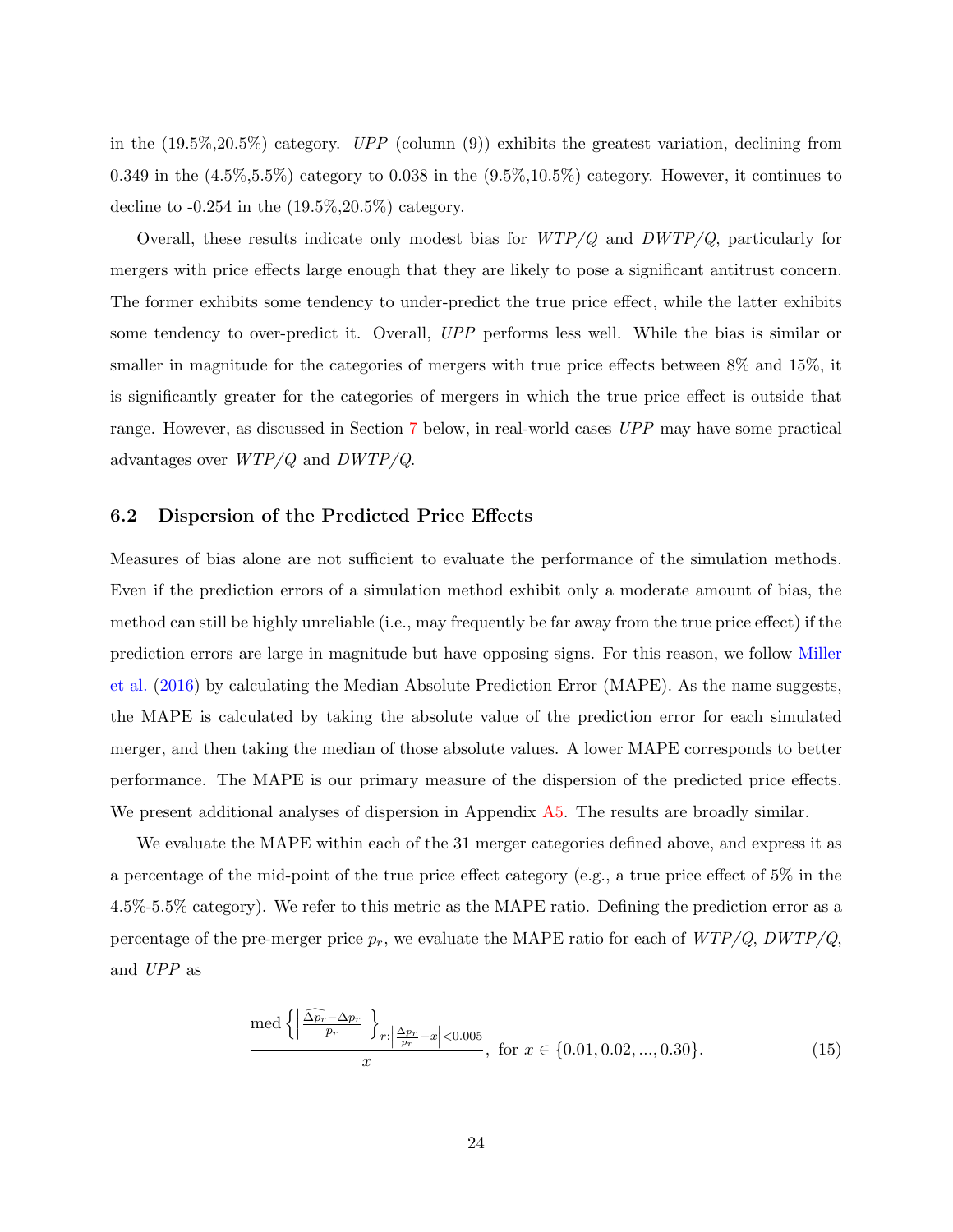For example, if a simulation method had a MAPE ratio of 0.2 for mergers in the 4.5%-5.5% category, that would mean that half of the predicted price effects generated by that method would be within one percentage point of the true effect, and half would be outside that range.

The results are given in Table [4.](#page-26-0) For  $WTP/Q$ , the MAPE ratio decreases from 0.290 in the  $(0.5\%,1.5\%)$  category to 0.194 in the  $(19.5\%,20.5\%)$  category. The MAPE ratio for  $DWTP/Q$  is relatively constant, decreasing from 0.141 in the  $(0.5\%,1.5\%)$  category to 0.135 in the  $(19.5\%,20.5\%)$ category. Consistent with the bias patterns for UPP described above, the MAPE ratio for UPP decreases from  $0.534$  in the  $(0.5\%,1.5\%)$  category to  $0.165$  in the  $(9.5\%,10.5\%)$  category but then increases to  $0.246$  in the  $(19.5\%, 20.5\%)$  category.

| Mergers $s.t.$                                   | Method 1: $WTP/Q$ | Method 2: $DWTP/Q$ | Method 3: UPP |  |  |  |  |  |  |
|--------------------------------------------------|-------------------|--------------------|---------------|--|--|--|--|--|--|
| $\frac{\Delta p_r}{\Delta p} \in$<br>$n_{\rm r}$ |                   |                    |               |  |  |  |  |  |  |
| $(0.5\%, 1.5\%)$                                 | 0.290             | 0.141              | 0.534         |  |  |  |  |  |  |
| $(4.5\%, 5.5\%)$                                 | 0.246             | 0.144              | 0.278         |  |  |  |  |  |  |
| $(9.5\%, 10.5\%)$                                | 0.209             | 0.138              | 0.165         |  |  |  |  |  |  |
| $(14.5\%, 15.5\%)$                               | 0.212             | 0.127              | 0.197         |  |  |  |  |  |  |
| $(19.5\%, 20.5\%)$                               | 0.194             | 0.135              | 0.246         |  |  |  |  |  |  |

<span id="page-26-0"></span>Table 4: MAPE Ratios

We are not aware of any objective benchmark by which to evaluate whether these MAPE ratios indicate "good" or "poor" performance in predicting the true price effects. Our primary approach is to present the results in full detail, and leave it to the reader to form their own opinion. However, our own standard, which we apply in our characterization of our results, is as follows. A predictor with a MAPE ratio of less than 0.15 (e.g., half of predictions would be within 0.75 percentage points for mergers with a true price effect of 5%) is a highly reliable predictor of the true price effects. A predictor with a MAPE ratio in the (0.15,0.25) range is less reliable but still highly informative of the true price effects. A predictor with a MAPE ratio greater than 0.25 (e.g., half of predictions would be within 1.25 percentage points for mergers with a true price effect of 5%) is significantly less informative of the true price effects, but nevertheless may be worthy of consideration in analyzing a merger. A predictor with a MAPE ratio above 0.4 is likely to be of limited usefulness in predicting the price effects of mergers. Of course, these thresholds are arbitrary. For example, we do not view MAPE ratios of 0.148 and 0.152 as meaningfully different.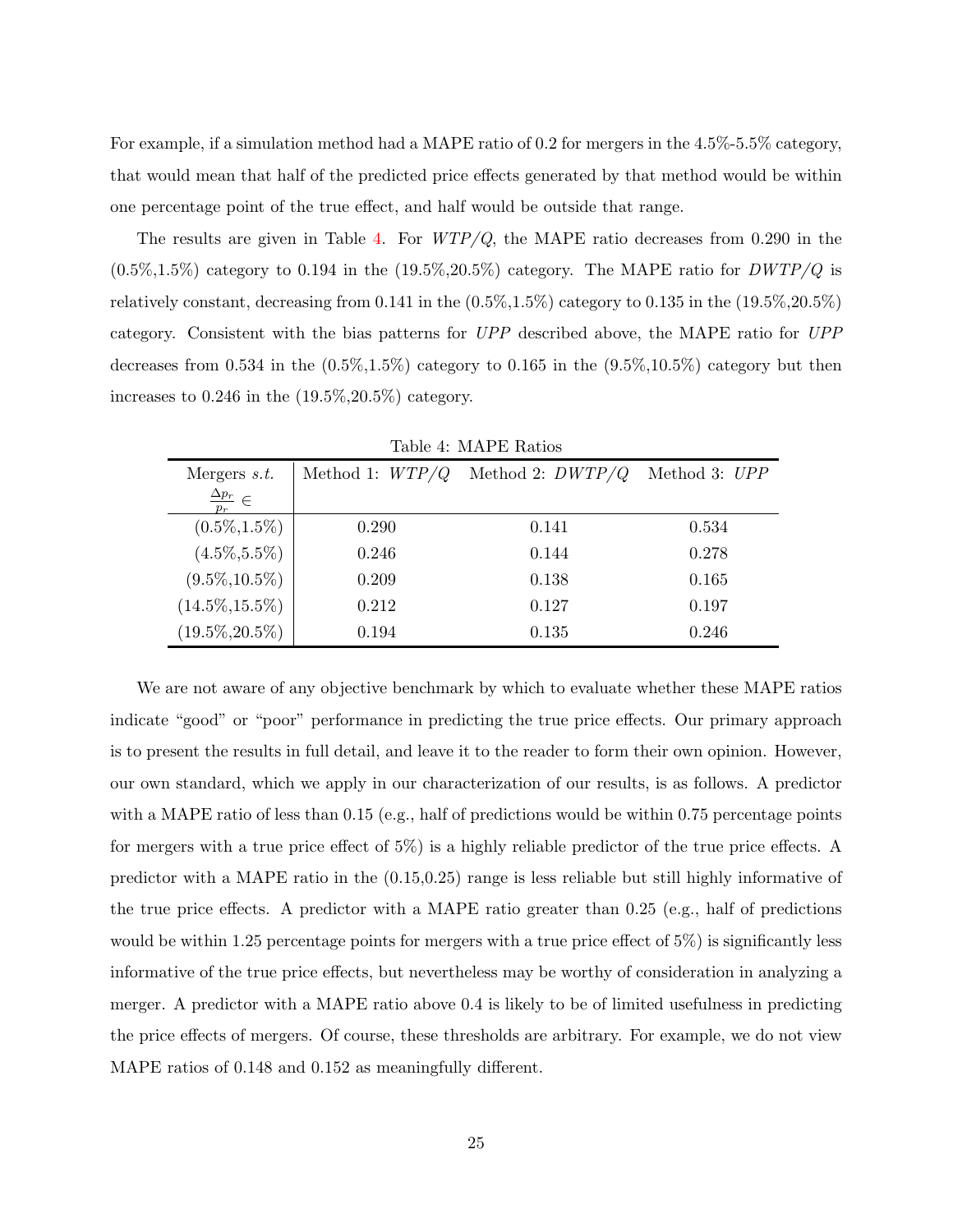Two important conclusions can be drawn from the MAPE ratios. First, while the relative mean prediction error of WTP/Q changes very little for categories of mergers such that the mean true price effect exceeds 5%, the MAPE ratio of  $WTP/Q$  declines significantly as the mean true price effect increases. For example, the MAPE ratio results indicate that  $WTP/Q$  is a much more reliable predictor of the true price effects in the  $(19.5\%, 20.5\%)$  category than in the  $(4.5\%, 5.5\%)$  category  $(0.194 \text{ v. } 0.246)$  even though the relative mean prediction error of  $WTP/Q$  is about the same  $(-0.166 \text{ v. } -0.154).$ 

Second,  $DWTP/Q$  has a significantly lower MAPE ratio than does  $WTP/Q$  in each of the five categories of mergers. This indicates that  $DWTP/Q$  is the more reliable predictor of the true price effects even though the magnitude of its bias about the same as that of  $WTP/Q$ . This is consistent with the fact that, as illustrated in Table [3,](#page-24-0) the prediction errors for  $WTP/Q$  exhibit significantly greater variance than does  $DWTP/Q$ . For example, in the  $(4.5\%, 5.5\%)$  and  $(19.5\%, 20.5\%)$  categories, the standard deviation of the prediction errors of  $WTP/Q$  is larger than the standard deviation of the prediction errors of  $DWTP/Q$  (0.016 v. 0.014 and 0.043 v. 0.035, respectively).

To summarize our main findings,  $WTP/Q$  and  $DWTP/Q$  exhibit a moderate amount of bias that is persistent in sign across all mergers.  $WTP/Q$  exhibits a tendency to under-predict the true merger price effects, while  $DWTP/Q$  exhibits a tendency to over-predict the true merger price effects. UPP exhibits a tendency to over-predict the true price effects when they are low but an increasing tendency to under-predict the true price effects when they are high.

We also find that  $DWTP/Q$  performs very well in predicting the price effects of mergers in our simulations for all categories of mergers. The MAPE ratio for  $DWTP/Q$  is consistently below 0.15, which we view as very good.  $WTP/Q$  performs well in predicting the true price effects in our simulations for mergers in the categories with the highest true price effects  $((9.5\%,10.5\%)$ and greater). The MAPE ratio for  $WTP/Q$  in these categories of mergers is consistently around 0.20, which we view as reasonably good. However,  $WTP/Q$  performs significantly less well in the  $(0.5\%,1.5\%)$  and  $(4.5\%,5.5\%)$  categories of mergers, in which the MAPE ratios are 0.290 and 0.246, respectively. UPP performs reasonably well in predicting the true price effects of mergers in our simulations for mergers in the (9.5%,10.5%) and (14.5%,15.5%) categories, with MAPE ratios of 0.165 and 0.197, respectively. However,  $UPP$  performs significantly less well in the  $(4.5\%, 5.5\%)$  and (19.5%,20.5%) categories of mergers, in which the MAPE ratios are 0.278 and 0.246, respectively.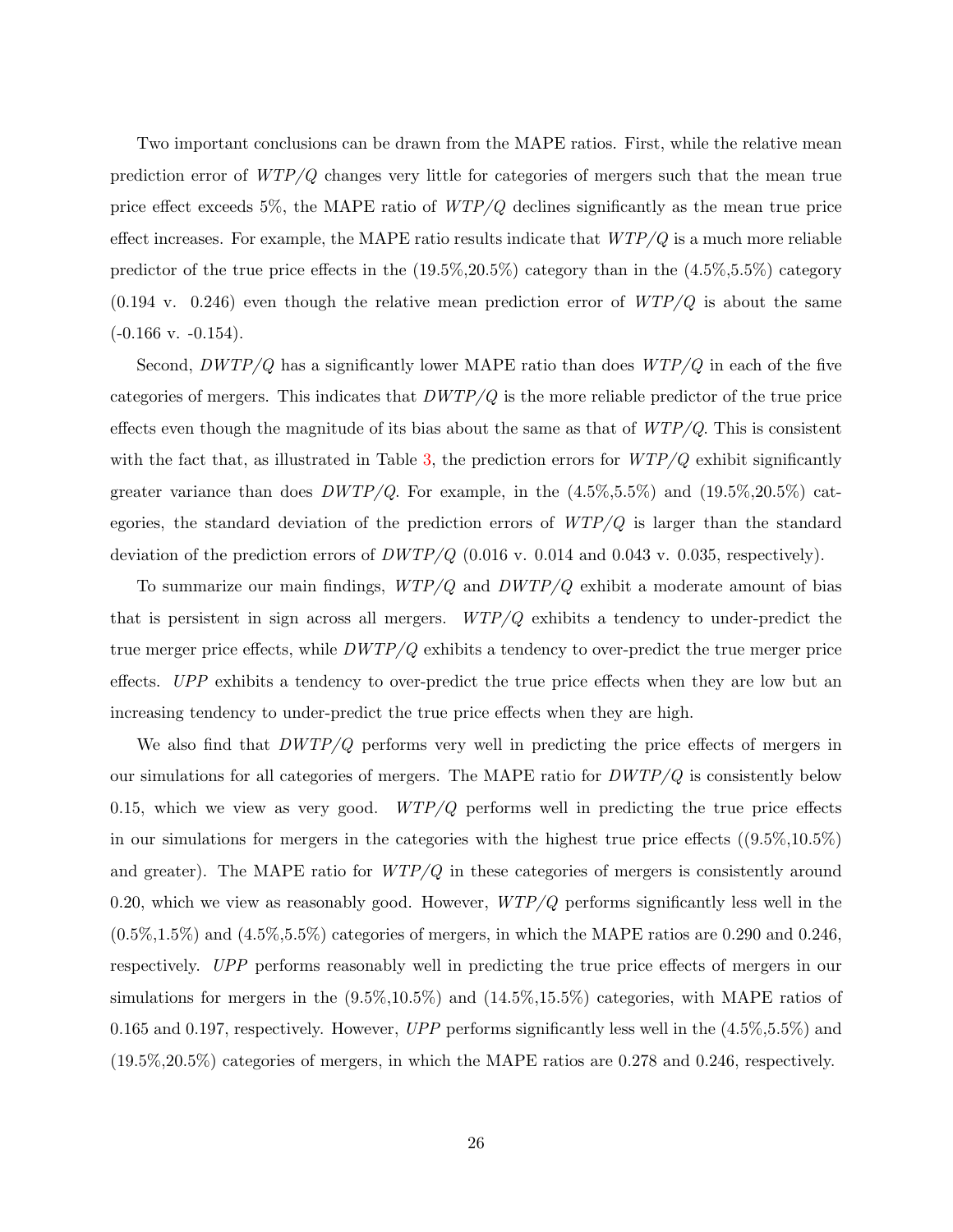As discussed in Section [4,](#page-13-1) we chose a broad range of parameterizations in order to increase the likelihood that the range includes the parameterizations that correspond most closely to the real world. However, a finding that the simulation methods perform well overall across this broad range does not necessarily imply that they perform well in the real world because we do not know which sets of parameter values correspond most closely to the real world. Good performance in a large number of irrelevant parameterizations may be masking poor performance in a small number of relevant ones. In addition, in the real world the correct parameterization is likely substantially different across different markets.

To address these concerns, we perform a number of robustness analyses in which we evaluate the performance of the simulation methods throughout the parameter space. In Appendix [A8.2](#page-73-0) we break down our set of 231,925 mergers into numerous subsets and evaluate the performance of the simulation methods within each subset. Specifically, for each parameter of the theoretical model, we divide our set of mergers according to the values that the parameter can take on. For example, the Nash Bargaining split parameter  $\alpha$  can take on one of three values (0.4, 0.5, and 0.6). We divide the set of mergers into three subsets conditional on these values, and evaluate the performance of the simulation methods within each subset. We do this separately for each parameter in the theoretical model. In Appendix [A8.1,](#page-68-0) we do a similar exercise but divide our set of mergers according to different competitive conditions in the hospital and insurance markets. Specifically, we divide our set of mergers into subsets according to: (i) hospital pre-merger margins; and (ii) the number of (symmetric) insurers. Finally, in Appendix [A8.3,](#page-80-0) we perform 17 additional robustness checks. Some of these involve changing the values of some model parameters from what they were under our baseline parameterizations. Others involve changing some of our baseline assumptions. For example, in one analysis we drop the assumption that prices and costs are measured without error. While the performance of the simulation methods varies across these different robustness checks, they perform reasonably well throughout.

#### 6.3 Application as Screen in Prospective Merger Analysis

To this point, our results have been about how closely the predictions of the merger simulation methods correspond to the true price effects from the theoretical model. We now address a related question that may be of particular interest to antitrust practitioners, namely how effectively a screen that is based on the simulation methods (i.e., challenge a merger if the predicted price effect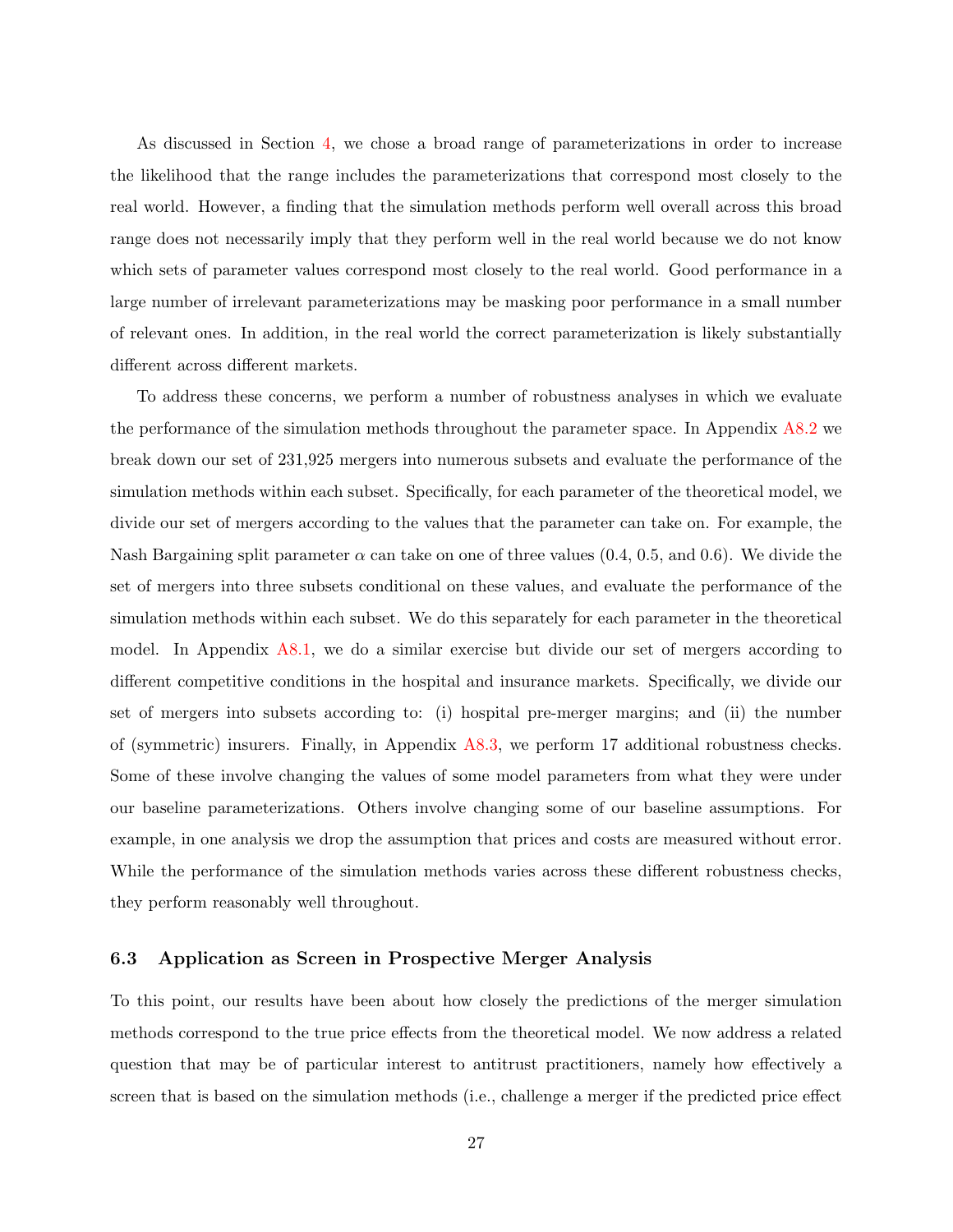is greater than some threshold) flags mergers with true effects above the threshold and avoids flagging mergers with true effects below the threshold. Following [Miller et al.](#page-99-0) [\(2016\)](#page-99-0), we adopt a threshold of 5% in this analysis.<sup>11,12</sup>

We proceed by using the same 31 merger categories as before (i.e., one percentage point increments of the true price effect  $\frac{\Delta p_r}{p_r}$ , such as (≤0.5%), (0.5%,1.5%), (1.5%,2.5%), etc. Within each of these categories, we calculate the frequency with which the predicted price effect exceeds 5%.

The results are given in Figure [3.](#page-30-0) A hypothetical perfect predictor is represented by the dashed line. Such a predictor would flag 100% of mergers for which the true effect is greater than 5%, and  $0\%$  of mergers for which the true price effect is less than  $5\%$ . For any imperfect predictor, when the true price effect is at least 5%, the absolute difference between this frequency and unity gives the rate of false negatives. Similarly, when the true price effect is less than 5%, the difference between this frequency and zero gives the rate of false positives. For example, among the mergers with true effects in the  $(6.5\%, 7.5\%)$  category,  $WTP/Q$  predicts a price increase of at least 5% in 67.4% of mergers, giving a false negative error rate in that category of  $32.6\%$ . In contrast,  $DWTP/Q$  and  $UPP$  predict a price increase of at least 5% in 97.0% and 92.9% of mergers, respectively. This gives much lower false negative rates in this category of mergers for  $DWTP/Q$  (3.0%) and  $UPP$ (7.1%). As the true price effects become larger, the rate of false negatives goes to zero for each of the simulation methods. That is, the rate of very large false negatives (e.g., failing to flag a merger using a 5% screen when the true price effect is 10% or greater) is very small for all three methods.

A similar comparison indicates that  $DWP/Q$  and  $UPP$  have higher false positive rates than does  $WTP/Q$ . For example, in the  $(3.5\%, 4.5\%)$  categories of true price effects,  $WTP/Q$ ,  $DWTP/Q$ , and  $UPP$  predict price increases of at least 5% in 8.4%, 26.6%, and 58.1% of mergers, respectively. As the true price effects become smaller, the rates of false positives go to zero for each of the simulation methods. The rate of very large false positives is very small for all three methods.

These results are broadly consistent with our earlier results. For example, for mergers in the  $(4.5\%,5.5\%)$  category,  $WTP/Q$  tends to under-predict the true effects, and therefore has a relatively high rate of false negatives and a low rate of false positives. The reverse is true for  $DWTP/Q$  and UPP. See Figure [1.](#page-22-0)

 $11$ Note that this choice of threshold does not mean that mergers that cause price increases of less than 5% are permissible. There are a number of reasons why a relatively high threshold might be chosen that are beyond the scope of this paper. We have performed a similar analysis using a 2% threshold. The results are broadly similar.

 $12$ Even if such a screen were to be used in the real world, it would be only one element of the full array of theory and evidence, both quantitative and qualitative, on which decisions on whether to challenge a merger are based.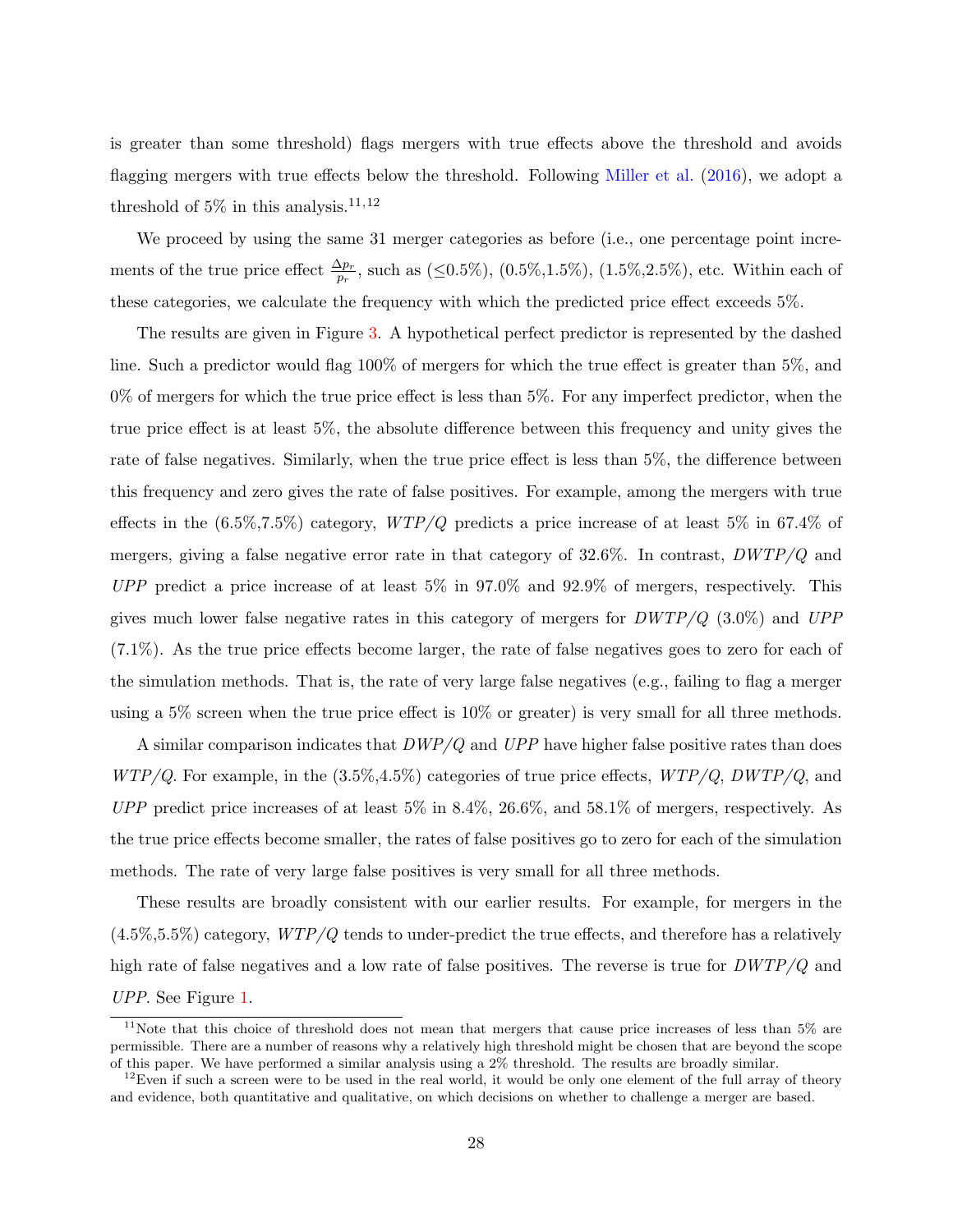<span id="page-30-0"></span>

The 2010 DOJ/FTC *Horizontal Merger Guidelines* lays out a screen based on market concentration. A market is classified as "highly concentrated" if the Hirfindal-Hirschman Index (HHI) is at least  $2,500$ .<sup>13</sup> A merger is presumed likely to enhance market power if the post-merger HHI exceeds 2,500 and the change in the HHI is at least 200. We apply this screen in Figure [3](#page-30-0) as well.

In constructing the HHI in this analysis, we construct hospital system shares using the expected volume of each system in each simulated market. That is, we assume that all twelve hospitals in each market are included in the relevant antitrust market.

We find that the HHI flag performs very poorly relative to the merger simulation methods. Using a 5% threshold, the HHI flag generally has higher rates of both false positives and false negatives. For all mergers in the (3.5%,4.5%) category and above, the HHI flag identifies mergers as likely to enhance market power with a frequency of about 60%. Hence, the HHI flag has a false negative rate of about 40% irrespective of the true price effect. It also has much higher false positive rates: about 58.2% in the  $(3.5\%, 4.5\%)$  category and  $42.5\%$  in the  $(0.5\%, 1.5\%)$  category.<sup>14</sup>

<sup>&</sup>lt;sup>13</sup>In our simulations, the mean market-level HHI is 2,996. This is somewhat lower than the mean MSA-level HHI of 3,261 in the United States for 2006, as reported in [Gaynor et al.](#page-98-5) [\(2015\)](#page-98-5).

 $14$ Note that in Figure [3](#page-30-0) the screen for the three simulation methods is based on whether that method generated a predicted merger effect of greater than 5%. The screen for the HHI method is very different; it is based on whether the merger results in an HHI greater than 2500 and a change in HHI greater than 200.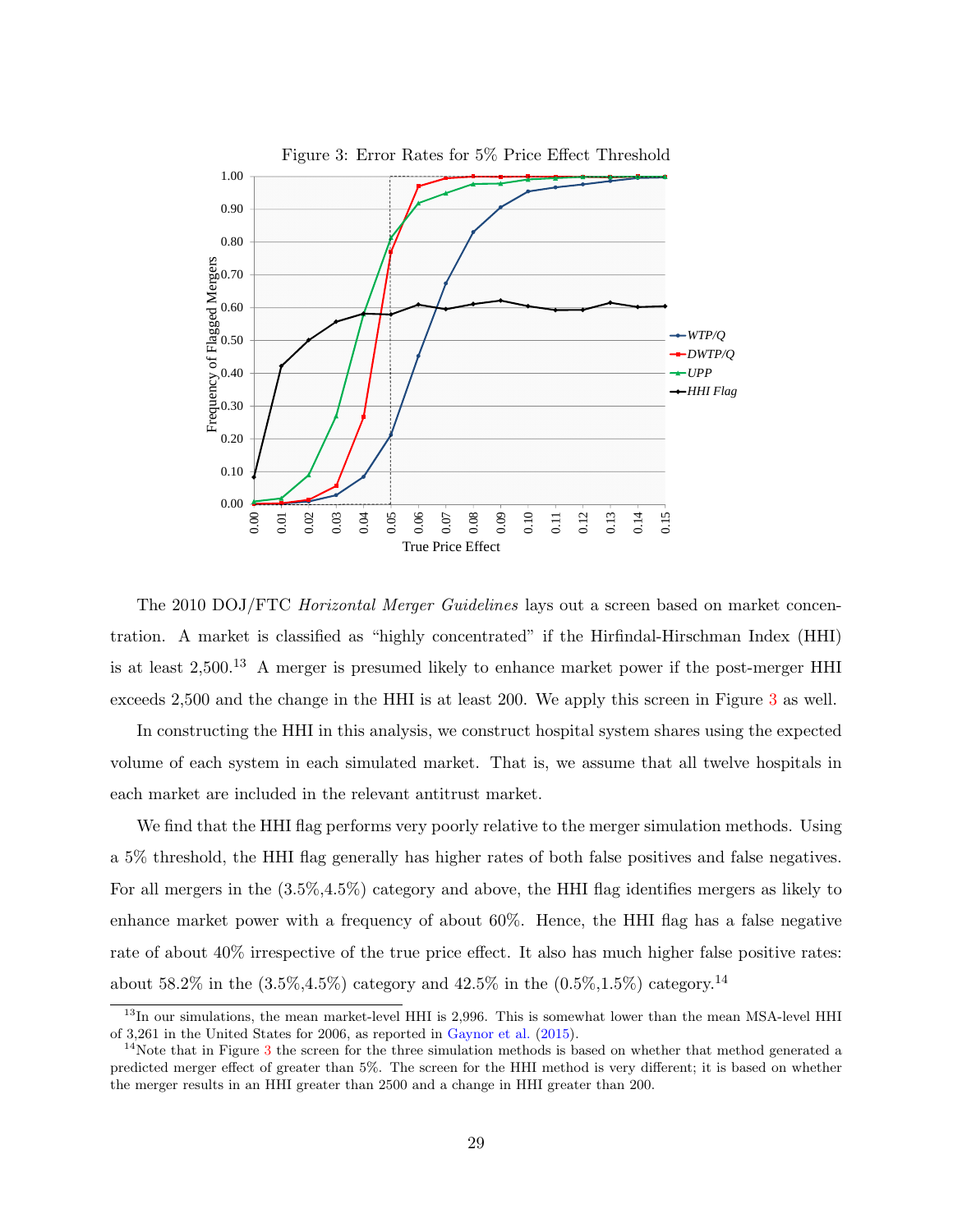Table [5](#page-31-1) summarizes these results in a manner similar to that in Table 4 of [Garmon](#page-98-7) [\(2017\)](#page-98-7). In columns 1 through 5, Table [5](#page-31-1) contains the number of flagged mergers (using a 5% screen), correct positives, correct negatives, false positives, and false negatives for each simulation method and for the HHI flag. Column 6 contains the mean true price effect of the flagged mergers. Columns 7, 8, and 9 give the results of performance metrics that are commonly applied in machine learning algorithms. Markedness (column 7) measures how frequently the predictions (positive and negative) are correct.<sup>15</sup> Informedness (column 8) measures how frequently the true outcomes (positive and negative) are correctly predicted by the prediction method.<sup>16</sup> Markedness and Informedness are scaled from -1 to 1, with 1 indicating perfectly correct predictions, -1 indicating perfectly incorrect predictions, and 0 indicating that the predictions are random. The Matthews Correlation Coefficient (column 9) is the geometric mean of Markedness and Informedness and is a summary measure of overall performance. Consistent with the earlier results, DWTP/Q has the highest Matthews Correlation Coefficient while the HHI flag has by far the lowest.

|          |         |          | Mean True |          |          |              |        |          |       |
|----------|---------|----------|-----------|----------|----------|--------------|--------|----------|-------|
|          |         |          |           |          |          | Price Effect |        | Matthews |       |
|          | Flagged | Correct  | Correct   | False    | False    | for Flagged  | Mark-  | Inform-  | Corr  |
| Method   | Mergers | Positive | Negative  | Positive | Negative | Mergers      | edness | edness   | Coeff |
| WTP/Q    | 19,248  | 17,326   | 206,801   | 1,922    | 5,876    | 0.110        | 0.873  | 0.738    | 0.802 |
| DWTP/Q   | 27,943  | 22,702   | 203,482   | 5,241    | 500      | 0.093        | 0.810  | 0.953    | 0.879 |
| UPP      | 35,530  | 22,233   | 195,426   | 13,297   | 969      | 0.078        | 0.621  | 0.895    | 0.745 |
| HHI Flag | 53,895  | 13,882   | 168,710   | 40,013   | 9,320    | 0.038        | 0.205  | 0.407    | 0.289 |

<span id="page-31-1"></span>Table 5: Correct and False Predictions Based on a 5% Price Effect Threshold

There are 231,925 mergers in our analysis, 23,202 of which result in a true price effect of at least 5%.

## <span id="page-31-0"></span>7 Discussion

We now address the question of what inferences can be validly drawn from our results. The question of interest is whether the simulation methods predict real-world price effects well. More specifically, it is whether they predict real-world price effects well enough to merit receiving substantial weight in

<sup>&</sup>lt;sup>15</sup>Specifically, Markedness is defined as the ratio of correct positive predictions to all positive predictions plus the ratio of correct negative predictions to all negative predictions minus 1.

<sup>&</sup>lt;sup>16</sup>Specifically, *Informedness* is defined as the ratio of correct positive predictions to all true positive outcomes plus the ratio of correct negative predictions to all true negative outcomes minus 1.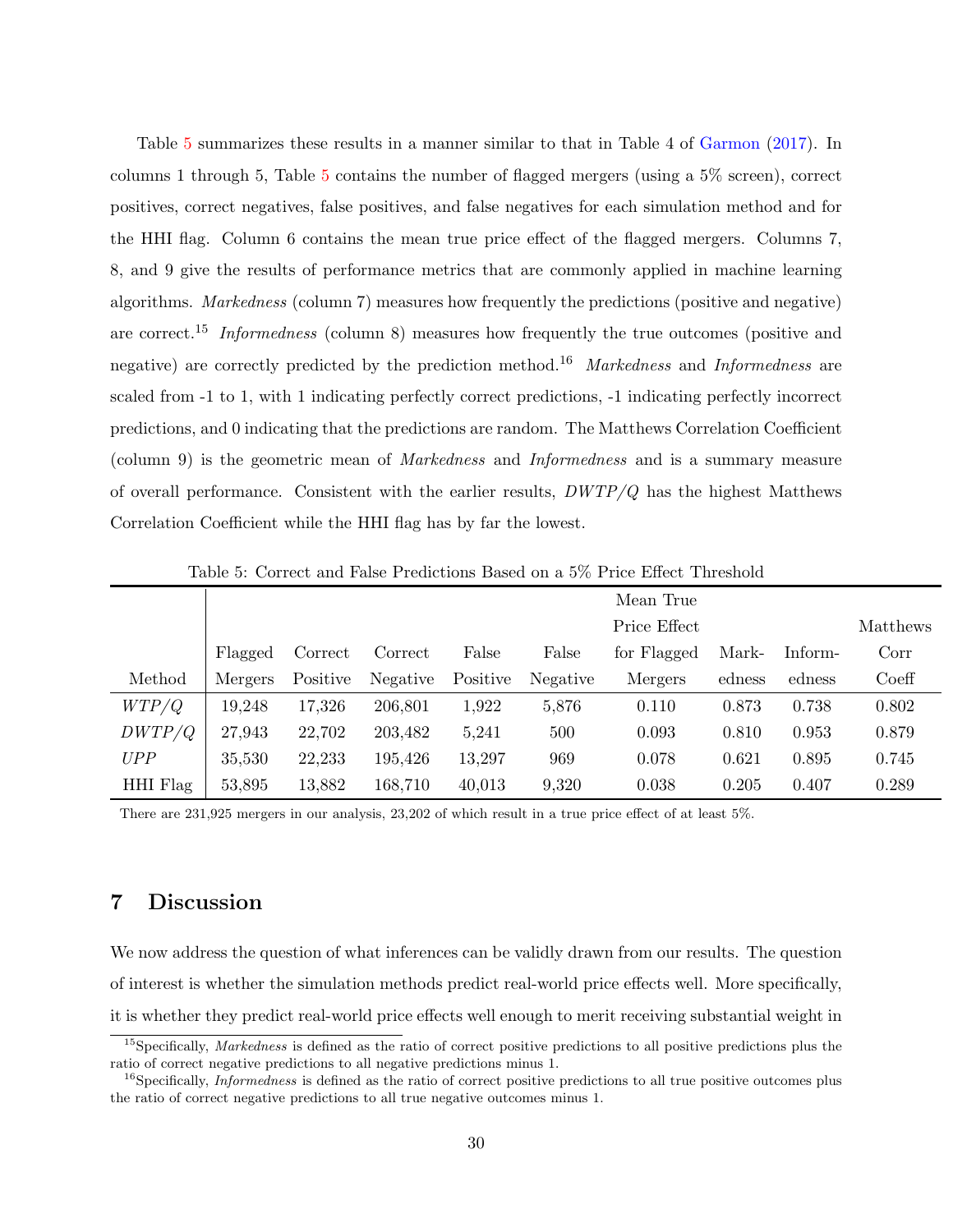real-world merger analysis. There are two possible reasons why they might not. First, the methods might not accurately predict the price effects from the theoretical model. Second, the methods might accurately predict the theoretical model, but the model might not closely correspond to the real world. Our experiment can be thought of as a test of the first reason. In Bayesian terms, a negative result from that test (i.e., a finding that the simulation methods are poor predictors of the true effects from the theoretical model) would lead to a very low posterior probability that the simulation methods predict real-world price effects well, regardless of the prior probability. However, if the test is passed, that may justify a meaningful positive updating of the probability that the simulation methods do predict real-world price effects well. See Appendix [A6](#page-60-0) for a discussion of the factors that influence the magnitude of the Bayesian update.

Our approach has a number of important limitations, both conceptual and practical. The most obvious conceptual limitation is that our experiment is not based on real-world data. So even if our theoretical model is a good representation of the real world, we cannot be certain that it is calibrated correctly, though we can partially address this by using some sources of real-world data to guide our parameterizations.

Another conceptual limitation is that while that our theoretical model appears to capture important features of reality, that is far from constituting a proof that it close enough to reality to generate reliable results. The model does not incorporate some other factors in real-world bargaining between hospitals and insurers that may be important. For example, the model assumes simultaneous bargaining between hospital and insurers and symmetric competition in the insurance market, neither of which is certain to obtain in the real world. In addition, our model is set up so that all model hospital-insurer combinations reach an agreement in equilibrium. It does not account for the possibility of equilibrium network exclusions. It also does not allow for tiering or other steering arrangements, or "most-favored nation" clauses, or co-insurance (as opposed to co-pays), which have the effect of making patients pay different out-of-pocket prices for different hospitals in their insurer's network. We leave an examination of these factors for future research.

Our theoretical model also assumes that consumers can experience only one type of health condition that requires inpatient treatment. In the real world, of course, there are many types of health conditions that result in inpatient events. This is important because consumers' valuation of an insurer's network, governed by the parameter  $\lambda$  in our theoretical model, may vary considerably across health conditions. Since our theoretical model allows only one type of health condition, it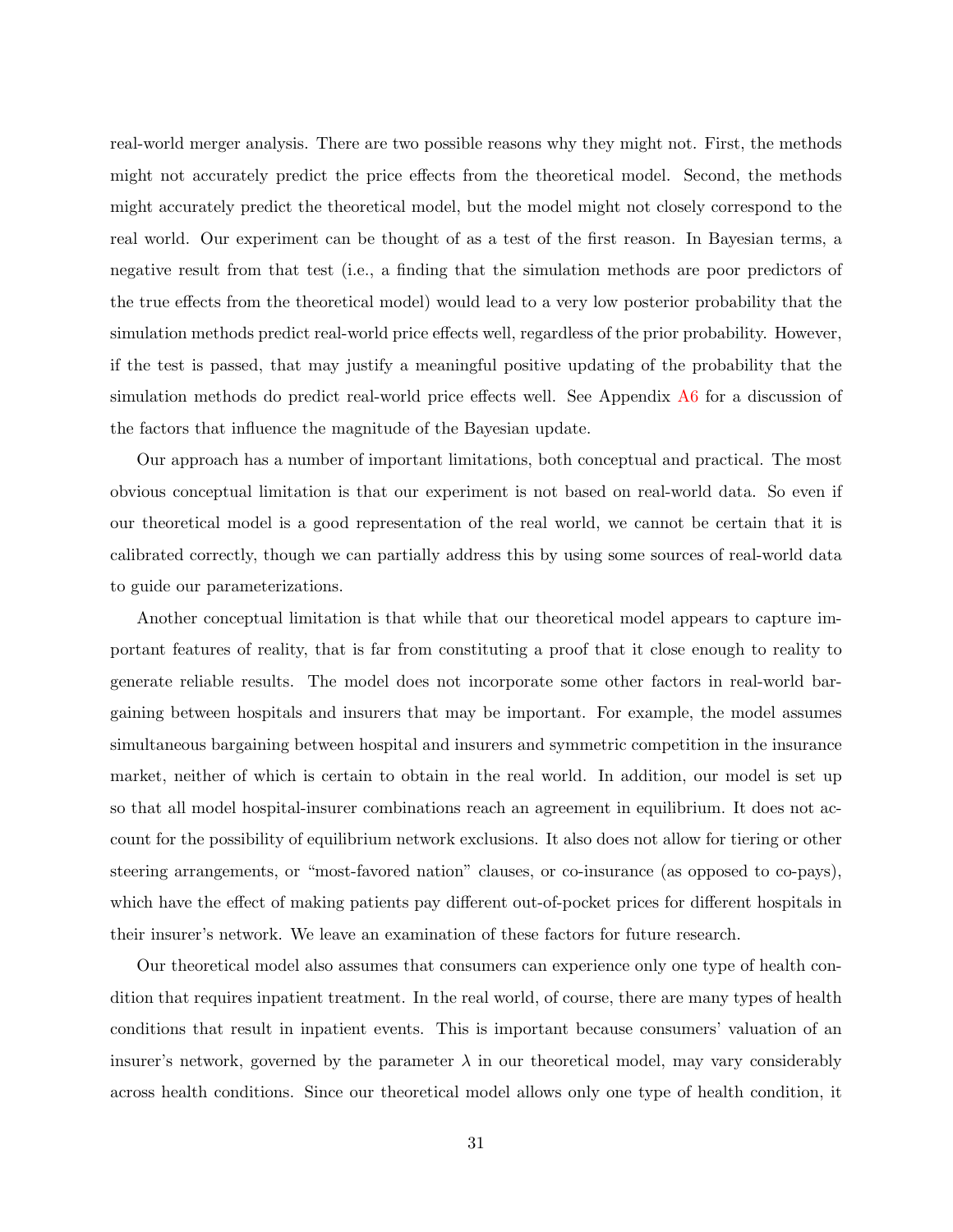cannot capture such variation. CDS and [Gowrisankaran et al.](#page-98-4) [\(2015\)](#page-98-4) make an equivalent assumption. Specifically, they assume that there is no variation in consumers' valuation of an insurer's network across health conditions in their empirical models. If such variation is important in the real world, it would likely be a significant source of prediction error and one that our analysis does not address. We view this as a potentially important area for future research.

Finally, we assume that the division of the joint bargaining surplus between hospital systems and insurers, governed by the parameter  $\alpha$  in our theoretical model, is the same for each hospital system-insurer combination. Meaningful variation in the value of  $\alpha$  across hospital system-insurer combinations would likely be another source of prediction error that our analysis does not address.

In addition to these conceptual issues, our approach makes a practical assumption that is unlikely to obtain in the real world. Specifically, we assume that the hypothetical analyst knows the correct model of consumer preferences over hospitals, including the distribution of the idiosyncratic component  $\epsilon_{ij}$ . Under this assumption, the hypothetical analyst needs only two pieces of data: the distances between each patient and each hospital (which the analyst is assumed to know), and the quality of each hospital (which the analyst can infer by estimating hospital fixed effects in the discrete choice model). A real-world analyst would not have these advantages, and any errors in modeling consumer preferences or data limitations will introduce error into the coefficient estimates of the discrete choice model that underlies the diversion ratios and WTP.

There can be an additional practical limitation to applying the  $WTP/Q$  and  $DWTP/Q$  methods. As described in [Brand and Garmon](#page-98-11) [\(2014\)](#page-98-11) and [Farrell et al.](#page-98-0) [\(2011\)](#page-98-0), in a given hospital market, there may be only a small number of observations or insufficient variation in the data (i.e., many of the hospital systems in the analysis may have similar values of  $WTP/Q$  or  $DWTP/Q$ ). In this case, the relationship between price and  $WTP/Q$  or  $DWTP/Q$  cannot be reliably estimated. Under these circumstances, UPP may be the more reliable method. The severity of this problem, and hence the appropriateness of applying  $WTP/Q$  or  $DWTP/Q$ , or the weight that the results should be given if the simulation methods are applied, is likely to depend on case-specific circumstances.

In sum, we find evidence that the simulation methods do a good job of predicting the true price effects of our theoretical model. This result, combined with some reason to believe that the model is a reasonable approximation of the real world, is sufficient to justify a positive updating of the prior probability that the simulation methods predict real-world price effects well enough for them to receive substantial weight in real-world merger analysis.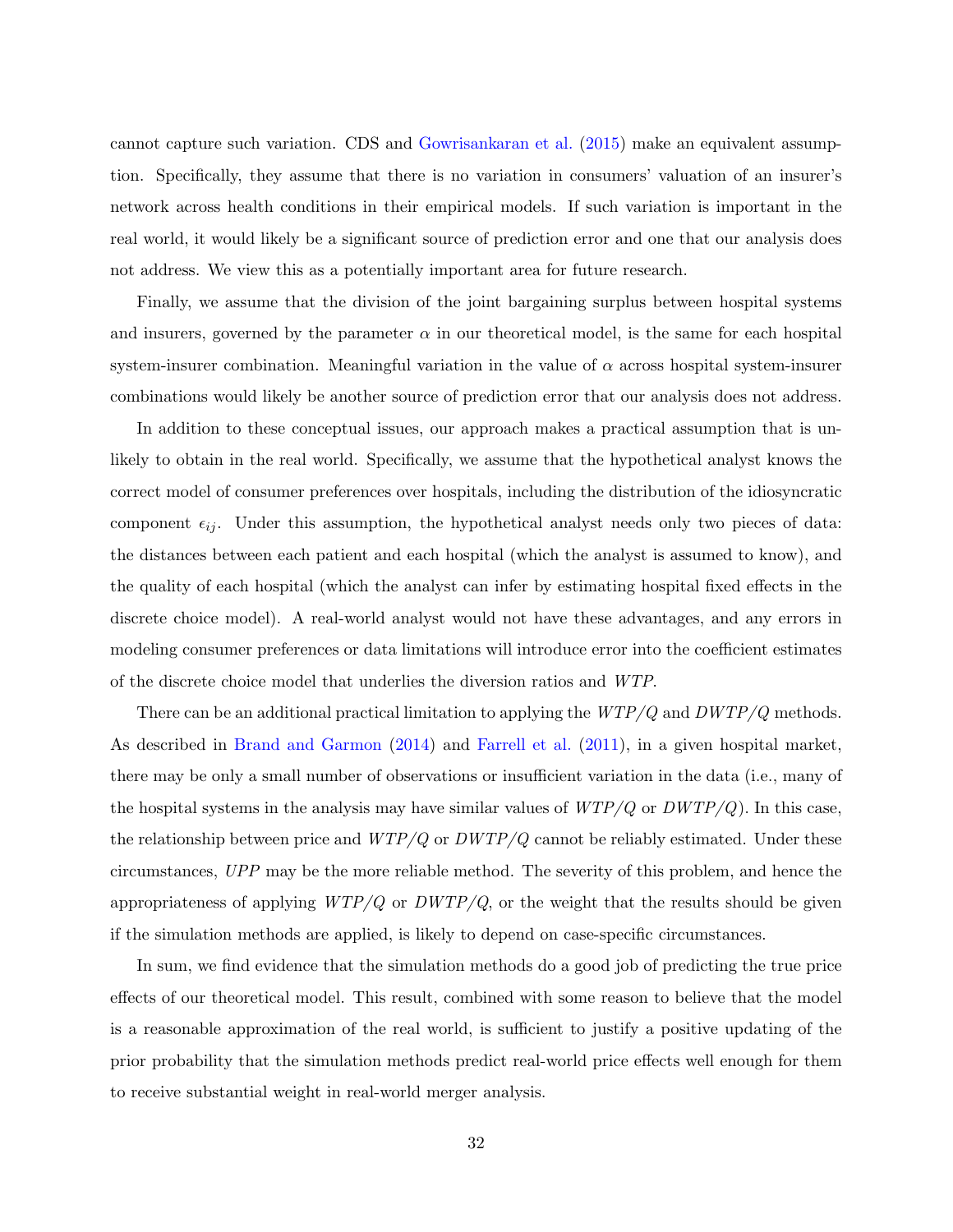Given this generally positive result, it remains to discuss the relative merits of the three simulation methods that we analyze:  $WTP/Q$ ,  $DWTP/Q$ , and  $UPP$ . In our simulations,  $DWTP/Q$ generally outperforms  $WTP/Q$ . This is not surprising given the fact that  $DWTP/Q$  incorporates additional components of our theoretical model.<sup>17</sup>

Both  $WTP/Q$  and  $DWTP/Q$  substantially outperform  $UPP$  in our simulations. However,  $UPP$ has some important practical advantages. It is much easier to calculate and apply, and it is free from at least some of the practical problems associated with  $WTP/Q$  and  $DWTP/Q$ . For example, unlike  $WTP/Q$  and  $DWTP/Q$ , UPP does not require price and cost data for third party hospital systems. In addition, since UPP is not based on a regression model, the potential problems discussed above (namely having only small number of observations or insufficient variation in the data) are not relevant. The more severe these practical problems prove to be in a particular case, the stronger the justification for using UPP, and vice-versa. In addition, as discussed in Appendix [A8.3,](#page-80-0) our results suggest that  $UPP$  may be less sensitive to measurement error in prices compared to  $WTP/Q$  and  $DWTP/Q$ . For this reason, there may be good justification for using  $UPP$  in merger analysis.

We close by contrasting our approach to evaluating the accuracy of these simulation methods to an alternative event study-based approach. Under this approach, the price effect of mergers is estimated by performing retrospective difference-in-differences analyses of a number of hospital mergers, applying the merger simulation methods to pre-merger data from those mergers, and comparing the predictions of the simulation methods to the estimates from the retrospective analyses.<sup>18</sup>

While clearly valuable, this approach comes with several difficulties. First and perhaps the most important of these is the limited power of the test. Each retrospective analysis and each merger simulation analysis is a formidable undertaking, and it is costly to perform enough of them to generate sufficient power. Second, the retrospective analyses may measure price effects with considerable error, in part because of the difficulty in defining valid control groups for the difference-in-differences analyses. Third, the timing of contract renewals is important for accurately measuring price effects,

<sup>&</sup>lt;sup>17</sup>However, our finding that  $DWTP/Q$  generally outperforms  $WTP/Q$  in our simulations does not necessarily imply that this will be true in other contexts. As discussed in Appendix [A8.3,](#page-80-0) measurement error in hospital prices significantly narrows the performance gap between  $DWTP/Q$  and  $WTP/Q$ . When hospital costs are measured with error,  $WTP/Q$  outperforms  $DWTP/Q$ . This suggests that  $WTP/Q$  should receive some weight in practice. There may also be other real-world factors that constitute a reason to give positive weight to WTP/Q.

<sup>&</sup>lt;sup>18</sup>This is the general approach taken by [Fournier and Gai](#page-98-8) [\(2007\)](#page-98-8), [May and Noether](#page-99-4) [\(2014\)](#page-99-4), and [Garmon](#page-98-7) [\(2017\)](#page-98-7) in the hospital industry, and by [Peters](#page-99-8) [\(2006\)](#page-99-8), [Ashenfelter and Hosken](#page-98-12) [\(2010\)](#page-98-12), [Weinberg](#page-99-9) [\(2011\)](#page-99-9), and [Weinberg and](#page-100-0) [Hosken](#page-100-0) [\(2013\)](#page-100-0) in other industries.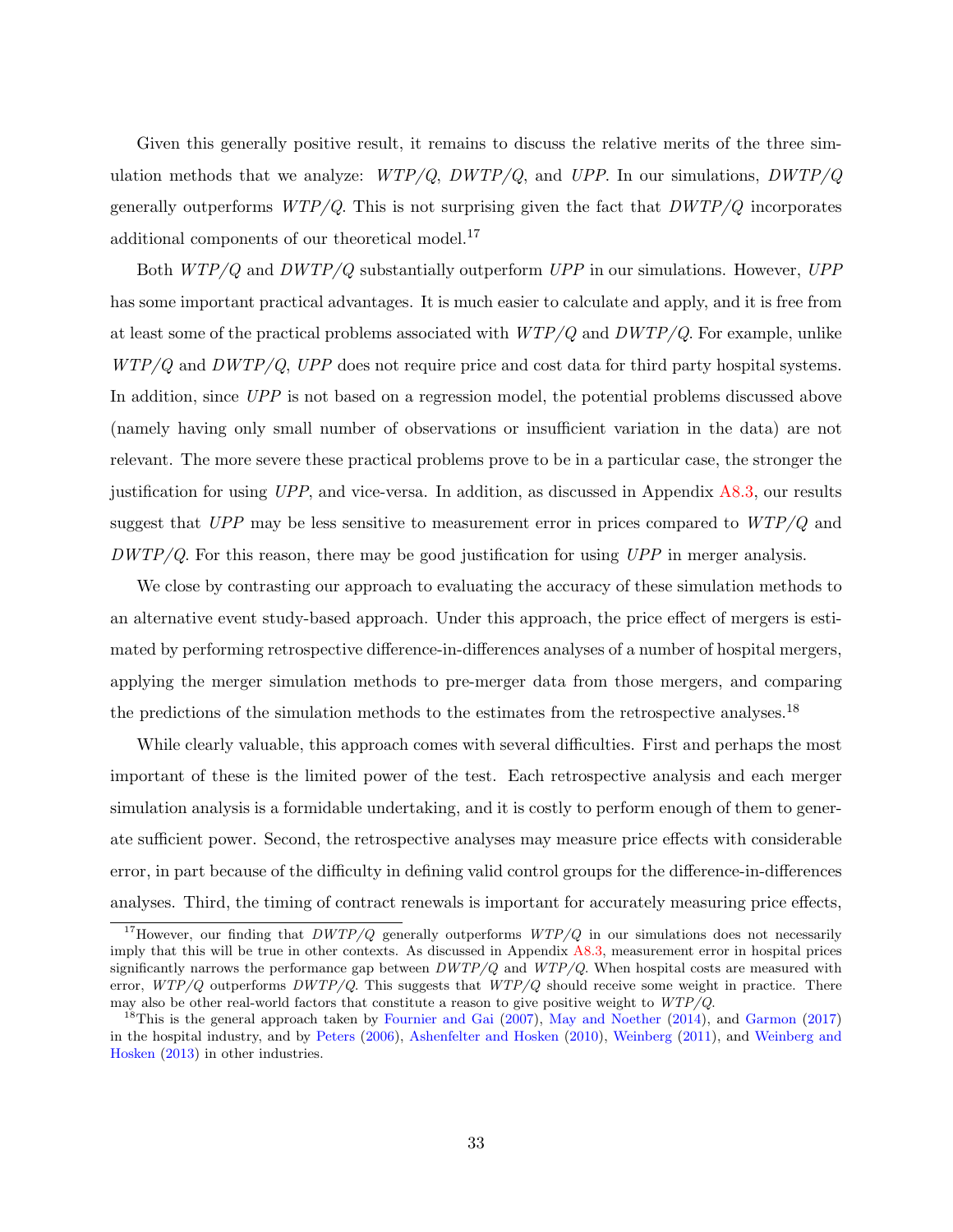and this information is generally not available to the researcher.<sup>19</sup> Fourth, mergers may cause changes in equilibrium prices for reasons other than the loss of horizontal competition. Retrospective analyses typically cannot disentangle price changes due to the elimination of competition or merger-specific efficiencies from other changes that may be caused by a merger.<sup>20</sup> Our approach does not suffer from these difficulties.

## 8 Conclusion

In recent years, researchers have developed new methods for predicting the price effects of hospital mergers. A natural question to ask is how well these methods work. The purpose of this paper is to make a contribution to answering this question. We do this by means of a Monte Carlo experiment. Specifically, we lay out a rich theoretical model of hospital competition and solve that model under a variety of assumed ownership configurations. This generates "true" price effects for a large number of simulated mergers. We then compare these true price effects to the effects predicted by each of three merger simulation methods. While the performance varies somewhat, both across the simulation methods and across different parameterizations of the model, for the most part the simulation methods perform reasonably well.

<sup>&</sup>lt;sup>19</sup>This point is important; the effect of a merger on hospital-insurer bargaining is only registered at the next contract negotiation. Until then, there may be no price effect, or there may be an effect that arises if the acquiring hospital has a higher price than the acquired one, and the acquiring hospital is allowed to fold the acquired hospital into its existing contracts until the next negotiation.

 $^{20}$ By construction, the merger simulation methods can only predict price effects through the elimination of competition or merger-specific efficiencies. Therefore, the methods might predict these effects accurately even if they do not predict total price effects accurately.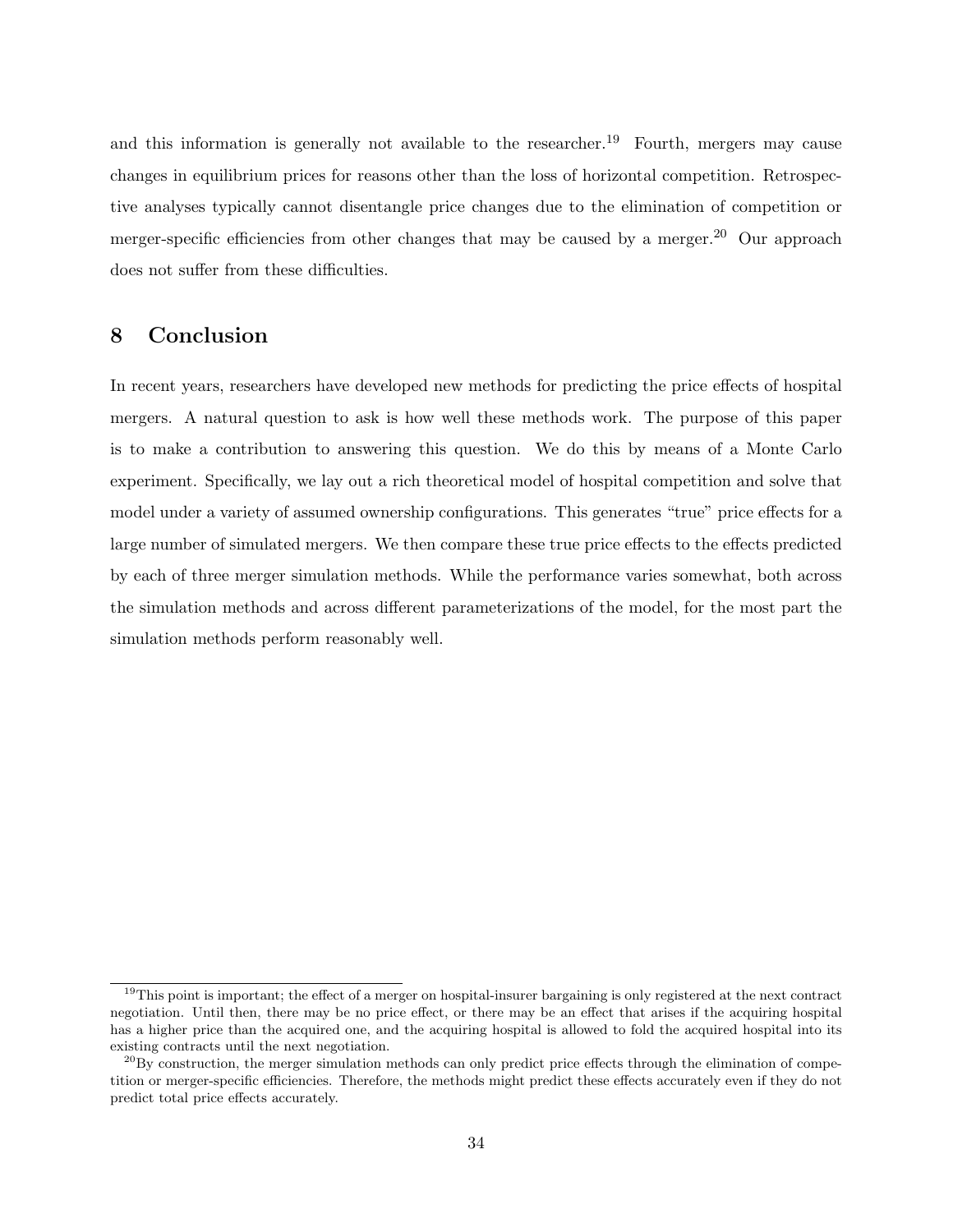# Appendices

## <span id="page-36-0"></span>A1 Parameterization

In this appendix, we provide a complete discussion of our parameterizations of the theoretical model. As discussed in Section [4,](#page-13-0) most of the model parameters for each simulation take on one of three possible values, which are randomly assigned with equal probability. We determine the set of possible values by benchmarking the pseudo- $R^2$  values from the conditional logit model (used to construct  $WTP$  and diversion ratios) to real-world values as well as hospital prices, costs, and gross margins, against real-world values.<sup>21</sup>

The parameters that determine the pseudo- $R^2$  values from the conditional logit model can be benchmarked without reference to hospital gross margins. These include the parameters governing the distributions of consumer and hospital locations and the variance of hospital quality, as well as the parameters governing the preferences of consumers over hospitals as defined in [\(1\)](#page-8-0). Hence, we first determine the sets of values for these parameters and then determine the sets of values for the remaining parameters by benchmarking against hospital prices, costs, and gross margins.

#### A1.1 Hospital and Consumer Attributes

Each hospital j is characterized by a location draw  $(x_j, y_j) \sim F_{xy}^j$ , a quality draw  $\eta_j \sim F_{\eta}$ , a constant marginal cost  $c_j$  (that is common to all hospitals), and a system affiliation. Each patient i is characterized by a location draw  $(x_i, y_i) \sim F_{xy}^i$  and a draw defining the probability of needing inpatient care  $\rho_i \sim F_\rho$ .

For each simulation, every hospital and every consumer has a randomly assigned location. These locations are characterized by their position relative to the origin. The variance of  $F_{xy}^{j}$  (dispersion of hospital locations) is set to be somewhat less than that of  $F_{xy}^i$  (dispersion of consumer locations). This is in order to make it unlikely that a hospital will be located at the edge of the population of consumers.

Each simulation is randomly assigned one of two distributions for  $F_{xy}^j$  and  $F_{xy}^i$ . Normal, to replicate a densely populated city center with thinly populated surrounding areas; and Uniform, to

<sup>&</sup>lt;sup>21</sup>We also evaluate the gross margins and market shares of insurers, as well as pass-through rates of changes in hospital prices through insurance premiums in determining the set of possible model parameters.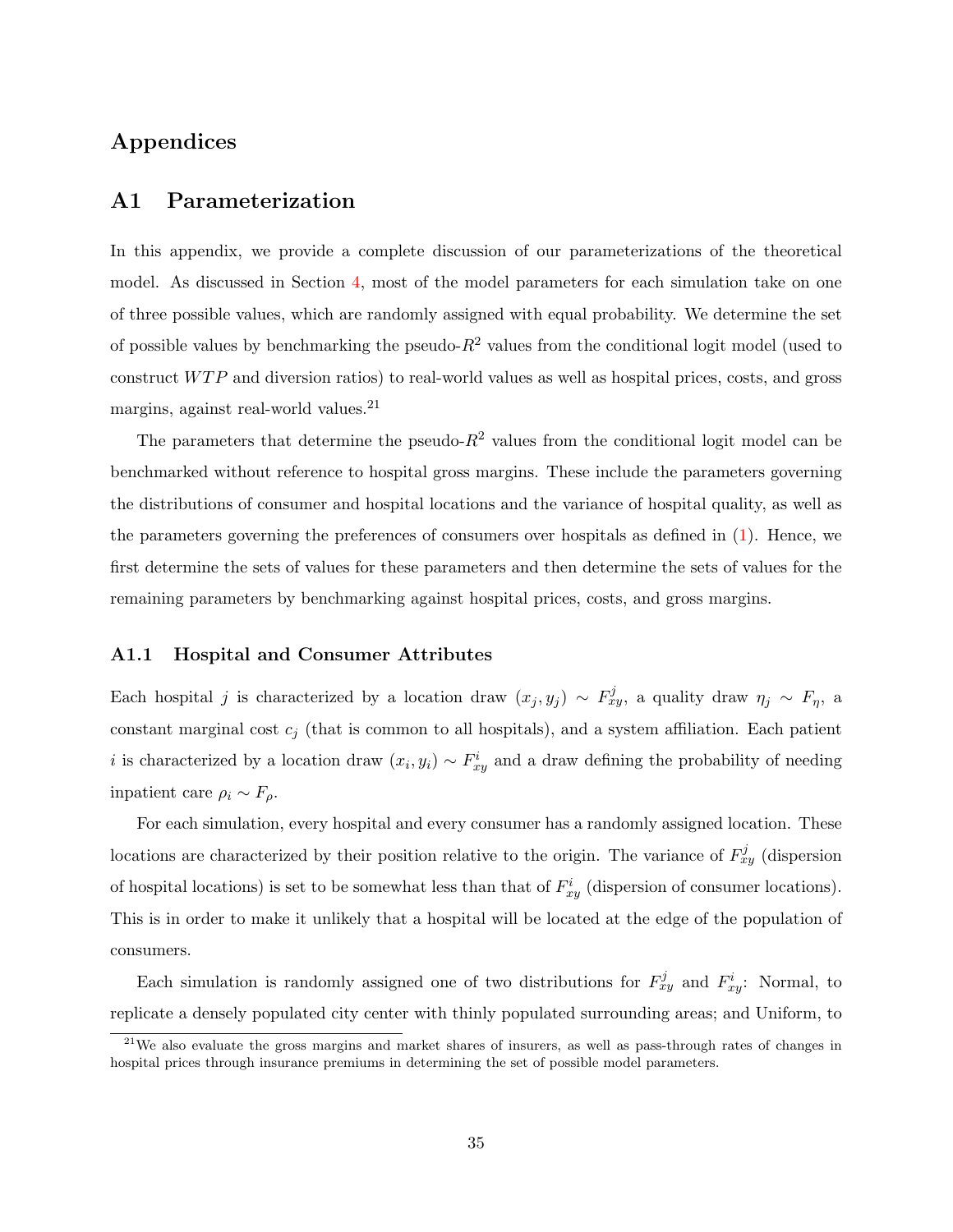replicate a large suburban area where the population is evenly distributed. We use the following Normal and Uniform distributions for the locations of consumers and hospitals:

$$
(F_{xy}^i, F_{xy}^j) \in \left\{ \left( N(0,9)^2, N(0,8)^2 \right), \left( U[-16,16]^2, U[-14,14]^2 \right) \right\}.
$$
 (A1)

For a draw of hospital locations in a given simulated market, we center the hospital locations at the origin.

We assume a normal distribution for  $F_{\eta}$ . To benchmark the standard deviation of  $F_{\eta}$ , we examined the distribution of hospital fixed-effects estimated in previous analyses using real-world patient-level discharge data. Hospital fixed-effects are often used to control for unobserved attributes such as quality, so variation in real-world fixed effects estimates provides a rough proxy for the variation in hospital quality. In examining the output of several previous analyses, we found that the standard deviation of the estimated hospital fixed-effects typically lies in the interval  $[1.4, 1.8]$ .<sup>22</sup> Therefore, for each simulation we draw a value of the standard deviation of  $F_{\eta}$  from the set  $\{1.4,$ 1.6, 1.8}. For a draw of  $\{\eta_j\}_{j\in J}$  in a given simulated market, we do not rescale the draws to ensure that the sample standard deviation equals the population analog. Hence, given the small number of hospitals in our model, the variation in quality across hospitals varies significantly across our simulated markets. We discuss the mean of  $F_{\eta}$  below.

We assume that hospital marginal cost  $c_j$  is perfectly correlated with hospital quality  $\eta_j$ . Hence, quality variation is the only source of cost variation in our simulations. Specifically, we assume

$$
c_j = c + 0.2(\eta_j - E[\eta_j]),
$$

where  $c$  denotes the expected hospital marginal cost. In our simulations, this specification generates somewhat less within-market variation in hospital marginal cost as there is within-market variation in  $WTP/Q$  and somewhat more within-market variation in hospital marginal cost as there is withinmarket variation in  $DWTP/Q.<sup>23</sup>$ 

Quality, which is perfectly correlated with cost, is also positively correlated with both WTP and hospital volume Q. Quality is also positively correlated  $WTP/Q$  because Q in linear in the

 $^{22}$ For example, the standard deviation of the hospital fixed-effects reported in [Gowrisankaran et al.](#page-98-0) [\(2015\)](#page-98-0) is 1.75.

<sup>&</sup>lt;sup>23</sup>The median (across simulated markets) standard deviations of hospital marginal cost,  $WTP/Q$ , and  $DWTP/Q$  are 0.285, 0.400, and 0.179, respectively. We have explored different marginal cost scalings such as  $c_j = c + 0.5(\eta_j - E[\eta_j])$ . The results are very similar to our baseline results.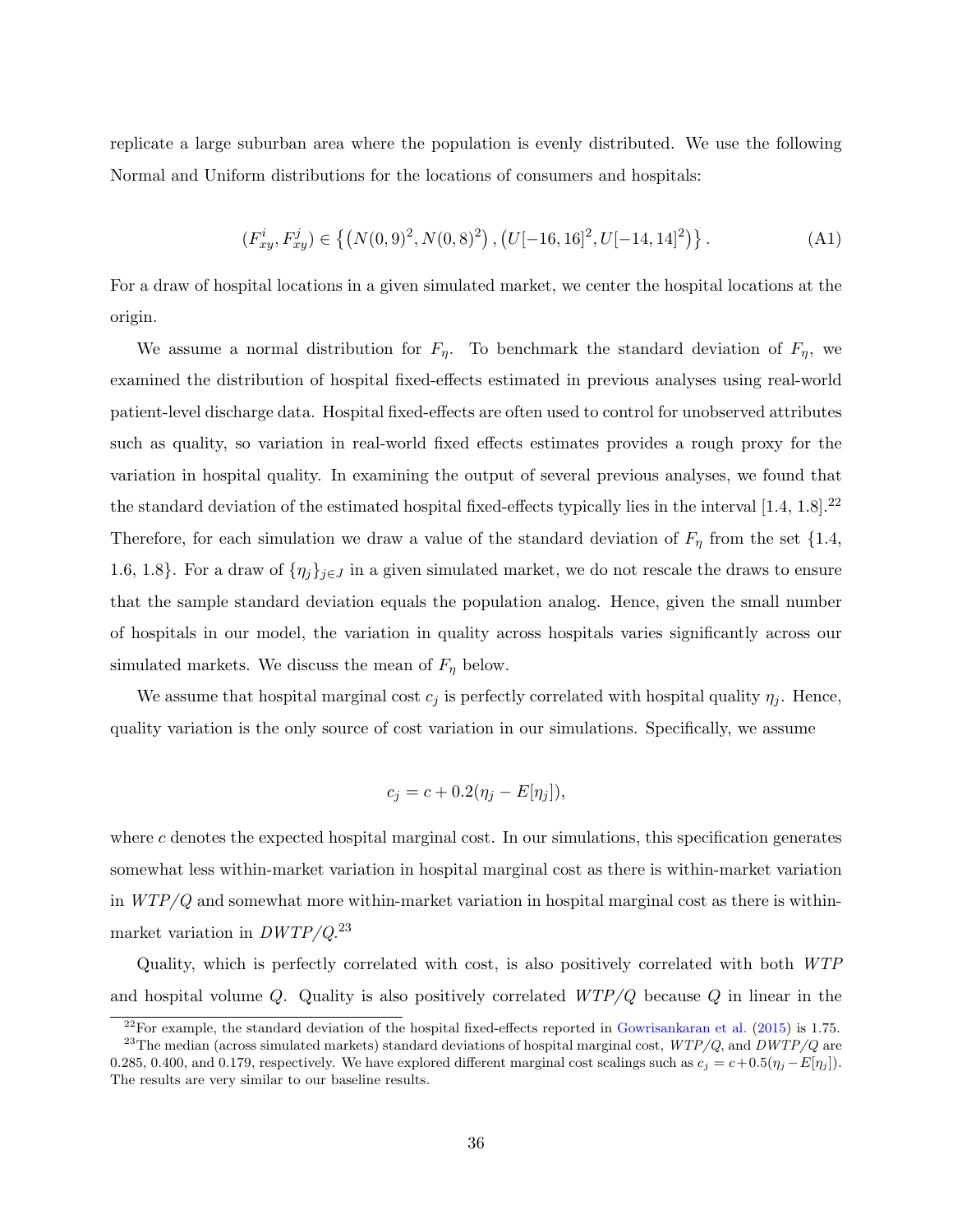probability that a given consumer will choose that hospital, but WTP is convex in the probability that a given consumer will choose that hospital. This correlation can introduce collinearity such that the effects of  $WTP/Q$  on price are confounded with the effects of cost. This collinearity tends to degrade the performance of the two WTP-based simulation methods, but as discussed in Section [6](#page-19-0) the methods generally perform well despite this. In the real world, the correlation between cost and quality is less than unity, so the collinearity problem is likely to be smaller. That is, the assumption of perfect correlation between hospital cost and quality is conservative in that it tends to decrease the performance of the simulation methods in our Monte Carlo experiment.

This collinearity problem can result in a negative estimated relationship between price and  $WTP/Q$  (and between price and  $DWTP/Q$ ). But the estimated value of  $\beta_1$  is negative in only six of our 9,000 simulated hospital markets, and in only three of those six markets (and in no others) is the estimated value of  $\Gamma_1$  also negative. However, even in these six markets, the raw correlation between price and  $WTP/Q$  (and between price and  $DWTP/Q$ ) is always positive, so the negative coefficient is likely the result of collinearity. That is, a negative estimated relationship between price and WTP/Q is extremely rare in our simulations even given an assumption (perfect correlation between cost and quality) that would tend to make it more likely.

#### A1.2 Consumer Preferences over Hospitals

We specify the utility of consumer i for hospital j in  $(1)$  as

$$
U_{ij} = -\gamma_1 dist_{ij} - \gamma_2 dist_{ij}^2 + \eta_j + \epsilon_{ij}, \tag{A2}
$$

where  $dist_{ij}$  denotes the straight-line distance from consumer i to hospital j,  $\gamma_1$  and  $\gamma_2$  measure the effect of distance on utility, and  $\epsilon_{ij}$  is an IID Type I Extreme Value draw.<sup>24</sup>

Given the variation in  $\eta_i$ ,  $\epsilon_{ij}$ , and the location distributions, we select parameter values for the utility cost of travel,  $(\gamma_1, \gamma_2)$ , so that the resulting pseudo- $R^2$  values from our discrete choice model estimation are similar to those found in practice, which are usually in the range of (0.40, 0.55). For each simulated market, we randomly assign values of  $(\gamma_1, \gamma_2)$  from the set  $\{(0.1, 0.001), (0.3, 0.003),$  $(0.5, 0.005)$ .

<sup>&</sup>lt;sup>24</sup>In practice, driving distances or average drive-times would be used instead of straight-line distances.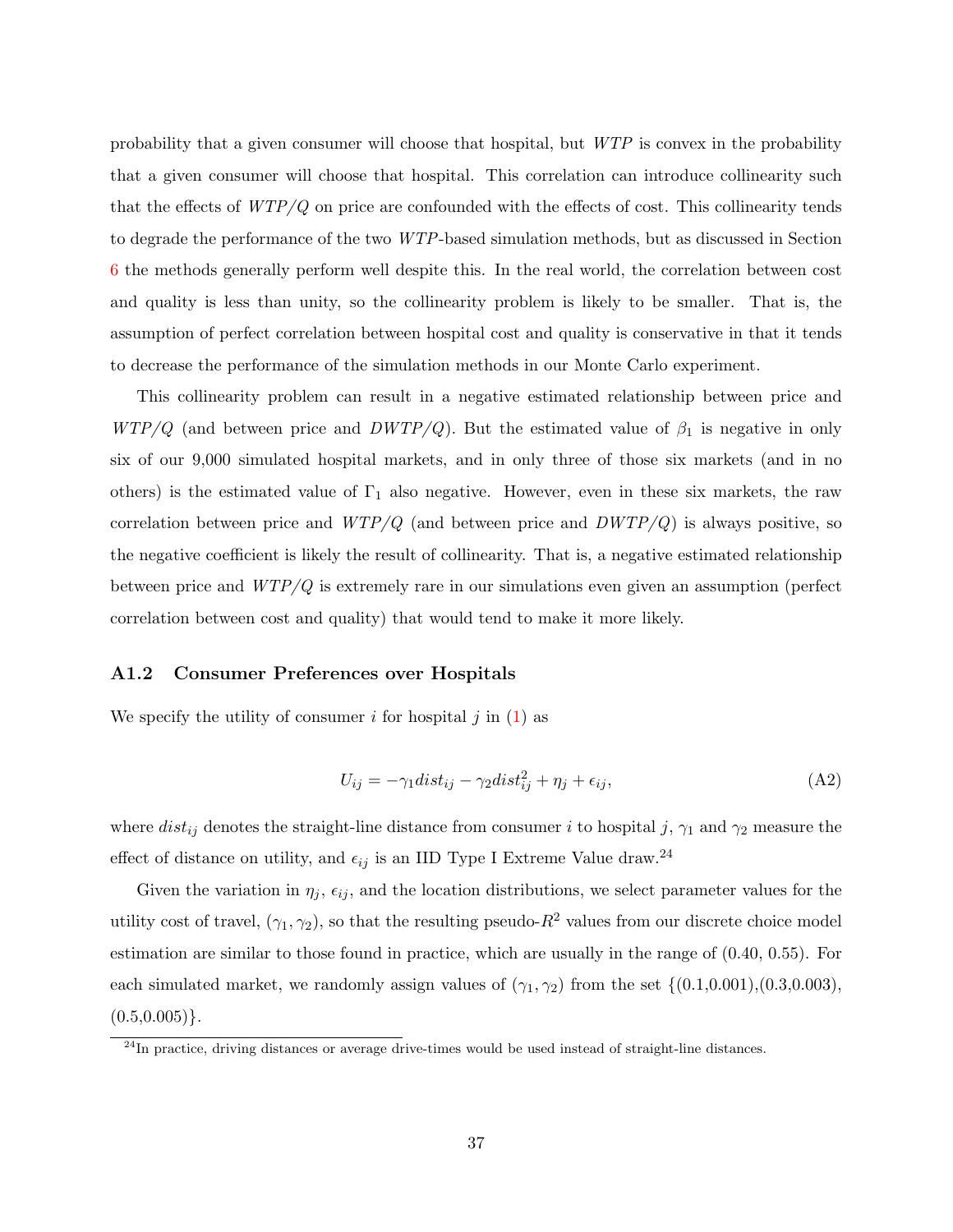Table [6](#page-39-0) gives percentiles of the distribution of the pseudo- $R^2$  values across our simulated markets. The range 0.40-0.55, which is most consistent with real-world experience, is roughly covered by the 25th and 50th percentiles. For reasons discussed in Section [6,](#page-19-0) we include parameterizations that generate pseudo- $R^2$  values that go well beyond this range. This is conservative in the sense that the simulation methods tend to perform less well in simulated markets with higher pseudo- $R^2$  values; the pseudo- $R^2$  values greater than 0.55 generally occur when travel costs are high,  $(\gamma_1, \gamma_2) = (0.5, 0.005)$ , and, as discussed in Appendix [A8.2,](#page-73-0) our results show that the simulation methods generally perform less well when travel costs are high.

<span id="page-39-0"></span>Table 6: Percentiles of Pseudo- $R^2$  Values  $10^{th}$   $25^{th}$   $50^{th}$   $75^{th}$   $90^{th}$ 

0.296 0.422 0.558 0.652 0.698

#### A1.3 Bargaining Game

The bargaining parameter  $\alpha$  defines that share of the joint surplus that is captured by hospitals. Hence, it is a key parameter in determining hospital gross margins and the price effects of mergers. We assume that hospitals and insurers either split the joint surplus 50-50 or that there is a modest deviation from an even split in either direction. Specifically, for each simulated market, we randomly assign the value of  $\alpha$  from the set  $\{0.4, 0.5, 0.6\}.$ 

#### A1.4 Insurance Market Parameters

There are several parameters that govern preferences over insurers. These are defined in [\(2\)](#page-8-1), and include  $\lambda$ ,  $\theta$ , Z, and the parameters of  $F_{\eta}$ . Given the set of values for the parameters governing the consumer and hospital attributes, consumer preferences over hospitals, and the split of the joint surplus in the bargaining game, and for the reasons discussed in Section [6,](#page-19-0) we choose these parameters so that equilibrium hospital gross margins cover a wide distribution centered at 0.50.

The parameter  $\lambda$  plays a particularly important role in the model. It scales the consumer's expected utility of the insurer's hospital network (i.e., it governs how much consumers care about the exclusion of a hospital from an insurer's network, and hence how likely they are to switch to a competing insurer if a particular hospital is excluded from their insurer), and so it plays a key role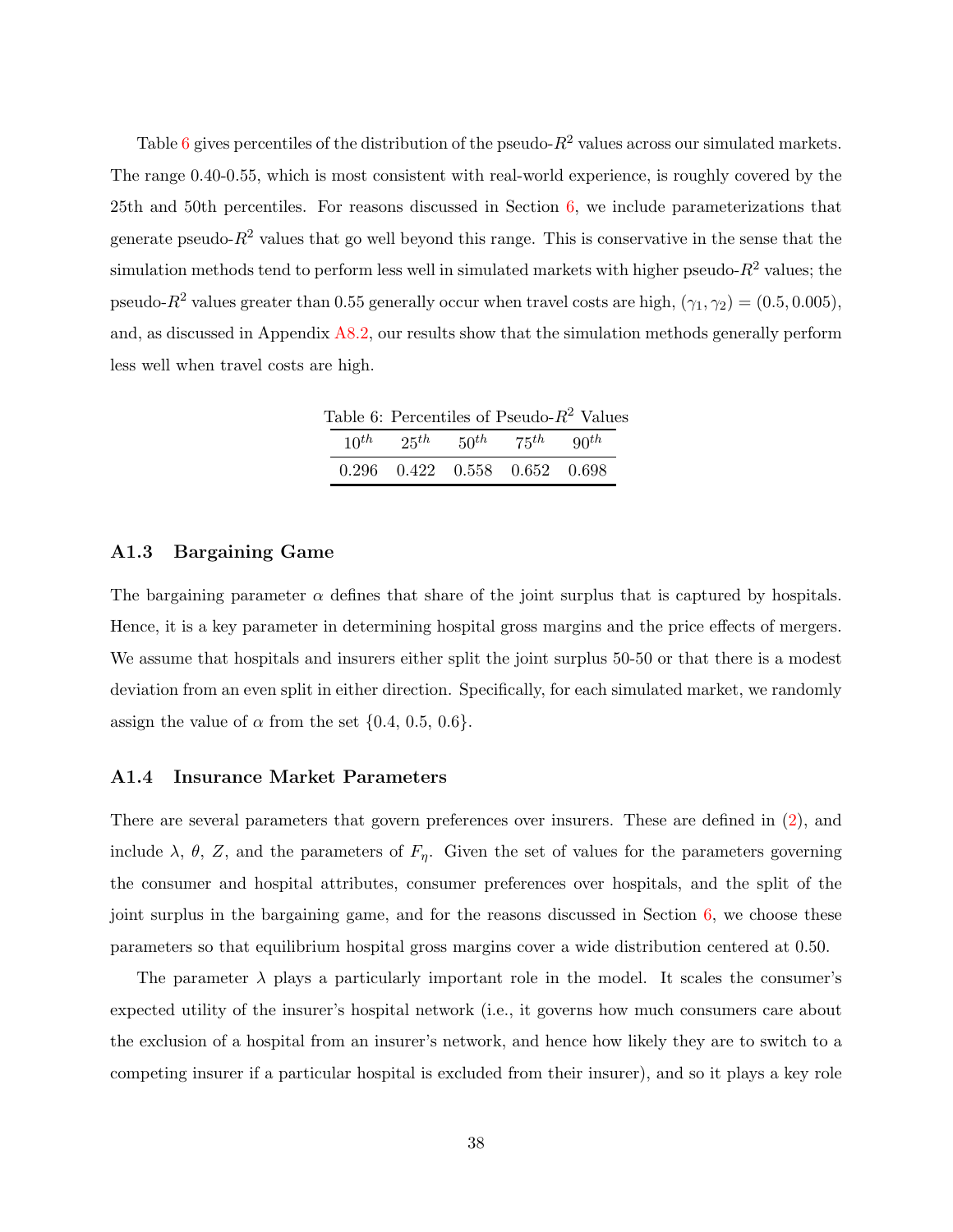in determining how much market power hospitals have. Higher values of  $\lambda$  imply lower disagreement payoffs of insurers but, importantly, do not affect the disagreement payoffs of hospitals. Since higher  $\lambda$  means less insurer bargaining leverage, it causes higher hospital margins and larger price effects.

One objective in choosing values of  $\lambda$  is to generate meaningful variation in the curvature of the demand faced by insurer with respect to consumers' expected utility of its hospital network,

$$
\frac{1}{\#I_g} \sum_{i \in I_g} \rho_i \ln \sum_{j \in J^m} \exp\{V_{ij}\}.
$$

As defined in [\(3\)](#page-9-0), the probability that a consumer will choose to buy insurance from a given insurer is a non-linear function of this expected utility.

It is important to choose parameter values such that this function exhibits meaningful departures from linearity. The reason is that, as can be observed from  $(A5)$ ,  $(A7)$ , and  $(A9)$ , the merger simulation methods assume that hospital prices are linear in the differences, under hypothetical exclusions, in consumers' expected utility of the insurer's hospital network (in the case of  $WTP/Q$ ), or linear in a linear combination of these differences (in the case of  $DWTP/Q$ ). This represents a meaningful difference between the theoretical model and the simulation methods, and it is important to test the performance of those methods when that difference is substantial in magnitude. For each simulated market, we randomly assign a value of  $\lambda$  from the set  $\{2, 5, 8\}$ .

In our theoretical model, the probability that a given consumer will purchase insurance from a given insurer will exhibit greater curvature in the consumer's expected utility of the insurer's hospital network for larger values of  $\lambda$ . Hence, a priori, it seems likely that the merger simulation methods will perform less well under parameterizations with larger values of  $\lambda$ . But as seen in Appendix [A8.2,](#page-73-0) the methods perform quite well even under relatively high values of  $\lambda$ .

Like  $\lambda$ , the parameter  $\theta$ , which measures the sensitivity of consumers to insurance premiums, plays a key role in determining how much market power hospitals have. Under lower values of  $\theta$ , consumers are less sensitive to changes in insurance premiums, and, therefore, are less likely to switch to the outside option (no insurance) under a premium increase. Lower values of  $\theta$  also imply lower disagreement payoffs for insurers because it is more difficult for insurers to compensate consumers for a hypothetical network exclusion by offering a lower premium. Therefore, hospital gross margins and merger price effects are generally decreasing in  $\theta$ . For each simulated market, we randomly assign the value of  $\theta$  from the set  $\{0.5, 0.8, 1.1\}$ .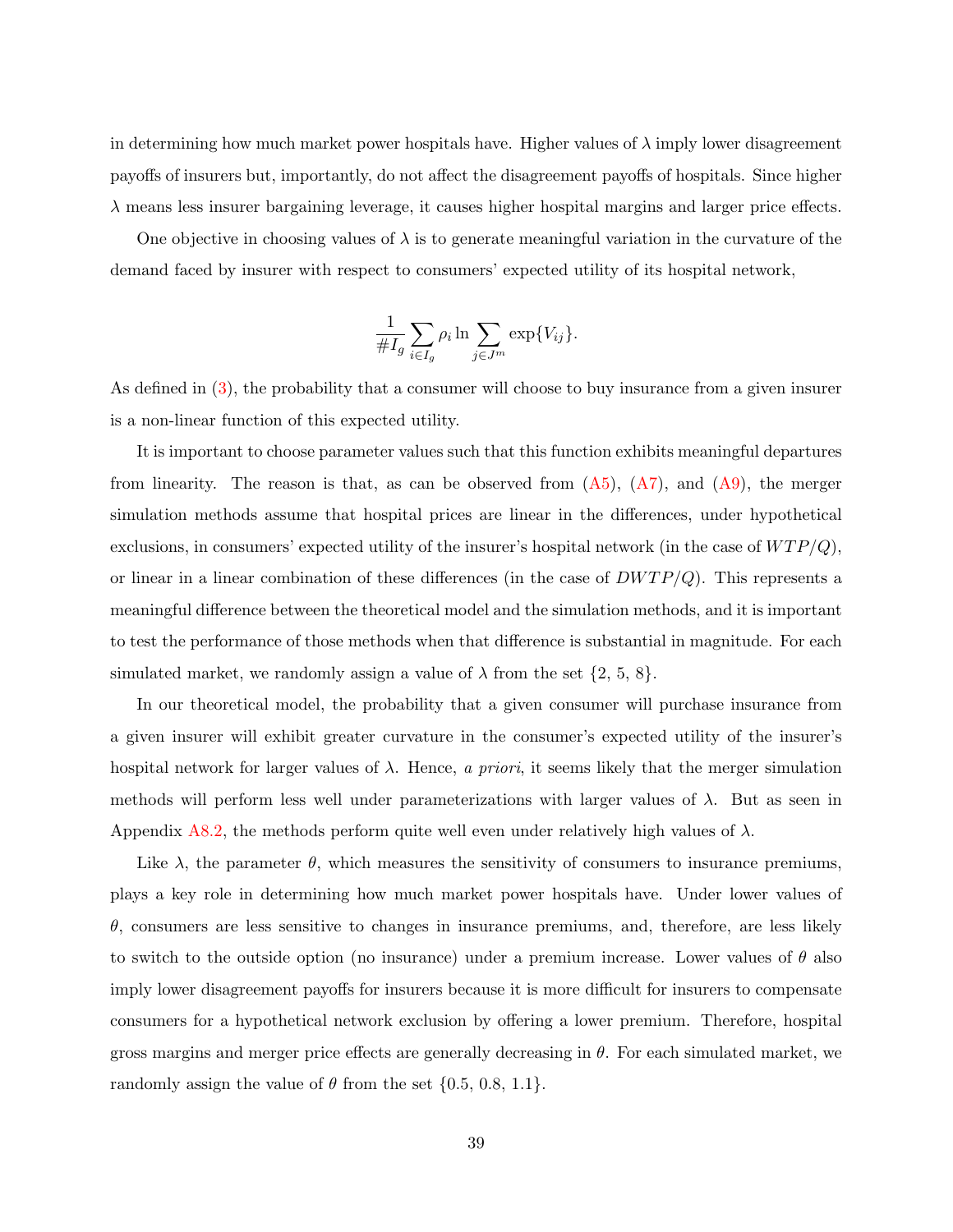We set the value of the mean of the hospital quality distribution,  $F_{\eta}$ , so that the value of  $\ln \sum_{j\in J^n} \exp\{V_{ij}\}\$  (i.e., the value of the insurance network) is positive for almost all consumers. This is to ensure that consumers with a higher value of  $\rho_i$  (i.e., sicker consumers) are more likely to buy health insurance than are those with a lower value, ceteris paribus. Given the aforementioned parameter values of the location distributions and travel costs, we draw values of mean hospital quality from the set  $\{14, 16, 18\}$ .

The parameter Z measures consumers' valuation of non-inpatient healthcare services covered by the insurer. Ideally, values of Z should be selected to reflect how consumer's weigh the relative values of expected inpatient and non-inpatient healthcare services in their health insurance purchasing decisions. Since we do not have empirical evidence on which to base this evaluation, we choose values of Z so that in some simulated markets, consumers value expected inpatient and non-inpatient healthcare roughly equally, on average, and in other simulated markets, consumers systematically place greater weight on one or the other. By happenstance, we find that the distribution of consumers' expected utility of the insurer's hospital network is usually centered around one. For each simulated market, we randomly assign the value of Z from the same set as  $\lambda$ , namely  $\{2, 5, 8\}.$ 

Our theoretical model contains two additional insurer cost parameters:  $p_z$ , which denotes healthcare expenditures for non-inpatient services, and  $\tau$ , which denotes a per inpatient event administrative cost. We set the value of  $p_z$  by again referring to [Health Care Cost Institute](#page-99-0) [\(2015\)](#page-99-0), which notes that 2014 per capita non-inpatient expenditures in the commercial sector were \$3,969, with per capita out-of-pockets expenditures of \$759. Given this information, we set the value of  $p_z$  to  $\$3,200$ . To set the value of  $\tau$ , we select values that, based on average hospital prices, represent a small, but not trivial, added cost for the insurer to administer inpatient claims. For each simulated market, we randomly assign the value of  $\tau$  from the set {\$500, \$750, \$1000}.

Finally, we randomly assign the number of insurers in each simulated market. As discussed above, variation in the number of competing insurers has a significant effect on the disagreement payoffs of both insurers and hospitals, and, therefore, may have a significant effect on pre-merger margins and on the price effects of mergers. This represents an important difference between the theoretical model and the simulation methods, as the methods ignore the effect of insurer competition in determining the equilibrium of the bargaining game. Specifically, the simulation methods assume that hospitals cannot recapture patients through competing insurers under a hypothetical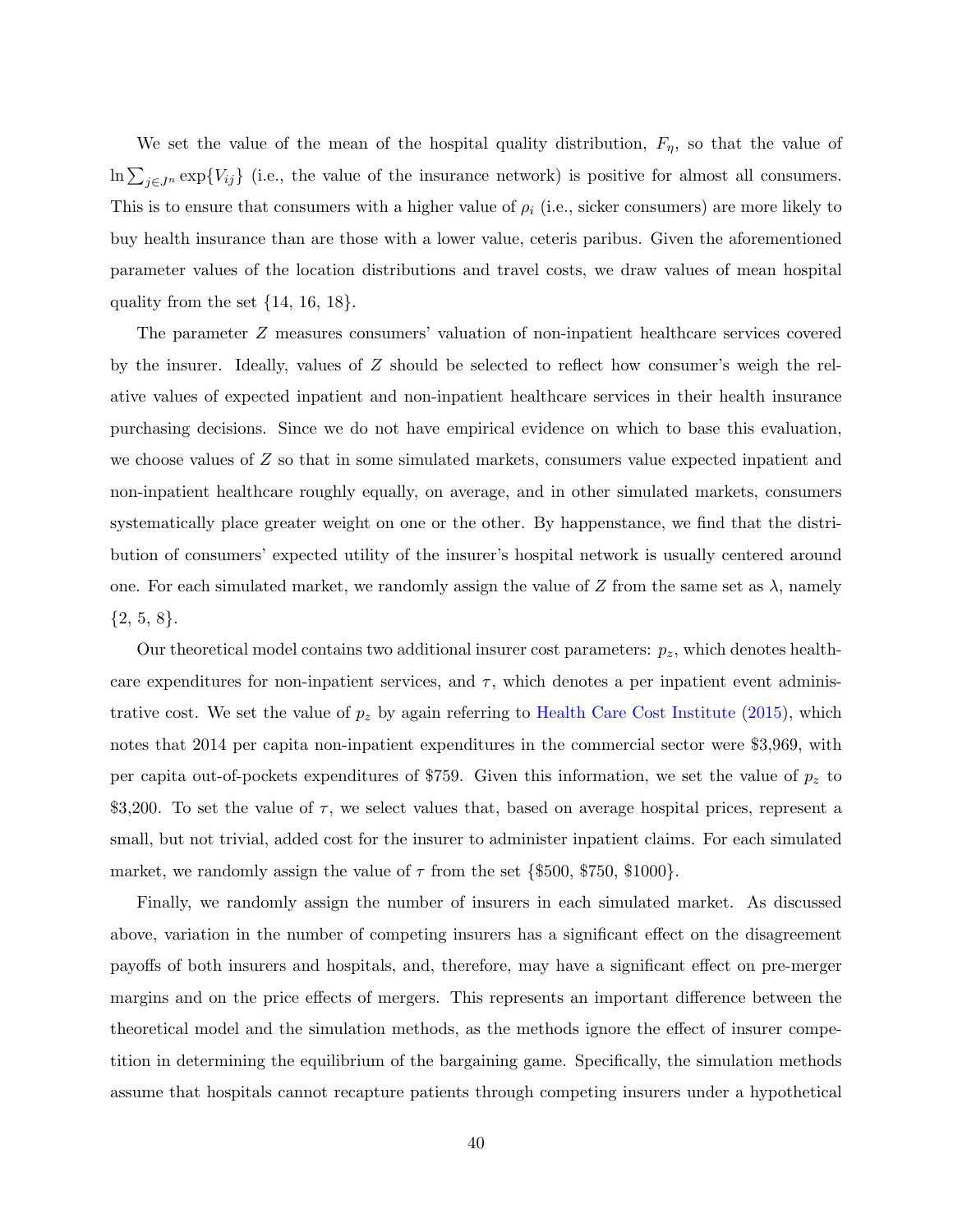network exclusion with a given insurer. This makes the simulation methods more similar to markets with a single (or a dominant) insurer than to markets with numerous insurers. Hence, a priori, it seems likely that the merger simulation methods will perform less well in markets with a large number of insurers. To cover a reasonable range in the extent of insurer competition, we randomly assign the number of insurers in each market from the set  $\{1, 3, 5, 7, 9\}$ . As discussed in Section [A8.1](#page-68-0) and illustrated in Table [12,](#page-72-0) this expected pattern of worse performance as the number of insurers increases is exhibited only by  $DWTP/Q$ , though it performs quite well even in markets with nine insurers.

Table [7](#page-42-0) summarizes the parameters of our theoretical model.

| Parameter            | Description                                                             | Set of Values                              |
|----------------------|-------------------------------------------------------------------------|--------------------------------------------|
| $\alpha$             | Hospitals' Share of Joint Surplus in Nash Bargaining Objective Function | 0.4, 0.5, 0.6                              |
| $\gamma_1, \gamma_2$ | Travel Cost Parameters in Consumer Preferences over Hospitals           | $(0.1, 0.001), (0.3, 0.003), (0.5, 0.005)$ |
| $\theta$             | Price Sensitivity in Consumer Preferences over Insurers                 | 0.5, 0.8, 1.1                              |
| $\lambda$            | Hospital Network Sensitivity in Consumer Preferences over Insurers      | 2, 5, 8                                    |
| #S                   | The Number of Hospital Systems                                          | 6, 7, 8, 9, 10                             |
| #M                   | The Number of Insurers                                                  | 1, 3, 5, 7, 9                              |
| Ζ                    | Value of Non-inpatient Attributes in Consumer Preferences over Insurers | 2, 5, 8                                    |
| $E[\eta_j]$          | <b>Expected Hospital Quality</b>                                        | 14, 15, 16                                 |
| $sd[\eta_j]$         | Population Standard Deviation of Hospital Quality                       | 1.4, 1.6, 1.8                              |
| $\boldsymbol{c}$     | Expected Hospital Per Inpatient Event Cost                              | \$8,000                                    |
| $p_z$                | Insurer Per Enrollee Expenses on Non-Inpatient Services                 | \$3,200                                    |
| $\tau$               | Insurer Administrative Cost per Inpatient Event                         | \$500, \$750, \$1000                       |
|                      | Distribution of Consumer and Hospital Locations, Normal                 | N(0,9), N(0,8)                             |
|                      | Distribution of Consumer and Hospital Locations, Uniform                | $U[-16,16], U[-14,14]$                     |

<span id="page-42-0"></span>Table 7: List of Parameters

#### A1.5 Insurance Buying Groups

We randomly assign the 500,000 consumers into 60,000 insurance buying groups. Specifically, we assign consumers into buying groups by drawing  $u_g \sim U[0, 1]$  for each group g and sequentially evaluating

$$
\#I_g = \min\left\{ \left[ \exp\left\{0.75 + 6u_g^6 \right\} \right], 440,000 + g - \sum_{k=1}^{g-1} \#I_k \right\}.
$$

That is, we assign the first  $#I_1$  consumers to buying group 1, the next  $#I_2$  to buying group 2, and so forth. Under this parameterization, roughly 9% of the consumers in our model buy insurance as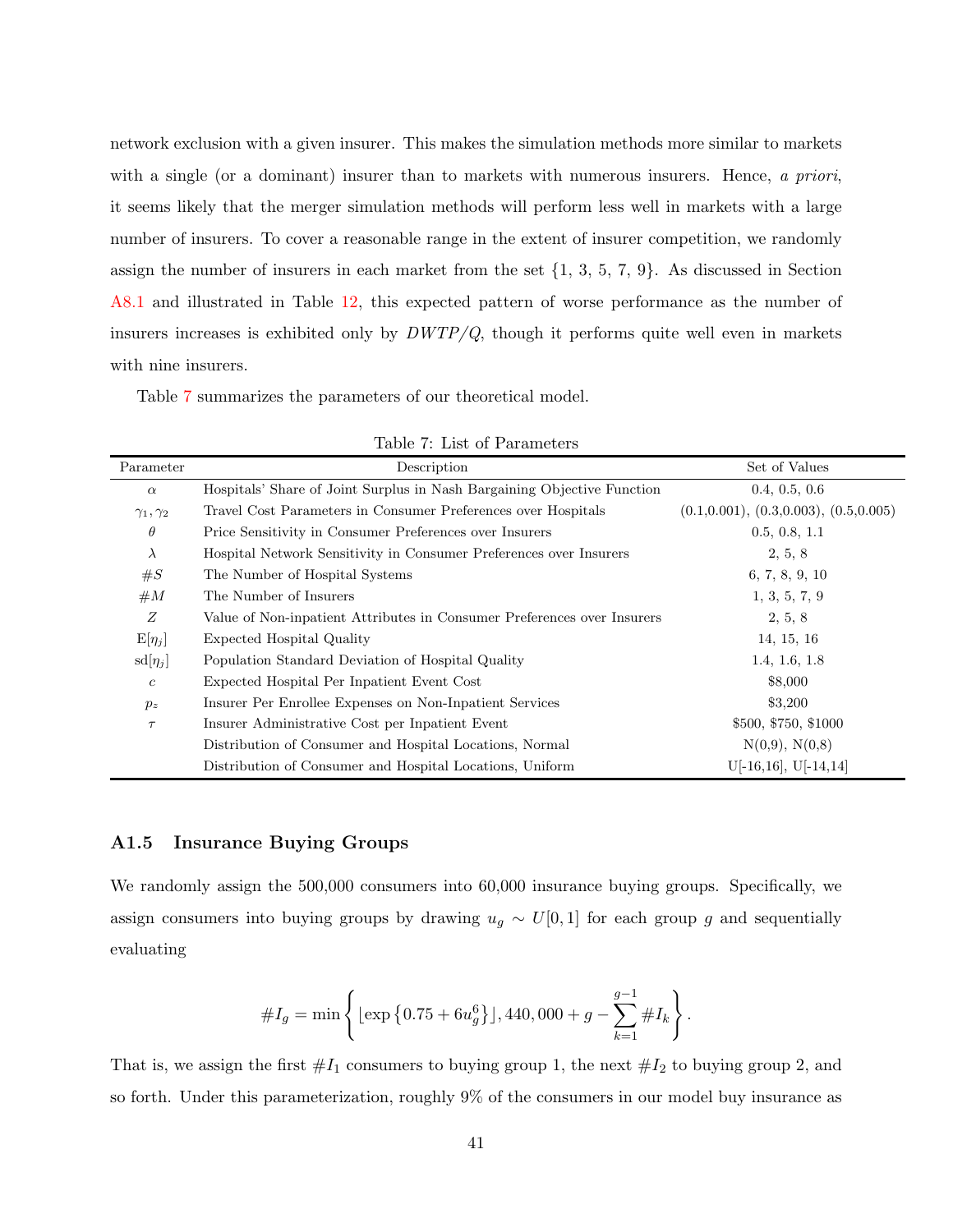individuals. Of those assigned to a buying group, the mean group size is typically around 30 and the maximum group size is typically around 850.

The number of consumers in each buying group ranges from one to more than 800. This raises the question of how to scale the insurance choice problem by the number of consumers in the insurance buying group. We assume that the insurance choice is made by a single decision maker on behalf of the group, so that equation [\(2\)](#page-8-1) has the same scale irrespective of the number of consumers in the group. We further assume that the decision maker weighs the preferences of each consumer in the buying group equally. (Each consumer in the group receives  $Z_n$  utils from the non-inpatient care attributes of insurer n and  $-\theta \pi_{J_n}$  utils from insurer n's premium. Since every consumer has the same value of  $Z_n$  and of  $\theta \pi_{J_n}$ , these have the same effect regardless of the decision maker's weighting across consumers. In contrast, there is heterogeniety across consumers in the value of the hospital network  $\rho_i E_{\epsilon}$  [max<sub>j∈Jn</sub> {V<sub>ij</sub> +  $\epsilon_{ij}$ }], so it is for this term that the assumption that the decision maker values each consumer in the group equally is significant.) The fact that  $(2)$  has the same scale for every buying group regardless of the group's size means that the idiosyncratic term  $\zeta_{gn}$  has the same distribution irrespective of the number of consumers in the insurance buying group. We do not assume that  $\zeta_{gn}$  for an insurance buying group is an aggregation (e.g., a mean) of IID idiosyncratic draws for each individual consumer in the group. A mathematically equivalent approach would be to multiply the right-hand side of [\(2\)](#page-8-1) (including  $\zeta_{gn}$ ) through by  $\#I_g$ , so that the utility of group g for insurer n would be the sum of the individual utilities of the group members.

### A1.6 Deriving the Distribution of Risk Types,  $F(\rho)$

As discussed in Section [3,](#page-7-0) each consumer is randomly assigned a risk type, which captures their probability of needing inpatient hospital care, drawn from a parametric distribution,  $F_{\rho}$ . To benchmark the parameters of this distribution, we fit the density function to an empirical density defined on the frequency of inpatient events within discrete categories of consumers. We use the 2012 NHIS Public Use data to create the empirical distribution. We limit the NHIS sample to consumers covered by private insurance,<sup>25</sup> and use the *phospyr*<sup>2</sup> field as an indicator of whether the consumer had an inpatient event during that year, dropping any observation for which *phospyr*2  $> 2$  (don't know or refused). We aggregate the remaining data into 36 bins defined on gender and 5-year age categories, and use the frequency of *phospyr* $2 = 1$  to define the type, i.e., the probability of an

 $^{25}$ Specifically, we drop any observation for which the *private* field is greater than two.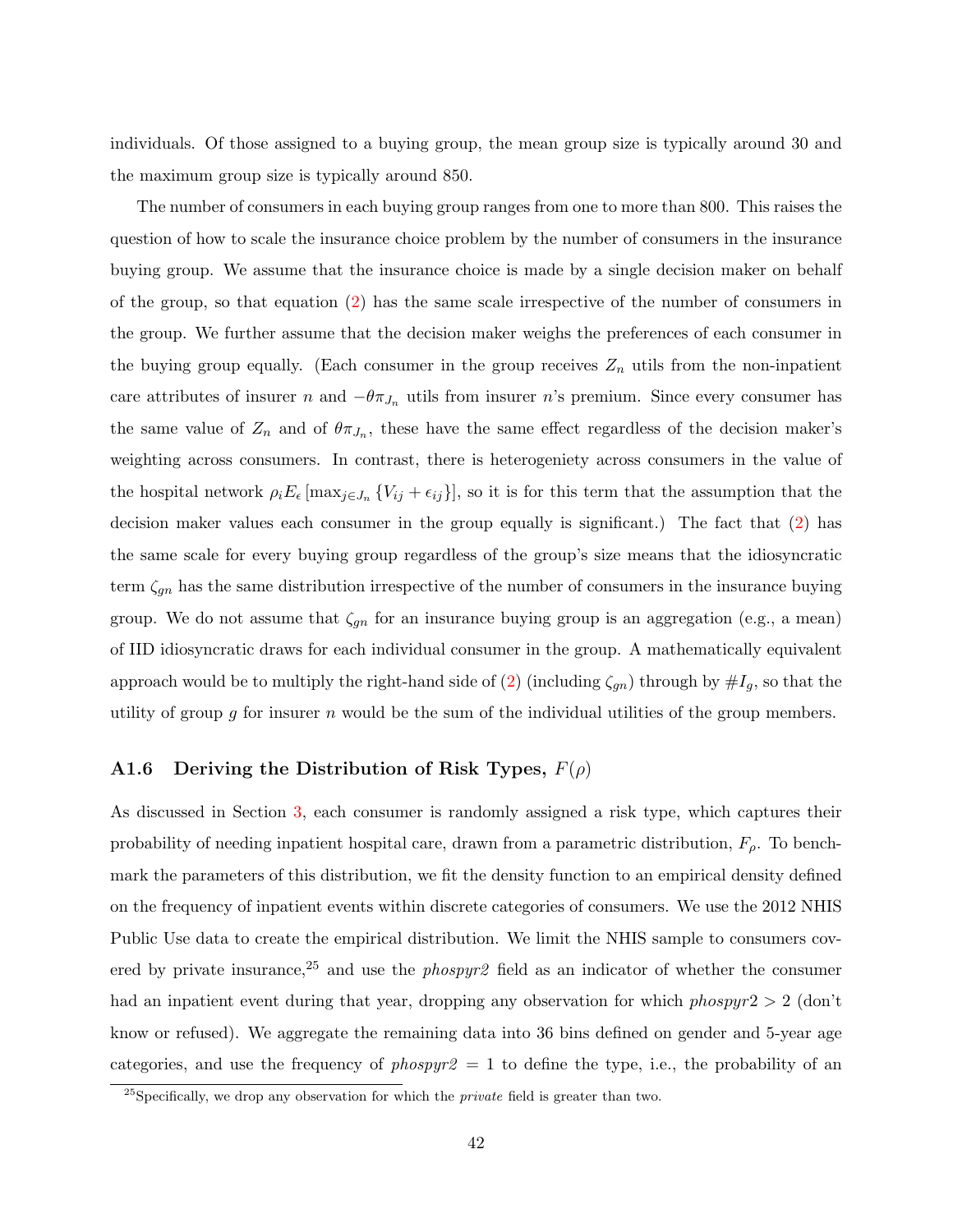inpatient event, for that bin. We define the empirical distribution of types by the distribution of NHIS data across the 36 bins.

We fit a logistic distribution by searching for location and scale parameters,  $a$  and  $b$ , respectively, to minimize the distance between moments and percentiles of the logistic and empirical distribution. Specifically, we minimize the distance between the means, standard deviations, and the 25th, 50th, and 75th percentiles. Based on the observed probabilities in the empirical distribution, we truncate the logistic distribution at 0.01 and 0.30. Given values of a and b,  $\rho_i$  is drawn as

$$
\rho_i = a - b \ln \left( \left[ u_i \left( \frac{1}{1 + e^{-R}} - \frac{1}{1 + e^{-L}} \right) + \frac{1}{1 + e^{-L}} \right]^{-1} - 1 \right) \tag{A3}
$$

where  $R \equiv \frac{0.30-a}{h}$  $\frac{0-a}{b}, L \equiv \frac{0.01-a}{b}$  $\frac{1-a}{b}$ , and  $u_i \sim U[0,1]$ . Our minimum distance estimator produced the estimates  $\hat{a} = 0.01115$  and  $\hat{b} = 0.04096$  $\hat{b} = 0.04096$  $\hat{b} = 0.04096$ . Figure 4 plots the empirical distribution of types from the NHIS and a kernel density of  $F(\rho)$ . Table [8](#page-45-0) gives descriptive statistics.



<span id="page-44-0"></span>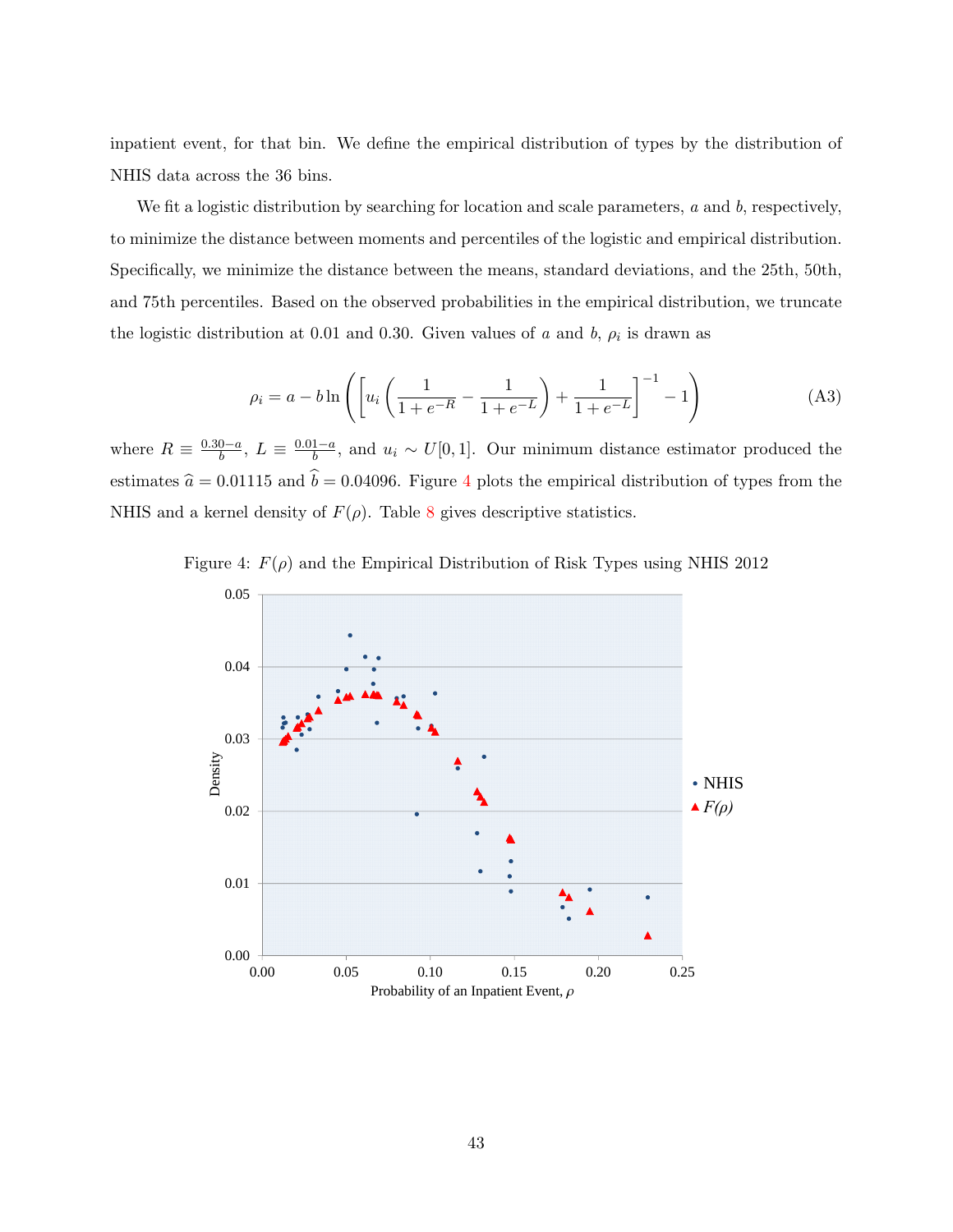<span id="page-45-0"></span>

|                    | NHIS, 2012 | $F(\rho)$ |
|--------------------|------------|-----------|
| Mean               | 0.0643     | 0.0669    |
| Standard Deviation | 0.0450     | 0.0468    |
| 25th Percentile    | 0.0234     | 0.0312    |
| 50th Percentile    | 0.0613     | 0.0556    |
| 75th Percentile    | 0.0919     | 0.0904    |

Table 8: Descriptive Statistics of Type Distributions

## A2 Derivation of the Merger Simulation Methods

In this appendix, we detail the merger simulation methods. We begin with Willingness-to-Pay  $(WTP)$  as described in CDS.<sup>26</sup> WTP is a measure of the value-added of a hospital or hospital system to the provider network of an insurer. It is straightforward to compute using standard methods developed in the discrete choice literature. To understand the intuition, consider again the general model of consumer preferences over hospitals in  $(1)$ . As noted above,  $WTP$  measures the difference in expected utility of consumers, prior to the realization of  $\{\epsilon_{ij}\}_{j\in J}$ , between the provider network of the consumer's insurer and that same network but excluding one hospital system. Given the assumptions that: (i) the consumer chooses the hospital from among their insurer's provider network that provides the greatest utility given the realization of  $\{\epsilon_{ij}\}_{j\in J}$ ; and (ii)  $\{\epsilon_{ij}\}_{j\in J}$  are IID draws from the Extreme Value distribution, the expected utility of consumer  $i$  for provider network  $J_n$  has the familiar closed form

$$
E_{\epsilon}\left[\max_{j\in J_n}\left\{V_{ij}+\epsilon_{ij}\right\}\right]=\kappa+\ln\sum_{j\in J_n}\exp\left\{V_{ij}\right\},\,
$$

where  $\kappa$  denotes Euler's constant. Given this definition, the value-added of hospital system t for consumer i, assuming that insurer n has each of the other hospital systems in its provider network, is

 $^{26}$ Although CDS were the first to apply the term  $WTP$  in this context, the measure developed by [Town and Vistnes](#page-99-1) [\(2001\)](#page-99-1) is very similar. The differences between the two models are irrelevant for our study. Here, we focus on the CDS exposition.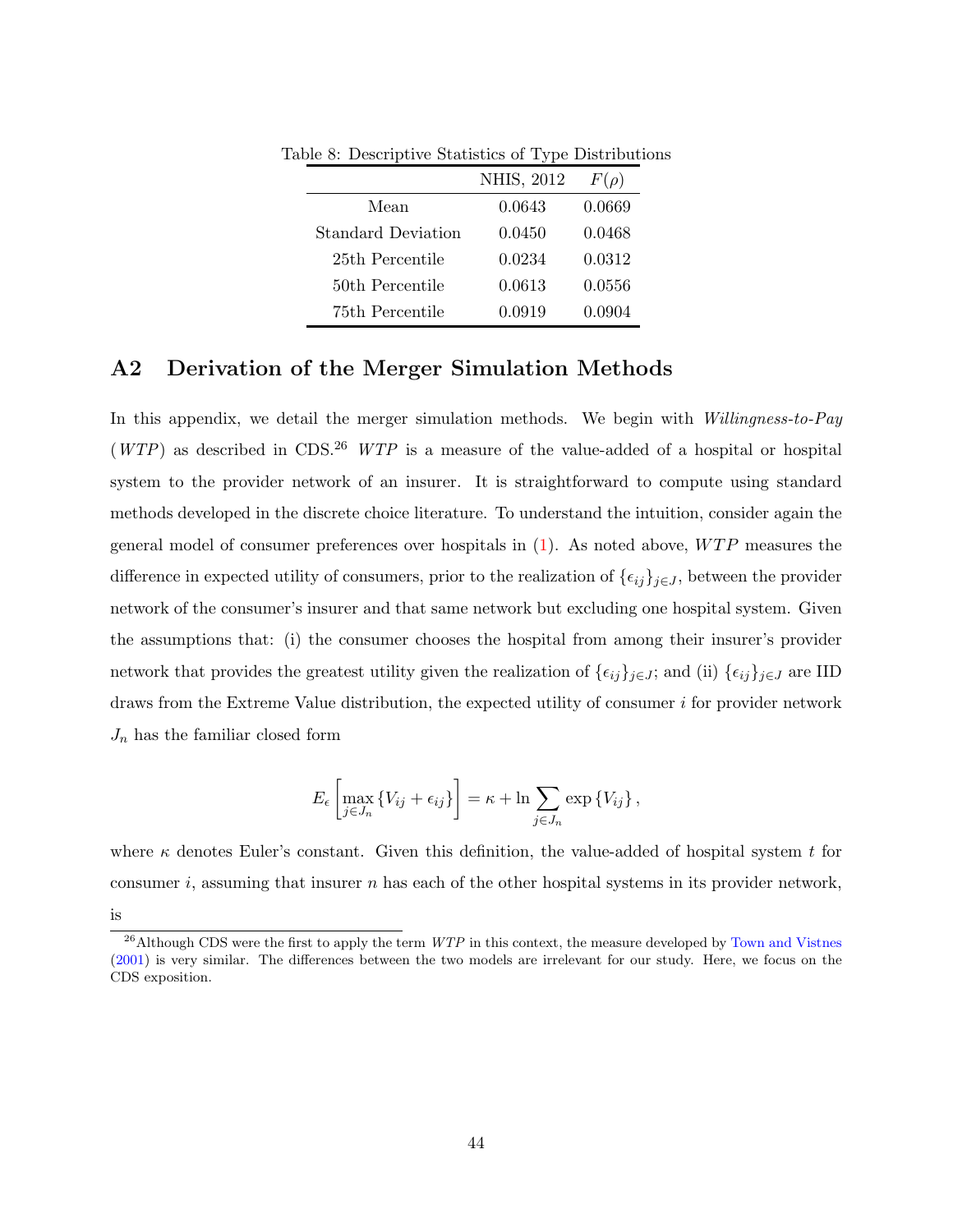<span id="page-46-1"></span>
$$
WTP_{it} = E_{\epsilon} \left[ \max_{j \in J} \{ V_{ij} + \epsilon_{ij} \} \right] - E_{\epsilon} \left[ \max_{j \in J \setminus t} \{ V_{ij} + \epsilon_{ij} \} \right]
$$
  
=  $\ln \left( \frac{1}{1 - \sigma_{it}} \right),$  (A4)

where  $\sigma_{it} \equiv \sum_{j \in t} \exp \{V_{ij}\} / \sum_{j \in J} \exp \{V_{ij}\}.$  This defines the probability that consumer i will choose one of the hospitals in system  $t$ .

As defined in CDS, the total WTP for hospital system s is evaluated by integrating  $WTP_{it}$  over the joint distribution of consumer characteristics (demographic and clinical) and multiplying by the sample size. This may be approximated by summing  $(A4)$  across individuals. Hence, the WTP for hospital system  $t$  is

<span id="page-46-0"></span>
$$
WTP_t = \sum_i \ln\left(\frac{1}{1 - \sigma_{it}}\right). \tag{A5}
$$

CDS define the change in WTP due to a merger as the difference between the WTP of the merged entity and the sum the pre-merger values of WTP. Hence, for a merger between hospital systems  $t$  and  $t'$ , the change in  $WTP$  is

<span id="page-46-2"></span>
$$
\Delta WTP_{t+t'} = \sum_{i} \left[ \ln \left( \frac{1}{1 - \sigma_{it} - \sigma_{it'}} \right) - \ln \left( \frac{1}{1 - \sigma_{it}} \right) - \ln \left( \frac{1}{1 - \sigma_{it'}} \right) \right]. \tag{A6}
$$

This has the property that the change in market power due to the merger is close to zero if consumers do not view t and t' as substitutes. Specifically, [\(A6\)](#page-46-2) can be made arbitrarily small if,  $\forall i$ , either  $\sigma_{it}$ or  $\sigma_{it'}$  is sufficiently small. This implies that changes in WTP are increasing in the extent to which consumers view the merging hospital systems as substitutes, and that changes in WTP necessarily approach zero as this substitutability approaches zero.

We test two merger simulation methods based on least squares regressions in which  $WTP$  is the key explanatory variable. First, we apply the regression model presented in [Farrell et al.](#page-98-1) [\(2011\)](#page-98-1), which is a modified version of the regression model presented in CDS. Based on intuition derived from the Nash bargaining framework, CDS hypothesize that the WTP of a hospital or system is proportional to the incremental gross profit (gross of payments to hospitals) of the insurer under the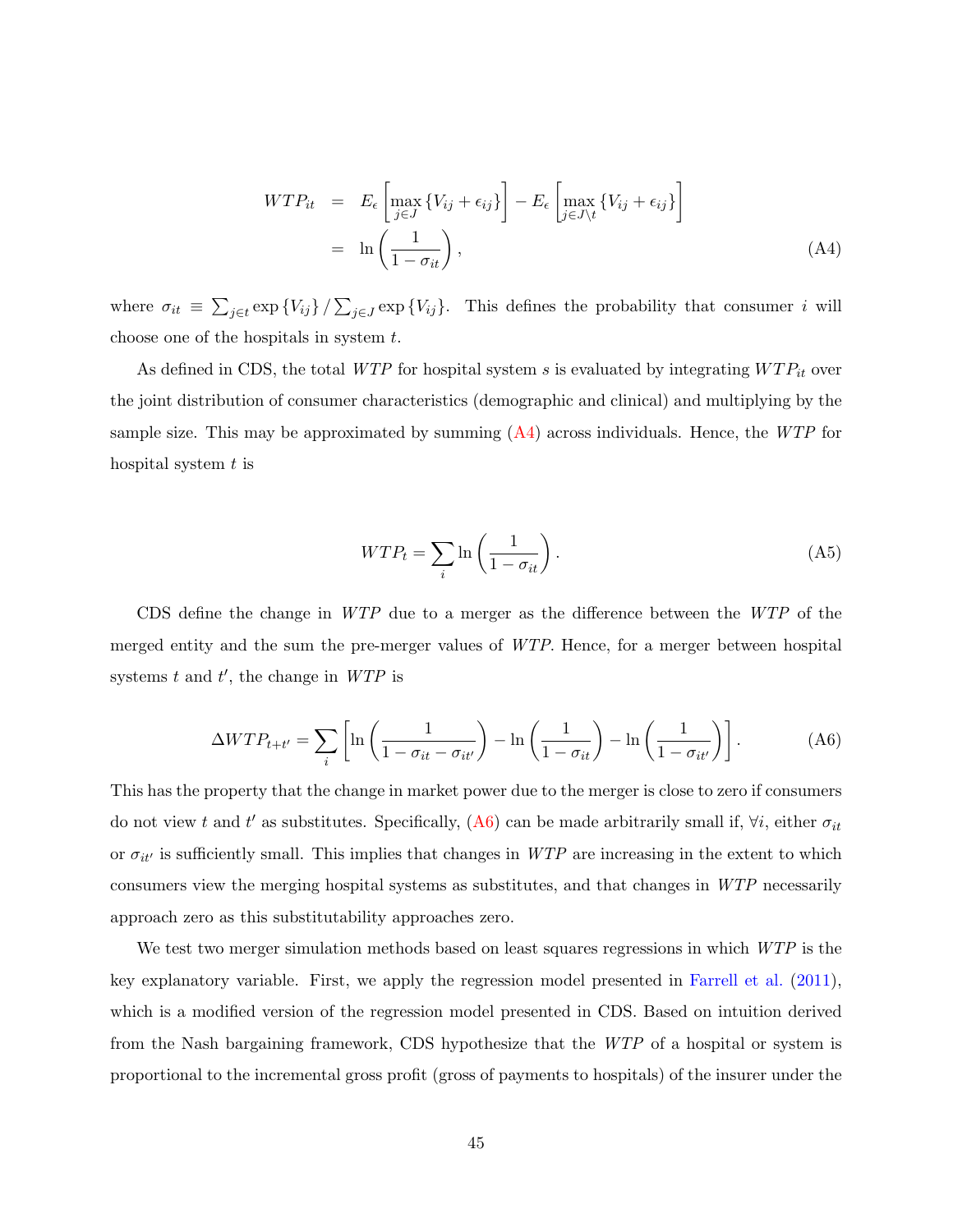agreement with the hospital or system. Given this, CDS regress hospital profits on WTP. However, a regression framework that uses price, as opposed to hospital profits, as the dependent variable may be preferable under some circumstances.<sup>27</sup> As summarized in [Farrell et al.](#page-98-1)  $(2011)$ , an appropriate modification of the CDS regression model in this circumstance would be to regress prices on WTP per expected discharge and on marginal cost. Hence, the first simulation method that we evaluate is based on the least squares regression model

<span id="page-47-0"></span>
$$
p_t^* = \beta_0 + \beta_1 W T P_t / q_t + \beta_2 c_t + \nu_t,
$$
\n(A7)

where  $p_t^*$  denotes the equilibrium price of hospital system t (the  $t^{th}$  element of  $\bar{p}^*$  defined in [\(7\)](#page-13-1)), and  $c_t$  denotes volume-weighted marginal cost of system  $t$ , respectively.  $q_t$  denotes the expected volume of system t, and  $\nu_t$  denotes an econometric error.  $p_t^*$ ,  $c_t$ , and  $q_t$  are data that would be observed by a real-world analyst.  $\beta_0$ ,  $\beta_1$ , and  $\beta_2$  are reduced-form coefficients to be estimated. We refer to this regression model as the  $WTP/Q$  simulation method.

Second, we test a merger simulation method developed in [Brand](#page-98-2) [\(2013\)](#page-98-2) that extends the CDS WTP framework by incorporating additional components of theory. Among other things, this alternative approach predicts the change in equilibrium prices due to a merger accounting for feedback effects between the merging hospitals and through third party hospitals. Specifically, it incorporates the intuition that since hospital prices are determined jointly in equilibrium, the price for each hospital system should reflect not just its own cost and WTP, but also the cost and WTP of each hospital with which it competes. For example, all else equal, a hospital that faces high priced rivals will have a higher equilibrium price and larger merger price effects than if it faced lower priced rivals, and vice versa. In principle, the empirical model derived from this approach should provide a better approximation to  $(6)$  compared to the  $WTP/Q$  simulation method.

We develop this method by considering a simplified bargaining framework following the assumptions in CDS. In that paper, insurers are not modeled as profit maximizers. Rather, the payoff for each insurer in bargaining with hospitals is simply proportional to WTP minus payments to hospitals. Also as assumed in the CDS framework (and in contrast to our theoretical model), each

 $27$  For example, the analyst may have access to insurer claims data, which can be used to generate reliable measures of price. However, the available financial data may be insufficient to generate a measure of incremental profit for specific hospital/insurer combinations. Moreover, while credible direct measures of the incremental cost of patient care may be very difficult to obtain, other variables that reliably proxy for cost may be available. In such a case, prices, as opposed to incremental profits, may be the preferable dependent variable.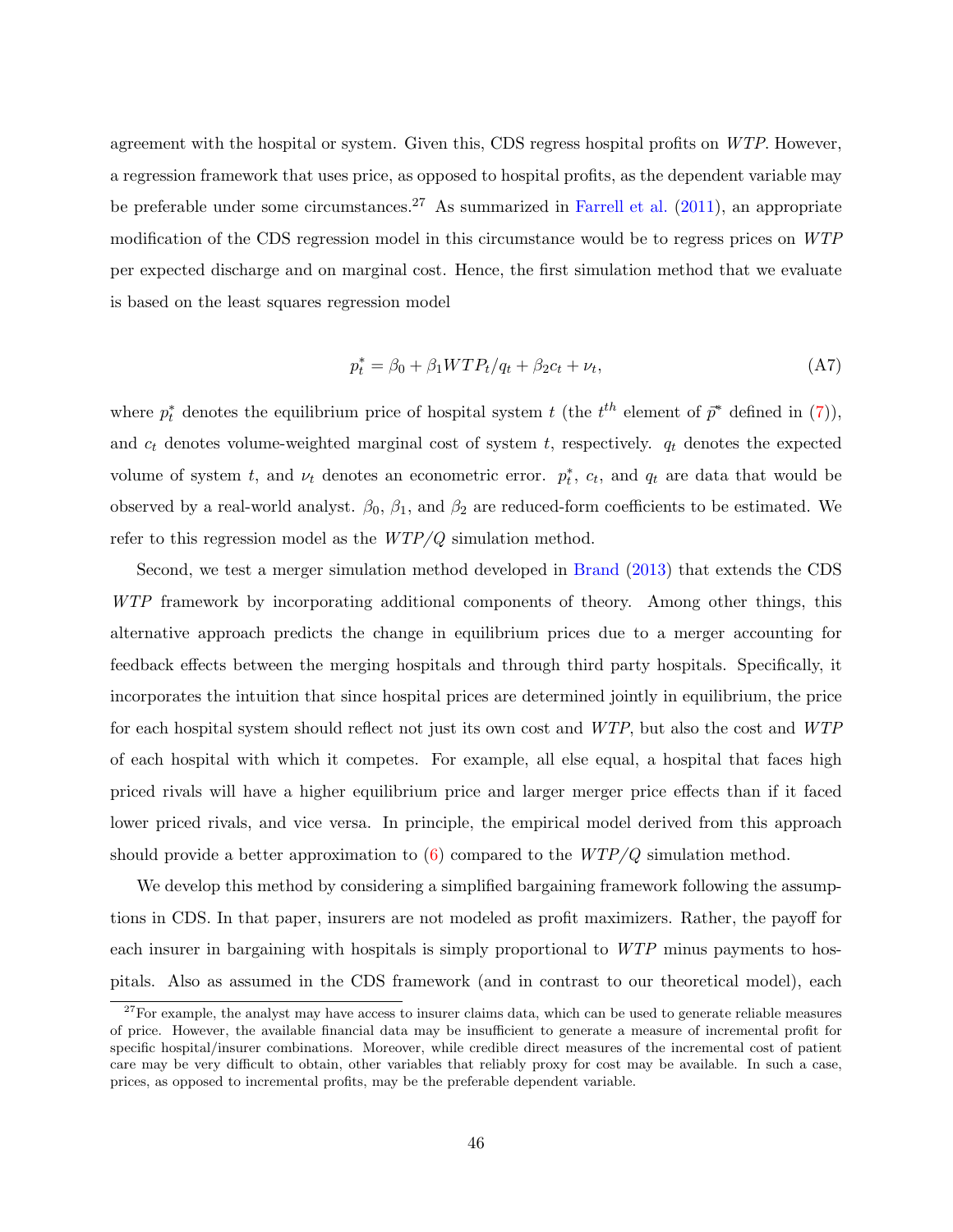insurer's enrollees are "captured" in the sense that if an insurer fails to reach an agreement with a given hospital, its enrollees cannot switch to a competing insurer. This assumption implies that the disagreement payoff for each hospital system is zero. The key distinction between this alternative approach and the CDS WTP framework is that this approach accounts for the fact that if an insurer fails to reach an agreement with a given hospital, its enrollees will be diverted to competing hospitals. We write this simplified bargaining problem between insurer  $n$  and hospital system  $t$  as

$$
\left[q_{nt}(p_{nt}-c_t)-0\right]^a \left[\Gamma_1 W T P_{nt}-\sum_{s\in S}q_{ns}p_{ns}+\sum_{s\in S\setminus t}q_{ns(t)}p_{ns}\right]^{1-a},\,
$$

where  $\Gamma_1$  denotes the constant transformation from utils (as measured by WTP) into dollars for the insurer, and  $q_{ns(t)}$  denotes the expected volume at system s from insurer n if n fails to reach an agreement with  $t$ . The parameter  $a$  denotes the division of the joint surplus in this simplified bargaining problem.<sup>28</sup> Maximizing with respect to  $p_{nt}$  yields

$$
p_{nt} - c_t = \frac{a}{1-a} \left[ \frac{\Gamma_1 W T P_{nt}}{q_{nt}} - p_{nt} + \sum_{s \in S \setminus t} d_{nts} p_{ns} \right],
$$

where  $d_{nts}$  denotes the diversion ratio from system t to system s for insurer  $n^{29}$  (Since we assume symmetric competition in the insurance market,  $d_{nts}$  is the same across all insurers.) Stacking these equations across all hospital systems for a given insurer and solving for the price vector yields the system of equations

<span id="page-48-0"></span>
$$
\vec{p} = D(a)^{-1} \left[ \Gamma_1 \overrightarrow{WTP/q} + \frac{1-a}{a} \vec{c} \right],\tag{A8}
$$

where  $\vec{p}$ ,  $\overrightarrow{v}$  $WTP/q$ , and  $\vec{c}$  denote vectors (of length  $\#S$ ) of system-level prices,  $WTP$  divided by expected volume, and marginal cost, respectively.  $D(a)$  denotes a #S x #S matrix in which  $D(a)_{ss}=\frac{1}{a}$  $\frac{1}{a}, \forall s \text{ and } D(a)_{ts} = -d_{ts}, \forall s \neq t.$ 

<sup>&</sup>lt;sup>28</sup>We use a here to avoid confusion with the parameter  $\alpha$  which denotes the division of the joint surplus in our theoretical model. See equation [\(6\)](#page-11-0).

 $^{29}$ All else equal, price effects are larger when the merging firms' products are closer substitutes. Diversion ratios are an important and widely-used measure of the closeness of substitution. See, for example, the 2010 DOJ/FTC Horizontal Merger Guidelines (p. 21). The diversion ratio from hospital system  $t$  to hospital system  $s$  is the fraction of  $t$ 's patients from a particular insurer that would choose  $s$  if  $t$  were excluded from that insurer's network. Hence,  $d_{nts} \equiv \frac{q_{ns(t)}-q_{ns}}{q_{nt}}.$  $q_{nt}$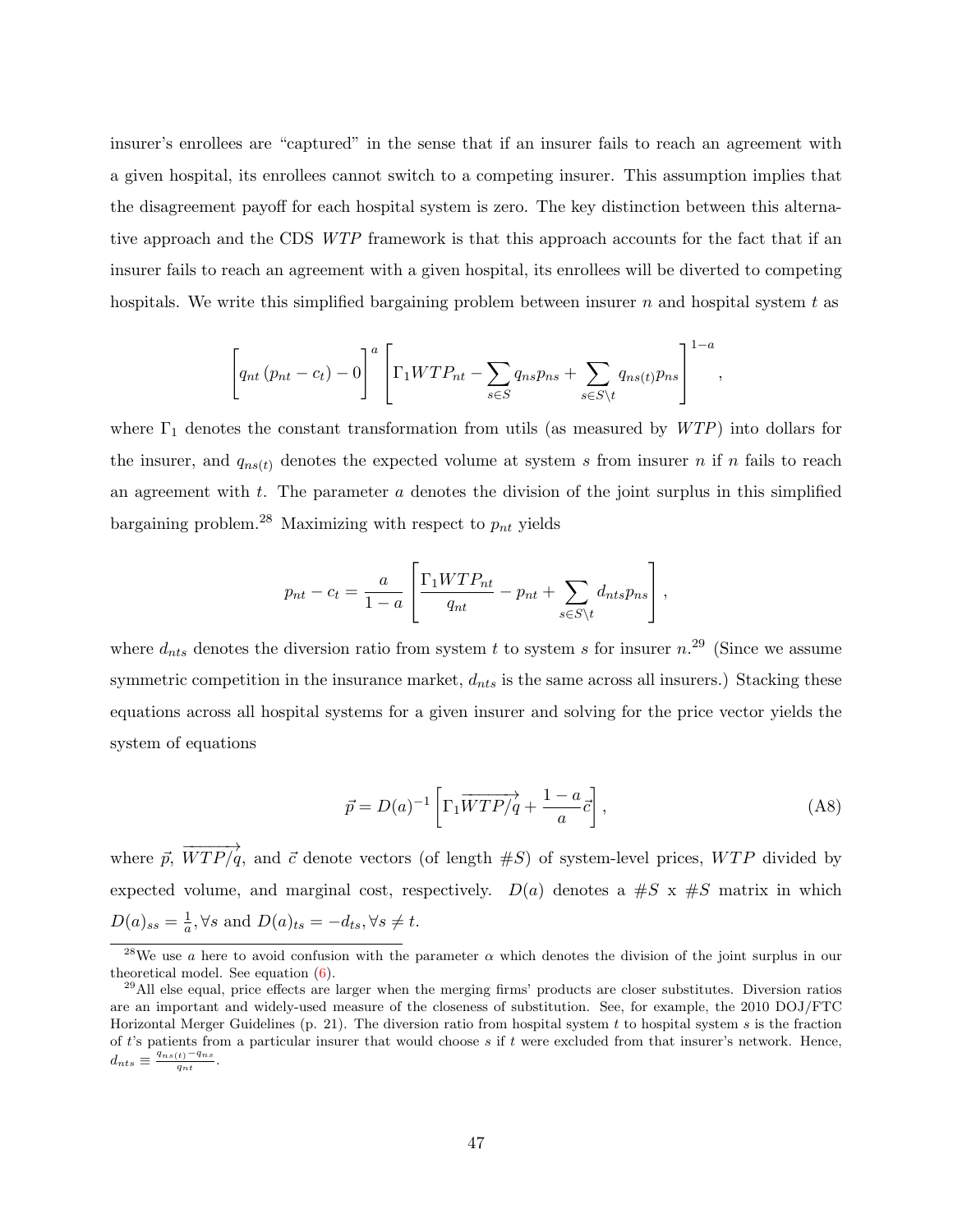Of course, the price vector on the left hand side of  $(A8)$  is not equivalent to the equilibrium price vector  $\vec{p}^*$  from the theoretical model defined in [\(7\)](#page-13-1). Therefore, the right hand side of [\(A8\)](#page-48-0) will fit  $\bar{p}^*$  with some error. This motivates the least squares regression of our second simulation method

<span id="page-49-0"></span>
$$
\overrightarrow{p}^* = \Gamma_0 + \Gamma_1 D(a)^{-1} \overrightarrow{WTP/q} + \Gamma_2 D(a)^{-1} \overrightarrow{c} + \overrightarrow{\nu}, \tag{A9}
$$

where  $\vec{\nu}$  denotes a vector of errors, and  $\Gamma_0$ ,  $\Gamma_1$ , and  $\Gamma_2$  denote coefficients to be estimated.

We refer to this simulation method as the diversion-weighted  $WTP/Q$  method, or  $DWTP/Q$ . Note that changes in WTP or cost of any hospital system affects the prices of all hospital systems through the matrix  $D(a)^{-1}$ . That is, unlike the  $WTP/Q$  method or the regression model applied in CDS, the  $DWTP/Q$  method captures feedback effects resulting from mergers between hospitals. In addition, the pre-merger prices of the merging hospitals and the magnitude of the price effect of the merger are influenced by the distribution of pre-merger prices across all hospital systems. Of the three simulation methods, only the  $DWTP/Q$  method can account for these effects. Note that the  $WTP/Q$  method can be recovered from the  $DWTP/Q$  method under the assumption that the off-diagonal elements of  $D(a)^{-1}$  are zero.

The bargaining weight parameter  $a$  is separately identified in the  $DWTP/Q$  method, although non-linear estimation methods are required. However, our initial results suggested that the nonlinear least squares estimator of a is highly unreliable. Hence, rather than estimating a in  $(A9)$  $(A9)$  $(A9)$ using non-linear methods, we fix the value of a at  $\frac{1}{2}$ , and then estimate  $\Gamma_0$ ,  $\Gamma_1$ , and  $\Gamma_2$  using OLS. We assume  $a=\frac{1}{2}$  $\frac{1}{2}$  because it seems to be a reasonable assumption absent any direct evidence about the true value of  $\alpha$ . We maintain the assumption  $a = \frac{1}{2}$  $\frac{1}{2}$  in [\(A9\)](#page-49-0) irrespective of the true value of  $\alpha$  in our theoretical model, which as discussed in [A1,](#page-36-0) we allow to take on values of 0.4, 0.5, or 0.6. That is, we assume that the real-world analyst applying the simulation method may make an incorrect assumption regarding the value of this parameter. We do this because this may be the most plausible assumption for the real-world analyst given the information available.

Finally, we turn to UPP. As described in [Haas-Wilson and Garmon](#page-98-3) [\(2009\)](#page-98-3) and [Garmon](#page-98-4) [\(2017\)](#page-98-4), the first-order price effect of a merger between hospitals  $k$  and  $k'$  can be derived from a Nash bargaining model under the assumption that the merging hospitals do not bargain with insurers on an all-or-nothing basis post-merger, but rather each of the merged hospitals bargains separately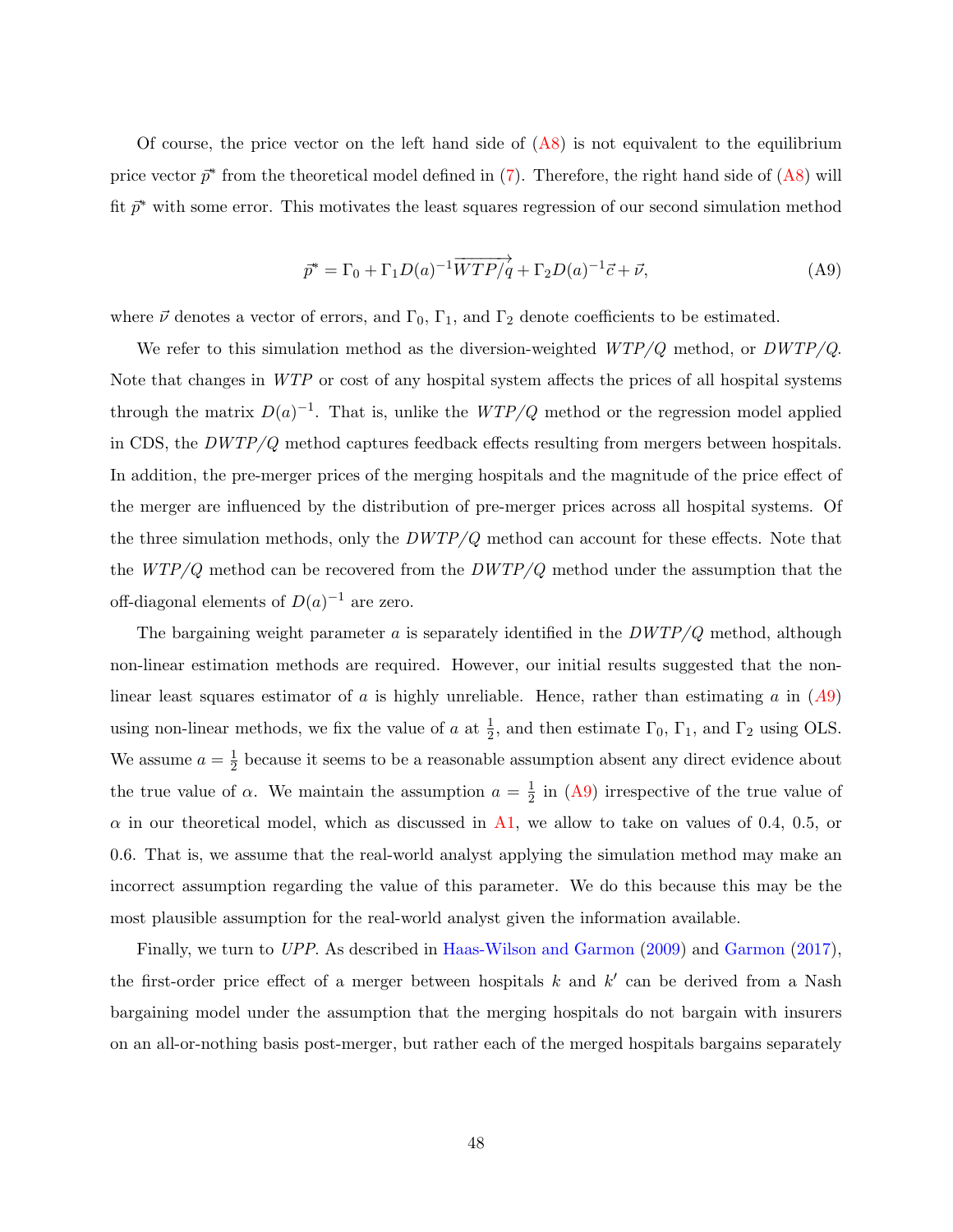with insurers. Then the first-order effect of the merger on the equilibrium price of hospital  $k$  is given by

$$
(1-a)d_{kk'}(p_{k'}-c_{k'}), \t\t (A10)
$$

where  $d_{kk'}$  denotes the diversion ratio from k to k'. Similarly, the first-order effect of the merger on the equilibrium price of hospital  $k'$  is given by

$$
(1-a)d_{k'k}(p_k-c_k). \tag{A11}
$$

As detailed below, we define the predicted price effect of merger based on the UPP method as the volume-weighted mean of these two terms. As with  $DWTP/Q$ , we assume that the analyst cannot estimate the true bargaining parameter  $\alpha$ . Hence, in evaluating UPP, we assume  $a = \frac{1}{2}$  $\frac{1}{2}$  irrespective of the true value of  $\alpha$  in our simulations.

While the focus of our analysis is on the predicted price effects generated by the simulation methods, here we briefly summarize the estimation results from the regression models underlying  $WTP/Q$  (see [\(A7\)](#page-47-0)) and  $DWTP/Q$  (see [\(A9\)](#page-49-0)). (Recall that UPP is not based on such a regression model.) For both methods, we find considerable variation across simulated markets in the regression coefficient of interest. For  $WTP/Q$ , the mean estimated value of  $\beta_1$  is 2.54 and the standard deviation is 1.75. The 25th, 50th, and 75th percentiles are 1.22, 2.14, and 3.45. For  $DWTP/Q$ , the mean estimated value of  $\Gamma_1$  is 5.87 and the standard deviation is 3.66. The 25th, 50th, and 75th percentiles are 3.11, 4.97, and 7.83. As we would expect, we find that the estimated values of  $\beta_1$ and  $\Gamma_1$  are higher when the value of  $\alpha$  is higher, the value of  $\lambda$  is higher, or the value of  $\theta$  is lower.

#### A2.1 Comparison to HHI in Prospective Merger Analysis

In Section [6.3,](#page-28-0) we evaluated the performance of each of the three merger simulation methods as screens for identifying problematic mergers. We also included in that analysis the very different screening mechanism articulated in 2010 DOJ/FTC *Horizontal Merger Guidelines* based on the well-known market concentration metric HHI.

As noted in Section [6.3,](#page-28-0) for the HHI analysis, each of our 9,000 markets is assumed to be a "market" for the purposes of calculating the HHIs, which means that each market contains twelve hospitals. Consistent with previous work by Miller et al. (2016) and Garmon (2017), we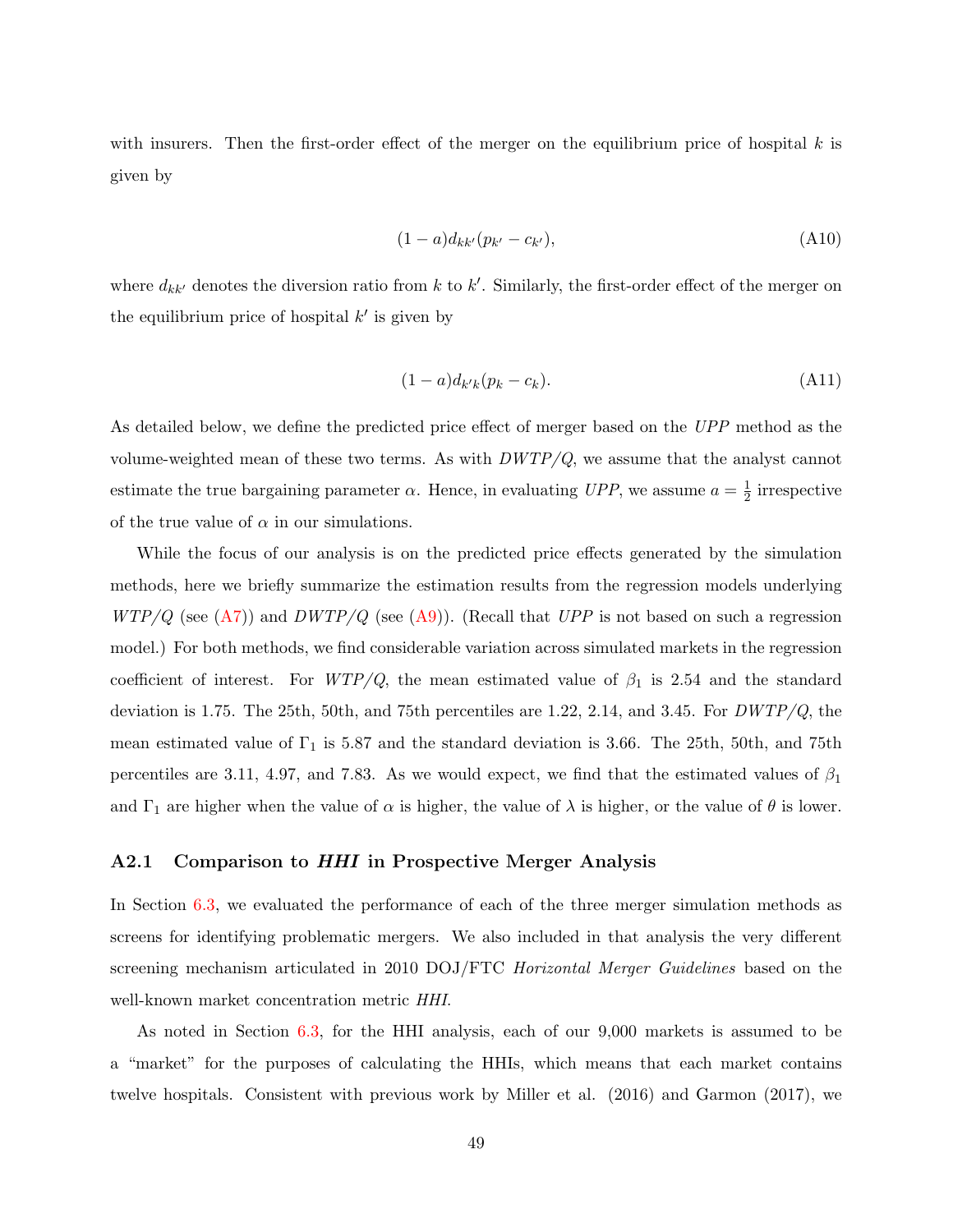do not perform a market definition exercise using the Hypothetical Monopolist Test as described in the DOJ/FTC Horizontal Merger Guidelines (https://www.justice.gov/atr/horizontal-mergerguidelines-08192010). Had we done so, the HHI-based simulation might have performed better in flagging problematic mergers. On the other hand, performing this type of market definition might require using one of the simulation methods to determine whether a hypothetical monopolist could profitably increase price. Moreover, market definition has the well-known problem that it treats every hospital as either completely in the market or completely outside, rather than allowing hospitals to vary in their degree of competitive significance. In contrast, none of the three simulation methods evaluated in this paper requires a market definition, which is an important advantage.

## A3 Merger Effects

In this appendix, we lay out a more complete discussion than that contained in Section [3.3](#page-11-1) of the mechanisms by which mergers between hospitals (or hospital systems) affect equilibrium prices. To make the intuition as clear as possible, we begin by discussing a merger between two independent hospitals  $k$  and  $k'$ . However, everything in this discussion applies generally to mergers between hospital systems. We begin our discussion with a stylized intuitive explanation of the basic mechanism by which hospital mergers affect prices. We follow this with a discussion of some additional effects.

Assume that the merged entity bargains on an all-or-nothing basis, meaning that the insurer either will have both of the merged entity's hospitals in its network or will have neither of them.<sup>30</sup> In the negotiation between a hospital and an insurer, each side has some bargaining leverage. By leverage, we refer to how much each side will lose if an agreement is not reached, which is measured by the difference between its equilibrium payoff and its disagreement payoff.<sup>31</sup> The leverage of the insurer comes from the fact that hospitals want access to that insurer's enrollees, and is greater

<sup>30</sup>As discussed in [Farrell et al.](#page-98-1) [\(2011\)](#page-98-1), [Balan and Brand](#page-98-5) [\(2014\)](#page-98-5), and [Gowrisankaran et al.](#page-98-0) [\(2015\)](#page-98-0), hospital mergers may increase prices if hospitals within systems bargain separately, and the circumstances under which any particular merger is likely increase prices (e.g., high diversion ratios and high pre-merger hospital gross margins) are similar under either bargaining mode. Under separate bargaining, the source of the price effect is the familiar recapture of lost profits concept. After the merger, each hospital takes into account the fact that its merger partner will recapture some of its lost patients, and the associated profits, if it fails to reach an agreement. [Balan and Brand](#page-98-5) [\(2014\)](#page-98-5) show that the effect of a merger under separate bargaining can be larger or smaller than the effect under all-or-nothing bargaining. We assume all-or-nothing bargaining here because it appears to be the more commonly adopted bargaining mode in the real world.

 $31$ The notion of "leverage" discussed here is distinct from the division of the joint surplus from an agreement, which is governed by the parameter  $\alpha$  in our theoretical model. Throughout, we assume that mergers have no effect on this parameter. The possibility that mergers may have an effect on this parameter is examined in [Lewis and Pflum](#page-99-2) [\(2017\)](#page-99-2) and [Lewis and Pflum](#page-99-3) [\(2015\)](#page-99-3).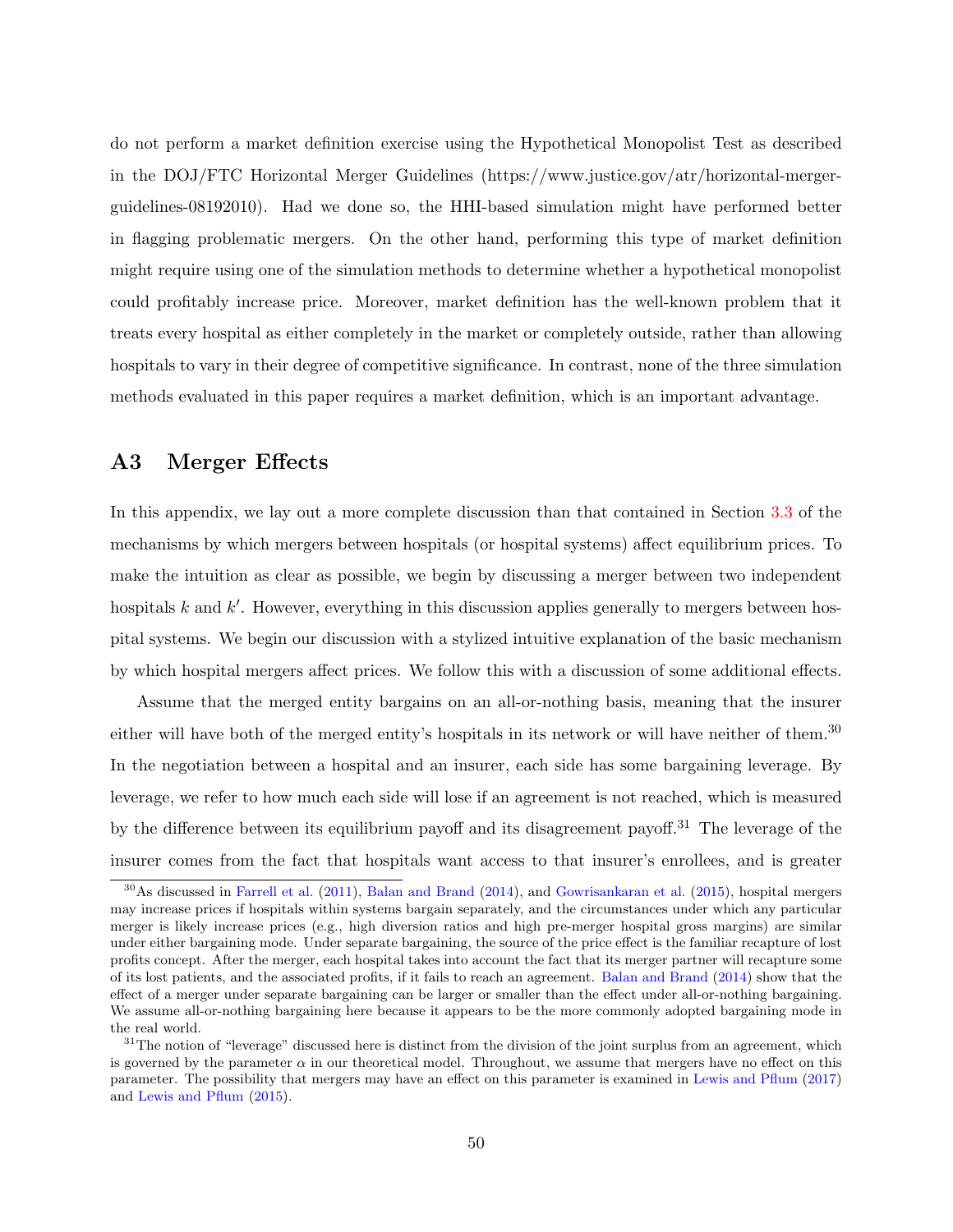when the insurer has more enrollees. The leverage of the hospital comes from the fact that its absence from the insurer's network makes that network less attractive to potential enrollees, which reduces the insurer's gross profit. This leverage is greater when the hospital is strongly preferred by many enrollees. The effect of a merger between two hospitals  $k$  and  $k'$  will depend on how the merger changes the *relative* bargaining leverage of the two sides.

First suppose that  $k$  and  $k'$  are not substitutes at all (i.e., the diversion ratios between them are zero). After the merger, failure to reach a deal is more damaging to the insurer than it was before, as it means losing both hospitals from its network instead of one. Failure to reach a deal is also more damaging to the hospitals than it was before, as it means that they both will lose access to that insurer's subscribers instead of just one of them. But when the hospitals are not substitutes, this increase in damage is symmetric. The stakes have increased by the same proportion for both sides, so the relative bargaining leverage, and hence the negotiated prices, are unchanged.

Now suppose instead that  $k$  and  $k'$  are substitutes (i.e., the diversion ratios between them are positive). In this case, some patients whose first choice is  $k$  will have  $k'$  as their second choice, and vice-versa. This means that, before the merger, the unattractiveness of an insurance network that lacks one of the hospitals, and hence the damage to the insurer's gross profits, is mitigated by the inclusion of the other. This mitigation is larger when the hospitals are closer substitutes and when non-merging hospitals are more distant substitutes.

After the merger, failure to reach an agreement means losing both hospitals from the insurer's network. Absent an agreement with the merged entity, patients whose first and second choices are  $k$  and  $k'$  will have to use their (less desirable) third choice hospital instead. The reduction to the insurer's gross profits from losing the merged entity from its network will be greater than the sum of the pre-merger reductions from losing the hospitals individually. In contrast, the reductions in gross profit to the hospitals from failing to reach an agreement will be the same as before; the reduction in profit for the merged entity from not having access to that insurer's patients is still equal to the sum of the reductions in profits for the hospitals individually. Since one effect is larger and the other is the same, the relative bargaining position has shifted in favor of the hospitals, and so the negotiated price will increase. This intuition is reflected in the post-merger bargaining problem between insurer n and the merged entity  $\{k, k'\}$ , which is analogous to the pre-merger bargaining problem in [\(6\)](#page-11-0)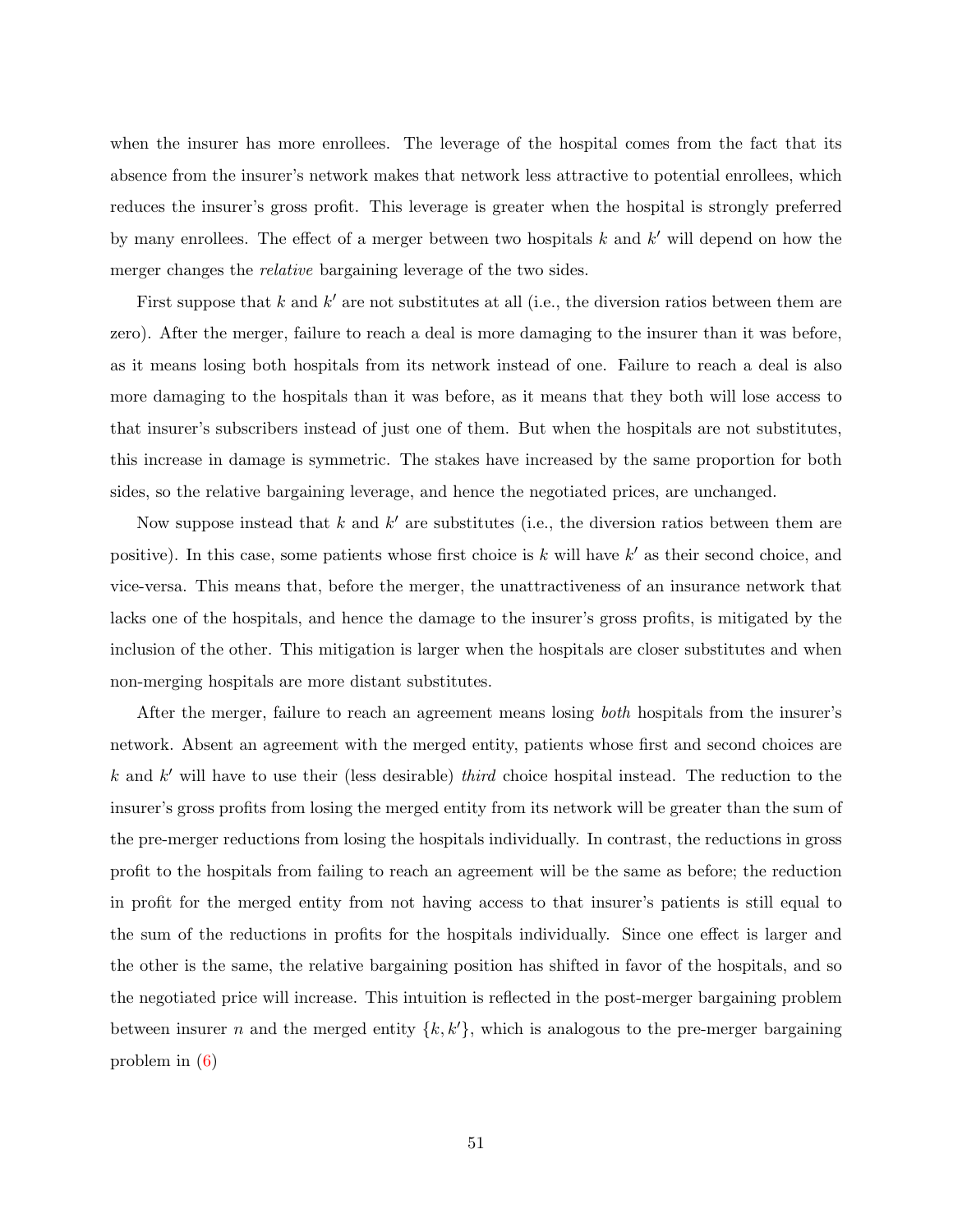$$
\max_{\{p_{kn},p_{k'n}\}} \left[ \left( \sum_{j \in \{k,k'\}} \left( q_{jn} \left( p_{jn} - c_j \right) - \sum_{m \in M \setminus n} \left( q_{j(m \setminus n)} - q_{jm} \right) \left( p_{jm} - c_j \right) \right) \right)^\alpha \left( \Pi_n^J - \Pi_n^{J \setminus k,k'} \right)^{1-\alpha} \right].
$$
\n(A12)

As noted above, the effect of the merger on the equilibrium values of  ${p_{kn}, p_{k'n}}$  is manifested in changes in the disagreement payoff of the insurer. Specifically, the sign of the merger's effect on price will be the same as the sign of the difference between the reduction in profit to the insurer from failing to reach an agreement with  $\{k, k'\}$  versus the sum of the reductions in profits from failing to reach an agreement with  $k'$  and  $k'$  individually,

$$
\Pi_n^J - \Pi_n^{J \setminus k, k'} - \left( \Pi_n^J - \Pi_n^{J \setminus k} \right) - \left( \Pi_n^J - \Pi_n^{J \setminus k'} \right). \tag{A13}
$$

Rearranging terms, we see that the condition for a price increase resulting from the merger is

<span id="page-53-0"></span>
$$
\Pi_n^J - \Pi_n^{J \backslash k} < \Pi_n^{J \backslash k'} - \Pi_n^{J \backslash k, k'}.\tag{A14}
$$

This expression defines a concavity condition, which captures the above intuition that losing two substitute hospitals reduces the insurer's profits by more than the sum of the individual reductions. Put another way, the presence of  $k'$  in the network of insurer n reduces the value-added of k to the network of n and vice-versa. Hence, an agreement between  $k'$  and insurer n creates a negative externality in the bargaining between  $k$  and insurer  $n$ . A merger between  $k$  and  $k'$  eliminates that externality and, therefore, will cause a price increase.

The above discussion was simplified in order to articulate the basic mechanism by which a merger of competing hospitals causes equilibrium negotiated prices to increase. However, there are a number of additional effects, to which we now turn.

The discussion above implicitly assumed that each insurer has a fixed pool of subscribers, and that the exclusion of a hospital from that insurer's network would deprive that hospital of all of those enrollees. But it is possible that failure to reach an agreement with a particular hospital will cause some subscribers to switch to an insurer that does have that hospital in its network, so some of the patients that the hospital loses from failing to reach an agreement with that insurer will be recaptured via another insurer. This affects the bargaining between hospitals and insurers, as now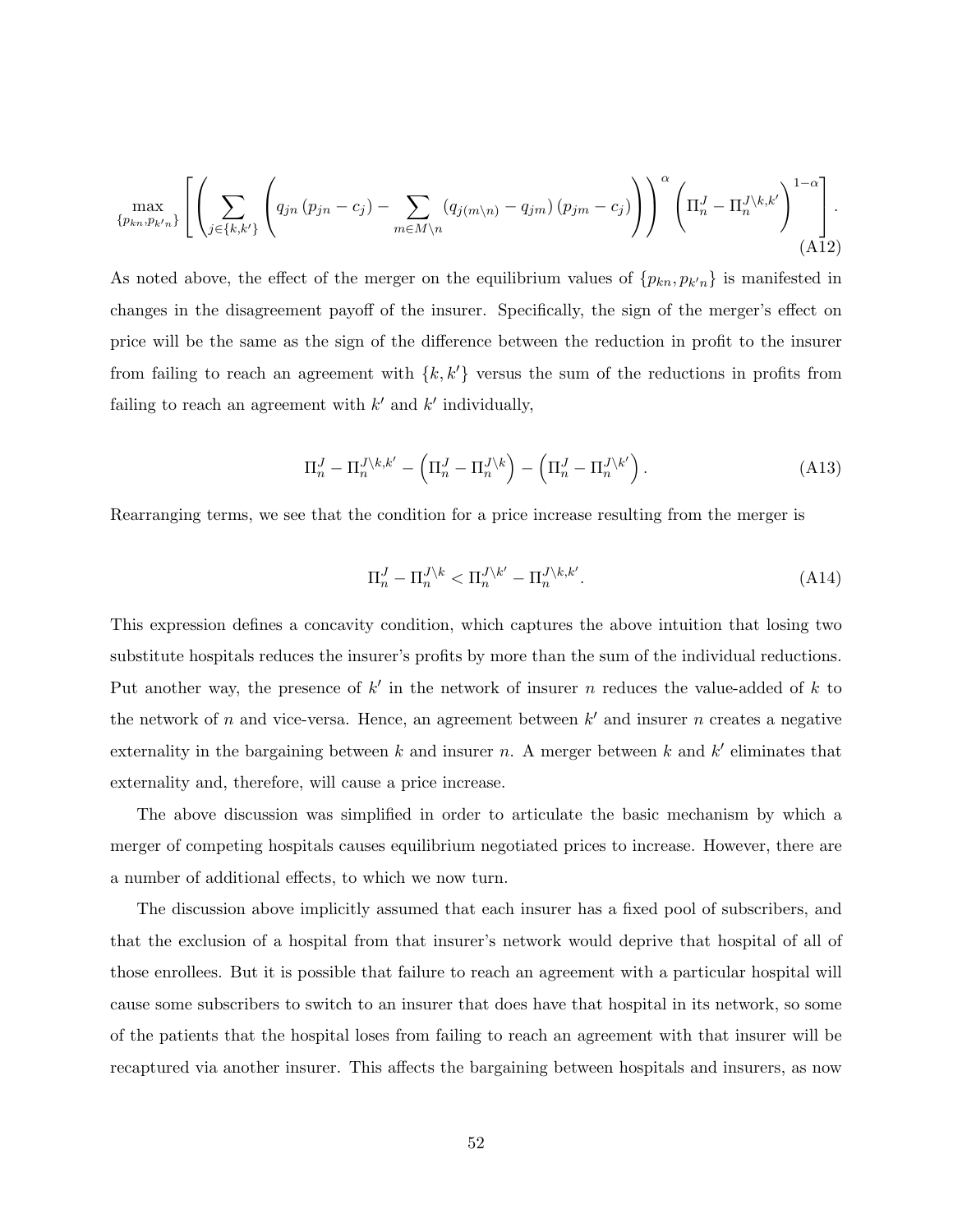failure to reach a deal with an insurer does not deprive that hospital of access to all of that insurer's patients, but only to those patients who will not switch insurers in order to retain access to it.

The possibility of switching insurers can introduce additional merger effects. As discussed in [Peters](#page-99-4) [\(2014\)](#page-99-4), when insurer switching is possible, a merger can affect the hospital payoffs as well as the insurer payoffs. Specifically, if some patients switch insurers in response to a hospital exclusion, then the hospital will recapture some of the patients that it would otherwise have lost. [Peters](#page-99-4) [\(2014\)](#page-99-4) shows that, all else equal, a merger tends to increase the number of recaptured patients, which amplifies the price effect of the merger.<sup>32</sup>

The possibility of switching insurers can also introduce a complements effect that works in the opposite direction. This effect dampens the price effects of mergers, and can even make them negative, even when the merging hospitals are substitutes for individual patients. (Note though, that in our model, a merger that reduced prices would also reduce the profits of the merging hospital systems.) [Peters](#page-99-4) [\(2014\)](#page-99-4) shows that in the context of Nash Bargaining, this effect arises from the presence of enrollees who will switch insurers if either of the merging hospitals is excluded from that insurer's network. While we cannot decompose the true price effects into the price-increasing substitutes effect and the price-decreasing complements effect, the complements effect is seldom the dominant one as long as the merging hospitals are at least moderately close substitutes. For example, of mergers with a weighted mean diversion ratio that exceeds 10%, only 2.2% result in a price decrease. Of these, the price effect is less than 1% in magnitude in 86% of the cases. For substantially higher diversion ratios, the percentage of mergers with a negative price effect becomes extremely small.

There are other theoretically possible mechanisms through which complements effects could occur. One is the mechanism discussed in [Katz](#page-99-5) [\(2011\)](#page-99-5), namely that losing one hospital from the first-choice insurer's network may cause some enrollees to drop insurance altogether rather than switching to another insurer. This imposes a negative externality on substitute hospitals, because those lost enrollees had some positive probability of using the substitute hospital had they remained insured. The merger eliminates this externality, which tends to reduce prices. This effect is present in our model, but is minimal in our simulated markets for anything other than the monopoly insurer case, as in our simulated markets very few people are uninsured when there is more than one insurer.

<sup>&</sup>lt;sup>32</sup>Note that all else will generally not be equal. Forces that tend to increase insurance switching, such as greater insurer competition, also affect the insurer payoffs. In our simulations, the net effect of greater insurance competition on price effects is generally negative, not positive.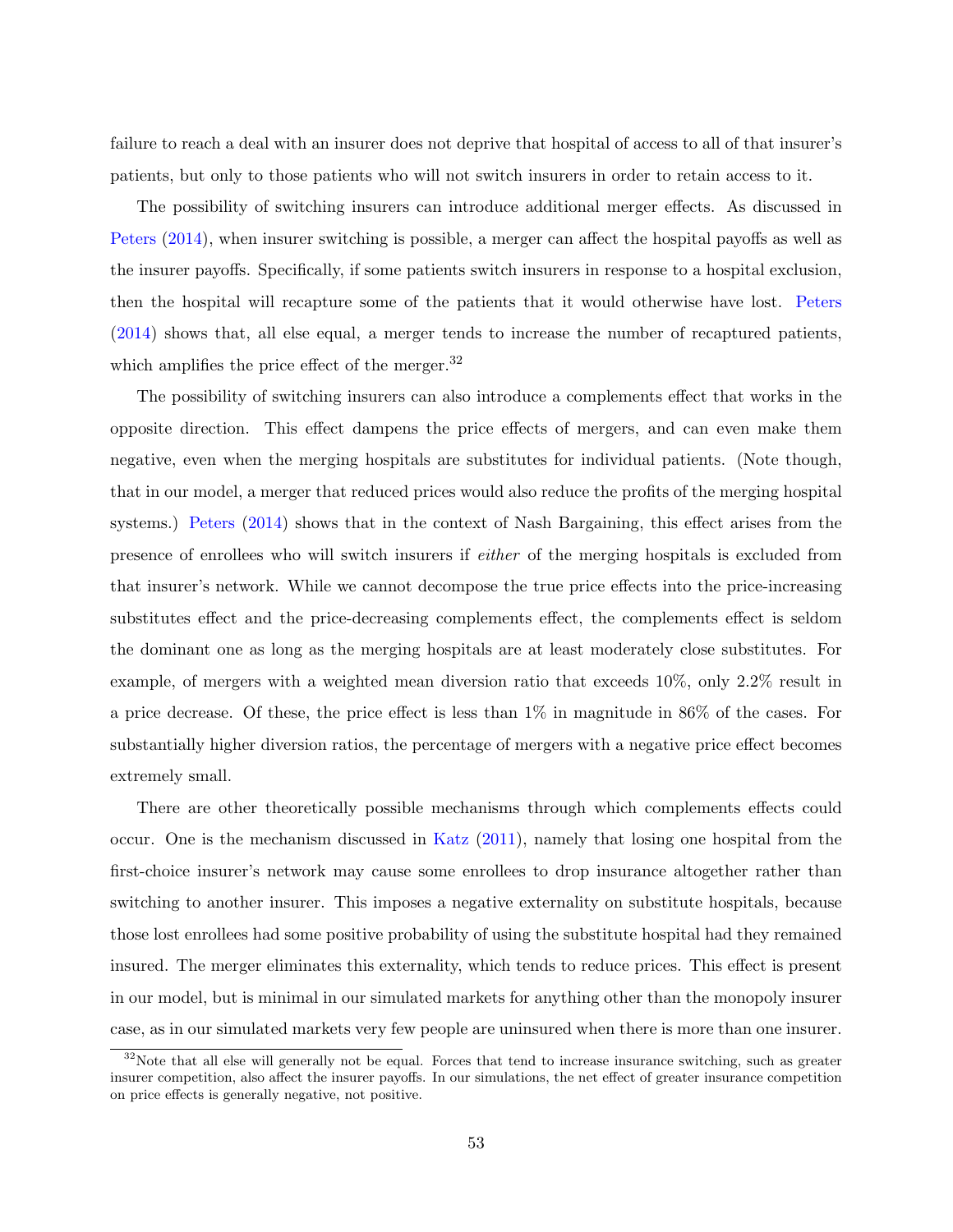Another possible mechanism is if the exclusion of both merging hospitals, but not either of them alone, would drive an insurer out of business. If that were the case, then losing both hospitals from the insurer's network would reduce the insurer's gross profits by less than the sum of the individual losses. This outcome does not occur in any of our simulated markets, as all insurers have positive margins even when the most valuable system is excluded.

[Vistnes and Sarafidis](#page-99-6) [\(2013\)](#page-99-6) and [Dafny et al.](#page-98-6) [\(2017\)](#page-98-6) point out that group purchasers of insurance and/or common insurers across many purchasers of insurance can may cause the negative externality defined in [\(A14\)](#page-53-0) to be greater than what direct substitution at the patient level would suggest. If so, this would tend to amplify price effects and also to allow for the possibility of a positive price effect even for a merger of hospitals that are not substitutes for any individual patient (i.e., with diversion ratios of zero between the merging hospitals).

While we do not focus our analysis on these additional effects, some of the key features discussed in this literature (e.g., recapture through switching insurers and the group purchase of insurance) are included in our theoretical model. It would be possible to modify our theoretical model to further explore these effects. We did not make these modifications, since that is not the purpose of this paper.

We assume a non-linear parametric function (specifically Logit) for insurance demand, which must have a convex and a concave region. Since insurance demand is derived by summing, across each purchaser of insurance, the relationship between the utility derived from the insurer's network and the probability of purchasing from that insurer, these relationships must each have a convex and a concave region as well. Several of the effects discussed above operate by influencing the sizes and shapes of these regions, making some portions more or less convex or concave. Moreover, the functional form restriction itself can magnify or dampen these effects. For example, an effect that makes the relationship more concave in one region may mechanically make it more convex in another, and this can tend to dampen or amplify the effects discussed above.

### <span id="page-55-0"></span>A4 Sources of the Biases Exhibited by the Simulation Methods

In this appendix, we provide an examination of the mechanisms underlying the bias exhibited by the simulation methods described in Section [6.1.](#page-21-0) As illustrated in Figure [1,](#page-22-0)  $WTP/Q$  exhibits a tendency to under-predict the true price effects,  $DWTP/Q$  exhibits a tendency to over-predict the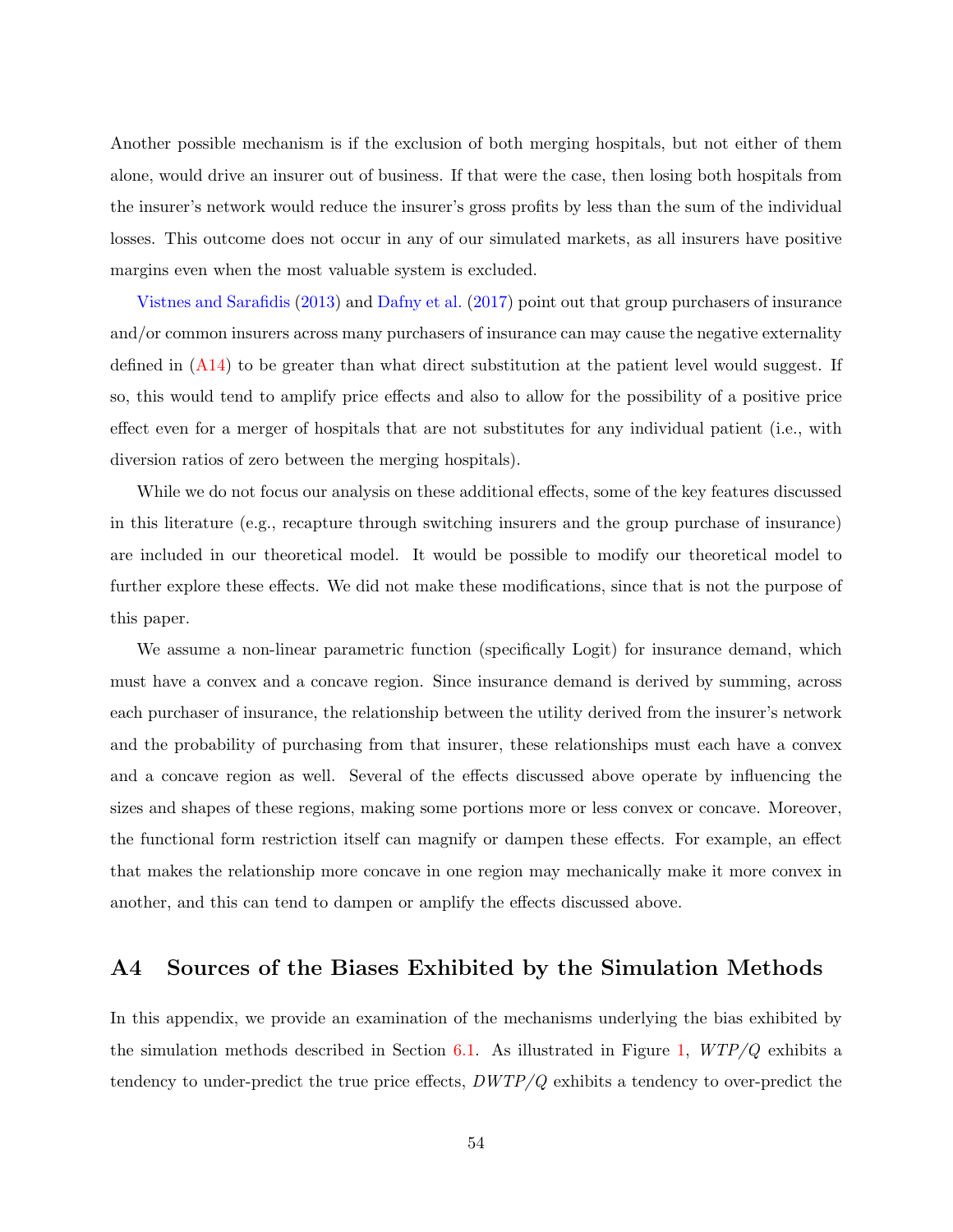true price effects, and UPP exhibits a tendency to over-predict the true price effects when the true price effects are low, but exhibits an increasing tendency to under-predict the true price effects as the true price effects increase.

To explain these patterns, we make the following observations. First, the true price effects are convex in the diversion ratios between the merging hospitals. Similarly, changes in WTP are convex in the diversion ratios between the merging hospitals. In contrast, the predicted price effects of UPP are linear in the diversion ratios between the merging hospitals. Hence, it seems reasonable that UPP should be increasingly likely to under-predict the true price effects as the true price effects increase, while  $WTP/Q$  and  $DWTP/Q$  would not necessarily exhibit this pattern. This is consistent with the finding that UPP follows a curved path in Figure [1,](#page-22-0) while  $WTP/Q$  and  $DWTP/Q$  follow linear paths. That is, the biases of  $WTP/Q$  and  $DWTP/Q$  are roughly constant fractions of the true price effect, but the bias of UPP becomes less positive or more negative as the true price effect increases.

Second, we note that a key distinction among the simulation methods is that only  $DWTP/Q$ accounts for second order, or "feedback", effects through competing (non-merging) hospitals in estimating the post-merger price equilibrium. That is, only  $DWTP/Q$  takes into account the fact that the first-order price increase for the merging hospitals will increase the prices of competing hospitals not involved in the merger, which in turn will feed back into additional (second order) pricing pressure for the merging hospitals.<sup>33</sup> This likely explains why the predicted price effects of  $DWTP/Q$  are systematically higher than those of  $WTP/Q$ . It is also a source of negative bias for  $WTP/Q$  and UPP; the theoretical model incorporates these feedback effects, while  $WTP/Q$  and UPP do not.

Third, one notable feature of our theoretical model that is not accounted for by any of the simulation methods is that, in our theoretical model, insurers can adjust the profit maximizing premium under hypothetical exclusions of hospital systems. Specifically, the insurer's premiums are not constrained to be the same in the equilibrium payoff  $\Pi_n^J$  and the  $\#S$  payoffs under which the insurer fails to reach an agreement with one of the  $\#S$  hospital systems  $\Pi_n^{J \setminus s}$ . This ability to re-optimize the premium under an off-the-equilibrium-path exclusion of a given hospital system tends to reduce the system's bargaining leverage, both before and after the merger, because it allows

<sup>&</sup>lt;sup>33</sup>A price increase at the merging hospitals will reduce the disagreement payoff for the insurer in bargaining with any competing (non-merging) hospital. This leads to an increase in the equilibrium price for competing (non-merging) hospitals.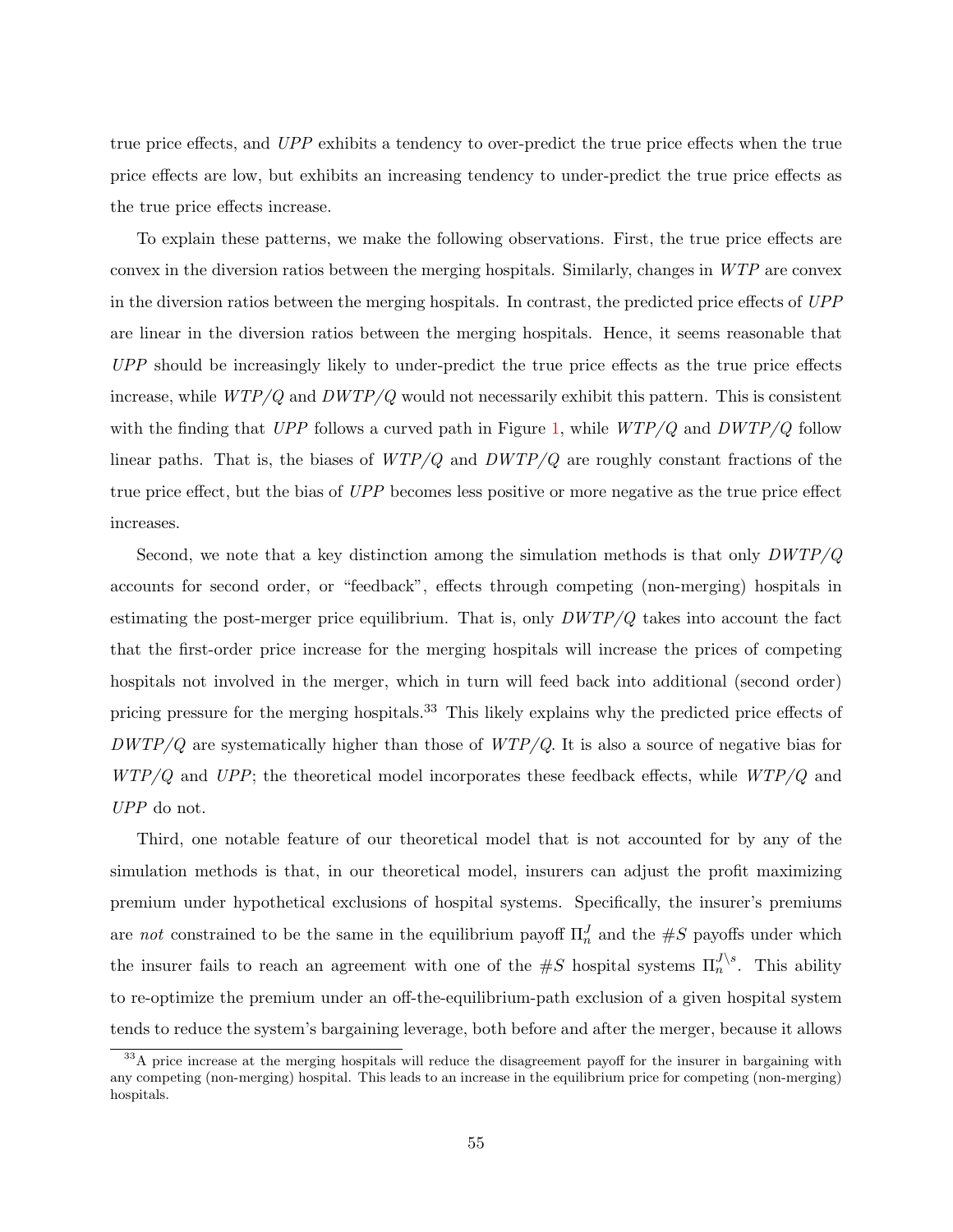insurers to mitigate the damage from exclusions. It also tends to reduce the price effects of mergers. Since none of the simulation methods account for this mechanism, it seems reasonable that the bias of all three simulation methods would be less positive or more negative if insurers were not able to re-optimize premiums under hypothetical exclusions.

To demonstrate that this is a key source of bias, we computed the pre- and post-merger price equilibria for all 231,925 mergers in our 9,000 markets under the assumption that the insurers cannot re-optimize premiums under hypothetical exclusions. That is to say, we adopt an equilibrium concept under which  $\pi^*_{J} = \pi^*_{J \setminus 1} = ... = \pi^*_{J \setminus \#S}$  $\pi^*_{J} = \pi^*_{J \setminus 1} = ... = \pi^*_{J \setminus \#S}$  $\pi^*_{J} = \pi^*_{J \setminus 1} = ... = \pi^*_{J \setminus \#S}$ . Figure [5](#page-57-0) gives the analog of Figure 1 under this restricted equilibrium concept. The figure shows that, as predicted, the paths of all three simulation methods are rotated toward the horizontal axis, indicating that the bias is lower (less positive or more negative). Moreover, the upward bias exhibited by  $DWTP/Q$  in our baseline equilibrium concept is eliminated under this restricted equilibrium concept suggesting that this is the principal source of upward bias.

Figure 5: Mean True and Predicted Price Effects (Assuming Insurers cannot Re-Optimize Premiums under Hypothetical Exclusions)

<span id="page-57-0"></span>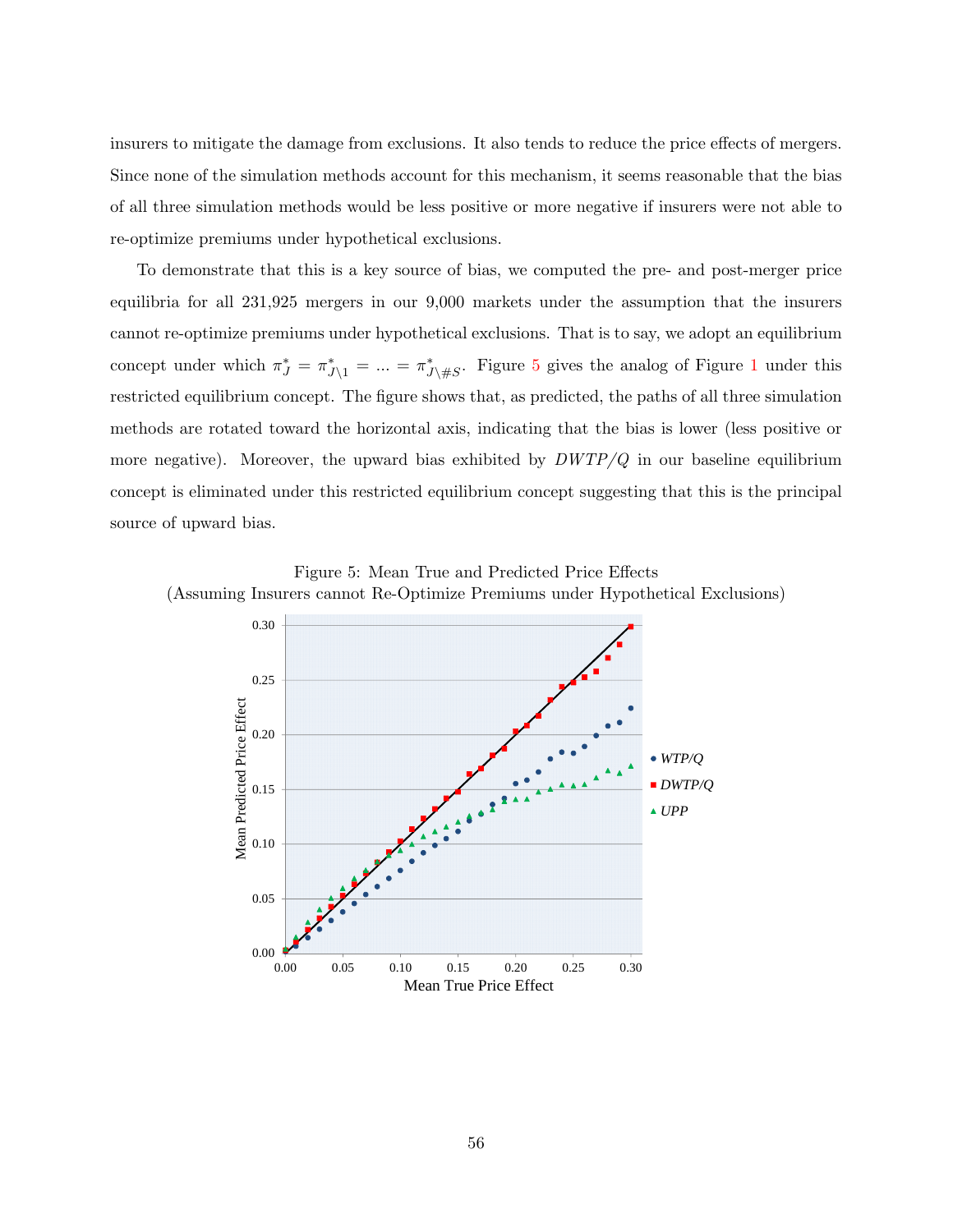## A5 Dispersion

Measures of bias alone are not sufficient to evaluate the performance of the simulation methods. Even if the prediction errors of a simulation method exhibit only a moderate amount of bias, the method can still be highly unreliable (i.e., may frequently be far away from the true price effect) if the prediction errors are large in magnitude but have opposing signs. Our main measure of dispersion is the MAPE ratio, which is discussed in section [6.2.](#page-25-0) Here we discuss an additional measure of performance that evaluates the dispersion of the predicted price effects of the simulation methods about the true price effects.

Specifically, we calculate the frequency with which the predicted price effects are within a given proportion of the true price effects. We calculate the following for each of the three simulation methods: (i) the frequency with which predicted price effect is less than 50% of the true price effect; (ii) the frequency with which predicted price effect is within  $50\%$  (in magnitude) of the true price effect; and (iii) the frequency with which predicted price effect is greater than 150% of the true price effect. The results are given in Table [9](#page-59-0) for the five categories of mergers described above. See Appendix [A7](#page-64-0) for a full set of results.

Table [9](#page-59-0) indicates that, at least for the categories of mergers such that the mean true price effects exceeds 5%,  $WTP/Q$  and  $DWTP/Q$  perform quite well, and their performance improves as the true price effects increase.  $DWTP/Q$  performs better than does  $WTP/Q$ , with predicted price effects that are within 50% (in magnitude) of the true price effects for 93.3% of mergers in the  $(4.5\%, 5.5\%)$  category and 97.1% of mergers in the  $(19.5\%, 20.5\%)$  category.  $WTP/Q$  performs somewhat less well, with predicted price effects that are within 50% (in magnitude) of the true price effects for 89.8% of mergers in the  $(4.5\%, 5.5\%)$  category and 95.4% of mergers in the  $(19.5\%, 20.5\%)$ category. UPP performs meaningfully less well, with predicted price effects that are within 50% (in magnitude) of the true price effects for 73.7% of mergers in the  $(4.5\%, 5.5\%)$  category and  $92.1\%$ of mergers in the (19.5%,20.5%) category. Table [9](#page-59-0) is consistent with the results in Table [3](#page-24-0) in that  $WTP/Q$  is more likely to under-predict the true price effects by more than 50% than to over-predict by more than 50%, while the opposite is true for  $DWTP/Q$ . Also consistent with the results in Table [3](#page-24-0) is that UPP is more likely to over-predict when the true price effects are relatively small and more likely to under-predict when the true price effects are relatively large.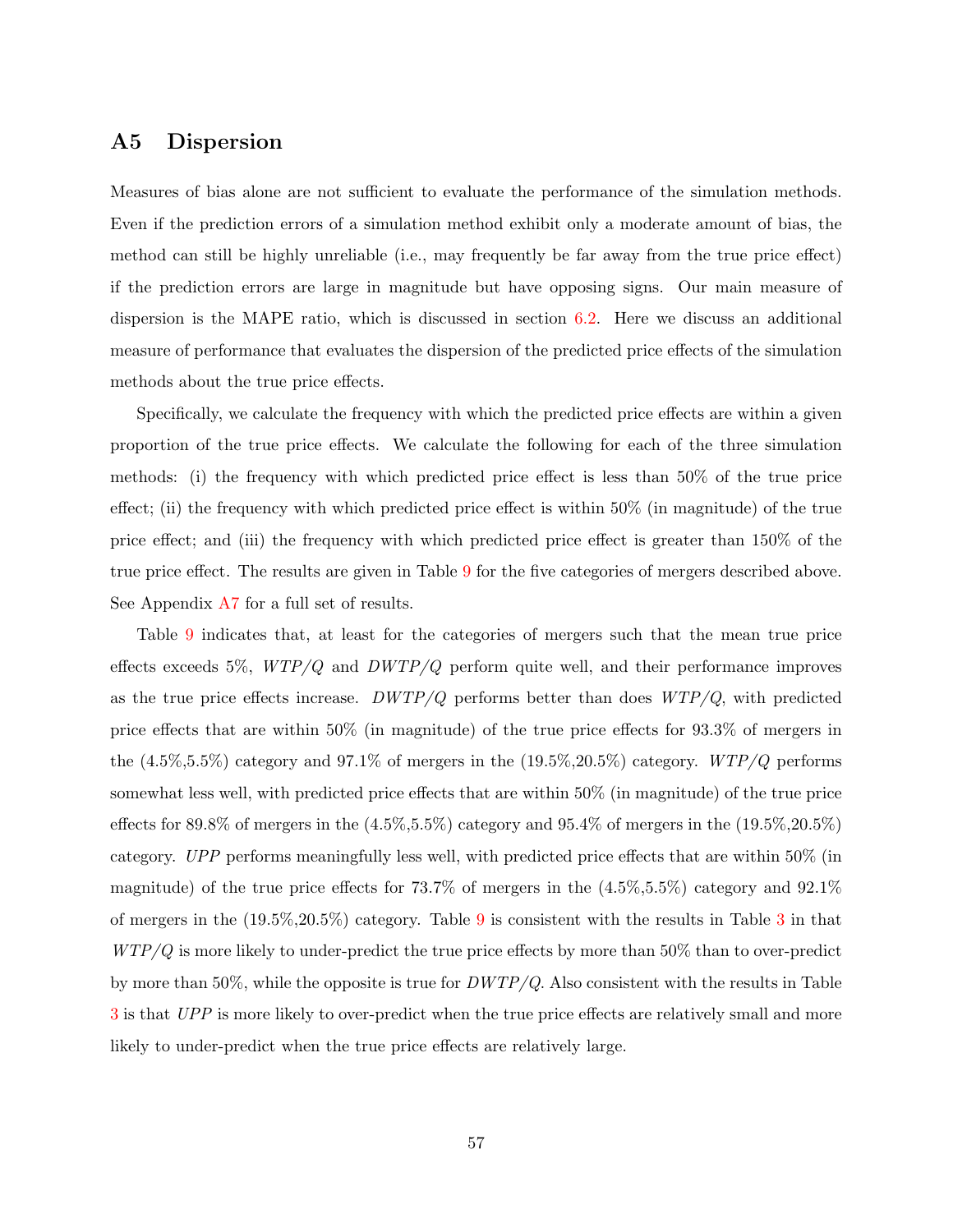|                                   | $p_r$                              |                                      |                                     |                                                |                                      |                                                |                                    |                                      |                                        |
|-----------------------------------|------------------------------------|--------------------------------------|-------------------------------------|------------------------------------------------|--------------------------------------|------------------------------------------------|------------------------------------|--------------------------------------|----------------------------------------|
|                                   | Method 1: $WTP/Q$                  |                                      |                                     | Method 2: $DWTP/Q$                             |                                      |                                                | Method 3: UPP                      |                                      |                                        |
|                                   | $\left[1\right]$                   | $\left( 2\right)$                    | $\left( 3\right)$                   | $\left( 4\right)$                              | (5)                                  | (6)                                            | $^{\prime}7$                       | (8)                                  | (9)                                    |
| Mergers $s.t.$                    | $\overline{\Delta p_r}$            | $\overline{\Delta p_r} - \Delta p_r$ | $\widehat{\Delta p_{r}}$            | $\widehat{\Delta p_{r}}$                       | $\overline{\Delta p_r} - \Delta p_r$ | $\overline{\Delta p_{r}}$                      | $\overline{\Delta p_r}$            | $\overline{\Delta p_r} - \Delta p_r$ | $\widehat{\Delta p_{r}}$               |
| $\frac{\Delta p_r}{\Delta p} \in$ | $p_r$<br>$\frac{\Delta p_r}{2p_r}$ | $p_r$<br>$\frac{\Delta p_r}{2p_r}$   | $p_r$<br>$\frac{3\Delta p_r}{2p_r}$ | $p_r$<br>$\frac{\Delta p_r}{\Delta}$<br>$2p_r$ | $p_r$<br>$\frac{\Delta p_r}{2p_r}$   | $p_r$<br>$\underline{3\Delta p_{r}}$<br>$2p_r$ | $p_r$<br>$\frac{\Delta p_r}{2p_r}$ | $p_r$<br>$\frac{\Delta p_r}{2p_r}$   | $\frac{p_r}{\frac{3\Delta p_r}{2p_r}}$ |
| $(0.5\%, 1.5\%)$                  | 0.180                              | 0.760                                | 0.059                               | 0.001                                          | 0.844                                | 0.155                                          | 0.016                              | 0.398                                | 0.586                                  |
| $(4.5\%, 5.5\%)$                  | 0.065                              | 0.898                                | 0.037                               | 0.001                                          | 0.933                                | 0.066                                          | 0.001                              | 0.737                                | 0.262                                  |
| $(9.5\%, 10.5\%)$                 | 0.046                              | 0.937                                | 0.017                               | 0.000                                          | 0.956                                | 0.044                                          | 0.009                              | 0.936                                | 0.054                                  |
| $(14.5\%, 15.5\%)$                | 0.043                              | 0.941                                | 0.016                               | 0.002                                          | 0.962                                | 0.036                                          | 0.024                              | 0.964                                | 0.012                                  |
| $(19.5\%, 20.5\%)$                | 0.033                              | 0.954                                | 0.013                               | 0.000                                          | 0.971                                | 0.029                                          | 0.079                              | 0.921                                | 0.000                                  |

<span id="page-59-0"></span>Table 9: Dispersion of Predicted Price Effects Prediction Error Defined as a Percentage of Pre-Merger Price,  $\frac{\Delta p_r - \Delta p_r}{p_r}$ 

Figure [6](#page-59-1) depicts the kernel densities of the predicted price effects of the three simulation methods for mergers in the (4.5%,5.5%) category (i.e., when the true price effect is in that range). The figure illustrates: (i) the positive bias exhibited by  $DWTP/Q$  and  $UPP$  and the negative bias exhibited by  $WTP/Q$  detailed in Table [3;](#page-24-0) and (ii) the relatively low (high) dispersion exhibited by  $DWTP/Q$ (UPP) detailed in Table [9.](#page-59-0)

<span id="page-59-1"></span>

Figure 6: Kernel Densities of Predicted Price Effects for Mergers  $r : \frac{\Delta p_r}{n_r}$  $\frac{\Delta p_{r}}{p_{r}}\in(4.5\%,5.5\%)$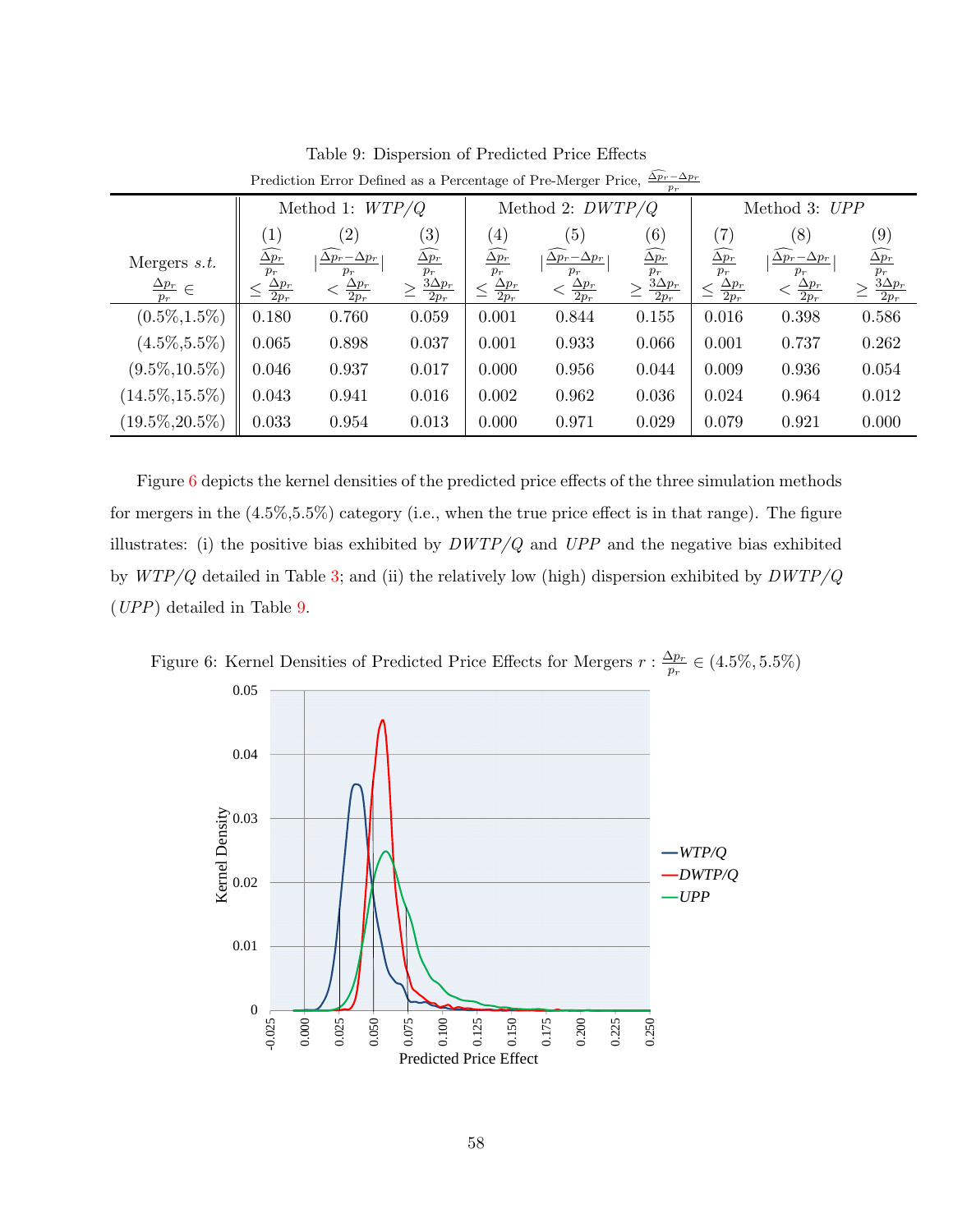## A6 Bayesian Inference

As discussed in Section [7,](#page-31-0) there are two possible ways that the merger simulation methods might fail to accurately predict real-world merger effects. The first is if the methods do not accurately predict the results of our theoretical model.<sup>34</sup> The second is if the theoretical model does not match the real world. The main purpose of this paper is to test the first one, and as discussed in Section [6](#page-19-0) we find that the methods generally perform well.

The extent to which this finding increases the posterior probability that the simulation methods accurately predict real-world merger effects can be expressed in Bayesian terms as follows. Define A as "simulation methods predict theoretical model merger effects well," B as "theoretical model closely matches the real world," and C as "simulation methods predict real-world price effects well." Since each of these is binary  $(Y=Yes, N=No)$ , there are eight possible combinations of ABC. Of these, only four have non-trivial probability of occurring (YYY YNN NYN NNN), so for convenience we set the other four probabilities to zero. By a straightforward application of Bayes' Rule, the prior probability  $P(C) = P(YYY)/(P(YYY)+P(YNN)+P(NYN)+P(NNN)),$  and the posterior probability  $P(C|A)=P(YYY)/(P(YYY)+P(YNN))$ . That is, a finding that A has occurred transfers probability mass from NYN and NNN to YYY and YNN.

It is easy to see that the posterior probability  $P(C|A)$ , and the magnitude of the updating  $(P(C|A)-P(C))$ , both depend on the relative magnitudes of  $P(YYY)$  and  $P(YNN)$ .  $P(C|A)$  can be anywhere from zero to unity depending on these relative magnitudes. That is, how much it matters that A occurred depends crucially on the probability of B.

While there is no decisive proof, there is reason to believe that our model is at least a reasonable approximation of reality (i.e., that B occurs with fairly high probability), justifying a relatively large updating and posterior probability conditional on the simulation methods accurately predicting the theoretical model. As noted above, our model, like other recent models, contains a number of features that are designed to capture the structure of real-world hospital markets in the United States. All of these models make the common and intuitive assumptions that insurance premiums and hospitals prices are simultaneously set in a differentiated Bertrand premium-setting game played by the insurers and via Nash-in-Nash Bargaining between hospitals and insurers. In addition, the parameterizations are set, to the extent possible, to match real-world metrics.

 $34$ It is possible that the simulation methods would accurately predict real-world effect even if they predicted the effects of the theoretical model poorly, but there is no reason to believe that this would be the case.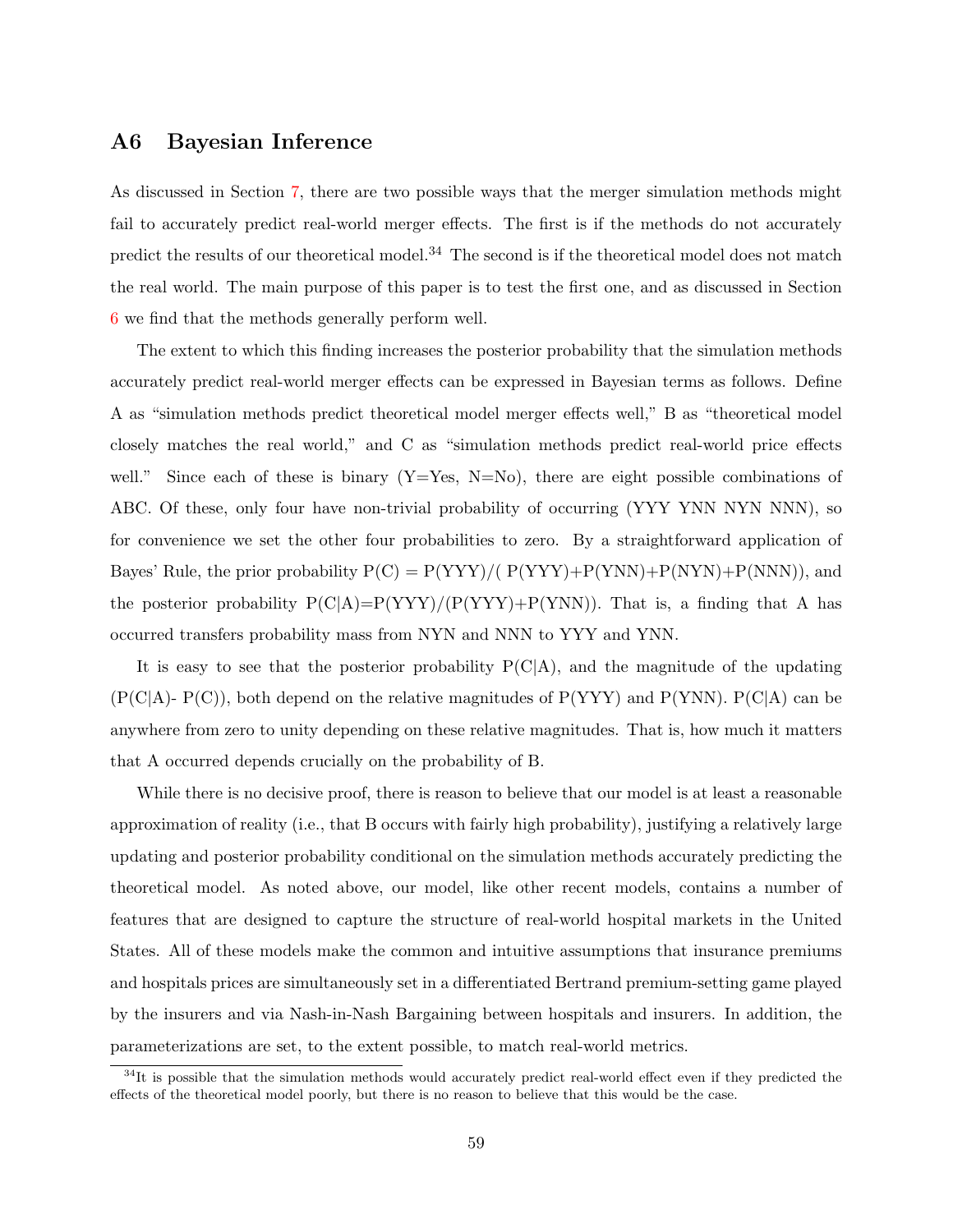The posterior probability  $P(C|A)$  and the magnitude of the updating  $(P(C|A)-P(C))$  also depend on the magnitude of  $P(NNN)$ + $P(NYN)$ . That is, the effect of a result that the simulation methods accurately predict real-world price effects depends on the prior probability that the simulation methods would accurately predict the theoretical model. If the model and the methods were so similar that this result was nearly guaranteed (i.e., if  $P(NNN)+P(NYN)$  was very small), then the magnitude of the update would be very small. For example, suppose that  $P(NNN)+P(NYN)=0.1$ . In that case, the update would be from  $P(YYY)$  to  $P(YYY)/.9=1.11P(Y)$ , so a finding that A has occurred cause an update of only 11.1% relative to the prior probability. In contrast, suppose that  $P(NNN)+P(NYN)=0.9$ . In that case, the update would be from  $P(YYY)$  to  $P(YYY)/1$ , so a finding that A has occurred would cause an update of 1000% relative to the (initially very small) prior probability. As discussed above, the simulation methods can be thought of as an approximation to the theoretical model. If the simulation methods were constructed so that this approximation was *necessarily* a very close one (i.e., if it was constructed so that  $P(NNN)+P(NYN)$  was very small), then it would be no surprise that they predicted the model's merger effects well, and then passing our test would generate a posterior probability that the simulation methods predict real-world price effects well that is only slightly higher than the prior probability. However, this is not the case. Though both our theoretical model and the simulation methods derive their basic intuition from bilateral bargaining theory (compare Section [3](#page-7-0) and Section [5\)](#page-15-0), they are dissimilar enough that the closeness of the approximation is not obvious, and therefore a finding that the approximation is in fact close justifies a positive updating in favor of the simulation methods' real-world usefulness.

There are a number of important features that are included in the theoretical model, but are not directly accounted for by the simulation methods. The absence of these features from the simulation methods is precisely what makes them relatively easy (and in the case of UPP very easy) to apply in real-world cases. These differences are numerous and substantial enough that this result was not guaranteed, and so finding the result constitutes meaningful evidence on which to update.

A list of the differences between the simulation methods and the theoretical model is as follows.

• First and most important is the role of the insurer. Consumers decide whether to buy insurance and which insurer to buy it from. Consumers can switch insurers in response to the exclusion of a hospital or hospital system from an insurer's network. <sup>35</sup> Insurers play a premium-setting

<sup>&</sup>lt;sup>35</sup>As discussed in Section [5,](#page-15-0) the predictions of the merger simulation methods are, in part, determined by the diversion ratios between the hospitals. We calculate diversion ratios the way they would be calculated in real-world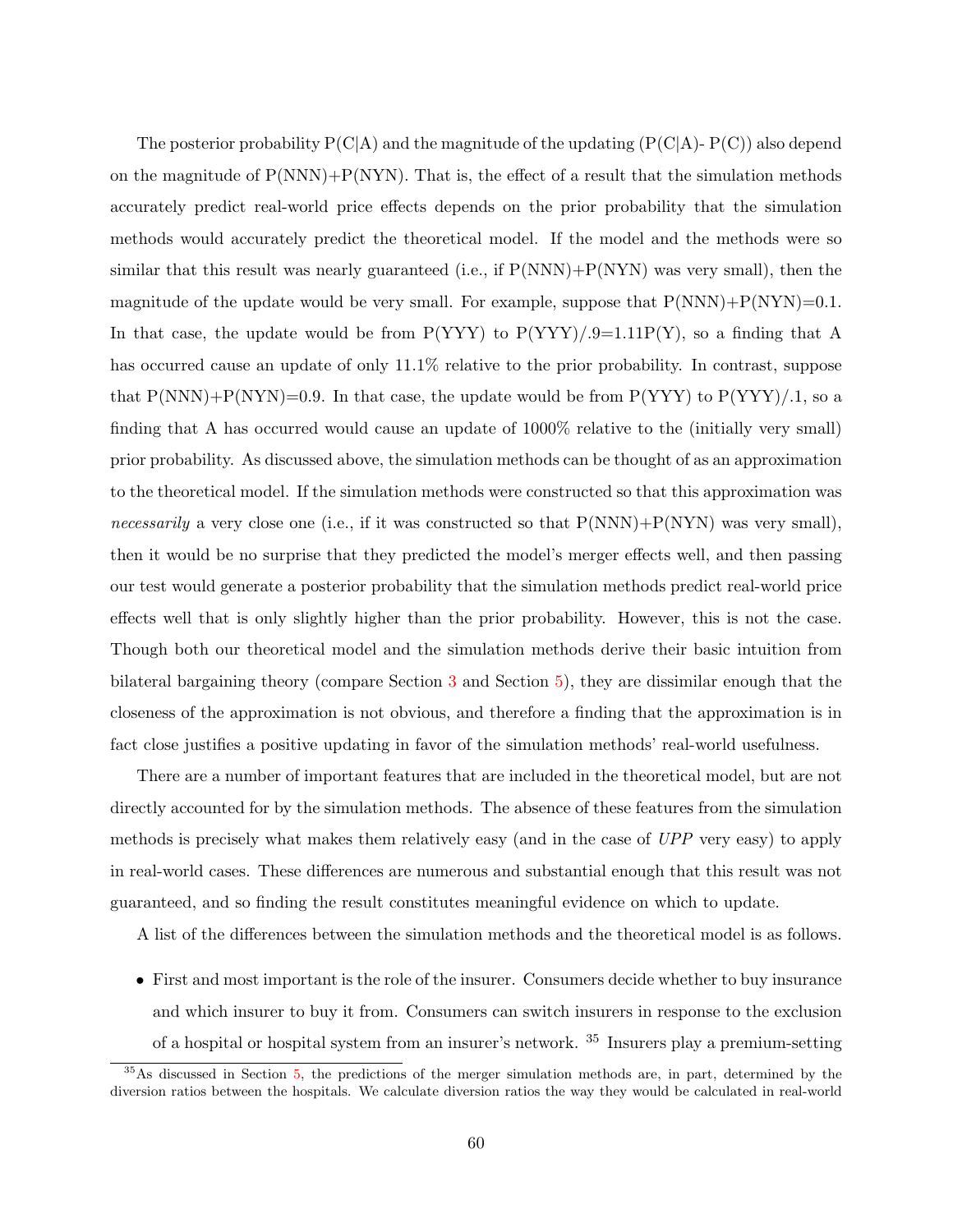game, the outcome of which depends on the degree of insurer competition. These insurerrelated factors affect the bargaining incentives of both the insurers and the hospitals, and hence they affect equilibrium hospital prices. These factors are all included in our theoretical model, but they are not directly included in the merger simulation methods. This is a key difference between our theoretical model and the simulation methods, and it may be a source of prediction error. The magnitude of this prediction error may be a function of insurer market structure which, as discussed above, we allow to range from one insurer to nine in the theoretical model. One manifestation of this difference between the theoretical model and the simulation methods is that in the simulation methods, the predicted price effects of mergers necessarily go to zero as the diversion ratios between the merging hospitals approach zero, but this is not necessarily the case in the theoretical model.

- Second, if the objective of insurers is to maximize profits (as is assumed in our theoretical model), then the regression model underlying the WTP-based simulation methods is misspecified, and so might not closely approximate the theoretical model. Formally,  $WTP/Q$ and  $DWTP/Q$  assume that, gross of payments to hospitals, the insurer's payoff is simply proportional to the value consumers place on its provider network. The reasoning behind this is that a measure of the reduction in consumer valuation of an insurer's provider network due to the exclusion of a given hospital system may be a good proxy for the reduction in the insurer's gross profits, and hence effectively reflects the bargaining position of the insurer. We view this as a reasonable assumption, but the WTP metric is not guaranteed to be linearly related to the difference in insurer profits, as is assumed by the  $WTP/Q$  and  $DWTP/Q$ methods.
- Third, the methods do not account for group purchases of health insurance. In the U.S., most private insurance is group insurance organized through an employer, and, therefore, reflects some aggregation of the preferences of the employees. The simulation methods, in contrast, implicitly assume individual health insurance choices are based on individual preferences.

applications of those methods, using patient-level inpatient discharge data. Diversion ratios calculated in this way do not account for the possibility that some patients will switch insurers in order to retain access to Hospital A, or that they will drop their insurance entirely if Hospital A goes out of their preferred insurer's network. That is, diversion ratios as they are calculated in this paper, and as they are calculated in real-world applications, reflect the properties of the simulation methods, not of our theoretical model.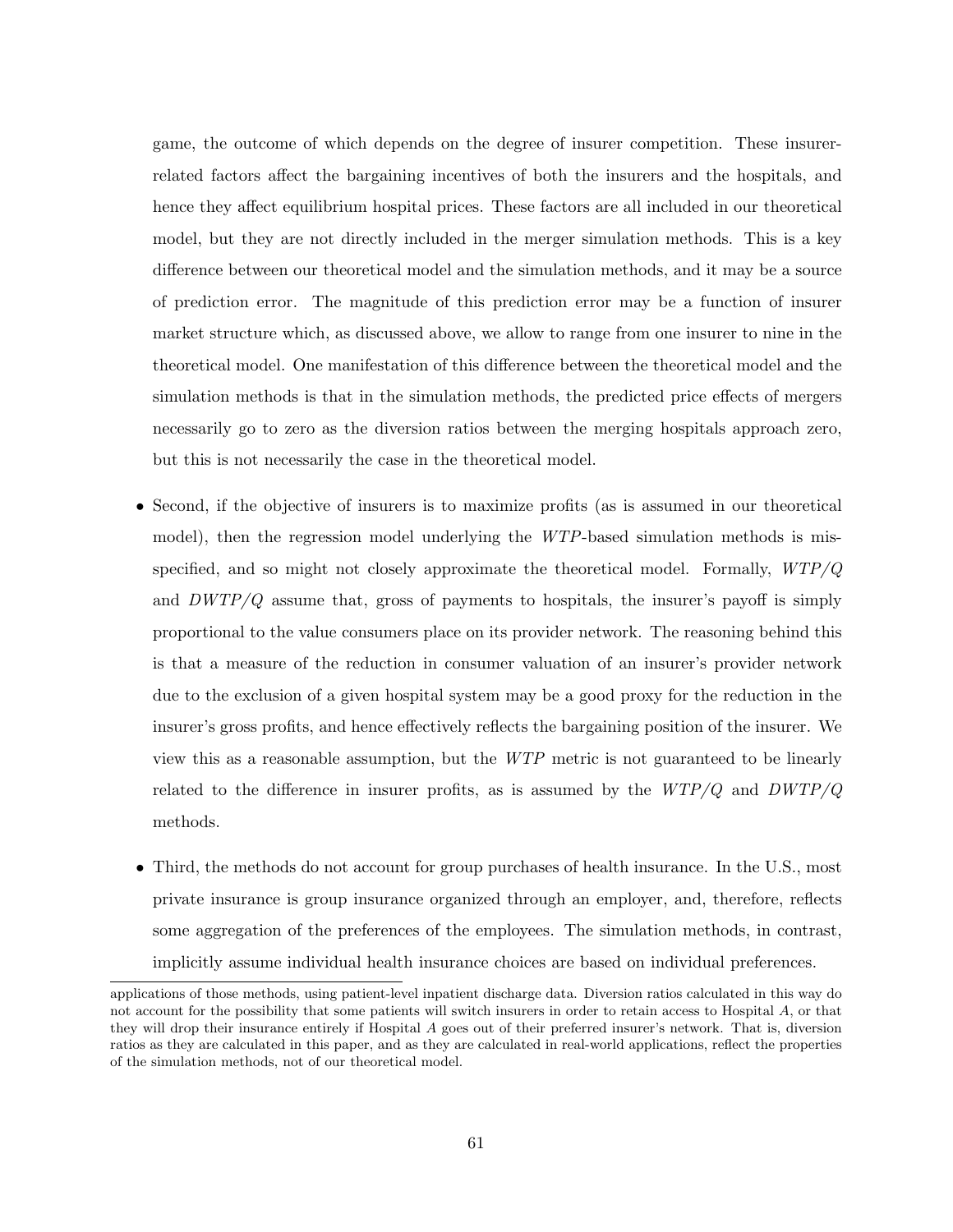- Fourth, the methods do not account for the role of non-inpatient healthcare services, and expenditures on those services, in consumers choice of whether to purchase insurance and which insurer to choose. This non-inpatient care (captured in our theoretical by the parameters Z and  $p_z$ ) affects insurance demand and profits, which in turn affects equilibrium hospital prices.
- Fifth, the  $WTP/Q$  method and UPP do not account for the fact that the price responses of non-merging firms, and hence the post-merger equilibrium prices of the merging firms, will differ across markets, even holding constant the diversion ratios and gross margins between the merging firms. The  $DWTP/Q$  method does account for this. This matters because such price responses tend to increase the predicted price effects in  $DWTP/Q$  and, as discussed above, because  $DWTP/Q$  takes into account the fact that hospitals that have higher priced rivals will themselves have higher prices, all else equal.
- Sixth, in our theoretical model, hospital prices are determined under three sources of uncertainty: (i) which consumers will buy insurance; (ii) which of the consumers who buy insurance will require inpatient care; and (iii) which hospital those patients will choose. In contrast, the simulation methods are applied to ex-post data on observed hospital discharges, which represents one realization of these uncertainties. If that realization happens to be unrepresentative, then the predictions of the simulation methods would not closely approximate the true price effects generated in the theoretical model.
- Seventh, the methods do not account for the possibility that, as discussed in Section [3.3,](#page-11-1) a merger between two hospitals has a complements effect as well as a substitutes effect, which in the theoretical model tends to push price effects downwards. However, the fact that few mergers in our analysis have true price effects that are negative, and that almost all of those that do have negative price effects also have extremely low diversion ratios, suggests that the complements effect is generally small, so this factor is likely not very important.
- Eighth, as discussed in Section [5,](#page-15-0) the predictions of the merger simulation methods are, in part, determined by the diversion ratios between the hospitals. We calculate diversion ratios the way they would be calculated in real-world applications of those methods, using patientlevel inpatient discharge data. Note that diversion ratios calculated in this way do not account for the possibility that some patients will switch insurers in order to retain access to Hospital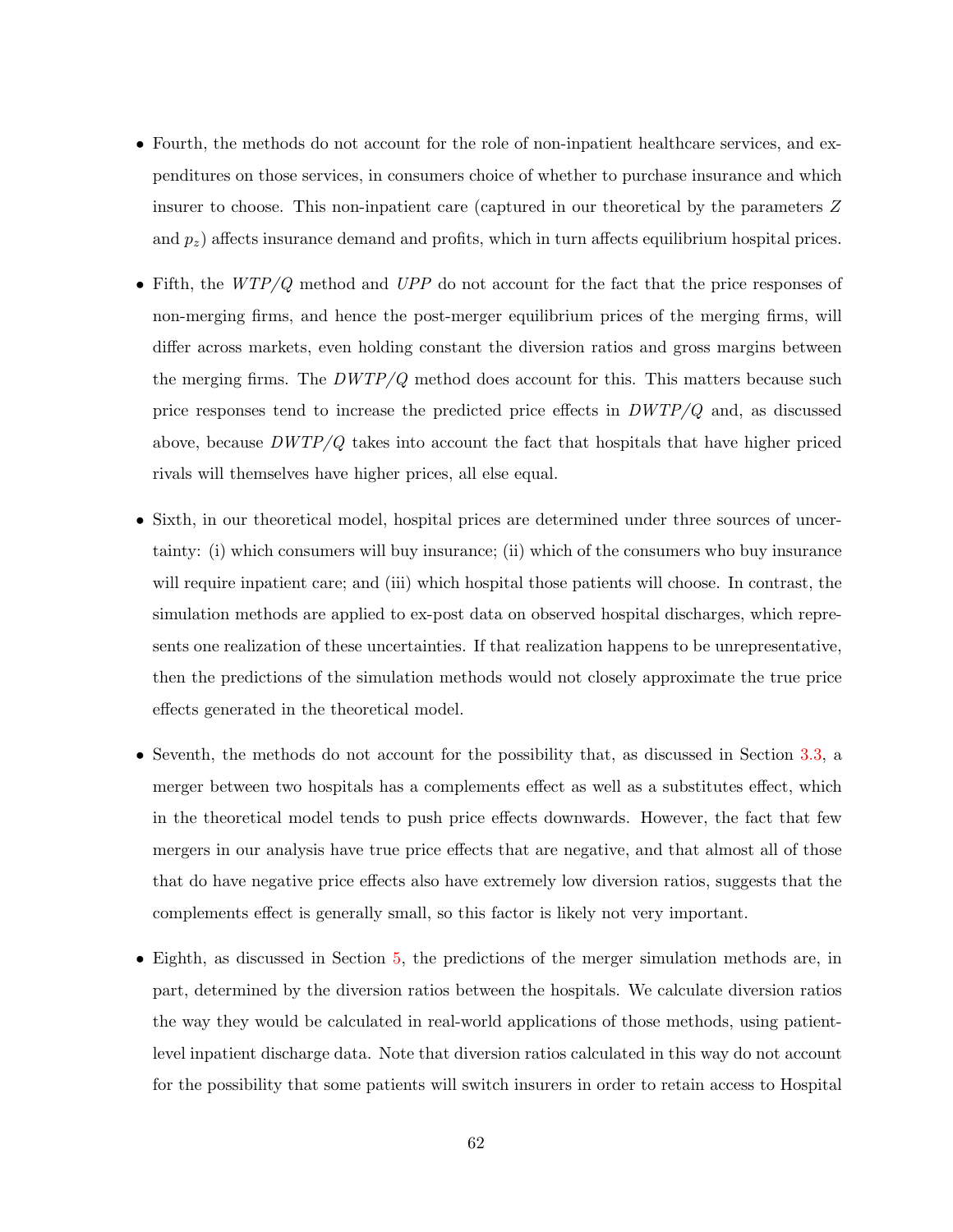A, or that they will drop their insurance entirely if Hospital A goes out of their preferred insurer's network. Our theoretical model does account for these possibilities, which is one important reason why the simulation methods are not a priori certain to closely approximate the theoretical model

Given that it is not obvious a priori that our test *must* be passed, the fact that it was passed may justify a substantial updating of the probability that the simulation methods predict real-world price effects well enough to be considered in merger analysis. As noted above, the magnitude of this updating will also depend on one's priors regarding the probability that the model closely matches the real world. If one has strong priors that the model does not capture the real world well, or alternatively that our parameterizations of the model are highly inaccurate, then the magnitude of the updating will be small, and vice-versa.

## <span id="page-64-0"></span>A7 Full Dispersion Results

In this appendix, we give the full set of results on the dispersion of the predicted price effects of the simulation methods. As discussed in Section [6.1,](#page-21-0) we group our 231,925 mergers into 31 categories defined by one percentage point increments of the true price effect  $\frac{\Delta p_r}{p_r}$  (i.e.,  $\leq 0.5\%, (0.5\%, 1.5\%, 1.5\%, 2.5\%),$ ...,(29.5%, 30.5%)). Following Table [9,](#page-59-0) we calculate the frequency in each category with which the merger simulation methods under- and over-predict the true price effect by more than 50% of the true price effect. Following Table [4,](#page-26-0) we give the MAPE ratio in each category for each of the merger simulation methods.

The results are given in Table  $10$ . Columns  $(1)$ ,  $(4)$ , and  $(7)$  give the frequency with which the merger simulation methods under-predict the true price effect by more than 50% of the true price effect. Columns  $(2)$ ,  $(5)$ , and  $(8)$  give the frequency with which the merger simulation methods over-predict the true price effect by more than 50% of the true price effect. Columns (3), (6), and (9) give the MAPE rations. We find that each of the simulation methods perform poorly in the < 0.5% category, but the performance of all three improves rapidly as the true price effects increase. DWTP/Q performs the best. It's MAPE ratio is consistently in the  $10\%$ -15% range for all categories of mergers above the  $< 0.5\%$  category. The predicted price effects of  $DWTP/Q$  are within 50% of the true price effect for  $84.4\%$  of the mergers in the  $(0.5\%, 1.5\%)$  category, and this percentage increases to about 95% for mergers in the  $(6.5\%, 7.5\%)$  category and above.  $WTP/Q$  also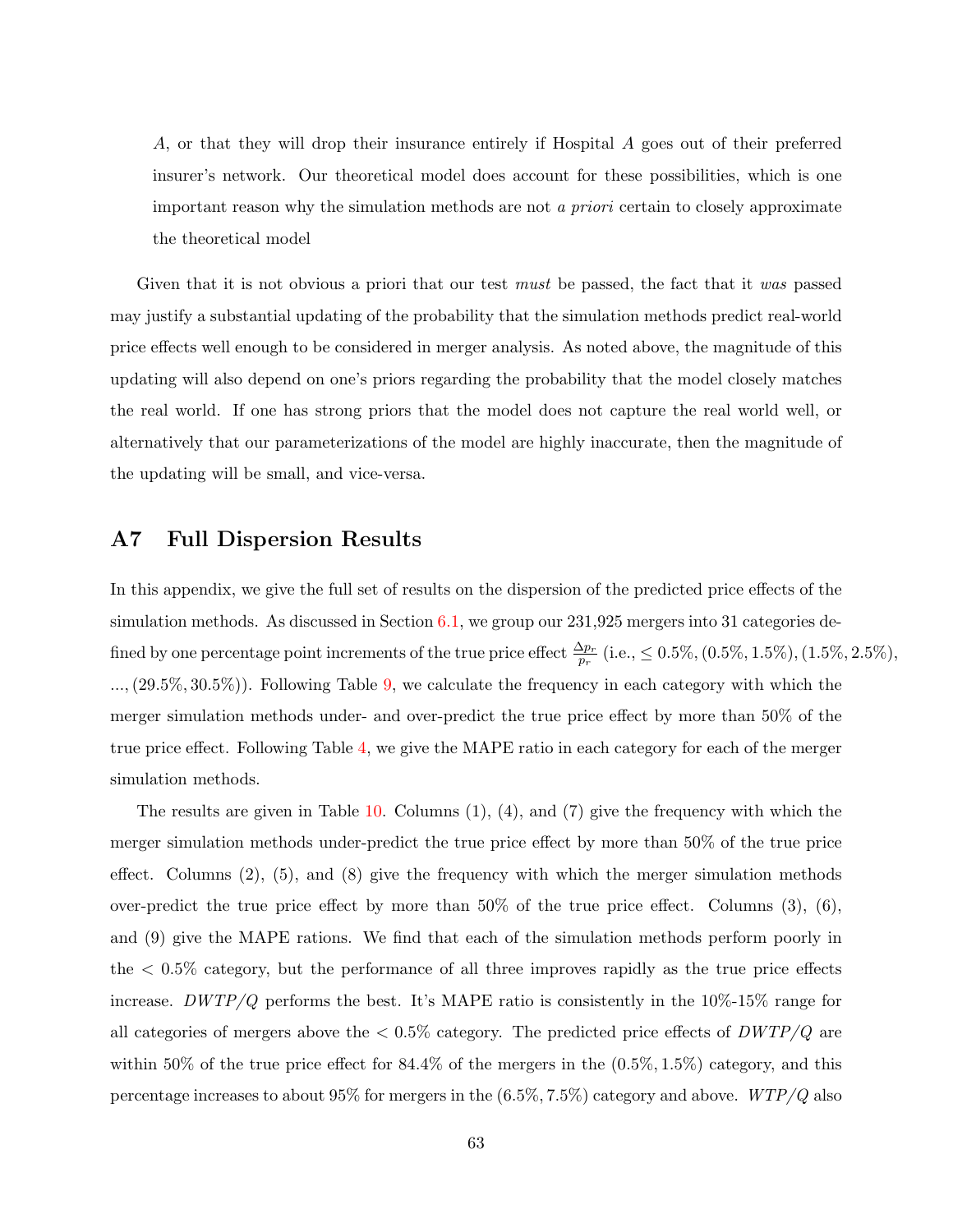performs reasonably well. It's MAPE ratio gradually declines from about 0.29 in the (0.5%, 1.5%) category, stabilizing in the 0.17-0.20 range for mergers in the (9.5%, 10.5%) category and above. The predicted price effects of the  $WTP/Q$  are within 50% of the true price effect for 76.0% of the mergers in the (0.5%, 1.5%) category, and this percentage increases to about 90%-95% for mergers in the  $(4.5\%, 5.5\%)$  category and above. UPP performs less well overall and exhibits the pattern of significant upward bias when the true price effects are low and significant downward bias when the true price effects are high. The MAPE ratio of  $UPP$  declines from about 0.534 in the  $(0.5\%, 1.5\%)$ category to 0.156 in the (11.5%, 12.5%) category and above, and then increases to about 0.40 for mergers in the (26.5%, 27.5%) category and above. The predicted price effects of the UPP are within 50% of the true price effect for only  $39.8\%$  of mergers in the  $(0.5\%, 1.5\%)$  category. This percentage increases to 97.1% in the (15.5%, 16.5%) category but then decreases to 70.0% in the  $(29.5\%, 30.5\%)$  $(29.5\%, 30.5\%)$  $(29.5\%, 30.5\%)$  category. Consistent with results in Figure 2 on relative bias, UPP is far more likely to over-predict than under-predict the true price effects when the true price effects are low and vice versa when the true price effects are high.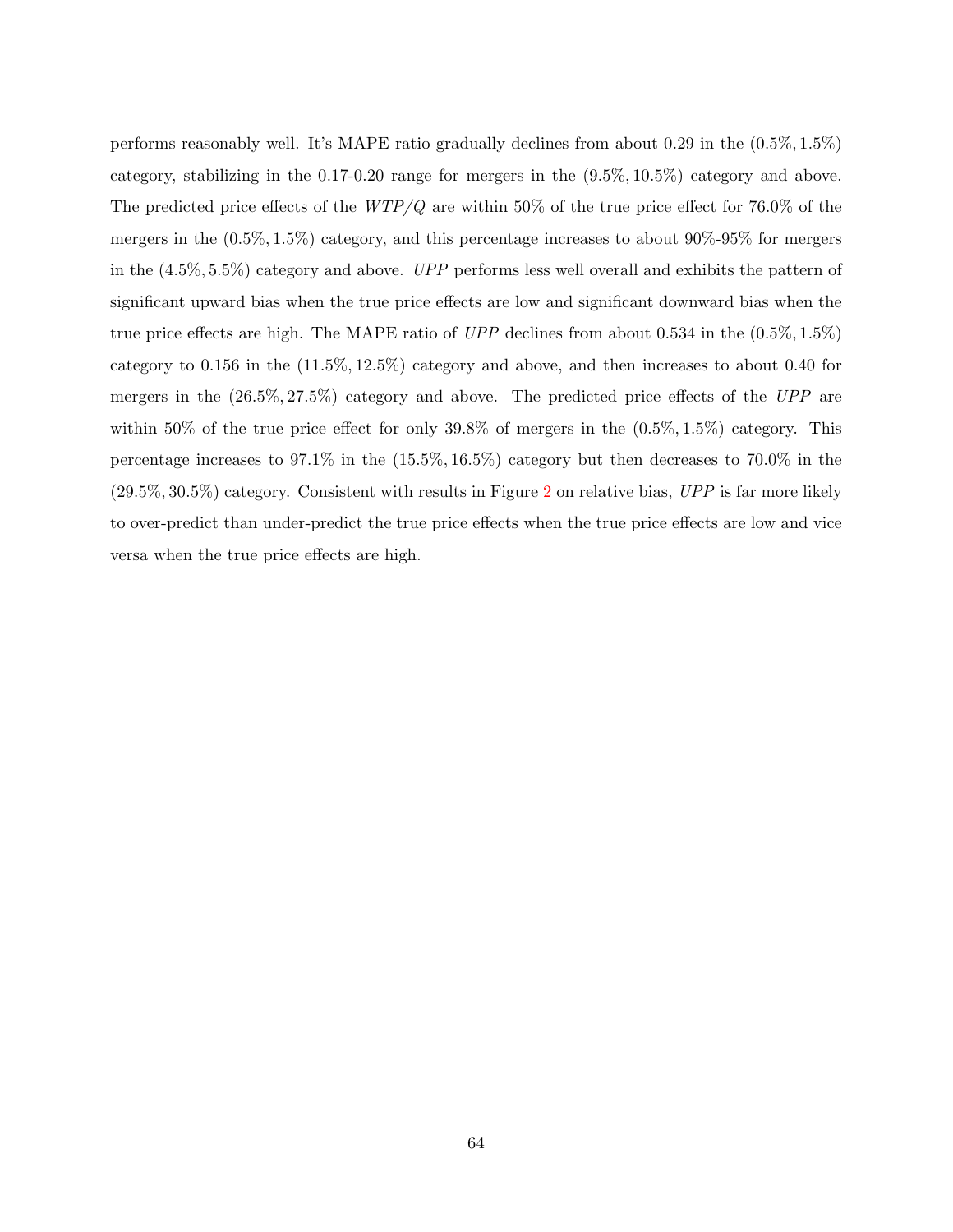|                          | WTP/Q                               |                                      |             | DWTP/Q                              |                                    |             | UPP                                 |                                      |             |
|--------------------------|-------------------------------------|--------------------------------------|-------------|-------------------------------------|------------------------------------|-------------|-------------------------------------|--------------------------------------|-------------|
|                          | (1)                                 | (2)                                  | (3)         | (4)                                 | (5)                                | (6)         | (7)                                 | (8)                                  | (9)         |
| $\frac{\Delta p_r}{p_r}$ | $\widehat{\Delta p_{r}}$<br>$p_r$   | $\widehat{\Delta p_{r}}$<br>$p_r$    |             | $\widehat{\Delta p_{r}}$<br>$p_r$   | $\widehat{\Delta p_{r}}$<br>$p_r$  |             | $\widehat{\Delta p_{r}}$<br>$p_r$   | $\widehat{\Delta p_{r}}$<br>$p_r$    |             |
| $\in$                    | $\frac{\Delta p_r}{2p_r}$<br>$\leq$ | $\frac{3\Delta p_r}{2p_r}$<br>$\geq$ | <b>MAPE</b> | $\frac{\Delta p_r}{2p_r}$<br>$\leq$ | $rac{3\Delta p_r}{2p_r}$<br>$\geq$ | <b>MAPE</b> | $\frac{\Delta p_r}{2p_r}$<br>$\leq$ | $\frac{3\Delta p_r}{2p_r}$<br>$\geq$ | <b>MAPE</b> |
| $<0.5\%$                 | $0.196\,$                           | 0.402                                | 0.873       | 0.011                               | 0.524                              | 0.652       | 0.034                               | 0.775                                | 1.647       |
| $(0.5\%, 1.5\%)$         | 0.180                               | 0.059                                | 0.290       | 0.001                               | 0.155                              | 0.141       | 0.016                               | 0.586                                | 0.534       |
| $(1.5\%, 2.5\%)$         | $0.113\,$                           | 0.050                                | 0.282       | 0.001                               | 0.110                              | 0.151       | 0.005                               | 0.497                                | 0.483       |
| $(2.5\%, 3.5\%)$         | 0.093                               | $\,0.042\,$                          | 0.267       | 0.001                               | 0.088                              | 0.148       | 0.001                               | 0.409                                | 0.404       |
| $(3.5\%, 4.5\%)$         | 0.075                               | 0.039                                | $0.252\,$   | 0.001                               | 0.074                              | 0.146       | 0.002                               | 0.331                                | 0.327       |
| $(4.5\%, 5.5\%)$         | 0.065                               | $0.037\,$                            | 0.246       | 0.001                               | 0.066                              | 0.144       | 0.001                               | 0.262                                | 0.278       |
| $(5.5\%, 6.5\%)$         | 0.062                               | 0.030                                | 0.233       | 0.000                               | 0.061                              | 0.139       | 0.001                               | 0.207                                | 0.235       |
| $(6.5\%, 7.5\%)$         | 0.060                               | 0.028                                | 0.230       | 0.001                               | 0.056                              | 0.140       | 0.002                               | 0.163                                | 0.213       |
| $(7.5\%, 8.5\%)$         | 0.050                               | $0.029\,$                            | $0.230\,$   | 0.000                               | 0.051                              | 0.135       | 0.004                               | $0.125\,$                            | 0.188       |
| $(8.5\%, 9.5\%)$         | 0.058                               | 0.019                                | 0.215       | 0.001                               | 0.040                              | 0.139       | 0.008                               | 0.088                                | 0.181       |
| $(9.5\%, 10.5\%)$        | $0.046\,$                           | $0.017\,$                            | 0.209       | 0.000                               | 0.044                              | 0.138       | 0.009                               | 0.054                                | $0.165\,$   |
| $(10.5\%, 11.5\%)$       | 0.055                               | 0.025                                | 0.219       | 0.001                               | 0.048                              | 0.128       | 0.015                               | 0.055                                | $0.165\,$   |
| $(11.5\%, 12.5\%)$       | 0.065                               | 0.011                                | 0.207       | 0.001                               | 0.032                              | 0.122       | 0.011                               | 0.026                                | 0.156       |
| $(12.5\%, 13.5\%)$       | 0.049                               | 0.009                                | 0.207       | 0.002                               | 0.038                              | 0.123       | 0.029                               | 0.026                                | 0.181       |
| $(13.5\%, 14.5\%)$       | 0.039                               | 0.016                                | 0.203       | 0.000                               | 0.040                              | 0.135       | 0.018                               | 0.012                                | 0.173       |
| $(14.5\%, 15.5\%)$       | 0.043                               | 0.016                                | $0.212\,$   | $0.002\,$                           | 0.036                              | 0.127       | 0.024                               | 0.012                                | $0.197\,$   |
| $(15.5\%, 16.5\%)$       | 0.050                               | 0.010                                | 0.200       | 0.000                               | 0.033                              | $0.135\,$   | 0.025                               | 0.004                                | 0.197       |
| $(16.5\%, 17.5\%)$       | 0.048                               | 0.020                                | 0.204       | 0.004                               | 0.046                              | 0.128       | 0.029                               | $0.002\,$                            | 0.200       |
| $(17.5\%, 18.5\%)$       | 0.029                               | 0.013                                | 0.200       | 0.000                               | 0.051                              | 0.123       | 0.051                               | 0.003                                | 0.210       |
| $(18.5\%, 19.5\%)$       | 0.051                               | 0.010                                | 0.195       | 0.000                               | 0.048                              | 0.125       | 0.065                               | 0.000                                | 0.259       |
| $(19.5\%, 20.5\%)$       | 0.033                               | 0.013                                | $\,0.194\,$ | 0.000                               | 0.029                              | 0.135       | 0.079                               | 0.000                                | 0.246       |
| $(20.5\%, 21.5\%)$       | 0.017                               | 0.013                                | 0.169       | 0.004                               | 0.030                              | 0.113       | 0.051                               | 0.000                                | 0.303       |
| $(21.5\%, 22.5\%)$       | 0.049                               | 0.000                                | 0.172       | 0.000                               | 0.032                              | 0.132       | 0.135                               | 0.000                                | 0.300       |
| $(22.5\%, 23.5\%)$       | 0.027                               | $0.014\,$                            | $0.176\,$   | 0.000                               | 0.041                              | 0.110       | 0.082                               | 0.000                                | $0.311\,$   |
| $(23.5\%, 24.5\%)$       | 0.031                               | 0.000                                | 0.196       | 0.000                               | 0.016                              | 0.106       | 0.116                               | 0.000                                | 0.325       |
| $(24.5\%, 25.5\%)$       | 0.079                               | 0.000                                | 0.206       | 0.009                               | 0.035                              | 0.121       | 0.132                               | 0.000                                | 0.360       |
| $(25.5\%, 26.5\%)$       | 0.052                               | 0.013                                | $0.203\,$   | $0.000\,$                           | 0.052                              | 0.110       | 0.156                               | 0.000                                | 0.339       |
| $(26.5\%, 27.5\%)$       | $\,0.029\,$                         | 0.010                                | $0.143\,$   | 0.000                               | 0.029                              | 0.134       | 0.216                               | 0.000                                | 0.407       |
| $(27.5\%, 28.5\%)$       | 0.048                               | 0.000                                | 0.175       | 0.012                               | 0.024                              | 0.117       | 0.214                               | 0.000                                | 0.373       |
| $(28.5\%, 29.5\%)$       | 0.016                               | 0.000                                | 0.173       | 0.000                               | 0.048                              | 0.120       | 0.194                               | 0.000                                | 0.413       |
| $(29.5\%, 30.5\%)$       | 0.030                               | $0.015\,$                            | 0.171       | 0.000                               | 0.045                              | 0.125       | 0.303                               | 0.000                                | 0.405       |

<span id="page-66-0"></span>Table 10: Dispersion of Prediction Price Effects and MAPE Ratios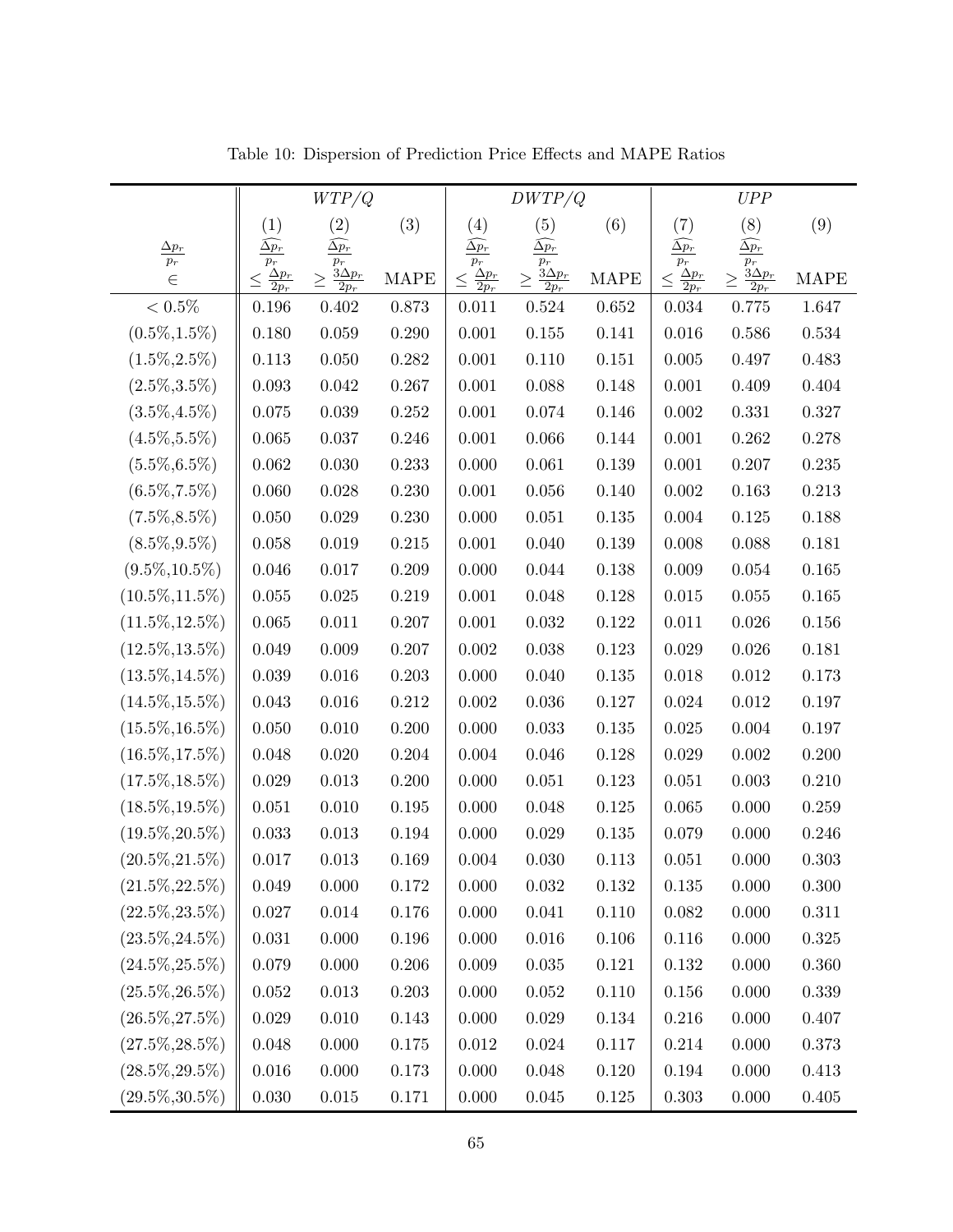## A8 Robustness of the Results

A natural question is whether the performance of the simulation methods varies by competitive conditions in the hospital and insurance markets. In Appendix  $A8.1$ , we examine the sensitivity of our baseline results to such variation. To explore variation in hospital competition, we evaluate the MAPE ratios within categories of hospital mergers based on the pre-merger gross margin of the hospitals. To explore variation in insurer competition, we evaluate the MAPE ratios within categories of hospital mergers based on the number of insurers in the market. The results indicate that the merger simulation methods generally perform modestly less well under parameterizations in which hospitals have higher gross margins and when there is greater competition in the insurance market.

As noted above, the results presented in Section [6](#page-19-0) are highly aggregated across the thousands of possible parameterizations discussed in Section [4.](#page-13-0) We chose those parameterizations in order to replicate the real world in some key metrics, including mean hospital gross margins and prices. At the same time, we included some parameterizations that may be considered too extreme to be plausible, in order to create a high probability that the parameters that correspond most closely to the real world would be included among them and to assess the performance of the simulation methods under what may be implausible parameterizations.<sup>36</sup>

A finding that the simulation methods perform well across most of this broad range of parameterizations does not imply that they perform well in the real world because, among other things, we do not know which sets of parameter values correspond most closely to the real world. Good performance in a large number of irrelevant parameterizations may be masking poor performance in a small number of relevant ones. To address this, in Appendix [A8.2](#page-73-0) we report more refined MAPE ratio results broken down by: (i) each possible value for each parameter in our model; and (ii) each of the categories of mergers based on the true price effects discussed in Table [3.](#page-24-0)

Overall, these refined results are very similar to the aggregate ones. In Appendix  $A8.2$  we do not find that, conditional on any specific parameter value, the simulation methods perform poorly other than for mergers for which the true price effects is in the  $(0.5\%,1.5\%)$  category. That said, we do find some sensitivity of the results based on variation in some of the key model parameters, most notably, the insurance demand parameter  $\lambda$ . Consistent with our results by hospital gross margin

 $36$ For example, as noted above, many of our parameterizations result in within-market mean hospital gross margins in excess of 0.7, which is likely to be unrealistically high.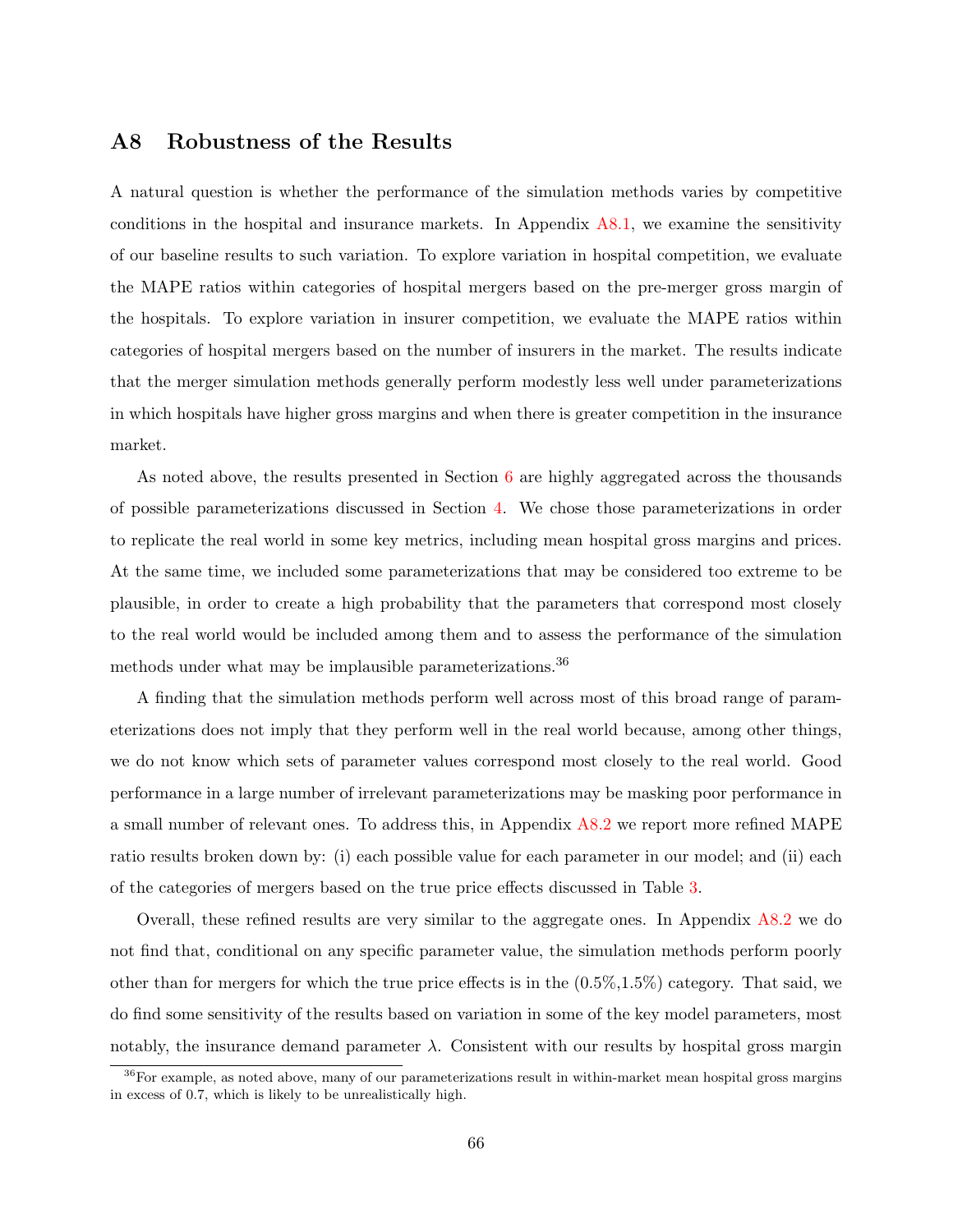quartiles, we find that the simulation methods, particularly  $DWTP/Q$ , perform less well when  $\lambda$  is high. So exactly how well the simulation methods perform does depend somewhat on where the real world lies in parameter space. But, other than for mergers for which the true price effects is in  $(0.5\%,1.5\%)$ , the simulation methods do not perform poorly conditional on any specific parameter value.

To further test the robustness of our results, we present in Appendix [A8.3](#page-80-0) seventeen additional sets of results under various modifications to our baseline parameterizations and assumptions. These include the alternative equilibrium concept discussed in Section  $\overline{A4}$ , alternative values for the insurance demand parameters  $\theta$  and  $\lambda$ , alternative assumptions on how consumers are aggregated into insurance buying groups, fewer hospitals and hospital systems, and measurement error in hospital system prices and costs. Broadly speaking, we find that our results are robust to these modifications. One noteworthy result is that while measurement error in prices modestly degrades the performance (as measured by the MAPE ratio) of  $WTP/Q$  and  $DWTP/Q$ , it does not degrade the performance of UPP.

#### <span id="page-68-0"></span>A8.1 Performance by Level of Hospital and Insurer Competition

In this appendix, we examine the sensitivity of our baseline results to such variation. To explore variation in hospital competition, we evaluate the MAPE ratios within categories of hospital mergers based on the level of pre-merger market power of the hospitals. To explore variation in insurer competition, we evaluate the MAPE ratios within categories of hospital mergers based on the number of insurers in the market.

Turning first to variation in pre-merger competitive conditions in the hospital market, we group mergers into the same five categories as above and divide each category into quartiles based on the volume-weighted pre-merger gross margins of the hospitals. We evaluate the MAPE ratio for each true price effect category-gross margin quartile combination.

The results are given in Table [11.](#page-70-0) The results indicate that the merger simulation methods generally perform less well under parameterizations in which hospitals have greater market power, though this is not uniformly the case. This pattern is most clearly exhibited by  $DWTP/Q$ . In the  $(0.5\%, 1.5\%)$  category, the MAPE ratio of  $DWTP/Q$  increases from 0.105 in the bottom quartile to 0.209 in the top quartile. This pattern is replicated in the  $(4.5\%, 5.5\%)$ ,  $(9.5\%, 10.5\%)$ , and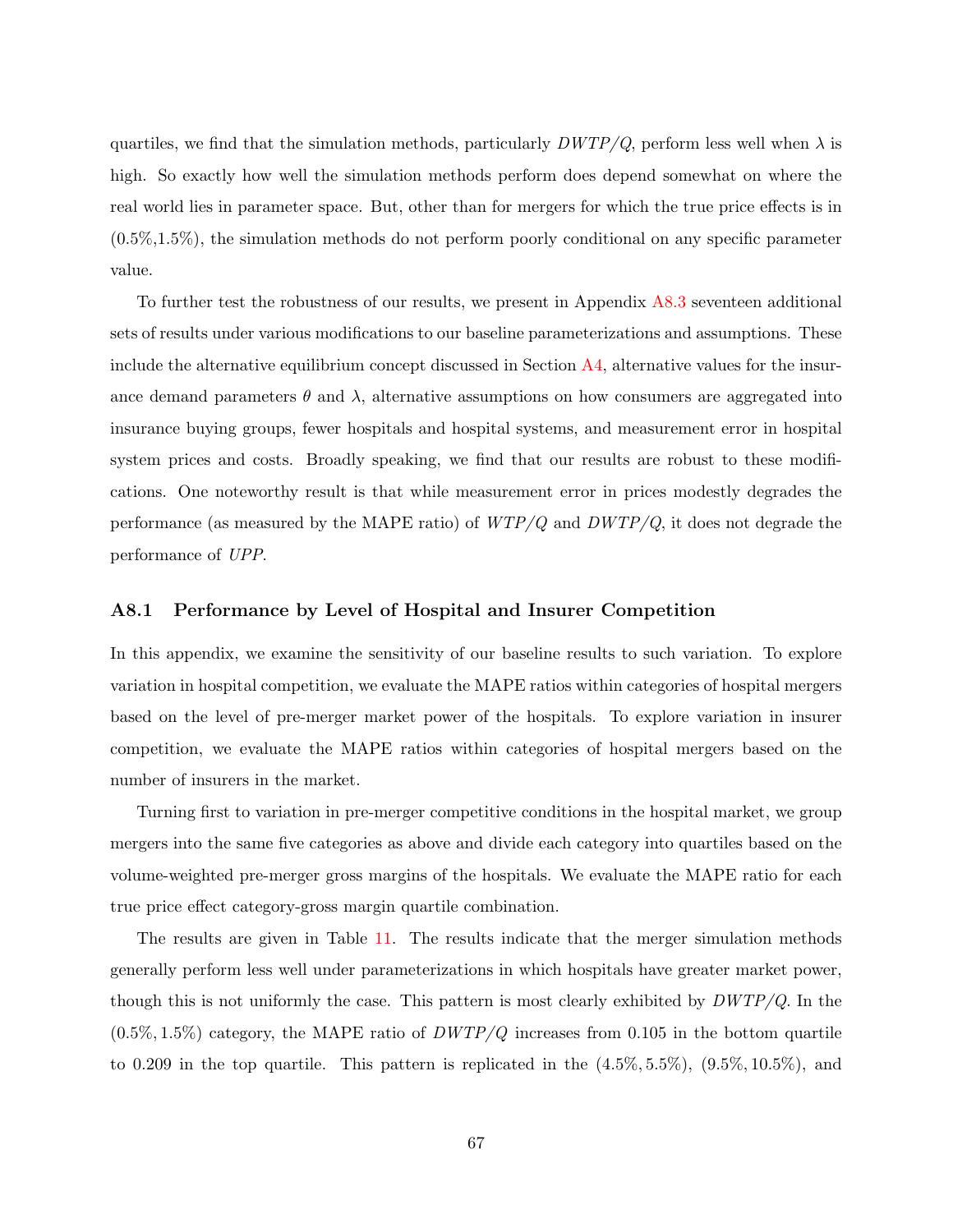(14.5%, 15.5%) categories, though the increases are more modest. This pattern is not replicated in the (19.5%, 20.5%) category.

The MAPE ratio of  $WTP/Q$  is less sensitive to variation in the gross margins of hospitals than is the MAPE ratio of  $DWTP/Q$ . The pattern of higher MAPE ratios when gross margins are higher is exhibited in the (0.5%, 1.5%) category (increasing from 0.273 in the lowest quartile to 0.355 in the highest quartile), and in the  $(4.5\%, 5.5\%)$  category (from 0.227 in the lowest to 0.297 in the highest), but there is little systematic relationship between the MAPE ratio of  $WTP/Q$  and hospital gross margins in the higher true price effect categories.

UPP exhibits a pattern of increasing MAPE as hospital gross margins increase when the true price effects are relatively low but decreasing MAPE as hospital gross margins increase when the true price effects are relatively high. For example, in the (4.5%, 5.5%) category, the MAPE ratio of UPP increases from 0.137 in the bottom quartile to 0.515 in the top quartile. But in the  $(14.5\%, 15.5\%)$ category, the MAPE ratio of UPP decreases from 0.417 in the bottom quartile to 0.138 in the top quartile. As shown in Figure [2,](#page-23-0)  $UPP$  exhibits a negative bias when the true price effects are less than approximately 11% and a positive bias when the true price effects are greater than that. Table [11](#page-70-0) shows that in the category of mergers in which UPP is closest to being unbiased (the 9.5%-  $10.5\%$  category), the MAPE ratio of UPP is much less sensitive to variation in the gross margins of hospitals than it is in the other categories.

We note that the mean hospital gross margin in the top quartile is greater than 0.7, which seems very high. Therefore, it is likely that many of the parameterizations in this quartile are not representative of the real world.

The most likely reason why the simulation methods perform less well when hospital gross margins are higher lies in variation of the parameter  $\lambda$ . As discussed above, higher values of  $\lambda$  imply a greater loss in value for consumers from an exclusion of a given hospital system, and hence greater market power for hospitals, which is reflected in higher gross margins. Larger values of  $\lambda$  also increase the curvature in insurance demand (see equation  $(3)$ ) with respect to the  $EMAX$  terms that define the util value of the provider network. (See equation  $(4)$ .) Since price is assumed to be linear in these EMAX terms in both  $WTP/Q$  and  $DWTP/Q$ , greater curvature in insurance demand [\(3\)](#page-9-0) with respect to the  $EMAX$  term in the theoretical model should increase the prediction errors. (We note, however, that the reduction in performance as hospital gross margins increase is even greater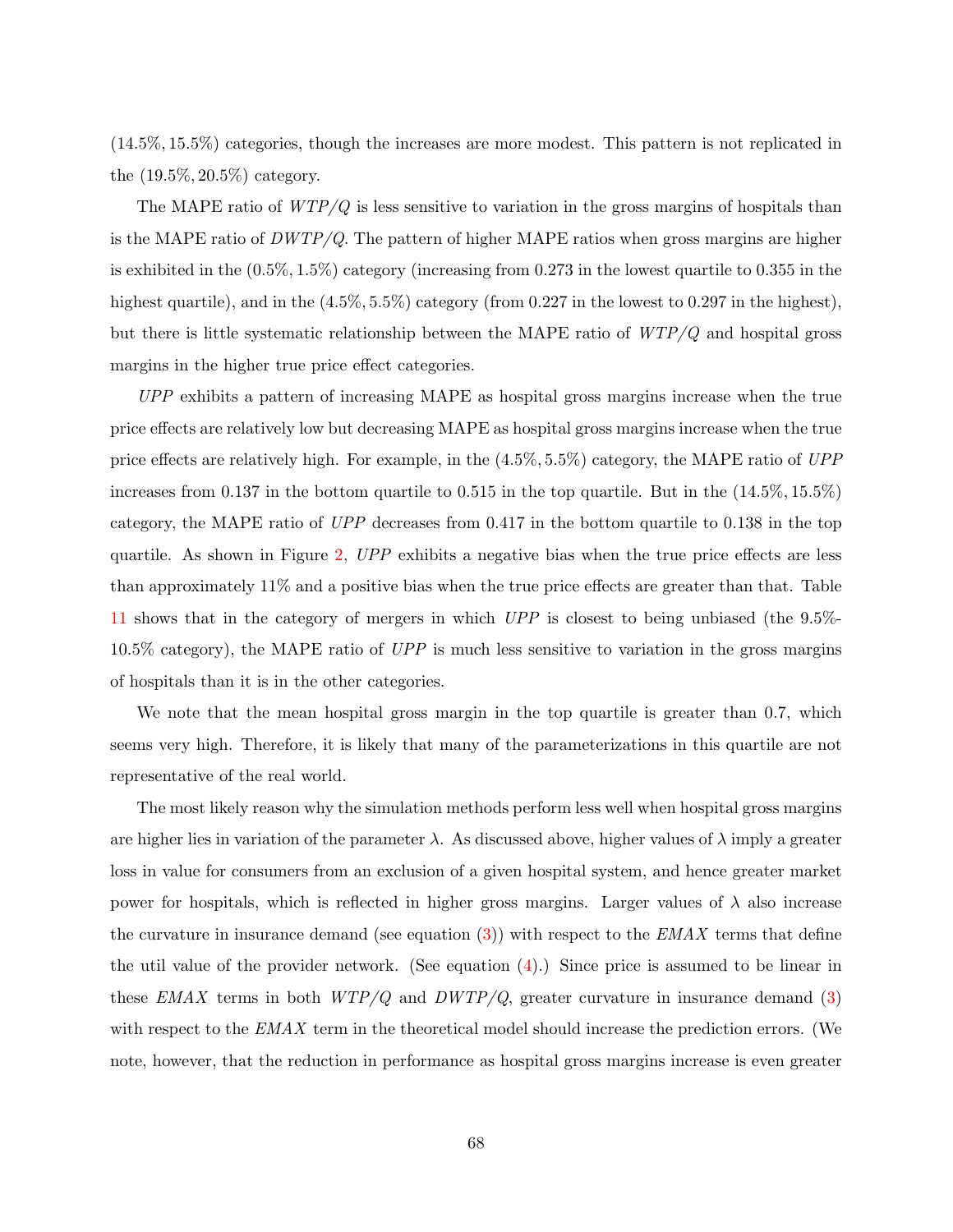| Mergers $s.t.$                             |          |           | Mean Hosp   |           |             |           |
|--------------------------------------------|----------|-----------|-------------|-----------|-------------|-----------|
| $\frac{\Delta p_r}{\Delta p} \in$<br>$p_r$ | Quartile | ${\rm N}$ | Gr Margin   | WTP/Q     | DWTP/Q      | UPP       |
|                                            | $1^{st}$ | 12,888    | 0.266       | 0.273     | 0.105       | 0.357     |
| $(0.5\%, 1.5\%)$                           | $2^{nd}$ | 12,686    | 0.432       | 0.273     | 0.132       | 0.486     |
|                                            | $3^{rd}$ | 10,975    | 0.560       | 0.294     | 0.174       | 0.653     |
|                                            | $4^{th}$ | 9,358     | 0.700       | 0.355     | 0.209       | 0.940     |
|                                            | $1^{st}$ | 947       | 0.289       | 0.227     | 0.129       | 0.137     |
| $(4.5\%, 5.5\%)$                           | $2^{nd}$ | 1,436     | 0.441       | 0.231     | 0.141       | 0.216     |
|                                            | $3^{rd}$ | 1,577     | 0.566       | 0.236     | 0.142       | 0.323     |
|                                            | $4^{th}$ | 1,519     | 0.706       | 0.297     | 0.161       | 0.515     |
|                                            | $1^{st}$ | 155       | 0.295       | 0.208     | 0.105       | 0.263     |
| $(9.5\%, 10.5\%)$                          | $2^{nd}$ | 385       | 0.442       | 0.193     | 0.141       | 0.134     |
|                                            | $3^{rd}$ | 496       | 0.566       | 0.211     | 0.130       | 0.133     |
|                                            | $4^{th}$ | 545       | 0.706       | 0.217     | 0.153       | $0.206\,$ |
|                                            | $1^{st}$ | 45        | 0.308       | 0.220     | 0.117       | 0.417     |
| $(14.5\%, 15.5\%)$                         | $2^{nd}$ | 115       | 0.441       | 0.190     | 0.117       | 0.253     |
|                                            | $3^{rd}$ | 194       | 0.565       | 0.199     | 0.126       | 0.184     |
|                                            | $4^{th}$ | 224       | $0.706\,$   | 0.247     | 0.148       | 0.138     |
|                                            | $1^{st}$ | 12        | 0.322       | 0.258     | 0.113       | 0.456     |
| $(19.5\%, 20.5\%)$                         | $2^{nd}$ | 45        | 0.450       | 0.154     | 0.152       | 0.409     |
|                                            | $3^{rd}$ | 77        | $\,0.574\,$ | $0.204\,$ | $0.138\,$   | 0.255     |
|                                            | $4^{th}$ | 105       | 0.714       | 0.229     | $\rm 0.123$ | 0.177     |

<span id="page-70-0"></span>Table 11: MAPE Ratios by Hospital Gross Margin Quartiles

for UPP, which does not directly rely on the  $EMAX$  terms.) See Appendix [A8.2](#page-73-0) for results broken down by value of  $\lambda$ .

To test the sensitivity of our results to variation in competitive conditions in the insurance market, we evaluate the MAPE ratios in the five categories of mergers defined above and by the number of insurers in the market. One may expect our results to be sensitive to the number of insurers. This is because the theoretical model allows for consumers to switch insurers in response to the exclusion of a hospital system from an insurer's provider network, but the simulation methods do not. While this is generally a potential source of prediction error, the problem may be greater when there are more insurers. This is because more choices means that each consumer likely has a smaller gap between the first v. second choice insurer, and so has a higher probability of switching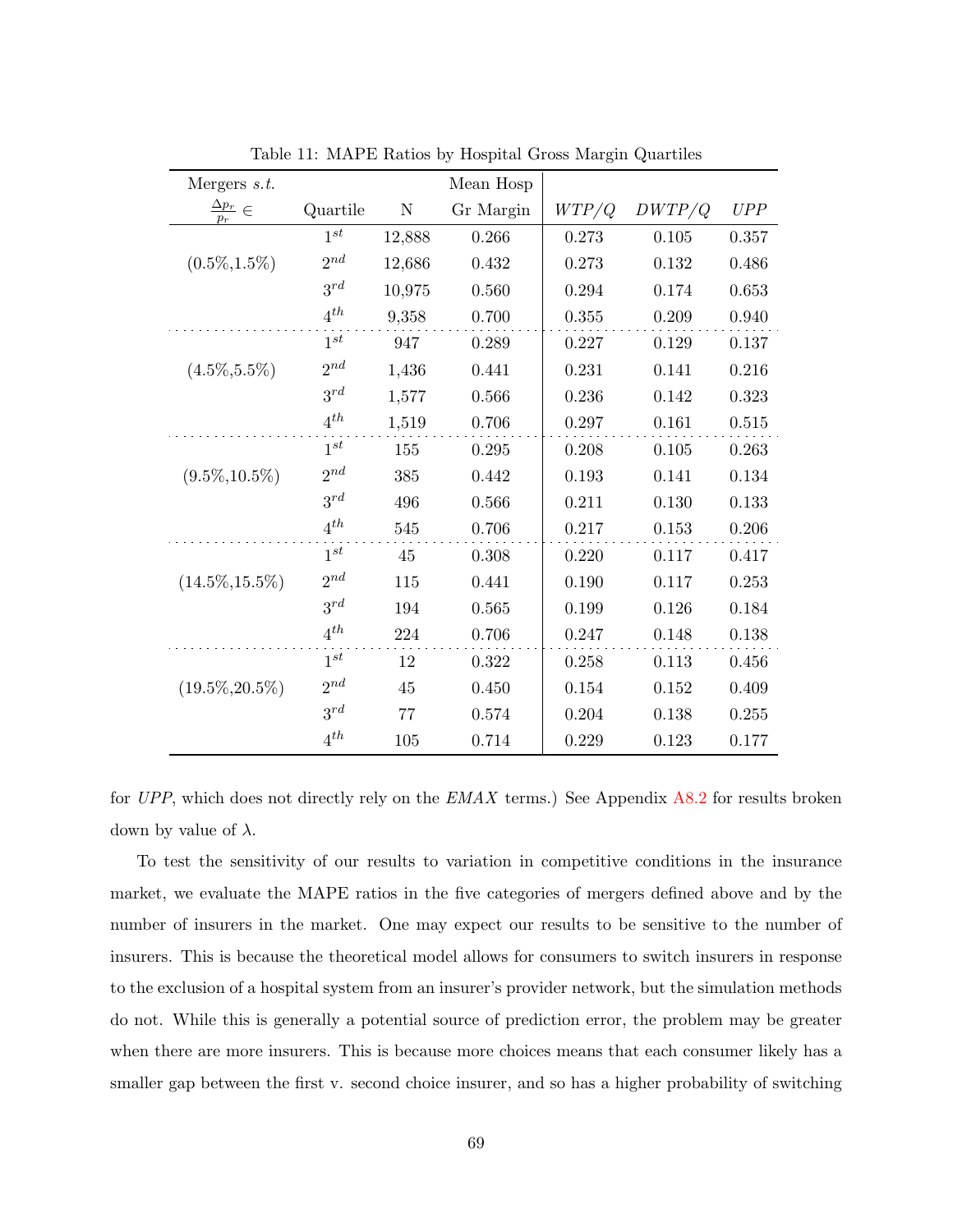insurers in response to an exclusion of a hospital system. On the other hand, the effect of variation in the level of competition in the insurance market may be captured by the simulation methods indirectly, e.g., through the gross margins of hospitals. So we have no clear prediction regarding how performance of the simulation methods will vary with the number of insurers. And as discussed below, the results were mixed in this regard.

The results are given in Table  $12$ . For  $DWTP/Q$ , the MAPE ratio increases in the number of insurers within each of the five merger categories. For example, within the 4.5%-5.5% category, the MAPE increases from 0.094 for a single insurer to 0.168 for nine insurers. Even given this variation, the MAPE ratio for  $DWTP/Q$  is quite low across all categories of mergers.

In contrast, WTP/Q does not exhibit a pattern of performing relatively less well when the number of insurers is large. Overall, the MAPE ratio of  $WTP/Q$  exhibits somewhat less sensitivity to the number of insurers (compared to  $DWTP/Q$ ) and typically decreases in the number of insurers. For example, in the  $(4.5\%, 5.5\%)$  category, the MAPE ratio of  $WTP/Q$  decreases from 0.280 when there is one insurer to 0.241 when there are nine.

UPP exhibits the pattern of performing less well when the number of insurers is large in the  $(0.5\%, 1.5\%)$  and  $(4.5\%, 5.5\%)$  categories, and to a lesser extent in the  $(9.5\%, 10.5\%)$  category. But we find little evidence of a systematic relationship between the MAPE ratio of UPP and the number of insurers in the  $(14.5\%, 15.5\%)$  and  $(19.5\%, 20.5\%)$  categories of mergers.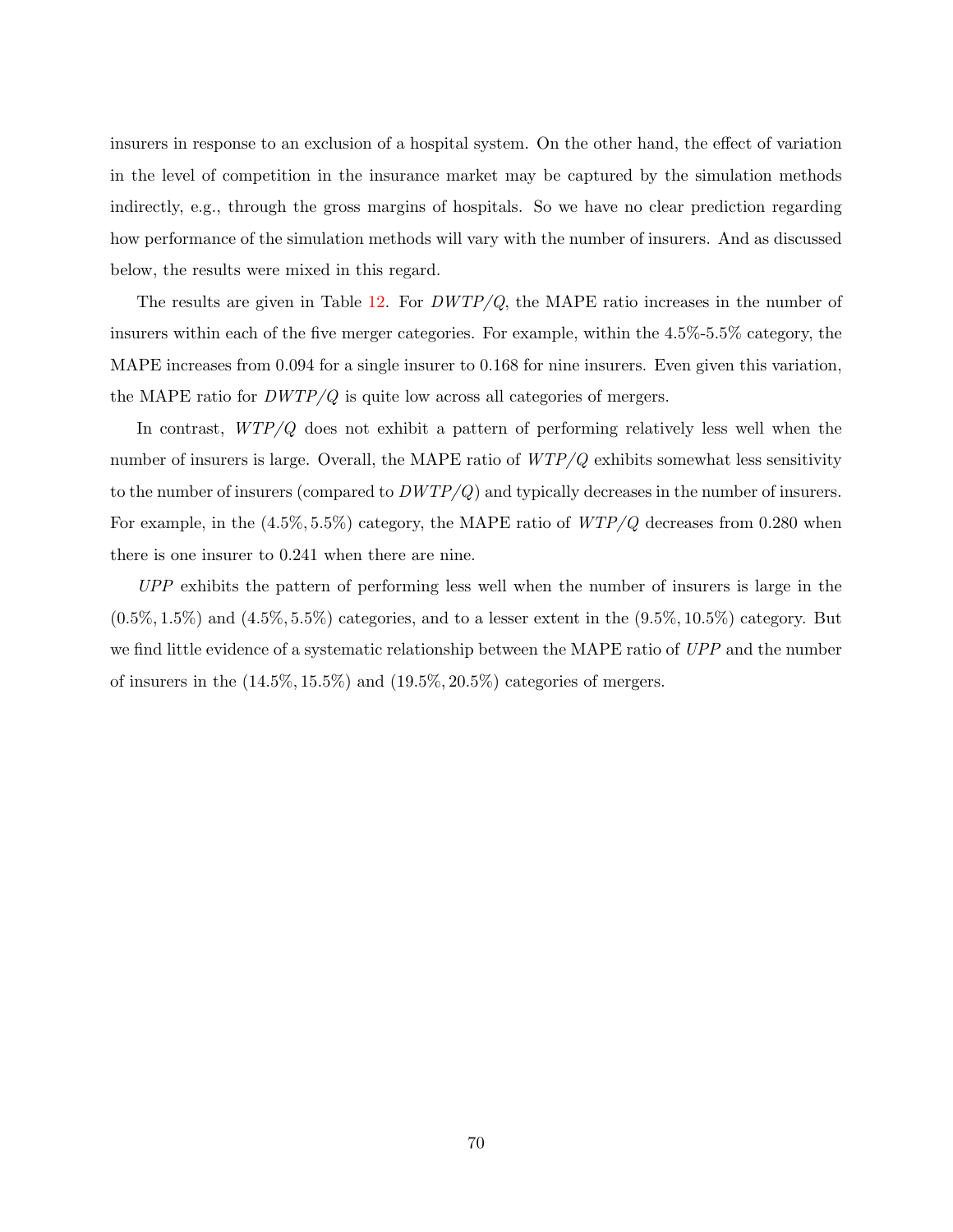| Mergers $s.t.$               | #                |           | Mean Hosp |       |           |           |
|------------------------------|------------------|-----------|-----------|-------|-----------|-----------|
| $\frac{\Delta p_r}{p_r} \in$ | <b>Insurers</b>  | ${\bf N}$ | Gr Margin | WTP/Q | DWTP/Q    | UPP       |
|                              | $\mathbf{1}$     | 10,675    | 0.495     | 0.326 | 0.105     | 0.461     |
|                              | 3                | 9,157     | 0.457     | 0.268 | 0.147     | 0.491     |
| $(0.5\%, 1.5\%)$             | $\bf 5$          | 9,195     | 0.468     | 0.283 | 0.155     | 0.574     |
|                              | $\overline{7}$   | 8,394     | 0.464     | 0.284 | 0.168     | $0.606\,$ |
|                              | $\boldsymbol{9}$ | 8,486     | 0.463     | 0.284 | 0.162     | $0.618\,$ |
|                              | $\mathbf{1}$     | 1,246     | 0.550     | 0.280 | 0.094     | 0.248     |
|                              | $\sqrt{3}$       | 1,083     | 0.512     | 0.238 | 0.151     | 0.249     |
| $(4.5\%, 5.5\%)$             | $\bf 5$          | 1,066     | 0.521     | 0.228 | 0.165     | 0.293     |
|                              | $\overline{7}$   | 982       | 0.519     | 0.245 | 0.171     | 0.307     |
|                              | $\boldsymbol{9}$ | 1,102     | 0.514     | 0.241 | 0.168     | 0.319     |
|                              | 1                | 372       | 0.577     | 0.231 | 0.085     | 0.146     |
|                              | $\boldsymbol{3}$ | 305       | 0.540     | 0.196 | 0.130     | 0.151     |
| $(9.5\%, 10.5\%)$            | $\bf 5$          | 328       | 0.566     | 0.207 | 0.163     | 0.179     |
|                              | $\overline{7}$   | 304       | 0.545     | 0.203 | 0.183     | 0.171     |
|                              | $\boldsymbol{9}$ | 272       | 0.551     | 0.194 | 0.176     | 0.180     |
|                              | $\mathbf{1}$     | 138       | 0.575     | 0.251 | 0.095     | 0.203     |
|                              | 3                | 116       | 0.586     | 0.198 | 0.119     | 0.202     |
| $(14.5\%, 15.5\%)$           | $\bf 5$          | 120       | 0.576     | 0.194 | 0.142     | 0.178     |
|                              | $\overline{7}$   | 108       | 0.576     | 0.241 | 0.150     | 0.211     |
|                              | $\boldsymbol{9}$ | 96        | $0.560\,$ | 0.192 | $0.167\,$ | 0.198     |
|                              | $\mathbf{1}$     | 67        | 0.627     | 0.252 | 0.086     | 0.222     |
|                              | 3                | 47        | 0.569     | 0.216 | 0.135     | 0.323     |
| $(19.5\%, 20.5\%)$           | $\bf 5$          | 48        | 0.597     | 0.187 | 0.156     | 0.281     |
|                              | $\overline{7}$   | 35        | 0.604     | 0.173 | 0.152     | 0.211     |
|                              | $\boldsymbol{9}$ | 42        | 0.588     | 0.153 | 0.166     | $0.254\,$ |

Table 12: MAPE Ratios by Number of Insurers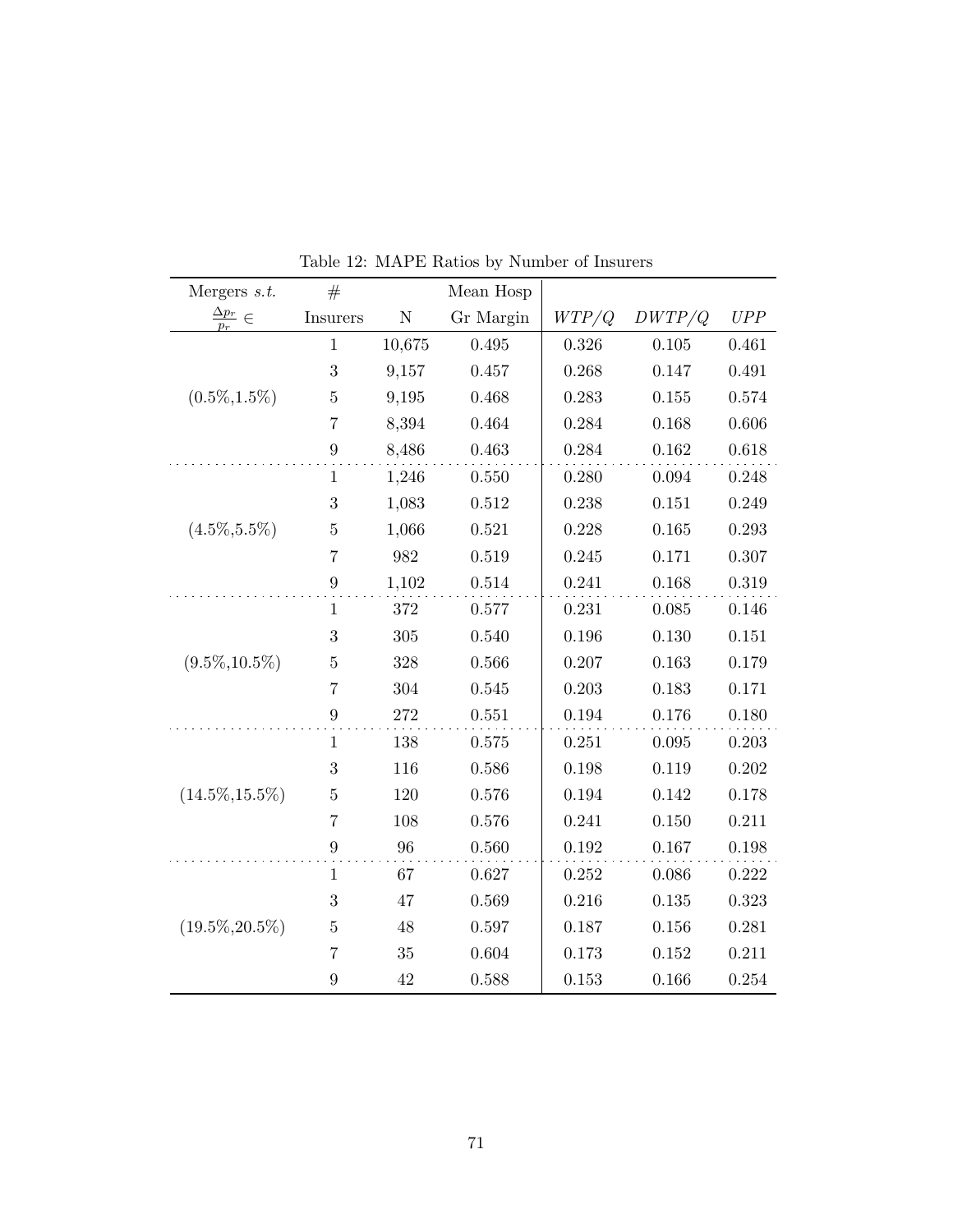### A8.2 Relative Bias and MAPE Ratios by Parameter Values

In this appendix, we give the relative bias and MAPE ratio results conditional on specific values of the parameters in our theoretical model. We provide these results for the five categories of mergers discussed in Section [6.1.](#page-21-0) Table [13](#page-75-0) gives the results for the category of mergers such that the true price effects lies in (0.5%, 1.5%). Tables [14](#page-76-0) through [17](#page-79-0) give comparable results for mergers in the (4.5%, 5.5%), (9.5%, 10.5%), (14.5%, 15.5%) and (19/5%, 20.5%) categories, respectively. Throughout, we use the MAPE ratio, which measures the dispersion of the predicted price effects about the true price effects (or equivalently, the dispersion of the prediction errors about zero), as the main metric of performance.

With respect to the travel cost parameters  $(\gamma_1, \gamma_2)$ , we find little variation in the performance of  $DWTP/Q$  based on variation in these parameters for mergers in the  $(4.5\%, 5.5\%)$  category and higher. For mergers in the  $(0.5\%, 1.5\%)$  category,  $DWTP/Q$  does perform less well in markets in which  $(\gamma_1, \gamma_2)$  are higher.  $WTP/Q$  exhibits the opposite pattern in that it's performance is not monotonically related to the values of  $(\gamma_1, \gamma_2)$  for mergers in the  $(0.5\%, 1.5\%)$  category, but  $WTP/Q$  performs better when  $(\gamma_1, \gamma_2)$  take on their higher values in the  $(4.5\%, 5.5\%)$  category and higher. UPP performs worse when  $(\gamma_1, \gamma_2)$  take on their higher values in the  $(14.5\%, 15.5\%)$  and  $(14.5\%, 15.5\%)$  categories only.

We find little variation in the performance of all three simulation methods based on variation in the value of the price sensitivity parameter  $\theta$ . We view this result as significant because, in practice, little is known about the price sensitivity of consumers in the insurance market.

As discussed in Section [A8.1,](#page-68-0) intuition suggests that the simulation methods should perform less well in markets in which the value of  $\lambda$  is high. However, the results indicate that this pattern is consistently manifested in  $DWTP/Q$  only. In contrast, the performance of  $WTP/Q$  is largely invariant to variation in the value of  $\lambda$ . The performance of UPP exhibits the curious pattern of performing less well when  $\lambda$  is high and the true price effects are relatively low (see Tables [13](#page-75-0) and [14\)](#page-76-0), but performing better when  $\lambda$  is high and the true price effects are relatively high (see Tables [16](#page-78-0) and [17\)](#page-79-0).

We find the  $WTP/Q$  and  $DWTP/Q$  perform better as the number of hospital systems in the market increases, but the performance of UPP is largely invariant to the number of hospital systems. This could be explained by the fact that an additional hospital system adds another degree of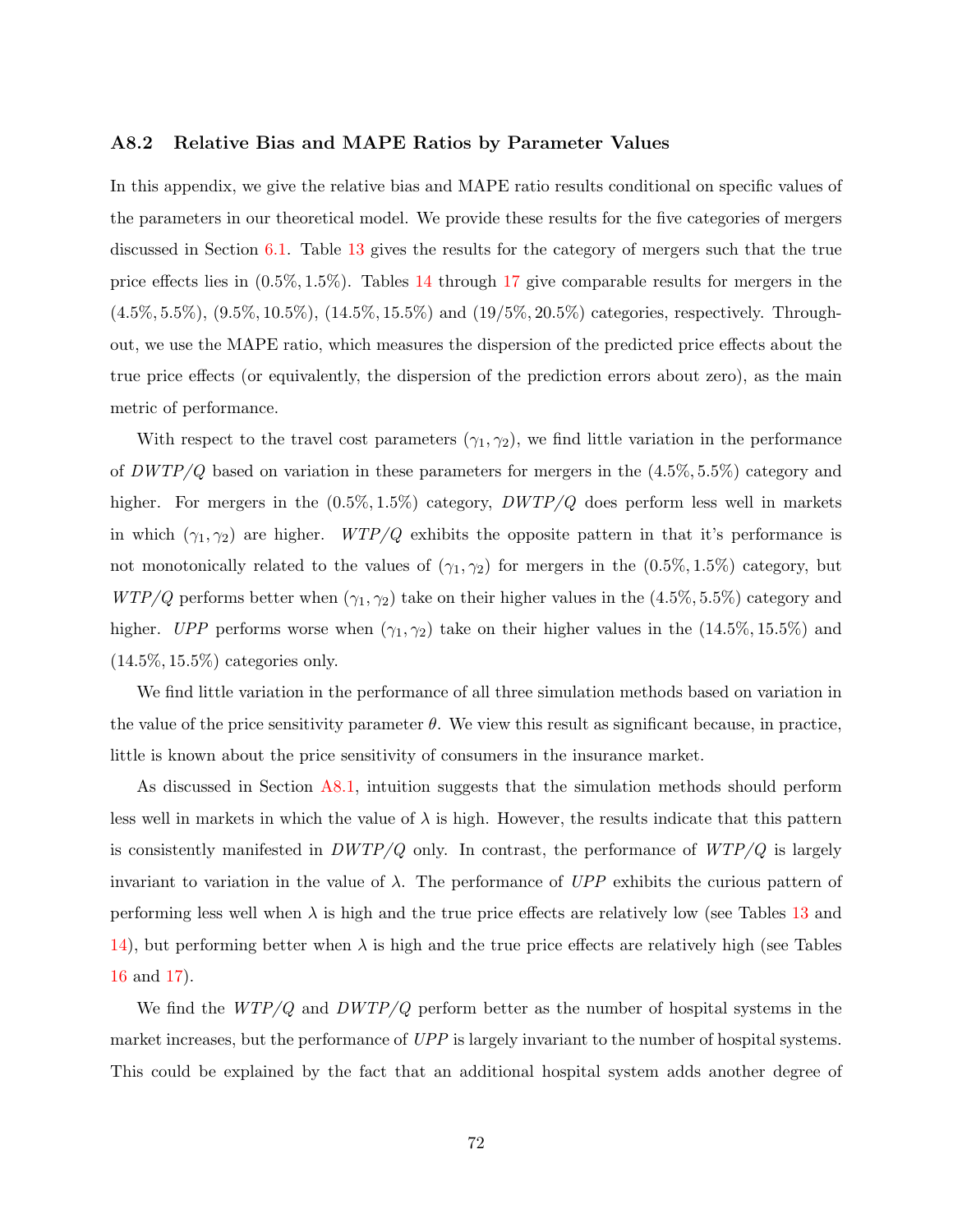freedom in the regression models underlying  $WTP/Q$  and  $DWTP/Q$ . Ceteris paribus, this additional observation would increase the precision of the predicted price effects of  $WTP/Q$  and  $DWTP/Q$ but is irrelevant for UPP. However, it seems unlikely that this consideration is the only meaningful explanation since the magnitudes of the bias of  $WTP/Q$  and  $DWTP/Q$  also decrease as the number of hospital systems increase. While additional degrees of freedom should increase the precision of the predicted price effects, it is unclear why additional degrees of freedom would affect bias.

We discuss the results based on variation in the number of insurers in Section [A8.1.](#page-68-0)

We find little variation in the performance of all three simulation methods based on variation in the value of non-inpatient care attributes of insurance Z. We view this result as significant because, in practice, little is known about the relative value consumers place on inpatient care versus non-inpatient care attributes in their insurance choices.

Finally, we find little variation in the performance of all three simulation methods based on variation in the values of: the mean of the hospital quality distribution  $E[\eta_j]$ , the standard deviation of the hospital quality distribution  $sd[\eta_j]$ , the type of location distribution (Uniform or Normal), and the administrative cost incurred by insurers  $\tau$ .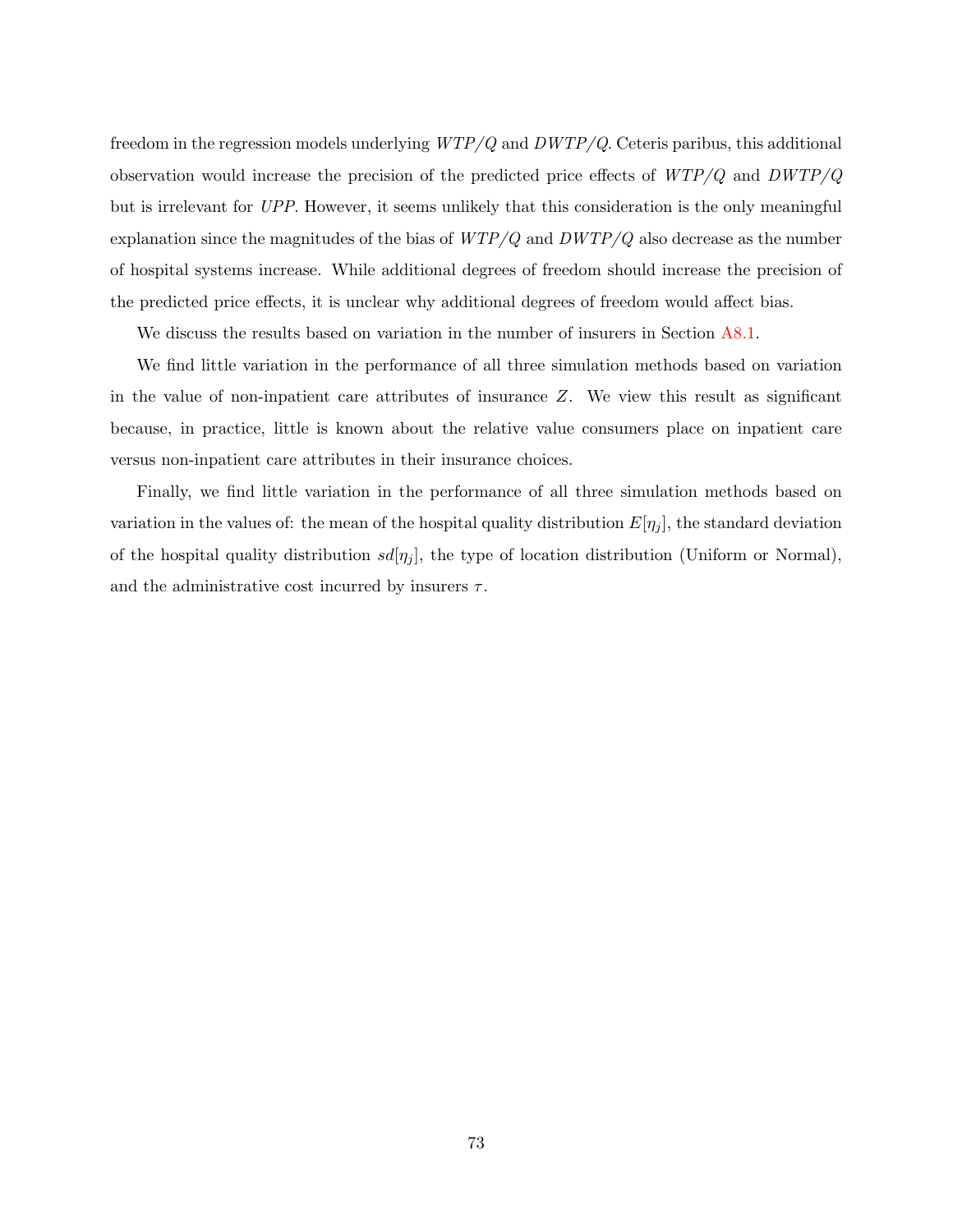| $p_r$                   |                  |             |             |           |             |           |             |             |             |
|-------------------------|------------------|-------------|-------------|-----------|-------------|-----------|-------------|-------------|-------------|
|                         |                  |             | Mean Hosp   | WTP/Q     |             | DWTP/Q    |             | UPP         |             |
|                         |                  | $\mathbf N$ | Gr Margin   | Rel. Bias | <b>MAPE</b> | Rel. Bias | <b>MAPE</b> | Rel. Bias   | <b>MAPE</b> |
|                         | $0.4\,$          | 16,399      | $0.393\,$   | $-0.183$  | $\,0.243\,$ | 0.248     | 0.168       | $\,0.392\,$ | $0.300\,$   |
| $\alpha$                | $0.5\,$          | 15,137      | $0.473\,$   | $-0.169$  | $0.292\,$   | 0.253     | 0.110       | 0.770       | 0.578       |
|                         | $0.6\,$          | 14,371      | $0.557\,$   | $-0.176$  | $0.359\,$   | 0.229     | $0.136\,$   | 1.275       | $0.930\,$   |
|                         | 0.1, 0.001       | 19,767      | 0.441       | $-0.298$  | 0.291       | 0.082     | 0.099       | 0.753       | 0.540       |
| $\gamma_1,\gamma_2$     | 0.3, 0.003       | 14,675      | $0.472\,$   | $-0.115$  | $\,0.263\,$ | 0.297     | $0.172\,$   | 0.793       | $0.515\,$   |
|                         | 0.5, 0.005       | 11,465      | $\,0.519\,$ | $-0.044$  | $\rm 0.331$ | $0.454\,$ | 0.259       | 0.861       | 0.549       |
|                         | $0.5\,$          | 15,664      | 0.567       | $-0.184$  | $0.298\,$   | $0.245\,$ | 0.140       | 0.838       | $0.558\,$   |
| $\theta$                | $0.8\,$          | 15,398      | $0.456\,$   | $-0.177$  | $0.286\,$   | 0.244     | 0.138       | 0.776       | $\,0.523\,$ |
|                         | $1.1\,$          | 14,845      | $\,0.384\,$ | $-0.168$  | $0.287\,$   | $0.241\,$ | $0.145\,$   | $0.764\,$   | $0.522\,$   |
|                         | $\sqrt{2}$       | 15,891      | $0.313\,$   | $-0.261$  | $0.301\,$   | 0.103     | 0.102       | 0.526       | 0.426       |
| $\lambda$               | $\bf 5$          | 15,757      | $0.506\,$   | $-0.169$  | $0.281\,$   | 0.258     | $0.150\,$   | 0.813       | $0.576\,$   |
|                         | 8                | 14,259      | $0.606\,$   | $-0.089$  | 0.287       | 0.385     | 0.194       | 1.068       | $0.656\,$   |
|                         | $\bf 5$          | 3,003       | $0.470\,$   | $-0.247$  | $0.403\,$   | 0.342     | $0.172\,$   | 0.894       | $0.496\,$   |
| $#$ Hospital<br>Systems | $\,6\,$          | 4,437       | 0.469       | $-0.217$  | $0.358\,$   | $0.315\,$ | $0.166\,$   | 0.832       | $0.507\,$   |
|                         | 7                | 6,420       | $0.467\,$   | $-0.201$  | $0.320\,$   | 0.257     | 0.146       | 0.819       | $0.515\,$   |
|                         | $8\,$            | 8,857       | $0.468\,$   | $-0.176$  | $0.292\,$   | 0.240     | 0.142       | 0.766       | 0.525       |
|                         | $\boldsymbol{9}$ | 10,661      | 0.480       | $-0.162$  | $0.274\,$   | 0.218     | $0.132\,$   | $0.802\,$   | $0.562\,$   |
|                         | $10\,$           | 12,529      | $0.467\,$   | $-0.144$  | 0.249       | 0.213     | $0.131\,$   | 0.754       | 0.541       |
|                         | $\mathbf{1}$     | 10,675      | $0.495\,$   | $-0.304$  | $0.326\,$   | 0.066     | 0.105       | $\,0.504\,$ | 0.461       |
|                         | $\,3$            | 9,157       | 0.457       | $-0.172$  | $0.268\,$   | 0.248     | 0.147       | 0.703       | $\,0.491\,$ |
| $#$ Insurers            | $\bf 5$          | 9,195       | 0.468       | $-0.146$  | $0.283\,$   | $0.291\,$ | $0.155\,$   | $0.877\,$   | $0.574\,$   |
|                         | $\overline{7}$   | 8,394       | $\,0.464\,$ | $-0.118$  | 0.284       | 0.321     | 0.168       | $\,0.952\,$ | $0.606\,$   |
|                         | $\boldsymbol{9}$ | 8,486       | $\,0.463\,$ | $-0.110$  | $0.284\,$   | $0.335\,$ | $0.162\,$   | 1.006       | $0.618\,$   |
|                         | $\,2$            | 14,845      | 0.477       | $-0.144$  | 0.283       | 0.283     | 0.158       | 0.883       | 0.608       |
| $\boldsymbol{Z}$        | $\bf 5$          | 15,506      | $0.467\,$   | $-0.187$  | $0.292\,$   | 0.231     | $0.135\,$   | 0.767       | 0.511       |
|                         | $8\,$            | 15,556      | 0.467       | $-0.196$  | 0.295       | 0.218     | $0.133\,$   | 0.733       | $\,0.492\,$ |
|                         | 14               | 14,924      | 0.470       | $-0.180$  | 0.286       | 0.241     | 0.144       | 0.797       | 0.539       |
| $E[\eta_j]$             | $15\,$           | 15,280      | $0.473\,$   | $-0.179$  | $0.291\,$   | 0.243     | 0.140       | $0.791\,$   | 0.541       |
|                         | $16\,$           | 15,703      | $0.468\,$   | $-0.170$  | $0.293\,$   | $0.246\,$ | $0.139\,$   | 0.791       | $0.525\,$   |
|                         | 1.4              | 16,110      | 0.466       | $-0.177$  | 0.278       | 0.226     | 0.138       | 0.789       | 0.544       |
| $sd[\eta_j]$            | $1.6\,$          | 15,571      | 0.471       | $-0.171$  | 0.289       | 0.243     | 0.138       | 0.803       | $0.545\,$   |
|                         | 1.8              | 14,226      | 0.476       | $-0.180$  | $0.306\,$   | 0.264     | 0.149       | 0.786       | $0.509\,$   |
| Location                | Uniform          | 22,153      | 0.471       | $-0.198$  | 0.300       | 0.233     | 0.138       | 0.791       | 0.533       |
| Distribution            | Normal           | 23,754      | $0.470\,$   | $-0.155$  | 0.282       | 0.253     | 0.144       | 0.795       | 0.536       |
|                         | $0.50\,$         | 15,320      | 0.467       | $-0.180$  | 0.290       | 0.243     | 0.141       | 0.767       | 0.529       |
| $\tau$                  | $0.75\,$         | 15,584      | 0.473       | $-0.177$  | 0.287       | 0.242     | 0.140       | 0.803       | 0.539       |
|                         | 1.00             | 15,003      | 0.471       | $-0.171$  | 0.293       | $0.246\,$ | 0.142       | 0.809       | $0.536\,$   |

<span id="page-75-0"></span>Table 13: Relative Bias and MAPE Ratios by Parameter Values Mergers *s.t.*  $\frac{\Delta p_r}{p_r} \in (0.5\%, 1.5\%)$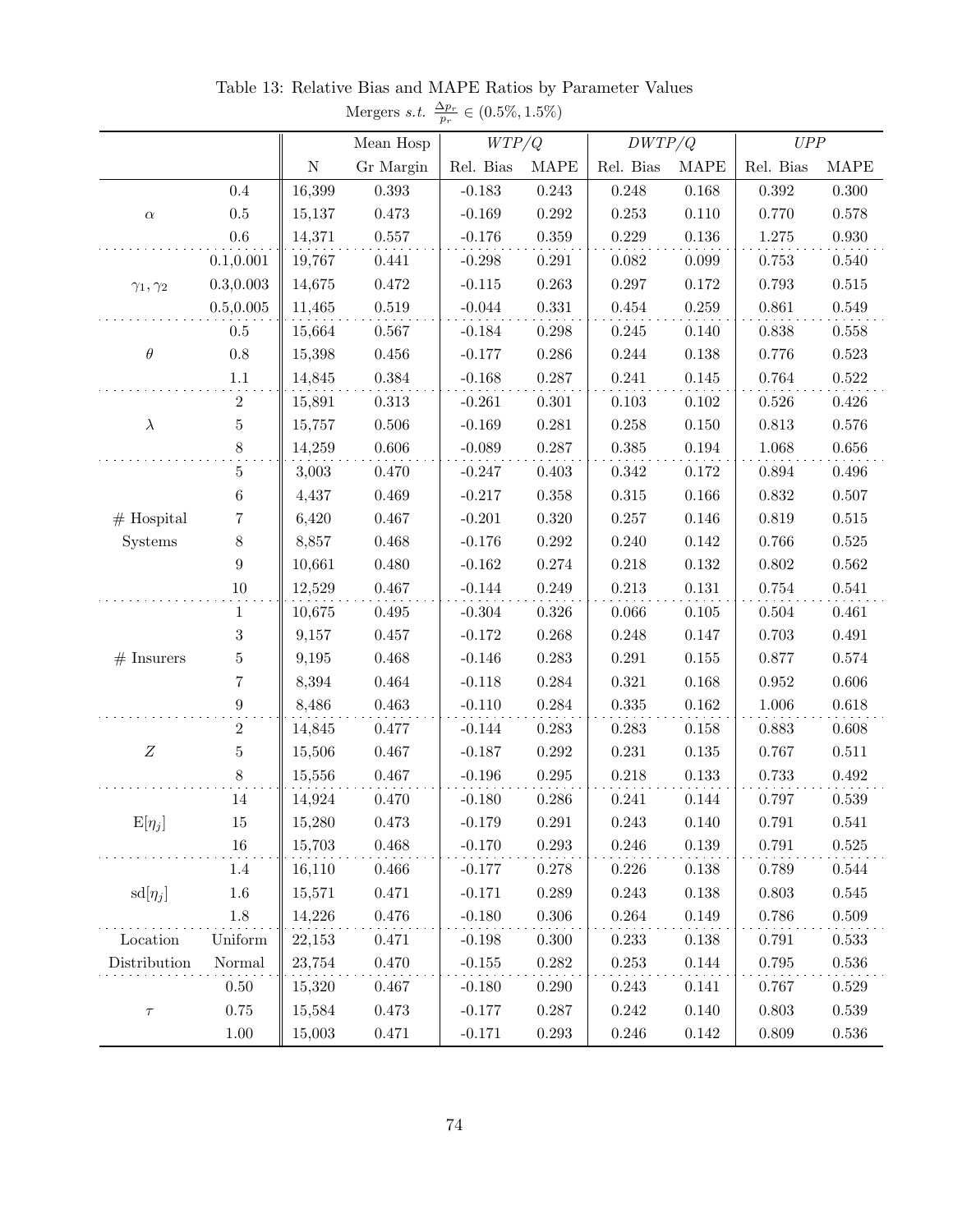|                     |                  |           |             | $_{\mu_r}$ |             | DWTP/Q      |             | UPP         |             |
|---------------------|------------------|-----------|-------------|------------|-------------|-------------|-------------|-------------|-------------|
|                     |                  |           | Mean Hosp   | WTP/Q      |             |             |             |             |             |
|                     |                  | ${\bf N}$ | Gr Margin   | Rel. Bias  | <b>MAPE</b> | Rel. Bias   | <b>MAPE</b> | Rel. Bias   | <b>MAPE</b> |
|                     | 0.4              | 1,963     | 0.450       | $-0.137$   | $\rm 0.191$ | $\,0.194\,$ | $0.180\,$   | $\,0.085\,$ | $0.142\,$   |
| $\alpha$            | $0.5\,$          | 1,805     | 0.533       | $-0.151$   | 0.255       | 0.173       | $0.118\,$   | 0.347       | $0.306\,$   |
|                     | $0.6\,$          | 1,711     | 0.600       | $-0.175$   | 0.333       | $0.137\,$   | $0.115\,$   | 0.651       | $\,0.533\,$ |
|                     | 0.1, 0.001       | 1,284     | $0.496\,$   | $-0.294$   | $0.296\,$   | $\,0.096\,$ | $0.136\,$   | 0.461       | 0.362       |
| $\gamma_1,\gamma_2$ | 0.3, 0.003       | 1,972     | $0.512\,$   | $-0.161$   | $0.225\,$   | 0.161       | $0.143\,$   | 0.301       | $0.245\,$   |
|                     | 0.5, 0.005       | 2,223     | $0.550\,$   | $-0.066$   | $0.231\,$   | $0.219\,$   | $0.153\,$   | 0.324       | $0.260\,$   |
|                     | $0.5\,$          | 2,149     | 0.600       | $-0.158$   | 0.248       | $\,0.163\,$ | $0.139\,$   | 0.408       | $0.318\,$   |
| $\theta$            | $0.8\,$          | 1,725     | $0.503\,$   | $-0.157$   | 0.246       | 0.168       | $0.142\,$   | 0.330       | 0.261       |
|                     | $1.1\,$          | 1,605     | $0.444\,$   | $-0.144$   | 0.241       | $0.179\,$   | $0.152\,$   | 0.287       | $0.252\,$   |
|                     | $\,2$            | 1,414     | 0.357       | $-0.219$   | $0.259\,$   | 0.078       | 0.100       | 0.126       | $\,0.194\,$ |
| $\lambda$           | $\bf 5$          | 2,072     | 0.538       | $-0.154$   | 0.241       | $\,0.164\,$ | $0.147\,$   | 0.367       | $0.297\,$   |
|                     | $8\,$            | 1,993     | $0.628\,$   | $-0.107$   | $0.243\,$   | $0.240\,$   | $0.182\,$   | 0.486       | $0.354\,$   |
|                     | $\bf 5$          | 666       | $\,0.523\,$ | $-0.237$   | $0.352\,$   | $0.205\,$   | $0.165\,$   | 0.400       | $0.262\,$   |
|                     | $\,6$            | 804       | $0.518\,$   | $-0.180$   | 0.287       | $0.215\,$   | $0.174\,$   | 0.369       | $0.288\,$   |
| $#$ Hospital        | 7                | 884       | $\,0.524\,$ | $-0.166$   | 0.260       | $0.179\,$   | $0.151\,$   | 0.367       | $0.272\,$   |
| Systems             | $8\,$            | 969       | 0.511       | $-0.141$   | $0.232\,$   | 0.158       | 0.140       | 0.307       | 0.271       |
|                     | $\boldsymbol{9}$ | 1,024     | $\,0.534\,$ | $-0.127$   | $0.225\,$   | 0.146       | $0.125\,$   | 0.359       | $0.304\,$   |
|                     | $10\,$           | 1,132     | $0.529\,$   | $-0.112$   | $0.198\,$   | $0.138\,$   | $0.125\,$   | $0.312\,$   | $0.274\,$   |
|                     | $\mathbf{1}$     | 1,246     | 0.550       | $-0.240$   | 0.280       | 0.051       | $\,0.094\,$ | $0.255\,$   | $0.248\,$   |
|                     | $\sqrt{3}$       | 1,083     | $0.512\,$   | $-0.168$   | $0.238\,$   | $\,0.161\,$ | $0.151\,$   | 0.288       | $0.249\,$   |
| $#$ Insurers        | $\bf 5$          | 1,066     | $\,0.521\,$ | $-0.127$   | 0.228       | $0.205\,$   | $0.165\,$   | 0.377       | $0.293\,$   |
|                     | $\overline{7}$   | $982\,$   | $\,0.519\,$ | $-0.103$   | 0.245       | 0.228       | $0.171\,$   | 0.418       | $0.307\,$   |
|                     | $\boldsymbol{9}$ | 1,102     | $0.514\,$   | $-0.113$   | $0.241\,$   | $0.224\,$   | $0.168\,$   | 0.422       | $0.319\,$   |
|                     | $\,2$            | 1,781     | 0.531       | $-0.133$   | $0.238\,$   | $0.189\,$   | 0.158       | 0.384       | 0.309       |
| $\boldsymbol{Z}$    | $\bf 5$          | 1,797     | $0.525\,$   | $-0.160$   | 0.248       | $\,0.161\,$ | $0.136\,$   | 0.350       | $0.275\,$   |
|                     | $8\,$            | 1,901     | $0.517\,$   | $-0.168$   | $0.252\,$   | $0.159\,$   | $0.139\,$   | 0.313       | $0.255\,$   |
|                     | 14               | 1,806     | $0.523\,$   | $-0.158$   | $0.250\,$   | $0.167\,$   | 0.140       | 0.361       | 0.288       |
| $E[\eta_j]$         | 15               | 1,786     | 0.528       | $-0.147$   | 0.243       | 0.173       | 0.145       | 0.353       | 0.281       |
|                     | $16\,$           | 1,887     | $0.522\,$   | $-0.157$   | $0.247\,$   | $0.168\,$   | $0.146\,$   | $\rm 0.331$ | $0.267\,$   |
|                     | 1.4              | 1,932     | 0.523       | $-0.159$   | 0.243       | 0.156       | 0.140       | 0.338       | 0.277       |
| $sd[\eta_j]$        | $1.6\,$          | 1,871     | 0.524       | $-0.149$   | 0.241       | 0.172       | 0.145       | 0.345       | 0.277       |
|                     | $1.8\,$          | 1,676     | $0.526\,$   | $-0.153$   | 0.263       | 0.182       | 0.149       | 0.362       | 0.281       |
| Location            | Uniform          | 2,664     | 0.525       | $-0.172$   | 0.264       | 0.159       | 0.138       | 0.351       | 0.280       |
| Distribution        | Normal           | 2,815     | 0.523       | $-0.136$   | 0.234       | 0.179       | 0.149       | 0.346       | 0.276       |
|                     | $0.50\,$         | 1,921     | 0.523       | $-0.158$   | 0.248       | 0.168       | 0.140       | 0.345       | 0.268       |
| $\tau$              | 0.75             | 1,809     | $0.525\,$   | $-0.159$   | 0.240       | $0.165\,$   | 0.146       | 0.338       | 0.277       |
|                     | $1.00\,$         | 1,749     | 0.524       | $-0.144$   | 0.250       | 0.176       | 0.145       | 0.362       | 0.289       |

<span id="page-76-0"></span>Table 14: Relative Bias and MAPE Ratios by Parameter Value Mergers s.t.  $\frac{\Delta p_r}{p_r} \in (4.5\%, 5.5\%)$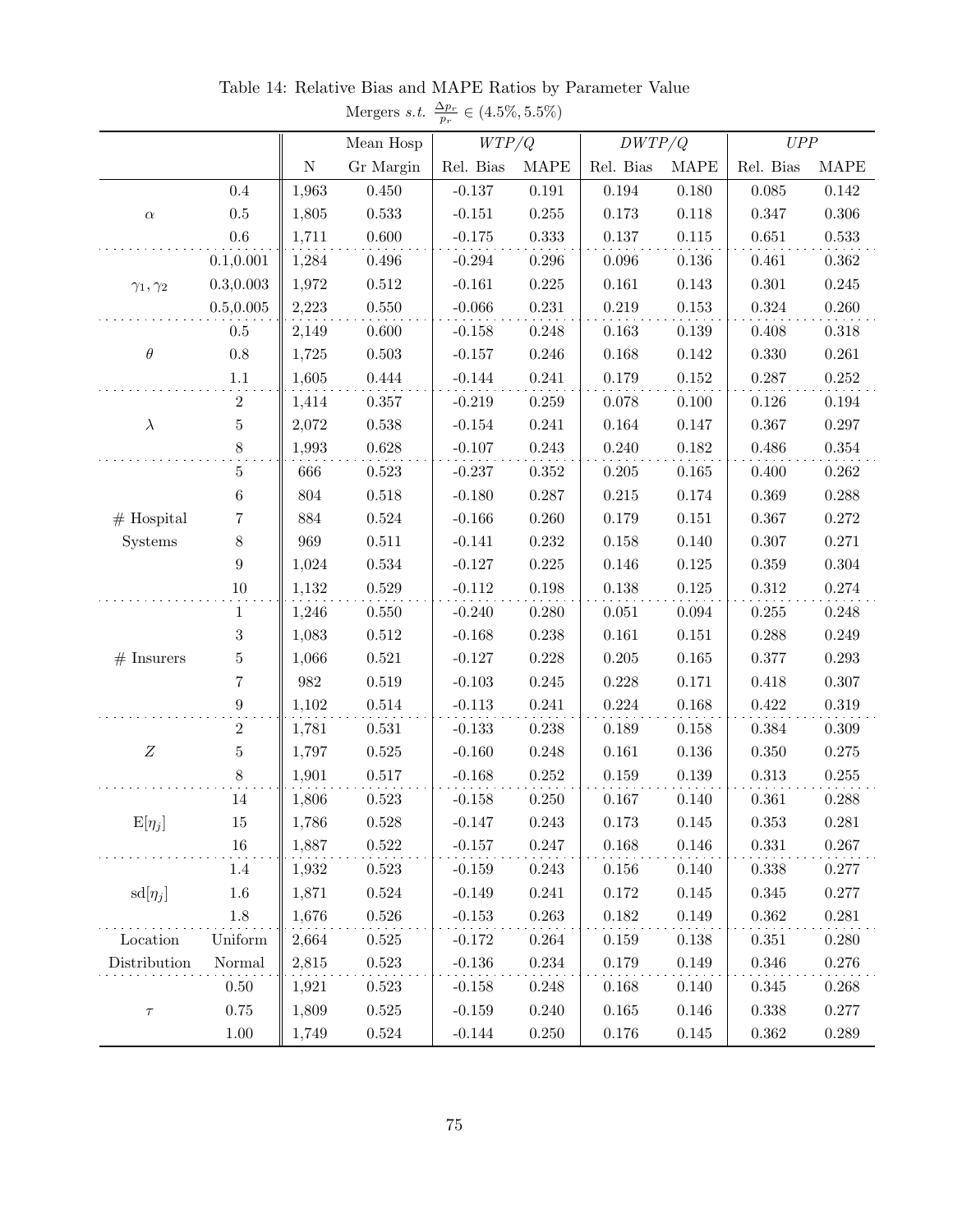|                     |                  |           |             | $_{Pr}$   |             | DWTP/Q      |             | UPP         |             |
|---------------------|------------------|-----------|-------------|-----------|-------------|-------------|-------------|-------------|-------------|
|                     |                  |           | Mean Hosp   | WTP/Q     |             |             |             |             |             |
|                     |                  | ${\rm N}$ | Gr Margin   | Rel. Bias | <b>MAPE</b> | Rel. Bias   | <b>MAPE</b> | Rel. Bias   | <b>MAPE</b> |
|                     | $0.4\,$          | 544       | $\,0.495\,$ | $-0.125$  | $0.171\,$   | $\,0.184\,$ | 0.180       | $-0.121$    | $0.152\,$   |
| $\alpha$            | $0.5\,$          | 548       | $0.558\,$   | $-0.138$  | 0.214       | 0.153       | 0.115       | 0.045       | 0.147       |
|                     | $0.6\,$          | 489       | $0.626\,$   | $-0.182$  | 0.288       | 0.101       | 0.109       | 0.208       | $0.204\,$   |
|                     | 0.1, 0.001       | $210\,$   | 0.511       | $-0.289$  | 0.301       | 0.090       | 0.146       | $0.182\,$   | 0.155       |
| $\gamma_1,\gamma_2$ | 0.3, 0.003       | $552\,$   | $\,0.553\,$ | $-0.158$  | 0.199       | $0.153\,$   | $0.135\,$   | 0.040       | $\,0.162\,$ |
|                     | 0.5, 0.005       | 819       | $0.572\,$   | $-0.104$  | $0.190\,$   | $0.159\,$   | 0.133       | $0.001\,$   | $0.172\,$   |
|                     | $0.5\,$          | 648       | 0.621       | $-0.146$  | 0.207       | $0.131\,$   | 0.130       | 0.083       | $0.156\,$   |
| $\theta$            | $0.8\,$          | 516       | 0.540       | $-0.153$  | 0.228       | $0.151\,$   | $0.135\,$   | 0.026       | $0.174\,$   |
|                     | $1.1\,$          | 417       | $0.480\,$   | $-0.142$  | 0.190       | $0.168\,$   | $0.147\,$   | $-0.015$    | $\,0.163\,$ |
|                     | 2                | 332       | 0.391       | $-0.213$  | 0.240       | 0.059       | 0.081       | $-0.146$    | 0.182       |
| $\lambda$           | $\bf 5$          | 605       | 0.562       | $-0.154$  | 0.205       | $0.141\,$   | 0.139       | 0.052       | 0.150       |
|                     | $8\,$            | 644       | $0.638\,$   | $-0.107$  | 0.189       | $0.199\,$   | 0.176       | $0.120\,$   | 0.171       |
|                     | $\mathbf 5$      | 243       | 0.549       | $-0.189$  | $0.258\,$   | 0.208       | 0.220       | 0.063       | $0.197\,$   |
|                     | 6                | 249       | $0.556\,$   | $-0.191$  | 0.240       | $0.177\,$   | 0.171       | 0.042       | $0.157\,$   |
| $#$ Hospital        | 7                | 256       | 0.549       | $-0.151$  | 0.223       | $0.155\,$   | 0.140       | $\,0.015\,$ | 0.169       |
| Systems             | 8                | 279       | $0.556\,$   | $-0.144$  | 0.204       | $0.131\,$   | 0.133       | 0.013       | $0.151\,$   |
|                     | $\boldsymbol{9}$ | 283       | 0.565       | $-0.136$  | 0.179       | $0.108\,$   | 0.103       | 0.038       | $0.156\,$   |
|                     | $10\,$           | 271       | $\,0.568\,$ | $-0.081$  | $\,0.162\,$ | $0.117\,$   | 0.111       | 0.061       | $0.172\,$   |
|                     | $\mathbf{1}$     | 372       | $0.577\,$   | $-0.208$  | 0.231       | 0.038       | 0.085       | 0.011       | 0.146       |
|                     | $\boldsymbol{3}$ | 305       | 0.540       | $-0.175$  | $0.196\,$   | 0.140       | 0.130       | $\,0.015\,$ | $0.151\,$   |
| $#$ Insurers        | $\overline{5}$   | 328       | $0.566\,$   | $-0.125$  | 0.207       | $0.190\,$   | 0.163       | 0.055       | 0.179       |
|                     | $\!\!7$          | 304       | $0.545\,$   | $-0.123$  | 0.203       | $0.184\,$   | 0.183       | 0.058       | 0.171       |
|                     | $\boldsymbol{9}$ | $272\,$   | $0.551\,$   | $-0.087$  | 0.194       | $0.214\,$   | 0.176       | 0.060       | 0.180       |
|                     | $\boldsymbol{2}$ | 512       | 0.564       | $-0.132$  | 0.219       | 0.166       | 0.149       | 0.071       | $0.156\,$   |
| $\boldsymbol{Z}$    | $\overline{5}$   | $515\,$   | $0.567\,$   | $-0.151$  | $0.202\,$   | $0.134\,$   | 0.130       | 0.040       | $\,0.163\,$ |
|                     | 8                | 554       | $\!0.541$   | $-0.158$  | $0.206\,$   | $0.143\,$   | $0.134\,$   | 0.007       | $0.172\,$   |
|                     | 14               | 493       | 0.554       | $-0.156$  | 0.211       | $0.147\,$   | 0.133       | $0.045\,$   | 0.157       |
| $E[\eta_j]$         | 15               | 548       | 0.560       | $-0.150$  | 0.203       | 0.144       | 0.136       | 0.032       | 0.175       |
|                     | $16\,$           | 540       | $0.556\,$   | $-0.136$  | 0.210       | $0.151\,$   | $0.141\,$   | $\,0.038\,$ | $0.162\,$   |
|                     | 1.4              | 520       | 0.565       | $-0.131$  | 0.178       | 0.147       | 0.134       | 0.038       | 0.165       |
| $sd[\eta_j]$        | $1.6\,$          | 526       | 0.557       | $-0.152$  | 0.217       | $0.145\,$   | $0.130\,$   | $\,0.043\,$ | $0.174\,$   |
|                     | 1.8              | 535       | 0.550       | $-0.158$  | 0.222       | $0.151\,$   | 0.141       | $\,0.034\,$ | $0.156\,$   |
| Location            | Uniform          | 814       | 0.553       | $-0.177$  | 0.228       | 0.126       | 0.125       | 0.027       | 0.159       |
| Distribution        | Normal           | 767       | $0.562\,$   | $-0.116$  | 0.187       | 0.170       | 0.153       | 0.050       | 0.171       |
|                     | $0.50\,$         | 529       | 0.560       | $-0.158$  | 0.220       | 0.145       | 0.130       | 0.028       | 0.159       |
| $\tau$              | 0.75             | 529       | $0.552\,$   | $-0.137$  | 0.207       | $0.157\,$   | 0.155       | 0.035       | 0.177       |
|                     | $1.00\,$         | $523\,$   | $0.559\,$   | $-0.146$  | 0.202       | $0.141\,$   | 0.127       | 0.052       | 0.157       |

Table 15: Relative Bias and MAPE Ratios by Parameter Value Mergers *s.t.*  $\frac{\Delta p_r}{p_r} \in (9.5\%, 10.5\%)$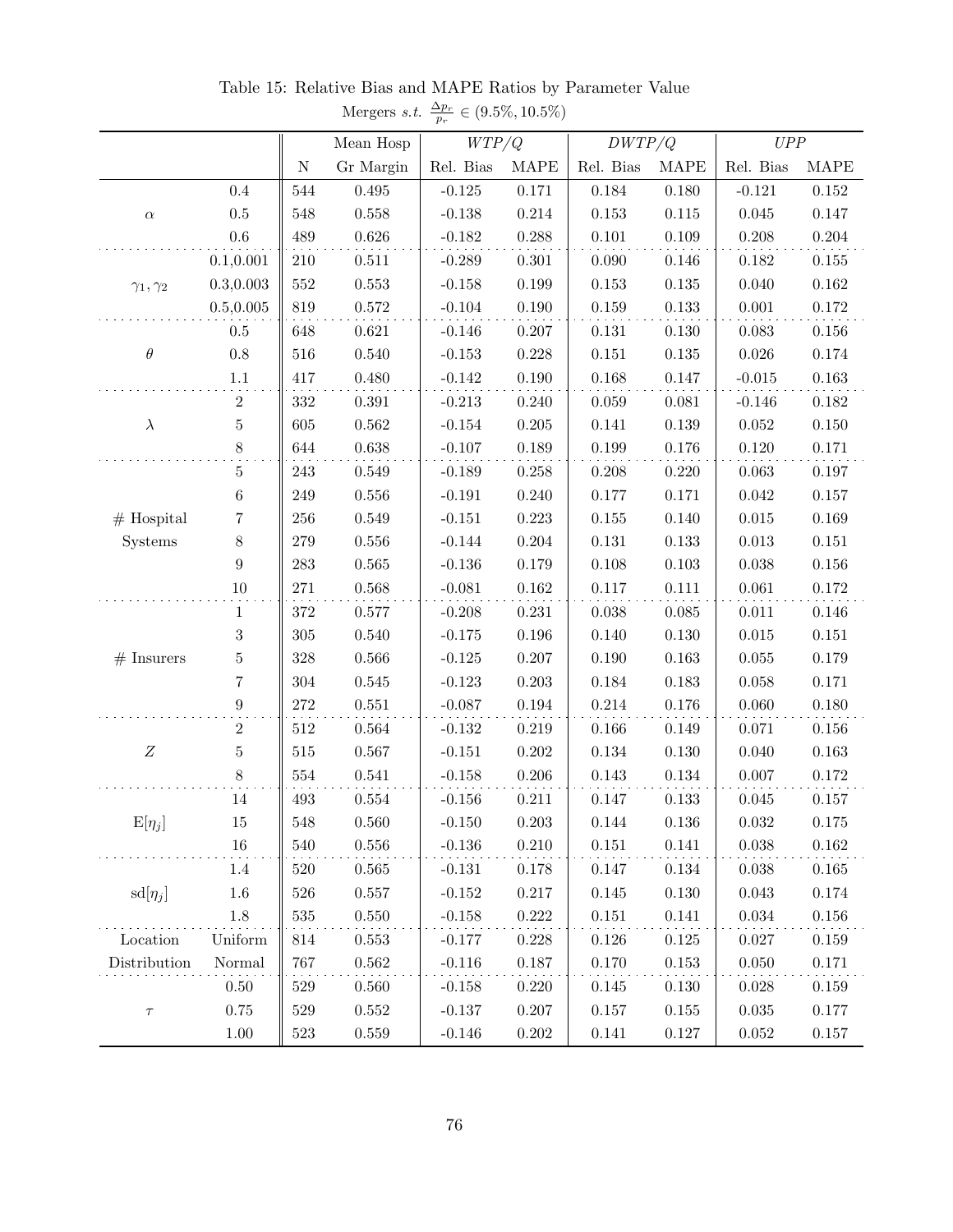|                     |                  |             |             | $\mu_r$   |             |             |             |           |             |
|---------------------|------------------|-------------|-------------|-----------|-------------|-------------|-------------|-----------|-------------|
|                     |                  |             | Mean Hosp   | WTP/Q     |             | DWTP/Q      |             | UPP       |             |
|                     |                  | $\mathbf N$ | Gr Margin   | Rel. Bias | <b>MAPE</b> | Rel. Bias   | <b>MAPE</b> | Rel. Bias | <b>MAPE</b> |
|                     | $0.4\,$          | 216         | 0.517       | $-0.114$  | $0.157\,$   | $0.170\,$   | $0.152\,$   | $-0.250$  | $0.256\,$   |
| $\alpha$            | $0.5\,$          | 210         | $\!0.582\!$ | $-0.163$  | 0.218       | 0.147       | 0.116       | $-0.118$  | 0.177       |
|                     | $0.6\,$          | 152         | 0.649       | $-0.180$  | $0.304\,$   | 0.077       | $0.103\,$   | 0.012     | $0.124\,$   |
|                     | 0.1, 0.001       | $63\,$      | 0.562       | $-0.313$  | $0.329\,$   | 0.108       | 0.136       | 0.047     | 0.142       |
| $\gamma_1,\gamma_2$ | 0.3, 0.003       | 173         | 0.566       | $-0.169$  | 0.200       | 0.151       | 0.156       | $-0.164$  | 0.208       |
|                     | 0.5, 0.005       | 342         | 0.582       | $-0.109$  | $0.190\,$   | $0.136\,$   | $0.113\,$   | $-0.150$  | 0.210       |
|                     | $0.5\,$          | $277\,$     | 0.627       | $-0.153$  | $0.224\,$   | 0.141       | 0.133       | $-0.073$  | $\,0.162\,$ |
| $\theta$            | $0.8\,$          | 182         | $0.545\,$   | $-0.164$  | $0.219\,$   | $0.130\,$   | 0.128       | $-0.168$  | 0.211       |
|                     | 1.1              | 119         | 0.501       | $-0.118$  | 0.205       | $0.139\,$   | $0.120\,$   | $-0.219$  | $0.235\,$   |
|                     | $\boldsymbol{2}$ | 102         | 0.397       | $-0.195$  | $0.275\,$   | 0.071       | 0.086       | $-0.274$  | 0.300       |
| $\lambda$           | $\bf 5$          | 238         | $0.576\,$   | $-0.167$  | $0.204\,$   | 0.133       | 0.126       | $-0.138$  | $\,0.192\,$ |
|                     | 8                | 238         | 0.650       | $-0.111$  | 0.220       | $\,0.169\,$ | $0.161\,$   | $-0.067$  | $\,0.162\,$ |
| $#$ Hospital        | $\overline{5}$   | 116         | 0.565       | $-0.195$  | 0.289       | $0.193\,$   | 0.187       | $-0.080$  | $0.199\,$   |
|                     | $\;6\;$          | 97          | $0.574\,$   | $-0.193$  | 0.248       | $0.156\,$   | 0.146       | $-0.142$  | $0.211\,$   |
|                     | 7                | $89\,$      | $0.572\,$   | $-0.167$  | 0.190       | $0.134\,$   | 0.120       | $-0.152$  | $\,0.239\,$ |
| Systems             | $8\,$            | 91          | $0.574\,$   | $-0.142$  | 0.201       | $0.127\,$   | 0.112       | $-0.153$  | 0.208       |
|                     | $\boldsymbol{9}$ | 87          | $0.586\,$   | $-0.088$  | $0.189\,$   | 0.098       | 0.116       | $-0.128$  | $\,0.169\,$ |
|                     | $10\,$           | 98          | 0.581       | $-0.098$  | $0.162\,$   | 0.099       | 0.087       | $-0.157$  | $0.155\,$   |
|                     | $\mathbf 1$      | 138         | $0.575\,$   | $-0.219$  | 0.251       | $\,0.043\,$ | $\,0.095\,$ | $-0.157$  | $0.203\,$   |
|                     | $\sqrt{3}$       | 116         | 0.586       | $-0.134$  | $0.198\,$   | $0.137\,$   | 0.119       | $-0.142$  | $0.202\,$   |
| $#$ Insurers        | $\overline{5}$   | 120         | $0.576\,$   | $-0.117$  | $\,0.194\,$ | 0.184       | $0.142\,$   | $-0.104$  | 0.178       |
|                     | $\!\!7$          | 108         | $0.576\,$   | $-0.145$  | 0.241       | $0.175\,$   | 0.150       | $-0.125$  | $0.211\,$   |
|                     | $\boldsymbol{9}$ | 96          | $0.560\,$   | $-0.112$  | $0.192\,$   | $0.172\,$   | 0.167       | $-0.133$  | 0.198       |
|                     | 2                | 183         | 0.582       | $-0.148$  | $0.206\,$   | $0.143\,$   | 0.138       | $-0.100$  | 0.167       |
| $\boldsymbol{Z}$    | $\overline{5}$   | 190         | $0.567\,$   | $-0.143$  | $0.208\,$   | $0.132\,$   | $0.127\,$   | $-0.155$  | 0.208       |
|                     | 8                | $205\,$     | $0.577\,$   | $-0.157$  | $0.242\,$   | $0.137\,$   | $0.126\,$   | $-0.142$  | $\,0.215\,$ |
|                     | 14               | 173         | 0.573       | $-0.153$  | 0.228       | $0.124\,$   | 0.121       | $-0.125$  | $0.214\,$   |
| $E[\eta_j]$         | 15               | 209         | 0.565       | $-0.152$  | 0.220       | 0.141       | 0.140       | $-0.156$  | 0.202       |
|                     | $16\,$           | 196         | $0.588\,$   | $-0.143$  | $0.208\,$   | $0.145\,$   | $0.127\,$   | $-0.116$  | $0.166\,$   |
|                     | 1.4              | 196         | 0.576       | $-0.134$  | 0.204       | 0.128       | 0.116       | $-0.134$  | 0.187       |
| $sd[\eta_j]$        | $1.6\,$          | 168         | 0.573       | $-0.162$  | 0.221       | $0.123\,$   | 0.127       | $-0.160$  | 0.207       |
|                     | 1.8              | 214         | $0.576\,$   | $-0.154$  | 0.219       | $0.156\,$   | 0.137       | $-0.112$  | 0.198       |
| Location            | Uniform          | 310         | 0.577       | $-0.174$  | 0.222       | 0.122       | 0.125       | $-0.144$  | $0.202\,$   |
| Distribution        | Normal           | 268         | 0.573       | $-0.121$  | $0.205\,$   | $0.154\,$   | 0.128       | $-0.121$  | 0.183       |
|                     | $0.50\,$         | 190         | 0.570       | $-0.147$  | 0.199       | 0.152       | 0.142       | $-0.137$  | 0.204       |
| $\tau$              | 0.75             | 208         | $\,0.568\,$ | $-0.136$  | $0.215\,$   | 0.133       | 0.113       | $-0.139$  | $0.196\,$   |
|                     | $1.00\,$         | 180         | 0.588       | $-0.167$  | 0.244       | $0.127\,$   | 0.132       | $-0.122$  | 0.194       |

<span id="page-78-0"></span>Table 16: Relative Bias and MAPE Ratios by Parameter Value Mergers *s.t.*  $\frac{\Delta p_r}{p_r} \in (14.5\%, 15.5\%)$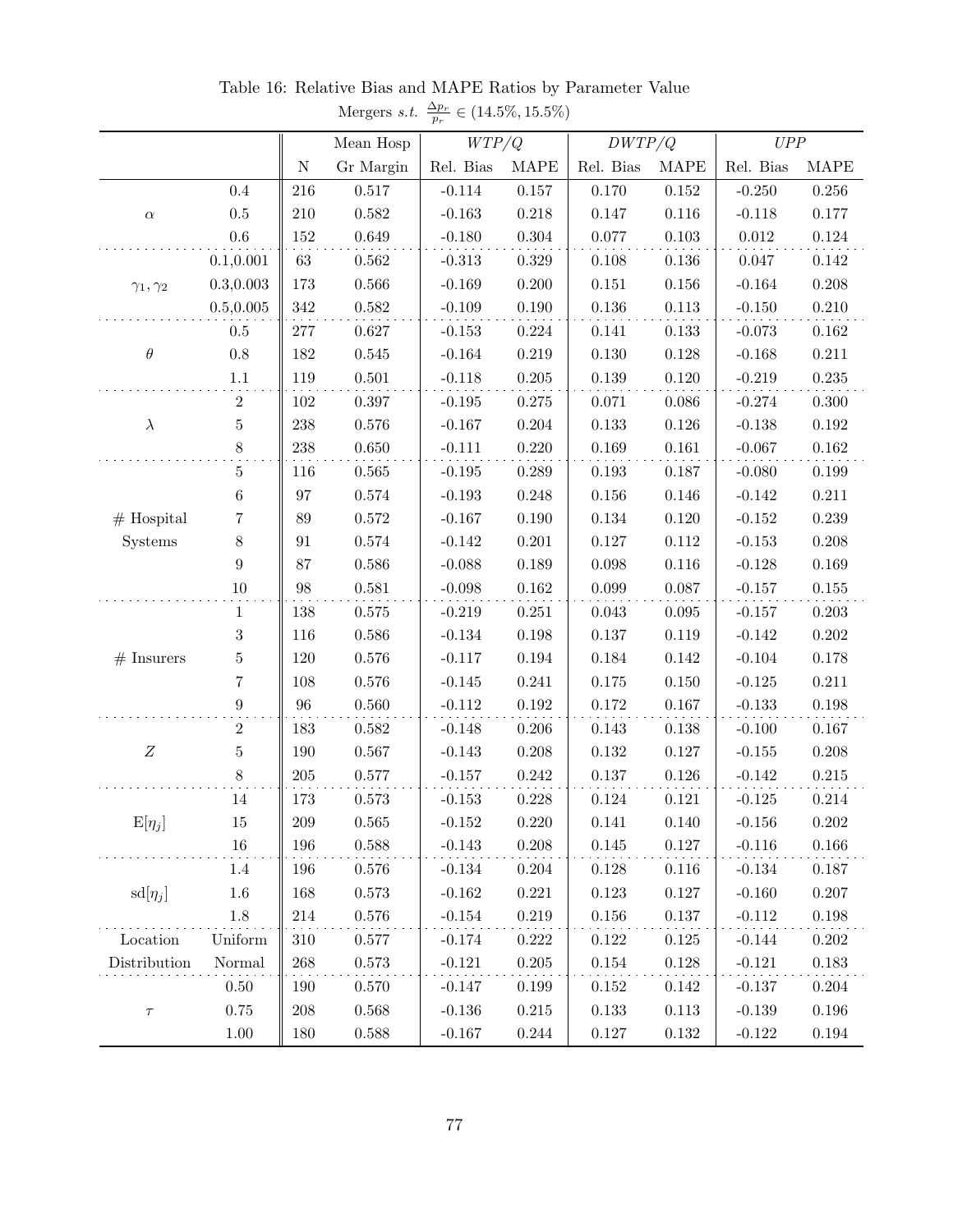|                         |                  |             |             | $\mu_r$   |             |             |             |           |             |
|-------------------------|------------------|-------------|-------------|-----------|-------------|-------------|-------------|-----------|-------------|
|                         |                  |             | Mean Hosp   | WTP/Q     |             | DWTP/Q      |             | UPP       |             |
|                         |                  | $\mathbf N$ | Gr Margin   | Rel. Bias | <b>MAPE</b> | Rel. Bias   | <b>MAPE</b> | Rel. Bias | <b>MAPE</b> |
|                         | $0.4\,$          | 69          | $0.514\,$   | $-0.104$  | 0.144       | 0.183       | $\,0.162\,$ | $-0.380$  | $0.386\,$   |
| $\alpha$                | $0.5\,$          | 100         | $\,0.599\,$ | $-0.164$  | 0.206       | $0.146\,$   | 0.128       | $-0.261$  | 0.250       |
|                         | $0.6\,$          | $70\,$      | $\,0.684\,$ | $-0.231$  | 0.277       | 0.053       | $0.112\,$   | $-0.121$  | $0.159\,$   |
|                         | 0.1, 0.001       | 15          | 0.550       | $-0.298$  | $0.344\,$   | 0.087       | 0.146       | $-0.117$  | 0.139       |
| $\gamma_1,\gamma_2$     | 0.3, 0.003       | $74\,$      | 0.578       | $-0.209$  | 0.230       | $0.112\,$   | 0.138       | $-0.248$  | $0.265\,$   |
|                         | 0.5, 0.005       | 150         | 0.615       | $-0.132$  | $0.173\,$   | $0.142\,$   | $0.132\,$   | $-0.271$  | 0.240       |
|                         | $0.5\,$          | 106         | 0.641       | $-0.171$  | $0.190\,$   | $0.101\,$   | 0.130       | $-0.223$  | 0.221       |
| $\theta$                | $0.8\,$          | $82\,$      | 0.578       | $-0.184$  | 0.210       | $0.149\,$   | 0.145       | $-0.278$  | 0.271       |
|                         | $1.1\,$          | 51          | $0.547\,$   | $-0.126$  | 0.220       | $0.156\,$   | $0.131\,$   | $-0.280$  | $0.288\,$   |
|                         | $\boldsymbol{2}$ | 31          | $0.413\,$   | $-0.233$  | $0.232\,$   | 0.078       | $\,0.094\,$ | $-0.385$  | 0.409       |
| $\lambda$               | $\overline{5}$   | 100         | $0.573\,$   | $-0.153$  | 0.179       | $0.142\,$   | 0.147       | $-0.290$  | 0.267       |
|                         | $8\,$            | 108         | $0.677\,$   | $-0.159$  | $0.206\,$   | $0.132\,$   | 0.130       | $-0.183$  | 0.200       |
|                         | $\mathbf 5$      | 57          | $0.570\,$   | $-0.196$  | 0.249       | 0.198       | 0.186       | $-0.259$  | $\,0.265\,$ |
| $#$ Hospital<br>Systems | $\;6\;$          | 46          | $0.614\,$   | $-0.233$  | 0.276       | $0.122\,$   | 0.140       | $-0.278$  | 0.241       |
|                         | 7                | $28\,$      | $\,0.589\,$ | $-0.115$  | $0.122\,$   | $\,0.162\,$ | 0.190       | $-0.237$  | 0.271       |
|                         | 8                | 40          | $0.617\,$   | $-0.138$  | 0.189       | 0.098       | 0.104       | $-0.229$  | $0.184\,$   |
|                         | $\boldsymbol{9}$ | $37\,$      | $0.601\,$   | $-0.113$  | $0.133\,$   | 0.084       | 0.107       | $-0.279$  | $0.292\,$   |
|                         | $10\,$           | 31          | $0.615\,$   | $-0.158$  | $\,0.164\,$ | 0.080       | 0.082       | $-0.229$  | 0.217       |
|                         | $\mathbf{1}$     | 67          | 0.627       | $-0.243$  | $0.252\,$   | $0.038\,$   | $0.086\,$   | $-0.235$  | $0.222\,$   |
|                         | $\boldsymbol{3}$ | 47          | $\,0.569\,$ | $-0.183$  | 0.216       | $0.132\,$   | $0.135\,$   | $-0.298$  | 0.323       |
| $#$ Insurers            | $\overline{5}$   | 48          | $0.597\,$   | $-0.123$  | $0.187\,$   | $0.180\,$   | $0.156\,$   | $-0.255$  | 0.281       |
|                         | $\!\!7$          | 35          | $0.604\,$   | $-0.107$  | $0.173\,$   | $0.183\,$   | $0.152\,$   | $-0.204$  | 0.211       |
|                         | $\boldsymbol{9}$ | $42\,$      | 0.588       | $-0.123$  | $0.153\,$   | 0.169       | 0.166       | $-0.277$  | $0.254\,$   |
|                         | $\overline{2}$   | 76          | 0.617       | $-0.163$  | 0.226       | $0.118\,$   | 0.132       | $-0.229$  | 0.221       |
| $\boldsymbol{Z}$        | $\overline{5}$   | $87\,$      | $\,0.584\,$ | $-0.125$  | 0.170       | $\,0.159\,$ | 0.143       | $-0.257$  | $0.251\,$   |
|                         | $8\,$            | $76\,$      | $0.599\,$   | $-0.217$  | 0.232       | $0.108\,$   | $0.126\,$   | $-0.276$  | $0.272\,$   |
|                         | 14               | 88          | 0.595       | $-0.164$  | 0.191       | $0.131\,$   | 0.146       | $-0.257$  | 0.241       |
| $E[\eta_j]$             | 15               | 80          | 0.602       | $-0.161$  | 0.194       | 0.132       | 0.125       | $-0.269$  | 0.276       |
|                         | $16\,$           | 71          | $0.602\,$   | $-0.174$  | $0.203\,$   | $0.124\,$   | $0.137\,$   | $-0.234$  | 0.221       |
|                         | 1.4              | 62          | 0.604       | $-0.177$  | 0.181       | 0.100       | 0.113       | $-0.254$  | 0.219       |
| $sd[\eta_j]$            | $1.6\,$          | 81          | 0.600       | $-0.194$  | 0.196       | $0.108\,$   | 0.137       | $-0.231$  | 0.248       |
|                         | 1.8              | 96          | $0.596\,$   | $-0.136$  | 0.203       | 0.166       | 0.144       | $-0.274$  | 0.251       |
| Location                | Uniform          | 134         | 0.591       | $-0.164$  | 0.201       | 0.130       | $0.122\,$   | $-0.273$  | 0.265       |
| Distribution            | Normal           | 105         | 0.610       | $-0.169$  | 0.183       | $0.129\,$   | 0.155       | $-0.231$  | 0.222       |
|                         | $0.50\,$         | 77          | 0.581       | $-0.150$  | 0.172       | 0.147       | 0.147       | $-0.298$  | 0.274       |
| $\tau$                  | 0.75             | 81          | $0.612\,$   | $-0.177$  | 0.232       | $0.121\,$   | 0.113       | $-0.231$  | $0.215\,$   |
|                         | $1.00\,$         | 81          | $0.604\,$   | $-0.170$  | 0.201       | $0.121\,$   | 0.138       | $-0.236$  | 0.237       |

<span id="page-79-0"></span>Table 17: Relative Bias and MAPE Ratios by Parameter Value Mergers *s.t.*  $\frac{\Delta p_r}{p_r} \in (19.5\%, 20.5\%)$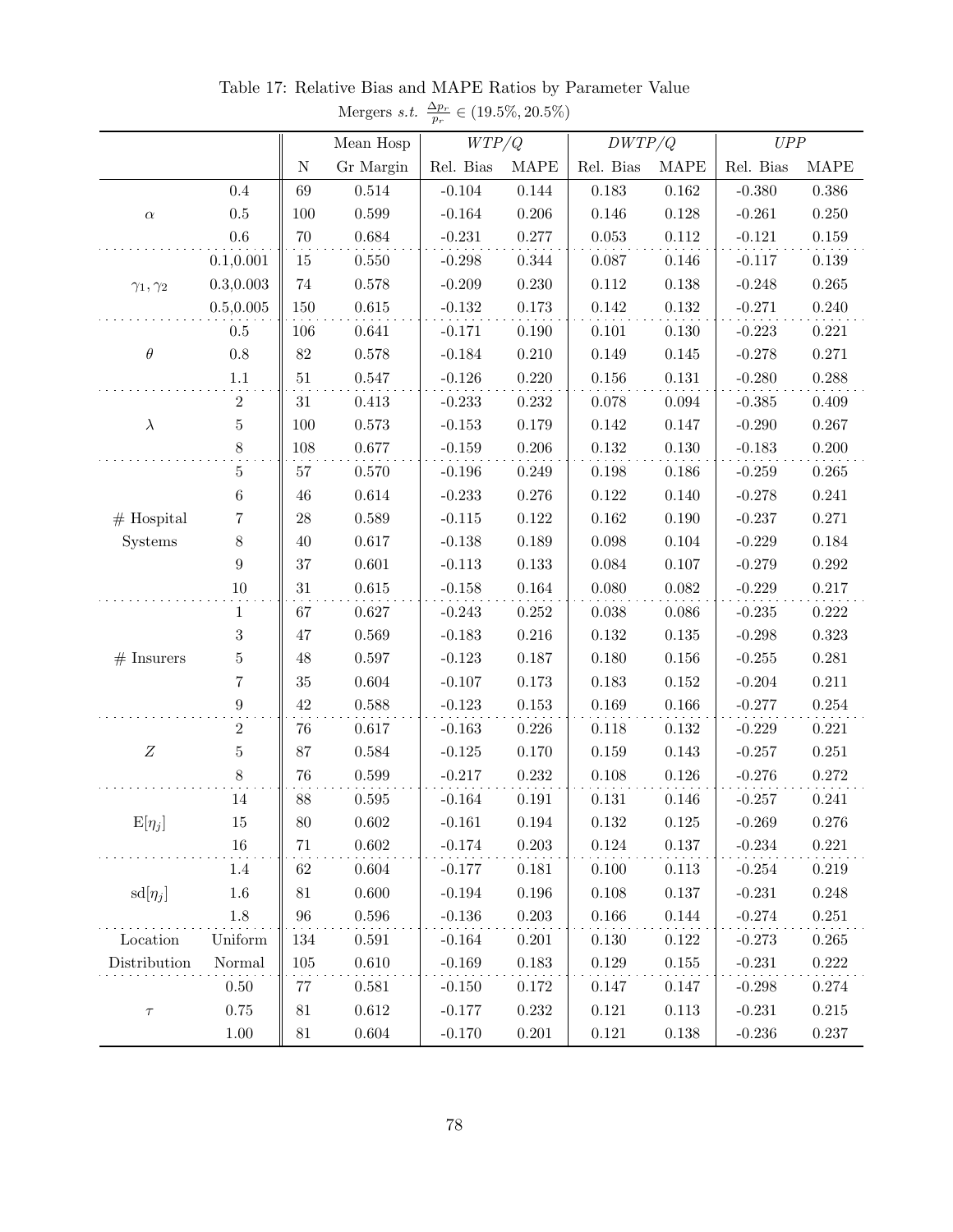#### A8.3 Modifications to Baseline Parameterizations and Assumptions

In this appendix, we present relative bias and MAPE results under seventeen modifications to our baseline parameterizations and assumptions. For each modification, we replicate our results for all 231,925 mergers in our 9,000 simulated hospital markets. As in Section [6,](#page-19-0) we present these results for categories of mergers, indexed by  $r$ , for which the true price effect, denoted  $\Delta p_r$  $\frac{\Delta p_r}{p_r}$ , lies in the following ranges:  $(0.5\%, 1.5\%)$ ,  $(4.5\%, 5.5\%)$ ,  $(9.5\%, 10.5\%)$ ,  $(14.5\%, 15.5\%)$ , and (19.5%,20.5%). We also list the mean hospital gross margin under each modification to illustrate how each modification affects, on average, the market power of hospital systems. In each of the tables below, we include the results from our baseline model in the top block to facilitate comparison.

In our first modification, denoted M1 in the Table [18,](#page-84-0) we modify the equilibrium concept by assuming that insurers cannot re-optimize premiums under hypothetical exclusions of hospital systems. This modification is discussed in Section [A4.](#page-55-0) As illustrated in Figure [5,](#page-57-0) we find that the bias exhibited by each of the simulation methods becomes more negative under this restricted equilibrium concept. Of particular interest is that fact that the positive bias exhibited by  $DWTP/Q$  is eliminated. The MAPE ratio of  $DWTP/Q$  is also significantly lower compared to our baseline results.

In modifications M2-M6, we assume different sets of possible values of the key parameters in consumers' preferences over insurers,  $\theta$  and  $\lambda$ . In M2 and M3, we use lower and higher values of  $\theta$ , respectively, compared to our baseline parameterization. In M2, we draw of  $\theta$  from  $\{0.4, 0.7, 1.0\}$  instead of  $\{0.5, 0.8, 1.1\}$ . In M3, we draw  $\theta$  from  $\{0.6, 0.9, 1.2\}$ . In M4 and M5, we use higher and lower values of  $\lambda$ , respectively, compared to our baseline parameterization. In M4, we draw  $\lambda$  from  $\{3,6,9\}$  instead of  $\{2,5,8\}$  In M5, we draw  $\lambda$  from  $\{1,4,7\}$ . In M6, we draw  $\theta$  from  $\{0.6, 0.9, 1.2\}$  and  $\lambda$  from  $\{3.6, 9\}$ . As expected, we find that hospital gross margins are higher when consumers are less price sensitive  $(\theta \text{ is lower})$ , and that hospital gross margins are lower when consumers are more price sensitive ( $\theta$  is higher). Similarly, we find that hospital gross margins are higher when consumers are more sensitive to reductions in the value of the provider network  $(\lambda)$  is higher), and that hospital gross margins are lower when consumers are less sensitive to reductions in the value of the provider network  $(\lambda)$  is lower). Generally, we find that our baseline results are robust to these alternative values of  $\theta$  and  $\lambda$ .

In M7, we reduce the number of hospitals in our markets from 12 to 8 and the number of hospital systems from 5-10 to 4-7. We find that this modification does reduce the performance of  $WTP/Q$  and  $DWTP/Q$  by a small amount but does not materially affect the performance of UPP. One possible explanation is that reducing the number of systems in each market reduces the number of observations in the regression models underlying  $WTP/Q$  and  $DWTP/Q$ , making the predictions of those methods less precise. This is not a relevant consideration for UPP.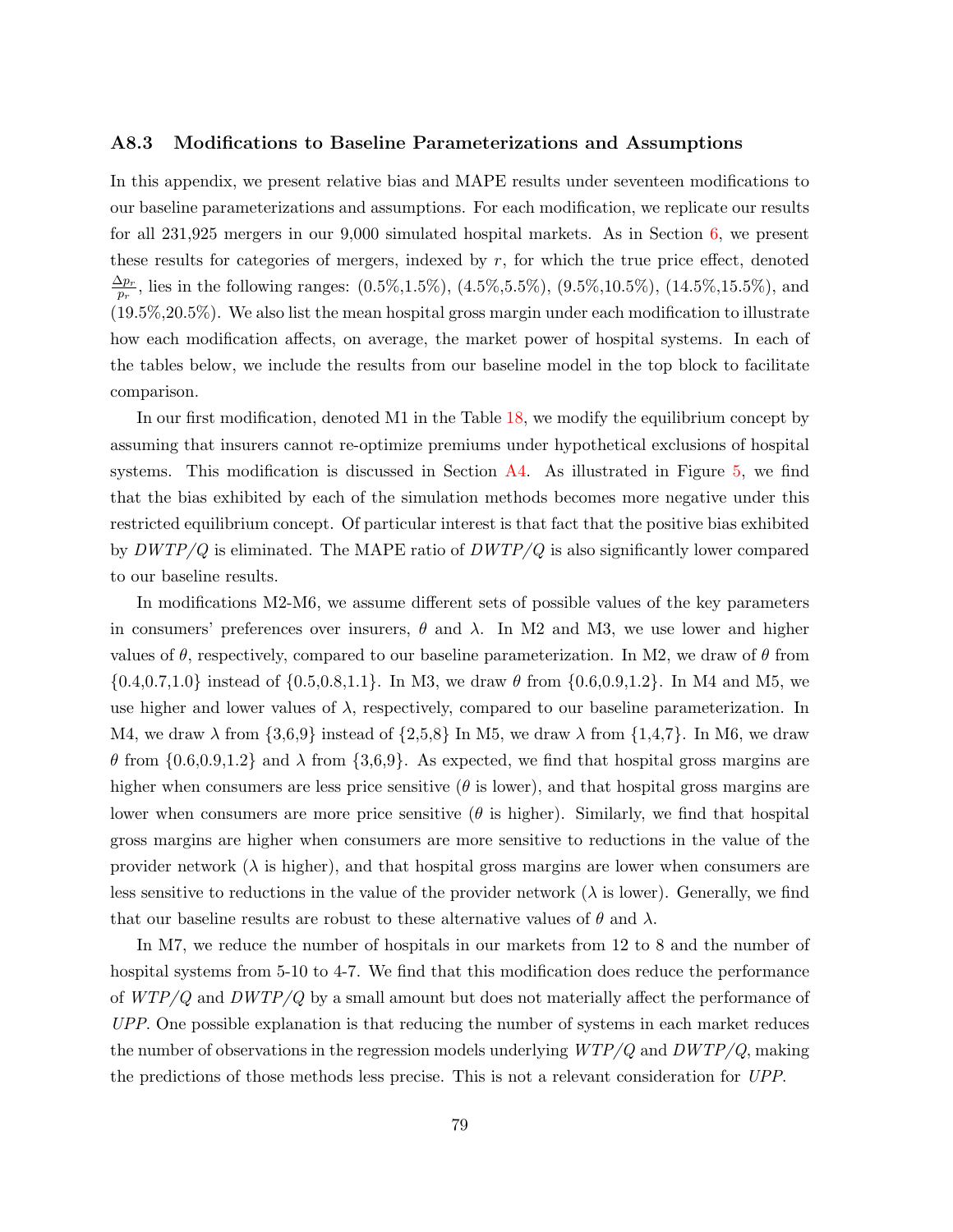Turning to Table [19,](#page-85-0) we explore the sensitivity of our results under alternative groupings of consumers into insurance buying groups in M8 and M9. (See Appendix [A1.5](#page-42-0) for a discussion of our baseline approach to defining insurance buying groups.) In M8, we assume that all consumers buy insurance as individuals. This modification is of particular interest, since none of the three simulation methods directly account for the fact that most consumers purchase health insurance through groups. Hence, one might expect the simulation methods to perform better under this modification. Surprisingly, we find the opposite result for  $DWTP/Q$ . While the MAPE ratios for  $WTP/Q$  under this modification are similar to our baseline results, the MAPE ratios for  $DWTP/Q$  are significantly higher compared to our baseline results. The results for UPP are somewhat mixed.

In M9, we increase the extent to which consumers are aggregated into insurance buying groups by assuming that each of the 500,000 consumers is randomly assigned to one of 5,000 insurance buying groups of size 100. We find that this modification has little effect on the performance of  $WTP/Q$  and UPP, but the performance of  $DWTP/Q$  is slightly better compared to our baseline results.

In M10, we test the robustness of our results to misspecification of the model of consumer preferences over hospitals. (See equation  $(A2)$ .) Specifically, we assume that the true travel cost parameters  $(\gamma_1, \gamma_2)$  vary across consumers, but the analyst does nothing to account for this heterogeneity. Instead of assuming that  $(\gamma_1, \gamma_2)$  take on the values  $(0.1,001)$ ,  $(0.3,0.003)$ , or (0.5,0.005) and are constant across consumer within a simulated market, we assume that for each consumer

$$
\gamma_{1i} \sim N(0.3, 0.05)
$$
 and  $\gamma_{2i} = 0.001 \gamma_{1i}$ .<sup>37</sup> (A15)

We assume that the analyst simply estimates the discrete choice model underlying WTP and the diversion ratios, ignoring the true underlying heterogeneity in travel cost parameters. We find that this misspecification does little to reduce the performance of  $WTP/Q$  and  $UPP$ . It does reduce the performance of  $DWTP/Q$  by a significant amount for mergers in the  $(0.5\%,1.5\%)$ category but by only a small amount for the other categories of mergers. For the categories  $(4.5\%, 5.5\%)$  and higher, the MAPE ratio of  $DWTP/Q$  remains below 0.20.

In M11, we assume that travel costs are linear in the distance between the consumer and the hospitals, as opposed to quadratic. That is, we assume  $\gamma_2 = 0$ . We find that this modification has almost no effect on our results.

In M12, we test whether our results are sensitive to a different distribution of risk types  $F<sub>o</sub>$ . Specifically, we assume that each consumer has the same probability of requiring inpatient

<sup>&</sup>lt;sup>37</sup>We winsorize the draws of  $\gamma_{1i}$  at 0.1 and 0.5. The probability of winsorization is approximately 6.33E-5 or about 32 of the 500,000 consumers.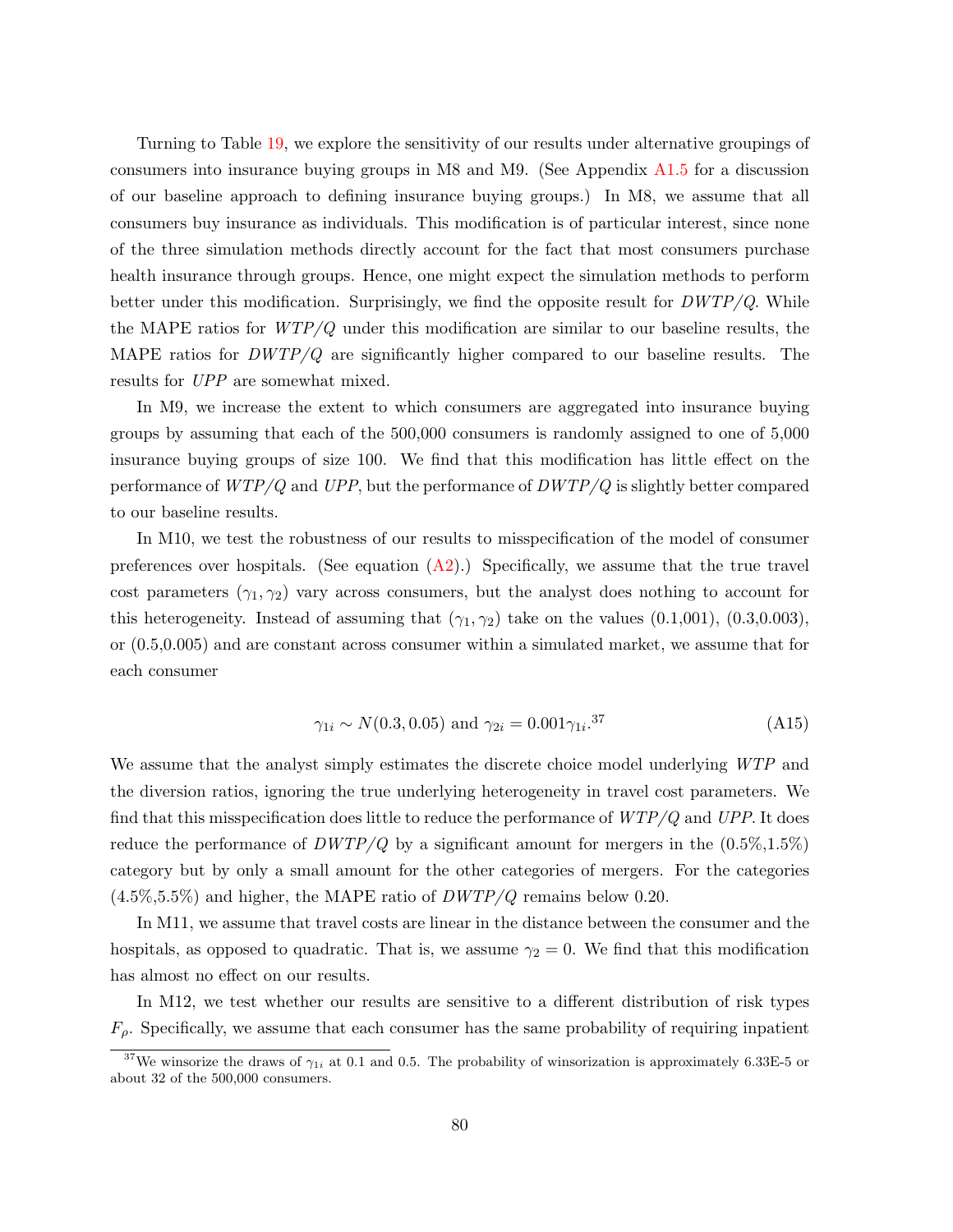care, and this probability is equal to the expected value of  $\rho_i$  in our baseline model. We find that this modification has almost no effect on our results.

Finally, in M13 and M14, we test whether our results are sensitive to a significant increase in consumers' valuation of healthcare not related to inpatient care Z and expenditures on that care  $p_z$ . Specifically, we increase the values of Z from  $\{2,5,8\}$  to  $\{4,7,10\}$  in M13 and the value of  $p_z$  from \$3,200 to \$5,000 in M14. We find that these modifications have almost little effect on our results.  $WTP/Q$  performs slightly worse than it does in our baseline results,  $DWTP/Q$ performs slightly better than it does in our baseline results. The performance is UPP is largely unchanged.

Turning to Table [20,](#page-86-0) we explore the sensitivity of our results to measurement error in hospital system prices and costs. As noted above, we assume that hospital system prices and costs are observed without error in our baseline results. In the real world, prices and costs may be observed with meaningful measurement error. This is likely to degrade the performance of the simulation methods to at least some degree.

In (M15), we assume that hospital system prices within a given market are observed with an IID Normal mean zero error. Hence, we assume that the observed price for hospital system j is

$$
p_j^{observed} = p_j + error_j^p,
$$

where  $p_j$  denotes the true equilibrium price generated in our theoretical model and  $error_j^p \sim$  $N(0, v^p)$ . We assume that  $v^p$  is proportional to the standard deviation of hospital system prices in the market. While we have no way to characterize how much measurement error an analyst would typically encounter in practice, we introduce what appears to us to be a reasonable amount of error by scaling this standard deviation so that, on average, the true hospital system prices in each market explain about 90% of the variation in the observed hospital system prices. The scaling that meets this standard in our simulations is to set  $v^p$  equal to 0.35 times the standard deviation of hospital system prices in the market.

In (M16), we assume that hospital system costs within a given market are observed with an IID Normal mean zero error.

$$
c_j^{observed} = c_j + error_j^c,
$$

where  $c_j$  denotes the true hospital system cost in our theoretical model and  $error_j^c \sim N(0, v^c)$ . Here, we assume that  $v^c$  equals the average standard deviation (across markets) of hospital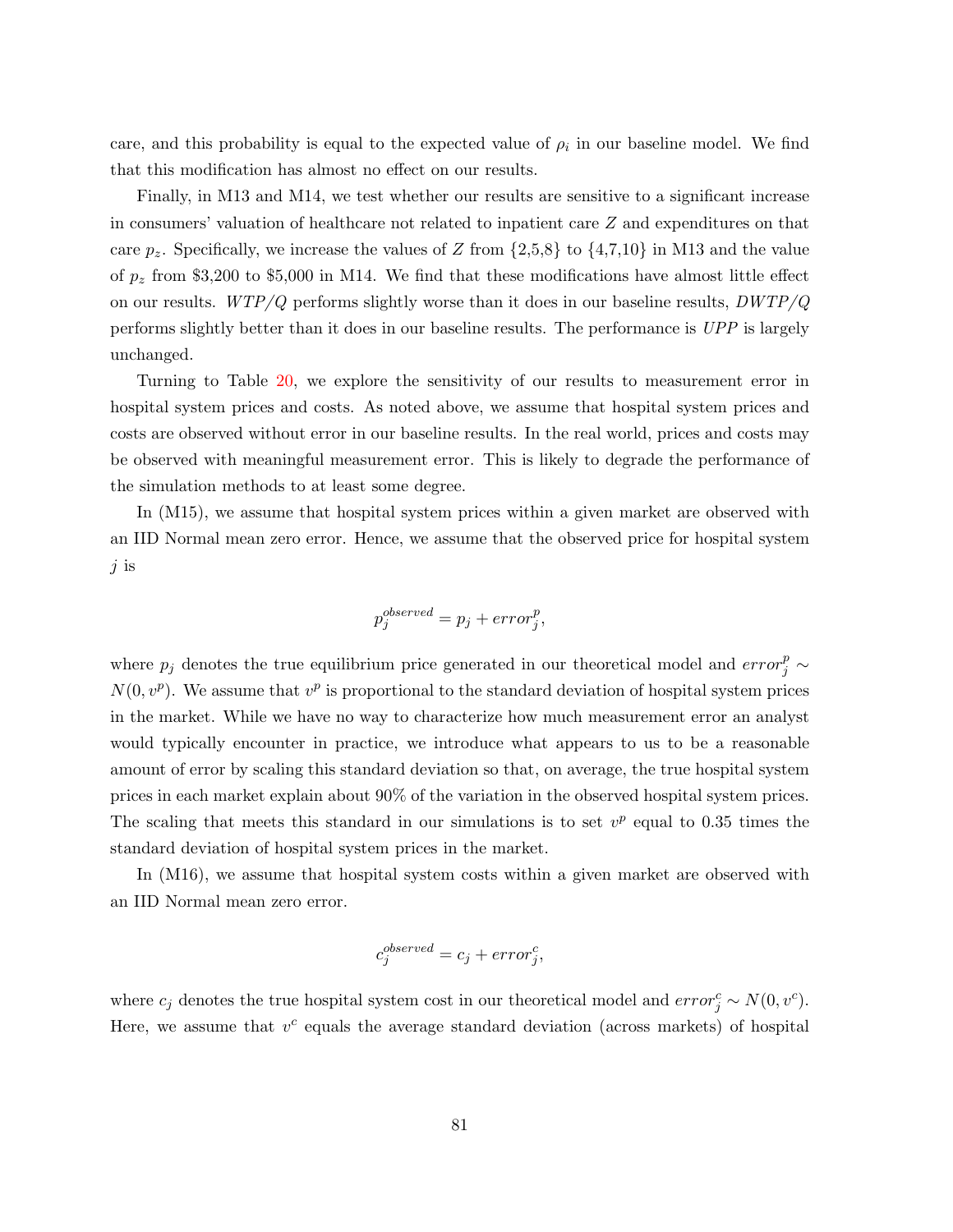costs  $c_j$ . Hence, we set  $v^c = 0.3$ . Given this assumption, the true hospital system costs explain about 52% of the variation in the observed hospital costs within each market, on average.<sup>38</sup>

In  $(M17)$ , we assume that both hospital system prices and costs are measured with error, with  $v^p$  still set to 0.35 times the standard deviation of hospital system prices in the market and  $v^c$  still set to 0.3.

We find that measurement error in prices degrades the performance (as measured by the MAPE ratio) of  $WTP/Q$  and  $DWTP/Q$ . However, the degradation is not so great that the simulation methods become unreliable under the amount of measurement error we apply here. Measurement error in costs results in a smaller degradation in the performance of  $DWTP/Q$ , but actually improves the performance of WTP/Q. Combining measurement error in prices and costs results in about the same level performance as measurement error in price alone for both  $WTP/Q$  and  $DWTP/Q$ . In contrast, we find that neither measurement error in prices nor costs, or price and costs combined, degrades the performance of UPP.

 $38$ The reason we chose this level of measurement error in cost is as follows. In testing the effect of measurement in cost, we found that measurement error in costs had little effect on the performance of the simulation methods. Therefore, we chose a value of  $v^c$  that results in as much measurement error in hospitals costs as there is true variation in hospital costs. We view this as likely a high amount of measurement error.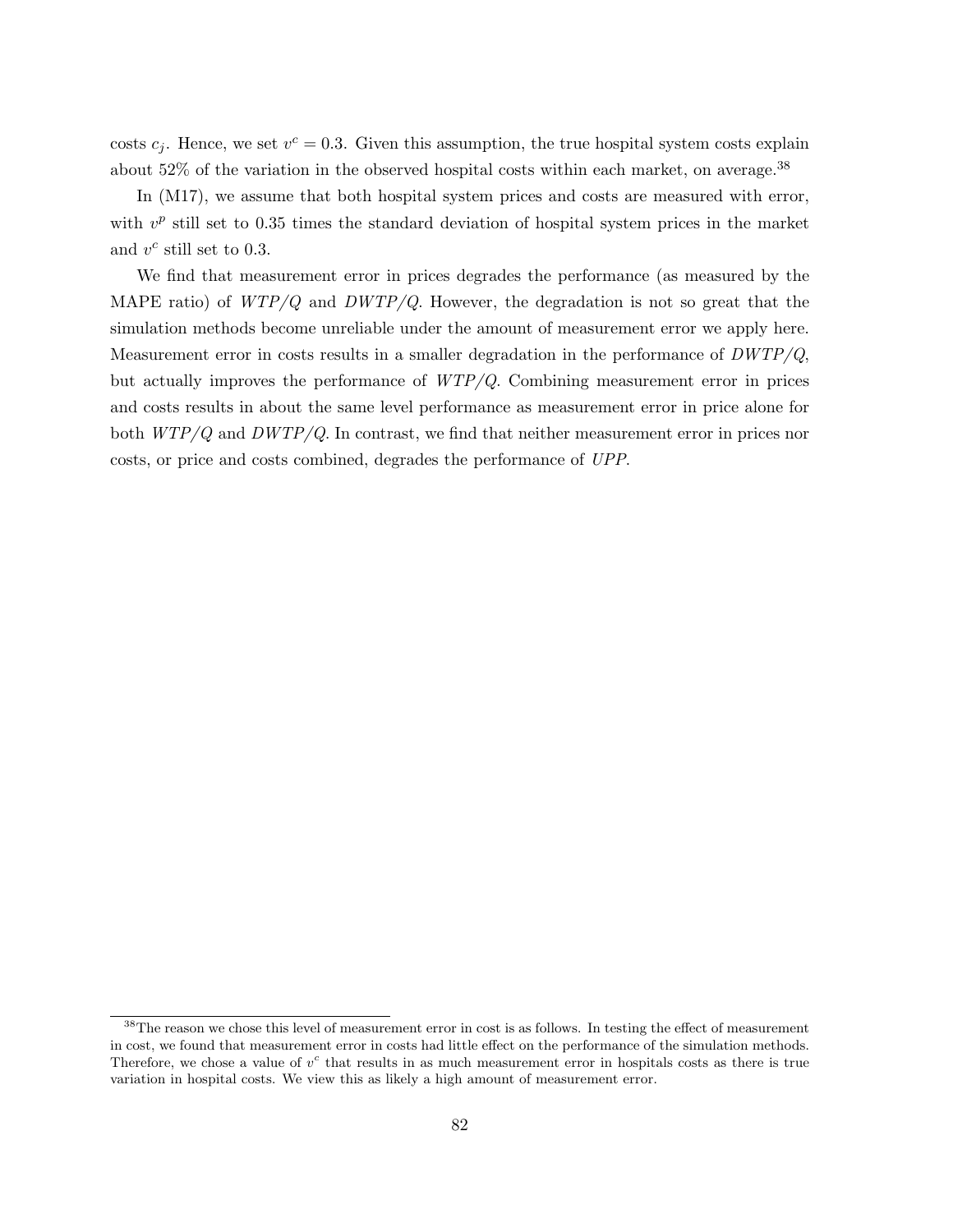|                          | Mean Hosp   | $\Delta p_T$       | WTP/Q     |             | DWTP/Q      |             | UPP         |             |
|--------------------------|-------------|--------------------|-----------|-------------|-------------|-------------|-------------|-------------|
| Modification             | Gr Margin   | $p_r$<br>$\in$     | Rel. Bias | <b>MAPE</b> | Rel. Bias   | <b>MAPE</b> | Rel. Bias   | MAPE        |
|                          |             | $(0.5\%, 1.5\%)$   | $-0.194$  | 0.290       | 0.268       | 0.141       | $0.872\,$   | $\,0.534\,$ |
|                          |             | $(4.5\%, 5.5\%)$   | $-0.154$  | $0.246\,$   | 0.170       | 0.144       | 0.349       | 0.278       |
| Baseline                 | $\,0.492\,$ | $(9.5\%, 10.5\%)$  | $-0.148$  | $0.209\,$   | 0.148       | 0.138       | 0.038       | 0.165       |
|                          |             | $(14.5\%, 15.5\%)$ | $-0.149$  | $0.212\,$   | 0.137       | $0.127\,$   | $-0.133$    | $0.197\,$   |
|                          |             | $(19.5\%, 20.5\%)$ | $-0.166$  | $\,0.194\,$ | $0.130\,$   | 0.135       | $-0.254$    | $0.246\,$   |
| (M1)                     |             | $(0.5\%, 1.5\%)$   | $-0.269$  | $0.294\,$   | $0.184\,$   | $\rm 0.142$ | $\,0.641\,$ | 0.427       |
| Insurers Do Not          |             | $(4.5\%, 5.5\%)$   | $-0.237$  | 0.274       | 0.063       | 0.110       | 0.199       | 0.186       |
| Re-Optimize              | $0.508\,$   | $(9.5\%, 10.5\%)$  | $-0.239$  | $0.262\,$   | 0.029       | 0.101       | $-0.054$    | $0.172\,$   |
| Premiums                 |             | $(14.5\%, 15.5\%)$ | $-0.255$  | $0.268\,$   | $-0.014$    | 0.083       | $-0.196$    | 0.225       |
|                          |             | $(19.5\%, 20.5\%)$ | $-0.223$  | $0.232\,$   | $0.016\,$   | 0.080       | $-0.295$    | 0.307       |
| (M2)                     |             | $(0.5\%, 1.5\%)$   | $-0.195$  | $0.292\,$   | 0.270       | 0.142       | 0.883       | 0.541       |
|                          |             | $(4.5\%, 5.5\%)$   | $-0.153$  | 0.249       | 0.170       | 0.141       | 0.368       | $0.287\,$   |
| $\theta \in$             | 0.525       | $(9.5\%, 10.5\%)$  | $-0.155$  | 0.205       | 0.144       | 0.139       | 0.055       | $0.174\,$   |
| $\{0.4, 0.7, 1.0\}$      |             | $(14.5\%, 15.5\%)$ | $-0.151$  | 0.207       | 0.131       | 0.128       | $-0.113$    | 0.169       |
|                          |             | $(19.5\%, 20.5\%)$ | $-0.158$  | 0.211       | $0.144\,$   | $\rm 0.123$ | $-0.224$    | $0.254\,$   |
| (M3)                     |             | $(0.5\%, 1.5\%)$   | $-0.189$  | 0.288       | 0.269       | 0.142       | 0.867       | 0.529       |
|                          |             | $(4.5\%, 5.5\%)$   | $-0.151$  | $0.243\,$   | 0.172       | 0.146       | 0.330       | 0.268       |
| $\theta \in$             | $\,0.462\,$ | $(9.5\%, 10.5\%)$  | $-0.139$  | $0.213\,$   | $0.155\,$   | $0.134\,$   | $\,0.033\,$ | $0.173\,$   |
| $\{0.6, 0.9, 1.2\}$      |             | $(14.515.5\%)$     | $-0.129$  | $0.200\,$   | 0.129       | 0.125       | $-0.155$    | 0.199       |
|                          |             | $(19.5\%, 20.5\%)$ | $-0.148$  | 0.184       | 0.146       | 0.133       | $-0.279$    | 0.305       |
| (M4)                     |             | $(0.5\%, 1.5\%)$   | $-0.156$  | 0.289       | 0.323       | 0.158       | 0.976       | 0.581       |
|                          |             | $(4.5\%, 5.5\%)$   | $-0.140$  | $0.245\,$   | 0.190       | 0.155       | 0.399       | 0.299       |
| $\lambda \in$            | $\,0.541\,$ | $(9.5\%, 10.5\%)$  | $-0.133$  | $0.207\,$   | 0.160       | 0.147       | 0.072       | 0.170       |
| ${3, 6, 9}$              |             | $(14.5\%, 15.5\%)$ | $-0.144$  | $0.211\,$   | 0.148       | 0.135       | $-0.102$    | 0.168       |
|                          |             | $(19.5\%, 20.5\%)$ | $-0.144$  | $0.192\,$   | 0.149       | $\rm 0.133$ | $-0.230$    | $0.240\,$   |
| (M5)                     |             | $(0.5\%, 1.5\%)$   | $-0.224$  | 0.293       | 0.219       | 0.130       | 0.770       | 0.475       |
|                          |             | $(4.5\%, 5.5\%)$   | $-0.171$  | 0.247       | 0.147       | 0.135       | 0.291       | 0.266       |
| $\lambda \in$            | $0.426\,$   | $(9.5\%, 10.5\%)$  | $-0.146$  | $0.214\,$   | $\,0.143\,$ | $0.134\,$   | $\,0.031\,$ | $0.179\,$   |
| $\{1, 4, 7\}$            |             | $(14.5\%, 15.5\%)$ | $-0.145$  | $0.211\,$   | $0.135\,$   | 0.122       | $-0.125$    | $0.184\,$   |
|                          |             | $(19.5\%, 20.5\%)$ | $-0.176$  | $0.195\,$   | $0.106\,$   | 0.108       | $-0.263$    | 0.283       |
| (M6)                     |             | $(0.5\%, 1.5\%)$   | $-0.156$  | 0.287       | $0.320\,$   | $0.156\,$   | $\,0.966\,$ | $0.576\,$   |
| $\theta \in$             |             | $(4.5\%, 5.5\%)$   | $-0.140$  | $0.244\,$   | $0.190\,$   | $0.156\,$   | $0.376\,$   | $0.292\,$   |
| $\{0.6, 0.9, 1.2\}$      | $0.512\,$   | $(9.5\%, 10.5\%)$  | $-0.142$  | $0.209\,$   | $\,0.154\,$ | $0.147\,$   | $0.046\,$   | $0.165\,$   |
| $\lambda \in$            |             | $(14.5\%, 15.5\%)$ | $-0.141$  | $0.217\,$   | 0.153       | 0.140       | $-0.125$    | $\,0.193\,$ |
| $\{3,6,9\}$              |             | $(19.5\%, 20.5\%)$ | $-0.157$  | 0.192       | 0.150       | 0.137       | $-0.241$    | 0.252       |
| (M7)                     |             | $(0.5\%, 1.5\%)$   | $-0.182$  | $\,0.369\,$ | 0.428       | 0.188       | 0.977       | 0.541       |
|                          |             | $(4.5\%, 5.5\%)$   | $-0.158$  | 0.294       | 0.236       | 0.182       | 0.409       | 0.298       |
| $#J = 8$                 | $0.511\,$   | $(9.5\%, 10.5\%)$  | $-0.182$  | $0.270\,$   | 0.197       | 0.171       | 0.087       | 0.177       |
| $\#S \in \{4, 5, 6, 7\}$ |             | $(14.5\%, 15.5\%)$ | $-0.189$  | $0.256\,$   | $0.176\,$   | $\,0.153\,$ | $-0.117$    | $0.187\,$   |
|                          |             | $(19.5\%, 20.5\%)$ | $-0.177$  | $0.245\,$   | $0.174\,$   | $0.156\,$   | $-0.239$    | $0.262\,$   |

<span id="page-84-0"></span>Table 18: Results Summary Under Modifications to Baseline Parameterizations and Assumptions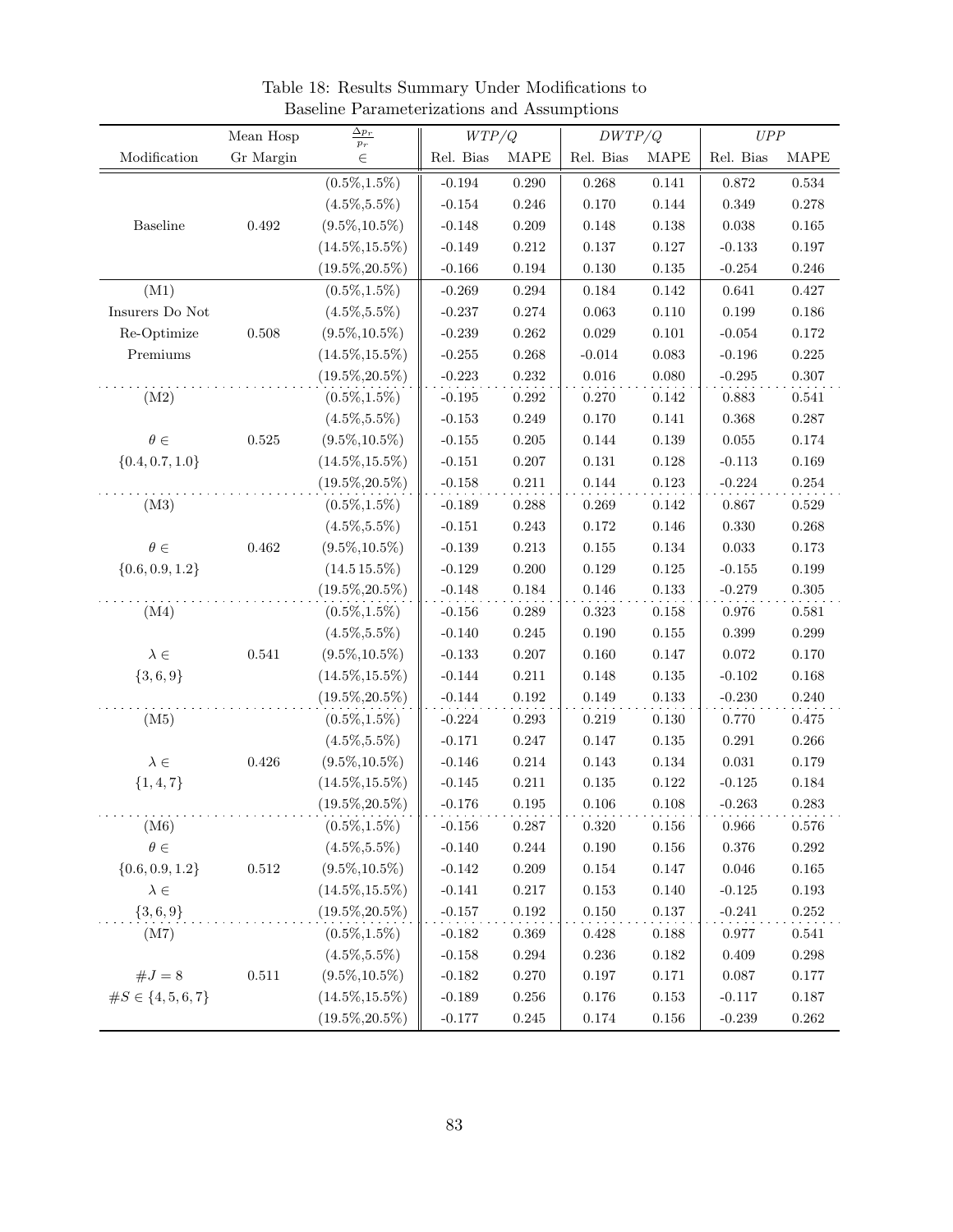|                       | Mean Hosp   | $\mathop{\underline{\Delta p_{r}}}$<br>$p_{\scriptscriptstyle T}$ | WTP/Q     |             | DWTP/Q      |             | UPP         |             |
|-----------------------|-------------|-------------------------------------------------------------------|-----------|-------------|-------------|-------------|-------------|-------------|
| Modification          | Gr Margin   | $\in$                                                             | Rel. Bias | MAPE        | Rel. Bias   | <b>MAPE</b> | Rel. Bias   | MAPE        |
|                       |             | $(0.5\%, 1.5\%)$                                                  | $-0.194$  | 0.290       | 0.268       | 0.141       | 0.872       | $\,0.534\,$ |
|                       |             | $(4.5\%, 5.5\%)$                                                  | $-0.154$  | 0.246       | 0.170       | 0.144       | 0.349       | 0.278       |
| Baseline              | $\,0.492\,$ | $(9.5\%, 10.5\%)$                                                 | $-0.148$  | 0.209       | 0.148       | 0.138       | 0.038       | 0.165       |
|                       |             | $(14.5\%, 15.5\%)$                                                | $-0.149$  | $\rm 0.212$ | 0.137       | $0.127\,$   | $-0.133$    | $0.197\,$   |
|                       |             | $(19.5\%, 20.5\%)$                                                | $-0.166$  | $\,0.194\,$ | $0.130\,$   | 0.135       | $-0.254$    | 0.246       |
| (M8)                  |             | $(0.5\%, 1.5\%)$                                                  | $-0.116$  | $0.288\,$   | 0.353       | 0.173       | 0.711       | 0.417       |
| $500,\!000$ Insurance |             | $(4.5\%, 5.5\%)$                                                  | $-0.092$  | 0.237       | 0.247       | 0.224       | 0.226       | 0.208       |
| <b>Buying Groups</b>  | $0.419\,$   | $(9.5\%, 10.5\%)$                                                 | $-0.065$  | $0.209\,$   | 0.250       | $\,0.234\,$ | $-0.020$    | 0.183       |
| of Size 1             |             | $(14.5\%, 15.5\%)$                                                | $-0.034$  | $0.178\,$   | 0.285       | $0.255\,$   | $-0.159$    | $\,0.193\,$ |
|                       |             | $(19.5\%, 20.5\%)$                                                | $-0.040$  | 0.211       | 0.259       | 0.240       | $-0.299$    | 0.317       |
| (M9)                  |             | $(0.5\%, 1.5\%)$                                                  | $-0.203$  | $\,0.292\,$ | 0.259       | 0.138       | 0.902       | 0.555       |
| $5,000$ Insurance     |             | $(4.5\%, 5.5\%)$                                                  | $-0.165$  | $0.246\,$   | 0.145       | $0.132\,$   | 0.358       | $0.290\,$   |
| <b>Buying Groups</b>  | $0.500\,$   | $(9.5\%, 10.5\%)$                                                 | $-0.168$  | 0.221       | 0.122       | 0.125       | 0.056       | $0.180\,$   |
| of Size 100           |             | $(14.5\%, 15.5\%)$                                                | $-0.169$  | 0.207       | 0.124       | 0.119       | $-0.138$    | $0.187\,$   |
|                       |             | $(19.5\%, 20.5\%)$                                                | $-0.164$  | 0.183       | $0.100\,$   | $0.108\,$   | $-0.251$    | $0.249\,$   |
| (M10)                 |             | $(0.5\%, 1.5\%)$                                                  | $-0.082$  | 0.258       | 0.380       | 0.224       | 0.865       | $\,0.523\,$ |
| Random                |             | $(4.5\%, 5.5\%)$                                                  | $-0.133$  | $0.217\,$   | 0.190       | 0.170       | 0.299       | 0.243       |
| Travel Cost           | 0.487       | $(9.5\%, 10.5\%)$                                                 | $-0.141$  | $0.198\,$   | 0.165       | $\,0.163\,$ | $0.011\,$   | $0.165\,$   |
| Parameters            |             | $(14.5\%, 15.5\%)$                                                | $-0.144$  | $\,0.196\,$ | 0.152       | 0.146       | $-0.136$    | $\,0.193\,$ |
|                       |             | $(19.5\%, 20.5\%)$                                                | $-0.141$  | 0.206       | 0.184       | 0.180       | $-0.258$    | 0.272       |
| (M11)                 |             | $(0.5\%, 1.5\%)$                                                  | $-0.209$  | 0.283       | $0.235\,$   | 0.127       | 0.883       | 0.539       |
|                       |             | $(4.5\%, 5.5\%)$                                                  | $-0.175$  | $0.245\,$   | 0.152       | 0.136       | 0.370       | $0.295\,$   |
| Linear                | 0.481       | $(9.5\%, 10.5\%)$                                                 | $-0.178$  | $0.231\,$   | 0.132       | 0.126       | 0.078       | 0.162       |
| Travel Cost           |             | $(14.5\%, 15.5\%)$                                                | $-0.165$  | $\,0.216\,$ | 0.128       | 0.134       | $-0.099$    | 0.176       |
|                       |             | $(19.5\%, 20.5\%)$                                                | $-0.202$  | 0.221       | 0.116       | 0.119       | $-0.236$    | $0.259\,$   |
| (M12)                 |             | $(0.5\%, 1.5\%)$                                                  | $-0.187$  | 0.290       | 0.277       | 0.145       | 0.930       | $0.560\,$   |
|                       |             | $(4.5\%, 5.5\%)$                                                  | $-0.155$  | 0.248       | 0.169       | 0.144       | 0.372       | $0.294\,$   |
| $\rho_i = E[\rho_i]$  | 0.502       | $(9.5\%, 10.5\%)$                                                 | $-0.150$  | 0.216       | $0.146\,$   | $0.136\,$   | $0.056\,$   | $\,0.165\,$ |
| $\forall i$           |             | $(14.5\%, 15.5\%)$                                                | $-0.149$  | $\rm 0.215$ | $0.136\,$   | 0.126       | $-0.115$    | $\,0.193\,$ |
|                       |             | $(19.5\%, 20.5\%)$                                                | $-0.166$  | $0.187\,$   | 0.129       | 0.128       | $-0.258$    | 0.258       |
| (M13)                 |             | $(0.5\%, 1.5\%)$                                                  | $-0.209$  | $\,0.293\,$ | $0.247\,$   | $0.135\,$   | $\,0.831\,$ | $0.510\,$   |
|                       |             | $(4.5\%, 5.5\%)$                                                  | $-0.162$  | $0.247\,$   | $\,0.159\,$ | $0.137\,$   | 0.337       | 0.268       |
| $Z\in$                | 0.491       | $(9.5\%, 10.5\%)$                                                 | $-0.155$  | $0.209\,$   | 0.138       | 0.130       | $\,0.029\,$ | $\,0.169\,$ |
| ${4,7,10}$            |             | $(14.5\%, 15.5\%)$                                                | $-0.164$  | $\rm 0.215$ | $0.124\,$   | $0.126\,$   | $-0.140$    | $0.200\,$   |
|                       |             | $(19.5\%, 20.5\%)$                                                | $-0.179$  | $0.197\,$   | $0.115\,$   | $\rm 0.121$ | $-0.253$    | 0.251       |
| (M14)                 |             | $(0.5\%, 1.5\%)$                                                  | $-0.166$  | $0.288\,$   | $0.302\,$   | $0.152\,$   | 0.937       | 0.572       |
|                       |             | $(4.5\%, 5.5\%)$                                                  | $-0.136$  | $0.245\,$   | $0.190\,$   | 0.153       | 0.366       | 0.289       |
| $p_z = $5,000$        | $\,0.491\,$ | $(9.5\%, 10.5\%)$                                                 | $-0.138$  | $0.206\,$   | $0.158\,$   | $0.142\,$   | $\,0.054\,$ | $\,0.169\,$ |
|                       |             | $(14.5\%, 15.5\%)$                                                | $-0.136$  | $0.207\,$   | $\,0.153\,$ | $0.132\,$   | $-0.127$    | $0.199\,$   |
|                       |             | $(19.5\%, 20.5\%)$                                                | $-0.156$  | $0.186\,$   | $0.149\,$   | $0.140\,$   | $-0.249$    | 0.247       |

<span id="page-85-0"></span>Table 19: Results Summary Under Modifications to Baseline Parameterizations and Assumptions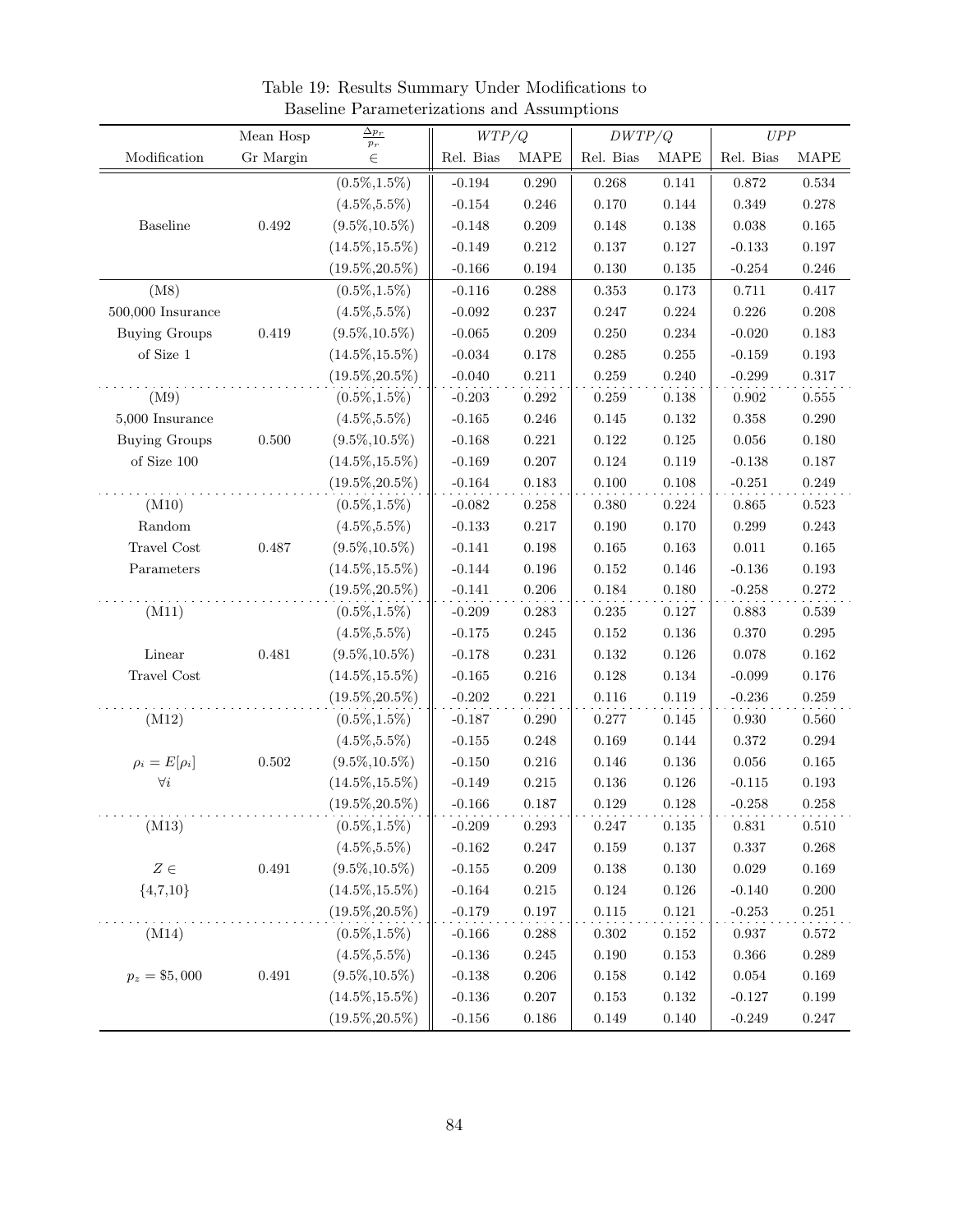|                  | Mean Hosp | $\Delta p_T$<br>$p_r$ | WTP/Q     |             | DWTP/Q    |             | UPP       |             |
|------------------|-----------|-----------------------|-----------|-------------|-----------|-------------|-----------|-------------|
| Modification     | Gr Margin | $\in$                 | Rel. Bias | <b>MAPE</b> | Rel. Bias | <b>MAPE</b> | Rel. Bias | <b>MAPE</b> |
|                  |           | $(0.5\%, 1.5\%)$      | $-0.194$  | 0.290       | 0.268     | 0.141       | 0.872     | 0.534       |
|                  |           | $(4.5\%, 5.5\%)$      | $-0.154$  | 0.246       | 0.170     | 0.144       | 0.349     | 0.278       |
| <b>Baseline</b>  | 0.492     | $(9.5\%, 10.5\%)$     | $-0.148$  | 0.209       | 0.148     | 0.138       | 0.038     | 0.165       |
|                  |           | $(14.5\%, 15.5\%)$    | $-0.149$  | 0.212       | 0.137     | 0.127       | $-0.133$  | 0.197       |
|                  |           | $(19.5\%, 20.5\%)$    | $-0.166$  | 0.194       | 0.130     | 0.135       | $-0.254$  | 0.246       |
| (M15)            |           | $(0.5\%, 1.5\%)$      | $-0.198$  | 0.319       | 0.261     | 0.247       | 0.872     | 0.536       |
|                  |           | $(4.5\%, 5.5\%)$      | $-0.161$  | 0.290       | 0.162     | 0.226       | 0.350     | 0.282       |
| Prices Measured  | 0.492     | $(9.5\%, 10.5\%)$     | $-0.158$  | 0.242       | 0.136     | 0.212       | 0.035     | 0.167       |
| with Error       |           | $(14.5\%, 15.5\%)$    | $-0.150$  | 0.251       | 0.133     | 0.195       | $-0.134$  | 0.188       |
|                  |           | $(19.5\%, 20.5\%)$    | $-0.175$  | 0.240       | 0.125     | 0.191       | $-0.256$  | 0.252       |
| (M16)            |           | $(0.5\%, 1.5\%)$      | $-0.025$  | 0.233       | 0.467     | 0.291       | 0.872     | 0.539       |
|                  |           | $(4.5\%, 5.5\%)$      | $-0.064$  | 0.202       | 0.269     | 0.221       | 0.350     | 0.285       |
| Costs Measured   | 0.492     | $(9.5\%, 10.5\%)$     | $-0.085$  | 0.174       | 0.211     | 0.186       | 0.038     | 0.166       |
| with Error       |           | $(14.5\%, 15.5\%)$    | $-0.100$  | 0.176       | 0.190     | 0.179       | $-0.133$  | 0.196       |
|                  |           | $(19.5\%, 20.5\%)$    | $-0.130$  | 0.184       | 0.164     | 0.164       | $-0.255$  | 0.246       |
| (M17)            |           | $(0.5\%, 1.5\%)$      | $-0.032$  | 0.259       | 0.455     | 0.306       | 0.871     | 0.540       |
| Prices and Costs |           | $(4.5\%, 5.5\%)$      | $-0.073$  | 0.240       | 0.256     | 0.248       | 0.350     | 0.286       |
| Measured         | 0.492     | $(9.5\%, 10.5\%)$     | $-0.095$  | 0.205       | 0.200     | 0.213       | 0.035     | 0.170       |
| with Error       |           | $(14.5\%, 15.5\%)$    | $-0.096$  | 0.213       | 0.193     | 0.199       | $-0.134$  | 0.192       |
|                  |           | $(19.5\%, 20.5\%)$    | $-0.140$  | 0.233       | 0.150     | 0.204       | $-0.257$  | 0.253       |

<span id="page-86-0"></span>Table 20: Results Summary Under Modifications to Baseline Parameterizations and Assumptions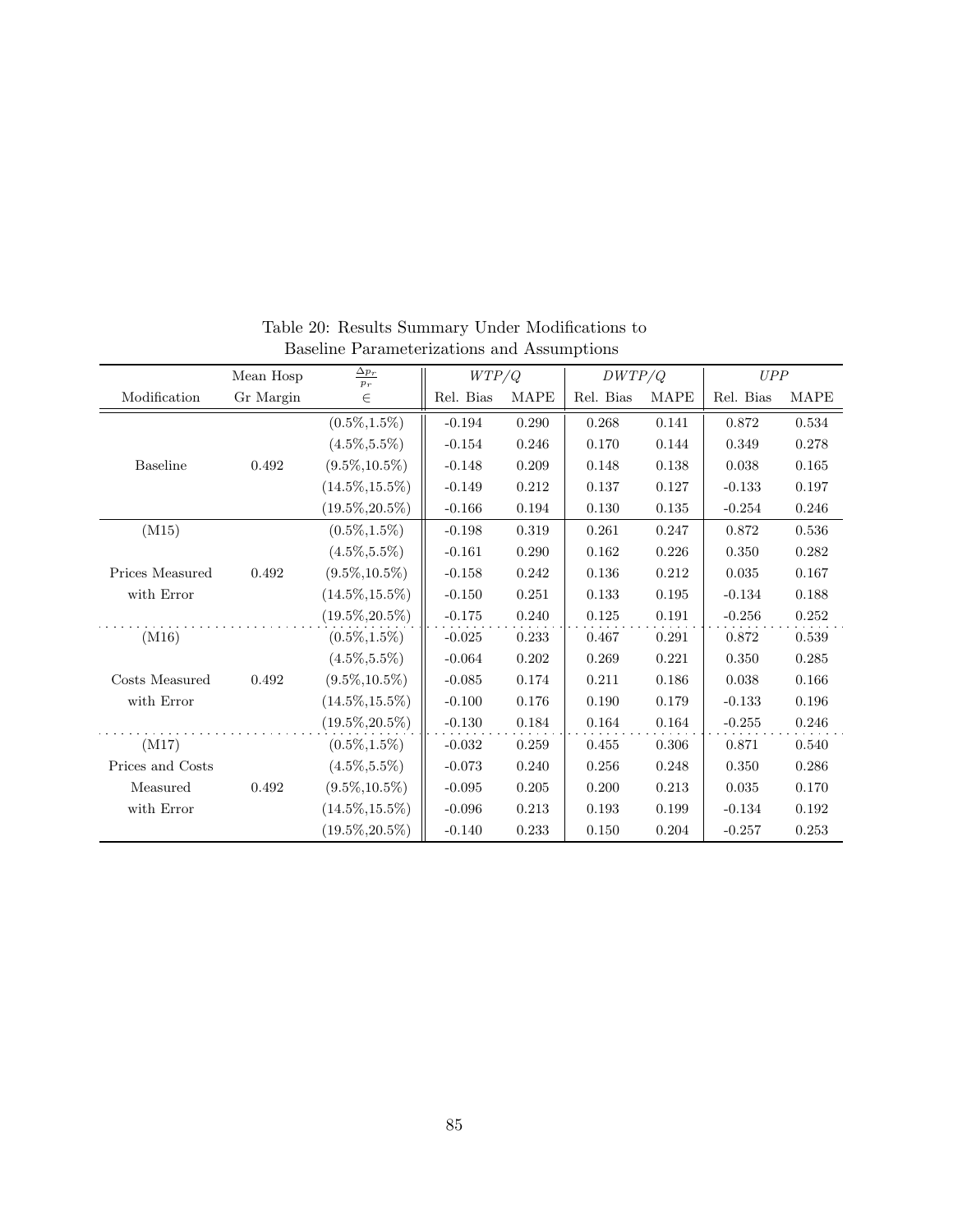## A9 Computation

In this appendix, we provide details on our approach to solving for the Nash-in-Nash price equilibrium in our simulated hospital markets. The equilibrium consists of two broad components: (i) maximizing the set of Nash objective functions that model the bilateral bargaining between hospitals and insurers, and (ii) maximizing the profit functions of the insurers in the Bertrand games that model competition among insurers. The terms that define the equilibrium are, respectively, the prices paid by insurers to hospitals to provide inpatient care and insurance premiums.

For each simulated market, we solve these components simultaneously using a nested search algorithm. In the outer loop of the algorithm, we solve the systems of equations defined by the insurer Bertrand games by searching for optimal premiums conditional on the current guess of hospital prices. In the inner loop, we solve the system of equations defined by the first-order conditions of the Nash bargaining objective functions by searching for optimal hospital prices conditional on the current guess of optimal insurance premiums. Upon convergence in the inner loop, we resolve the insurer Bertrand games (the outer loop) given the updated prices from the Nash bargaining game. We define a set of hospital prices and insurer premiums as the equilibrium if the hospital prices satisfy the first-order conditions of the Nash objective functions to a given tolerance, the premiums satisfy the first-order conditions of the insurer Bertrand game to a given tolerance, and the update in optimal premiums across outer loop iterations is within a given tolerance.

Before proceeding, we remind the reader of some basic notation.  $J$  denotes the set of hospitals, and  $S$  denotes the set of hospital systems.  $J_s$  denotes the set of hospitals in system s, and, in somewhat of an abuse of notation,  $J\$ s denotes the set of hospitals excluding system s. M denotes the set of insurers.  $J_n$  denotes the set of hospitals included in the network of insurer n.  $\pi_{J_n}$  is the general notation for the premium charged by insurer n when insurer n has network  $J_n$ . However, when it is clear from the context, we use  $\pi_J$  and  $\pi_{J\setminus s}$  to denote premiums charged by a given insurer if its network consists of J or  $J\backslash s$ , respectively.

### A9.1 Solving the Insurer Bertrand Games

In this section, we describe the search algorithm we apply in solving the insurer Bertrand games for a given vector of hospital prices. These Bertrand games model the downstream competition among insurers in selling their insurance product to consumers, and the equilibrium profits determined by these games constitute the insurer payoffs in the upstream Nash bargaining games with hospitals. As discussed in the paper, there are two categories of insurer Bertrand games. The first models insurer competition in the equilibrium outcome under which, in our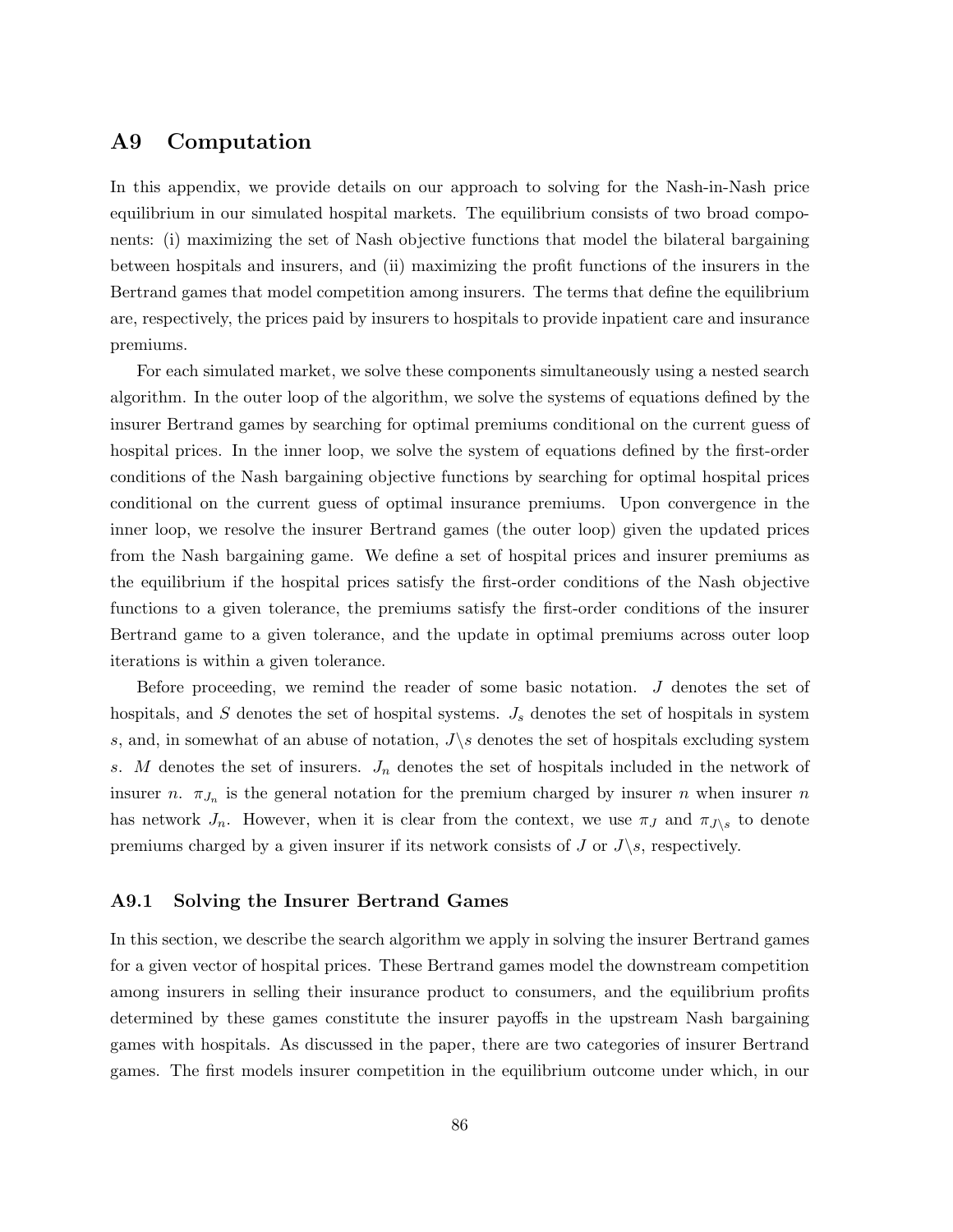setting, all hospital-insurer combinations reach an agreement. The insurer profit from this game define the insurer payoff in the Nash bargaining game denoted  $\Pi_n^J$  in [\(6\)](#page-11-0). The second models insurer competition in the hypothetical outcome under which all hospital-insurer combinations reach an agreement other than insurer  $n$  and one of the hospital systems in the market. The profit for insurer  $n$  from this game define the insurer disagreement payoff in the Nash bargaining game denoted  $\Pi_n^{J \setminus s}$  in [\(6\)](#page-11-0). We refer to these hypothetical equilibria as "exclusion equilibria" since they involve the hypothetical exclusion of one of the hospital systems. Since there are  $\#S$  Nash bargaining problems, we solve this hypothetical "exclusion" Bertrand game for each of the  $\#S$  hospital systems in the market.

#### A9.1.1 Equilibrium Premium and Insurer Profits

We begin by describing our search algorithm for solving the equilibrium profit for all insurers under which all hospital-insurer combinations reach an agreement. The expected profit of insurer  $n$  if all hospital-insurer combinations reach an agreement is defined as

<span id="page-88-0"></span>
$$
\Pi_n^J(\pi_{J_n}) \equiv \sum_g \Lambda_{gn}(\{\pi_{J_m}\}_{m \in M}) \left( \#I_g(\pi_{J_n} - p_z) - \sum_{i \in I_g} \rho_i \sum_{j \in J_n} \sigma_{ij}^{J_n}(p_{jn} + \tau) \right), \tag{A16}
$$

where the probability that buying group  $g$  chooses insurer  $n$  is given as

$$
\Lambda_{gn}(\{\pi_{J_m}\}_{m\in M}) \equiv \frac{\exp\left\{Z_n - \theta\pi_{J_n} + \frac{\lambda}{\#I_g}\sum_{i\in I_g}\rho_i Emax_{iJ_n}\right\}}{1 + \sum_{m\in M}\exp\left\{Z_m - \theta\pi_{J_m} + \frac{\lambda}{\#I_g}\sum_{i\in I_g}\rho_i Emax_{iJ_m}\right\}}.
$$

As noted in the paper, we assume symmetric competition among insurers. This allows us to solve the equilibrium Bertrand game by solving a single equation. Taking the derivative of [\(A16\)](#page-88-0) with respect to  $\pi_{J_n}$  and then applying symmetry, we have the first-order condition

<span id="page-88-1"></span>
$$
\sum_{g} \#I_g \Lambda_g(\pi_J) - \theta \Lambda_g(\pi_J)(1 - \Lambda_g(\pi_J)) \left( \#I_g(\pi_J - p_z) - \sum_{i \in I_g} \rho_i \sum_{j \in J} \sigma_{ij}^J(p_j + \tau) \right) = 0, \quad (A17)
$$

where  $\pi_J$  denotes the premium that is common to all insurers in the symmetric equilibrium, and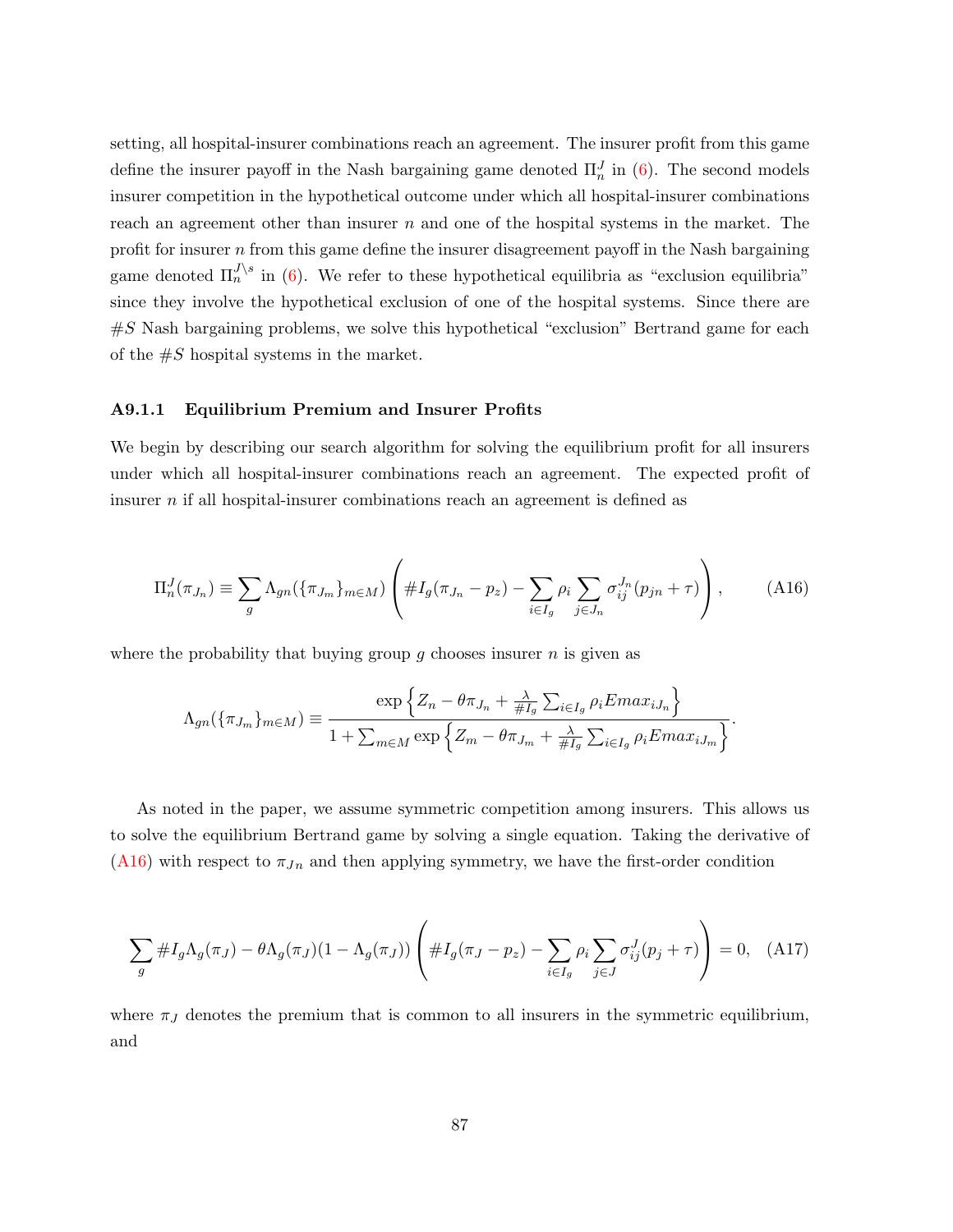$$
\Lambda_g(\pi_J) \equiv \left( \# M + \exp \left\{ \theta \pi_J - Z - \frac{\lambda}{\# I_g} \sum_{i \in I_g} \rho_i E \, \text{max}_{iJ} \right\} \right)^{-1}.
$$

Since this is a single variable search problem, and  $(A17)$  is monotone in  $\pi<sub>J</sub>$ , we solve  $(A17)$ using bisection and apply the following convergence criteria.

<span id="page-89-1"></span>**Convergence Criteria C1.** Letting  $\pi^R$  denote the right bracket in the bisection algorithm (at which  $A17 < 0$  $A17 < 0$ ) and  $\pi^L$  denote the left bracket in the bisection algorithm (at which  $A17 > 0$ ), we define convergence in solving for the equilibrium insurer premium  $\pi_J^*$  as values of  $\pi^R$  and  $\pi^L$  such that:

$$
If \ \pi^R - \pi^L < 10^{-10}, \ then \ \pi_J^* = \frac{\pi^R + \pi^L}{2}.
$$

The equilibrium profit for each insurer is  $(A16)$  evaluated at  $\pi_J^*$ . Since prices and premiums in our simulations are scaled by \$1,000, our convergence criteria solves the optional insurance premium to the nearest \$0.0000001.

# A9.1.2 Exclusion Equilibrium Premium and Insurer Profits: Monopoly Insurer Case

Next, we describe our search algorithm for solving the equilibrium profit for insurer  $n$  if all hospital-insurer combinations other than insurer  $n$  and hospital system  $s$  reach an agreement. We compute this equilibrium for each hospital system in the market, and the solutions constitute the  $\#S$  "exclusion equilibria". Our approach to solving these Bertrand games depends on the number of insurers in the market. If there is a single insurer, then solving for the profit maximizing premium under the hypothetical exclusion of system s is exactly analogous to solving for the equilibrium premium under symmetry. We discuss the oligopoly insurer case in the next subsection. If insurer  $n$  is a monopolist and excludes system  $s$ , its profit function is given by

<span id="page-89-0"></span>
$$
\Pi_n^{J \setminus s} \left( \pi_{J \setminus s} \right) \equiv \sum_g \Lambda_{gn}(\pi_{J \setminus s}) \left( \#I_g(\pi_{J \setminus s} - p_z) - \sum_{i \in I_g} \rho_i \sum_{j \in J \setminus s} \sigma_{ij}^{J \setminus s} (p_{jn} + \tau) \right), \tag{A18}
$$

where the probability that buying group  $g$  chooses insurer  $n$  is given as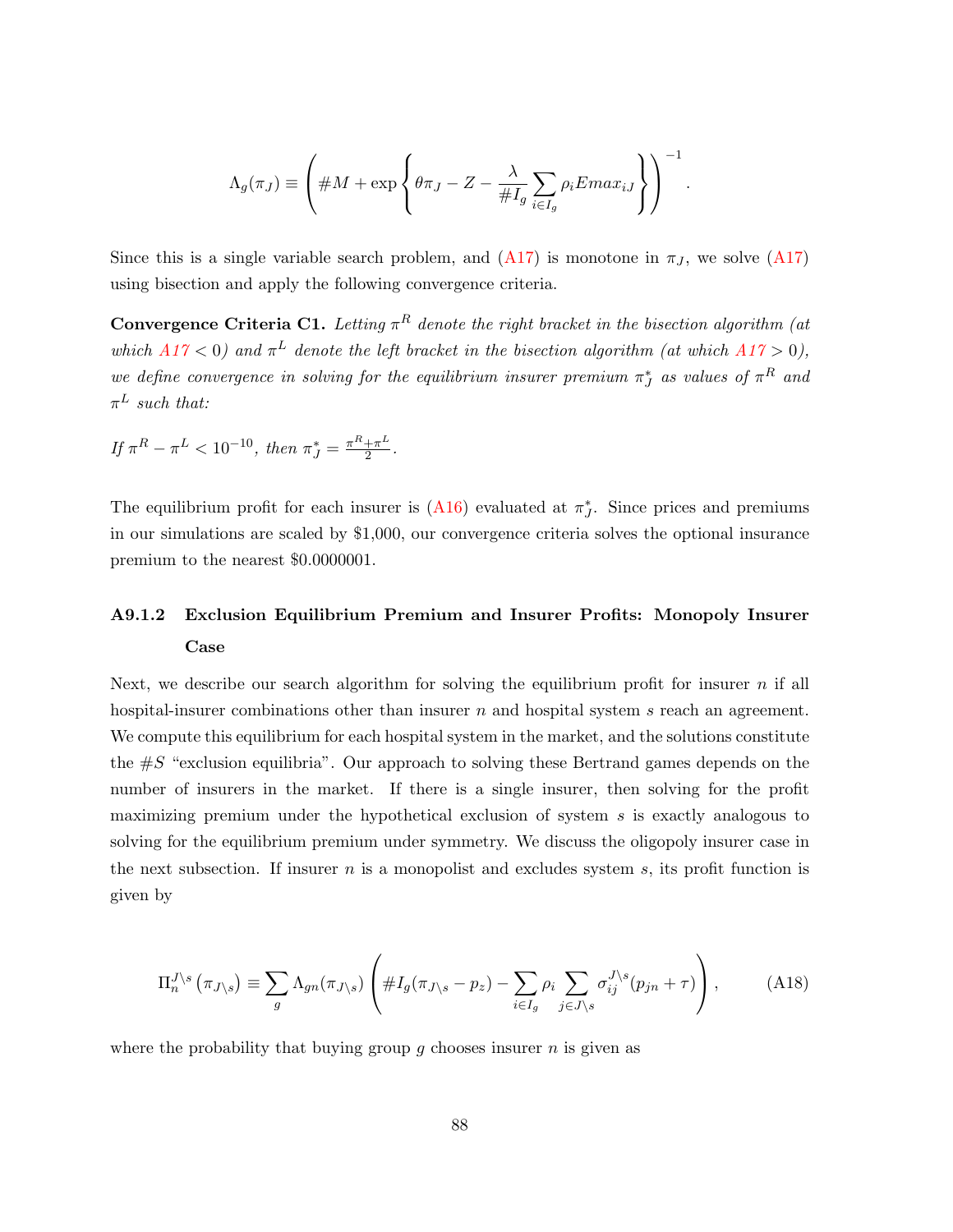$$
\Lambda_{gn}(\pi_{J \setminus s}) \equiv \left(1 + \exp\left\{\theta \pi_{J \setminus s} - Z - \frac{\lambda}{\#I_g} \sum_{i \in I_g} \rho_i E max_{iJ \setminus s}\right\}\right)^{-1}.
$$

Taking the derivative of [\(A18\)](#page-89-0) with respect to  $\pi_{J\setminus s}$ , we have the first-order condition

<span id="page-90-0"></span>
$$
\sum_{g} \#I_{g}\Lambda_{gn}(\pi_{J\setminus s}) - \theta \Lambda_{gn}(\pi_{J\setminus s})(1 - \Lambda_{gn}(\pi_{J\setminus s})) \left( \#I_{g}(\pi_{J\setminus s} - p_{z}) - \sum_{i \in I_{g}} \rho_{i} \sum_{j \in J\setminus s} \sigma_{ij}^{J\setminus s}(p_{jn} + \tau) \right) = 0.
$$
\n(A19)

As with the search for the equilibrium premium, this is a single variable search problem, and the derivative of the profit function under the exclusion of s is monotone in  $\pi_{J\setminus s}$ . Hence, we again solve [\(A19\)](#page-90-0) using bisection, applying the same convergence criteria.

<span id="page-90-1"></span>**Convergence Criteria C2.** Letting  $\pi^R$  denote the right bracket in the bisection algorithm (at which  $A19 < 0$  $A19 < 0$ ), and  $\pi^L$  denote the left bracket in the bisection algorithm (at which  $A19 > 0$ ), we define convergence in solving for the equilibrium exclusion insurer premium  $\pi_{J\setminus s}^*$  as values of  $\pi^R$  and  $\pi^L$  such that:

$$
If \ \pi^R - \pi^L < 10^{-10}, \ then \ \pi^*_{J \setminus s} = \frac{\pi^R + \pi^L}{2}.
$$

The exclusion equilibrium profit for the monopoly insurer under the exclusion of system s is [\(A18\)](#page-89-0) evaluated at  $\pi^*_{J\setminus s}$ .

# A9.1.3 Exclusion Equilibrium Premium and Insurer Profits: Oligopoly Insurer Case

If there is more than one insurer, a hypothetical exclusion of a given hospital system for one of the insurers creates asymmetric competition in the insurance market since one insurer's network is different from the others. Since competition is otherwise symmetric, the first-order conditions of the Bertrand game played by insurers under the hypothetical exclusion reduces to a two-by-two system of equations: one first-order condition for the insurer that is excluding the hospital system (insurer n) and one first-order condition for the remaining insurers  $(m \in M\backslash n)$ , each of which includes all hospital systems.

The profit function of insurer n under the exclusion of hospital system s is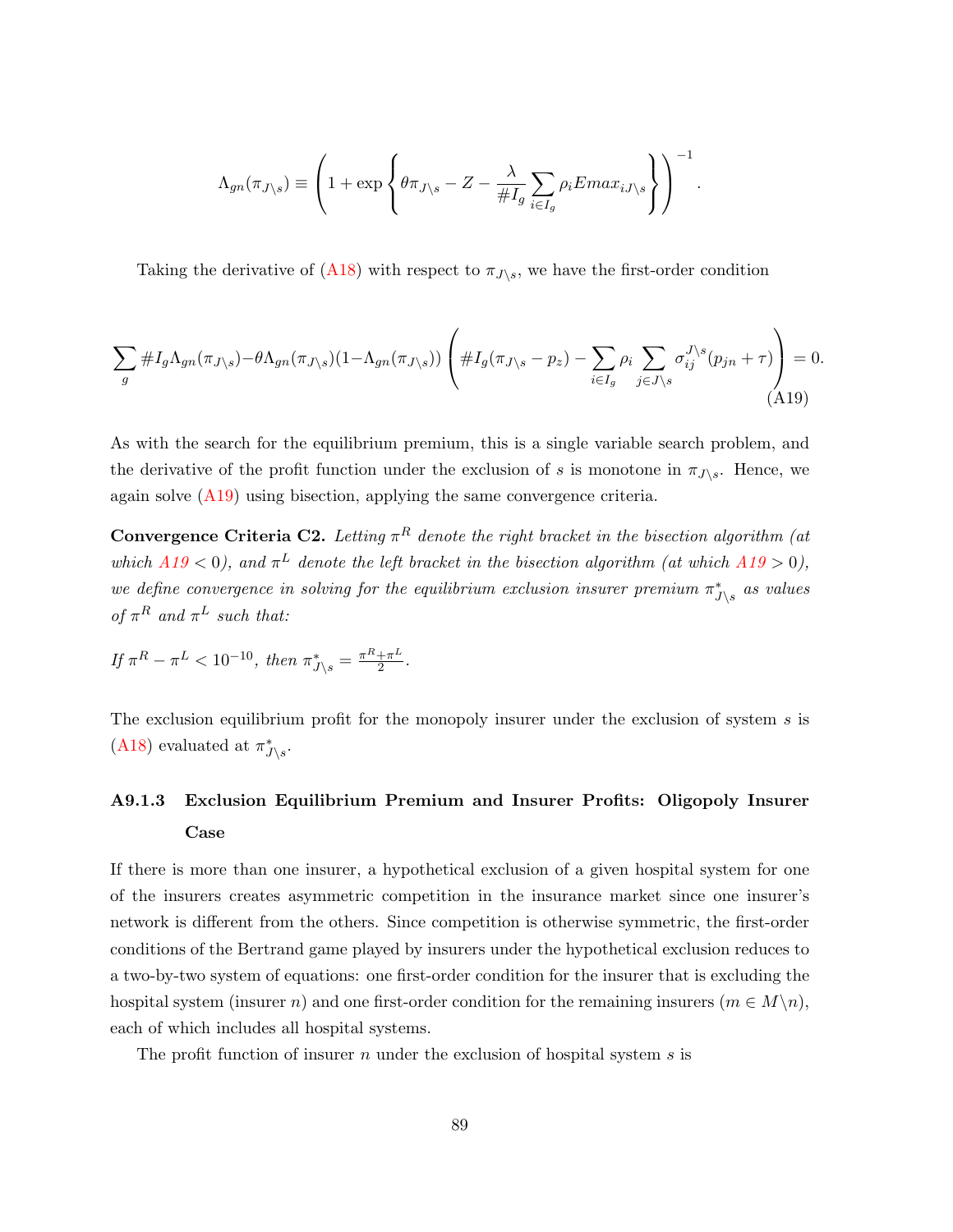<span id="page-91-0"></span>
$$
\Pi_n^{J \setminus s}(\pi_{J \setminus s}) \equiv \sum_g \Lambda_{gn}(\pi_{J \setminus s}, \pi_J) \left( \#I_g(\pi_{J \setminus s} - p_z) - \sum_{i \in I_g} \rho_i \sum_{j \in J \setminus s} \sigma_{ij}^{J \setminus s} (p_{jn} + \tau) \right), \tag{A20}
$$

where the probability that buying group  $g$  chooses insurer  $n$  if  $n$  excludes system  $s$  and all other insurer include all systems is

$$
\Lambda_{gn}(\pi_{J \setminus s}, \pi_J) \equiv \frac{\exp\left\{Z_n - \theta \pi_{J \setminus s} + \frac{\lambda}{\#I_g} \sum_{i \in I_g} \rho_i Emax_{iJ \setminus s}\right\}}{1 + \exp\left\{Z_n - \theta \pi_{J \setminus s} + \frac{\lambda}{\#I_g} \sum_{i \in I_g} \rho_i Emax_{iJ \setminus s}\right\} + \sum_{m \in M \setminus n} \exp\left\{Z_m - \theta \pi_{J_m} + \frac{\lambda}{\#I_g} \sum_{i \in I_g} \rho_i Emax_{iJ_m}\right\}}.
$$

The profit function of each of remaining insurers  $m \in M \setminus n$ , for which system s is not excluded is

<span id="page-91-1"></span>
$$
\Pi_m^J(\pi_J) \equiv \sum_g \Lambda_{gm}(\pi_J, \pi_{J \setminus s}) \left( \#I_g(\pi_J - p_z) - \sum_{i \in I_g} \rho_i \sum_{j \in J} \sigma_{ij}^J(p_{jm} + \tau) \right), \tag{A21}
$$

where the probability that buying group  $g$  chooses insurer  $m$  if  $n$  excludes system  $s$  and all other insurer include all systems is

$$
\Lambda_{gm}(\pi_J, \pi_{J \setminus s}) \equiv \frac{\exp\left\{Z_m - \theta \pi_{J_m} + \frac{\lambda}{\#I_g} \sum_{i \in I_g} \rho_i Emax_{iJ_m}\right\}}{1 + \exp\left\{Z_n - \theta \pi_{J \setminus s} + \frac{\lambda}{\#I_g} \sum_{i \in I_g} \rho_i Emax_{iJ \setminus s}\right\} + \sum_{m' \in M \setminus n} \exp\left\{Z_{m'} - \theta \pi_{J_{m'}} + \frac{\lambda}{\#I_g} \sum_{i \in I_g} \rho_i Emax_{iJ_{m'}}\right\}}.
$$

Taking the derivatives of [\(A20\)](#page-91-0) and [\(A21\)](#page-91-1) with respect to  $\pi_{J\setminus s}$  and  $\pi_{J}$ , respectively, and applying symmetry, yields the system of first-order conditions

<span id="page-91-2"></span>
$$
\sum_{g} \#I_{g}\Lambda_{gn}(\pi_{J\setminus s}, \pi_{J}) - \theta \Lambda_{gn}(\pi_{J\setminus s}, \pi_{J})(1 - \Lambda_{gn}(\pi_{J\setminus s}, \pi_{J})) \left( \#I_{g}(\pi_{J\setminus s} - p_{z}) - \sum_{i \in I_{g}} \rho_{i} \sum_{j \in J\setminus s} \sigma_{ij}^{J\setminus s}(p_{j} + \tau) \right) = 0.
$$
\n(A22)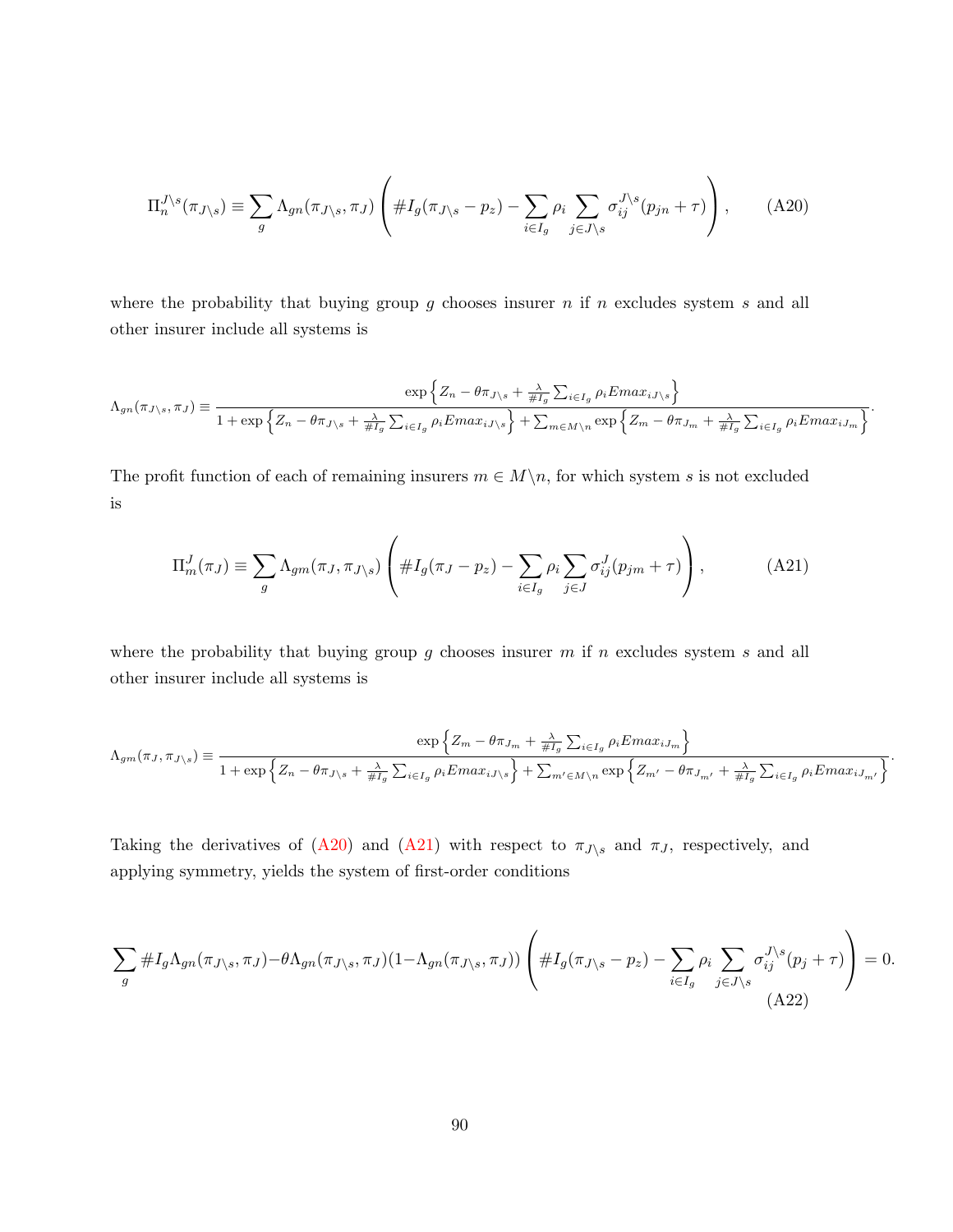<span id="page-92-0"></span>
$$
\sum_{g} \#I_{g}\Lambda_{g}(\pi_{J}, \pi_{J\setminus s}) - \theta \Lambda_{g}(\pi_{J}, \pi_{J\setminus s}) (1 - \Lambda_{g}(\pi_{J}, \pi_{J\setminus s})) \left( \#I_{g}(\pi_{J} - p_{z}) - \sum_{i \in I_{g}} \rho_{i} \sum_{j \in J} \sigma_{ij}^{J}(p_{j} + \tau) \right) = 0.
$$
\n(A23)

where

$$
\Lambda_{gn}(\pi_{J \setminus s}, \pi_J) \equiv \frac{\exp\left\{Z - \theta \pi_{J \setminus s} + \frac{\lambda}{\#I_g} \sum_{i \in I_g} \rho_i Emax_{iJ \setminus s}\right\}}{1 + \exp\left\{Z - \theta \pi_{J \setminus s} + \frac{\lambda}{\#I_g} \sum_{i \in I_g} \rho_i Emax_{iJ \setminus s}\right\} + (\#M - 1) \exp\left\{Z - \theta \pi_J + \frac{\lambda}{\#I_g} \sum_{i \in I_g} \rho_i Emax_{iJ}\right\}}
$$

and

$$
\Lambda_g(\pi_J, \pi_{J \setminus s}) \equiv \frac{\exp\left\{Z - \theta \pi_J + \frac{\lambda}{\#I_g} \sum_{i \in I_g} \rho_i Emax_{iJ}\right\}}{1 + \exp\left\{Z - \theta \pi_{J \setminus s} + \frac{\lambda}{\#I_g} \sum_{i \in I_g} \rho_i Emax_{iJ \setminus s}\right\} + (\#M - 1) \exp\left\{Z - \theta \pi_J + \frac{\lambda}{\#I_g} \sum_{i \in I_g} \rho_i Emax_{iJ}\right\}}.
$$

We solve the system given by [\(A22\)](#page-91-2) and [\(A23\)](#page-92-0) for  $\pi_{J\setminus s}$  and  $\pi_J$  using Newton's method. We apply a two-component stopping rule based on [Judd](#page-99-0) [\(1998\)](#page-99-0). First, the Euclidean norm of the vector composed of  $(A22)$  and  $(A23)$  must be less than a given tolerance. Second, the the Euclidean norm of the vector composed of the updates to  $\pi_{J\setminus s}$  and  $\pi_J$  must be less than a given tolerance. The first component verifies that the first-order conditions are satisfied, and the second verifies that the sequence of guesses of the optimal premiums has converged.

<span id="page-92-1"></span>**Convergence Criteria C3.** Let  $\iota$  index iterations in the Newton search for the optimal premiums  $(\pi^*_{J\setminus s}, \pi^*_J)$  given hospital prices. We define the equilibrium as  $(\pi^t_{J\setminus s}, \pi^t_{J})$  if:

$$
\begin{split} &\left(i\right)\sqrt{\left(\tfrac{\partial\Pi_{n}^{J\backslash s}}{\partial\pi_{J\backslash s}}\right)^{2}+\left(\tfrac{\partial\Pi_{m}^{J}}{\partial\pi_{J}}\right)^{2}}\Big|_{\pi_{J\backslash s}^{\iota},\pi_{J}^{\iota}}<10^{-7}, \;and \\ &\left(ii\right)\sqrt{(\pi_{J\backslash s}^{\iota}-\pi_{J\backslash s}^{\iota-1})^{2}+(\pi_{J}^{\iota}-\pi_{J}^{\iota-1})^{2}}<10^{-7}\left(1+\sqrt{(\pi_{J\backslash s}^{\iota})^{2}+(\pi_{J}^{\iota})^{2}}\right). \end{split}
$$

The exclusion equilibrium profit for the insurer  $n$  under the exclusion of system  $s$  in the insurer oligopoly case is [\(A20\)](#page-91-0) evaluated at  $(\pi^*_{J\setminus s}, \pi^*_J)$ .

We solve for the optimal premiums under a hypothetical exclusion of a given hospital system, for either the monopoly or oligopoly insurer case, for each of the  $\#S$  hospital systems in the market.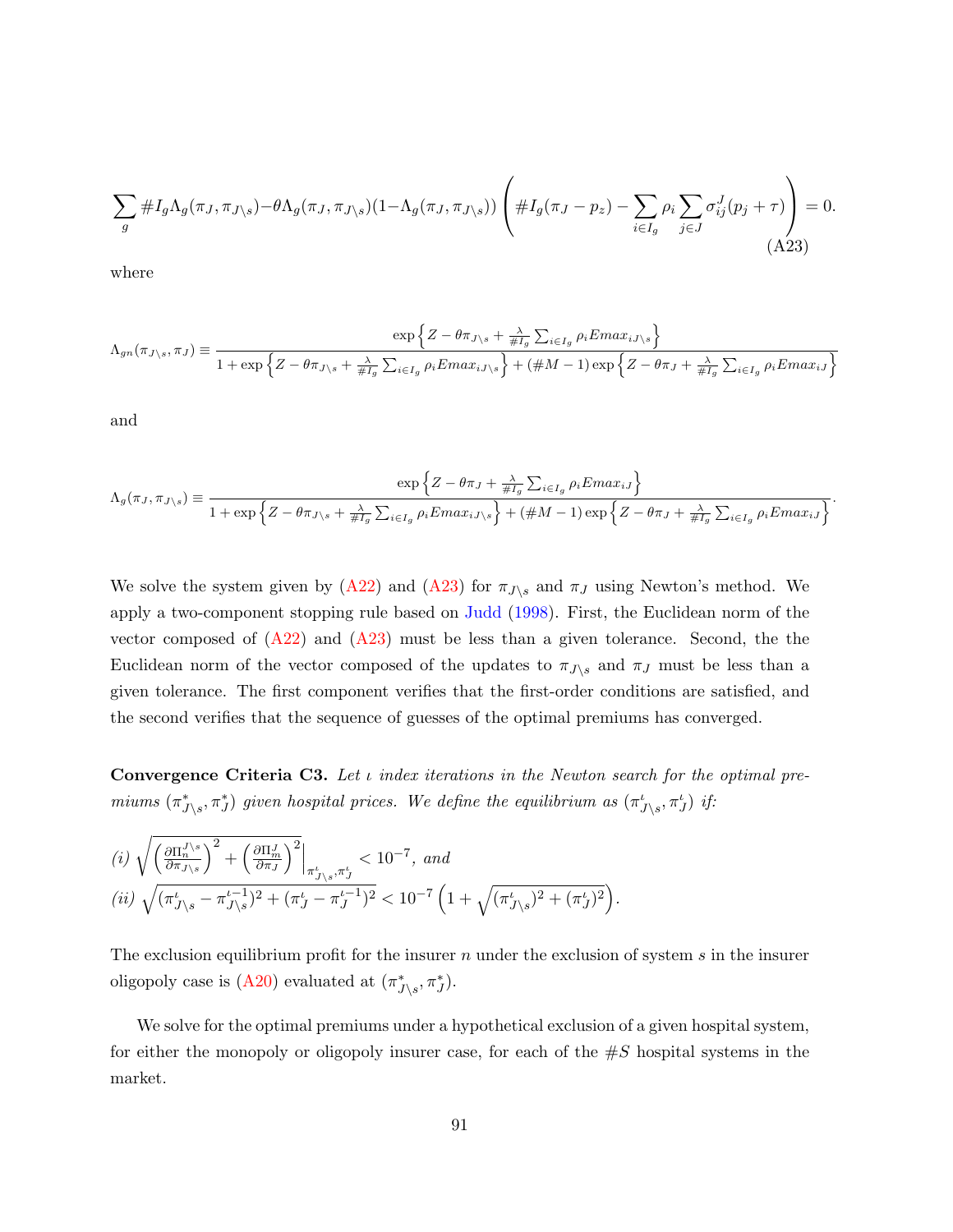### A9.2 Solving the Hospital-Insurer Bargaining Game

In the subsection, we describe our approach to computing the price equilibrium in the Nash bargaining games between hospitals and insurers conditional on the current guesses of the optimal insurance premiums,  $\left\{\pi_J^*, \pi_{J\setminus 1}^*, ..., \pi_{J\setminus \#S}^*\right\}$ . Since there are  $\#S$  hospital systems in each market, and we assume symmetric competition among insurers, the equilibrium is found maximizing (simultaneously) the joint surplus of  $\#S$  Nash bargaining games. We compute the equilibrium by solving the system of  $\#S$  equations defined by the derivatives of the  $\#S$  Nash objective functions with respect to its own price. We solve for the set of optional prices using Newton's method.

As noted in the paper, we impose the restriction that each hospital system and insurer negotiate a single price that is applied to each hospital within the system. Hence, we described computing the equilibrium at the hospital system-insurer level.

Recall that the expected volume for system s from enrollees of insurer  $n$  is computed from three stochastic components: the probability that a consumer's insurance group  $q$  will select insurer n, the probability that each consumer in group q will require inpatient care, and the probability that each consumer in group g who does require inpatient care will select a hospital in system s. This expected volume is defined as

$$
q_{sn} \equiv \sum_{g} \Lambda_{gn}(\pi_{J_n}) \sum_{i \in I_g} \rho_i \sum_{j \in J_s} \sigma_{ij}^J.
$$

The expected volume is defined analogously across all insurers, and, of course, is equal across all insurers in equilibrium because of the assumption of symmetric competition in the insurance market. Note that hospital prices affect expected hospital volumes only indirectly through the premium in the first term,  $\Lambda_{gn}(\pi_{J_n})$ . The remaining two components of expected hospital volumes,  $\rho_i$  and  $\sigma_{ij}^J$ , are exogenous.

Similarly, the expected volume for system s from another insurer  $m$  in the event that s does not reach an agreement with insurer *n* is defined as

$$
q_{s(m \backslash n)} \equiv \sum_{g} \Lambda_{gm}(\pi_J, \pi_{J \backslash s}) \sum_{i \in I_g} \rho_i \sum_{j \in J_s} \sigma_{ij}^J.
$$

Next, we turn to defining the cost of providing inpatient care at the hospital system level. Recall that the exogenous cost terms  $c_j$  are drawn at the hospital level. Hence, the marginal cost of inpatient care for system s should be the expected volume weighted mean of  $\{c_j\}_{j\in J_s}$ . Since a component of expected volume (the insurance choice probability  $\Lambda_{gn}(\pi_{J_n})$ ) is endogenous, the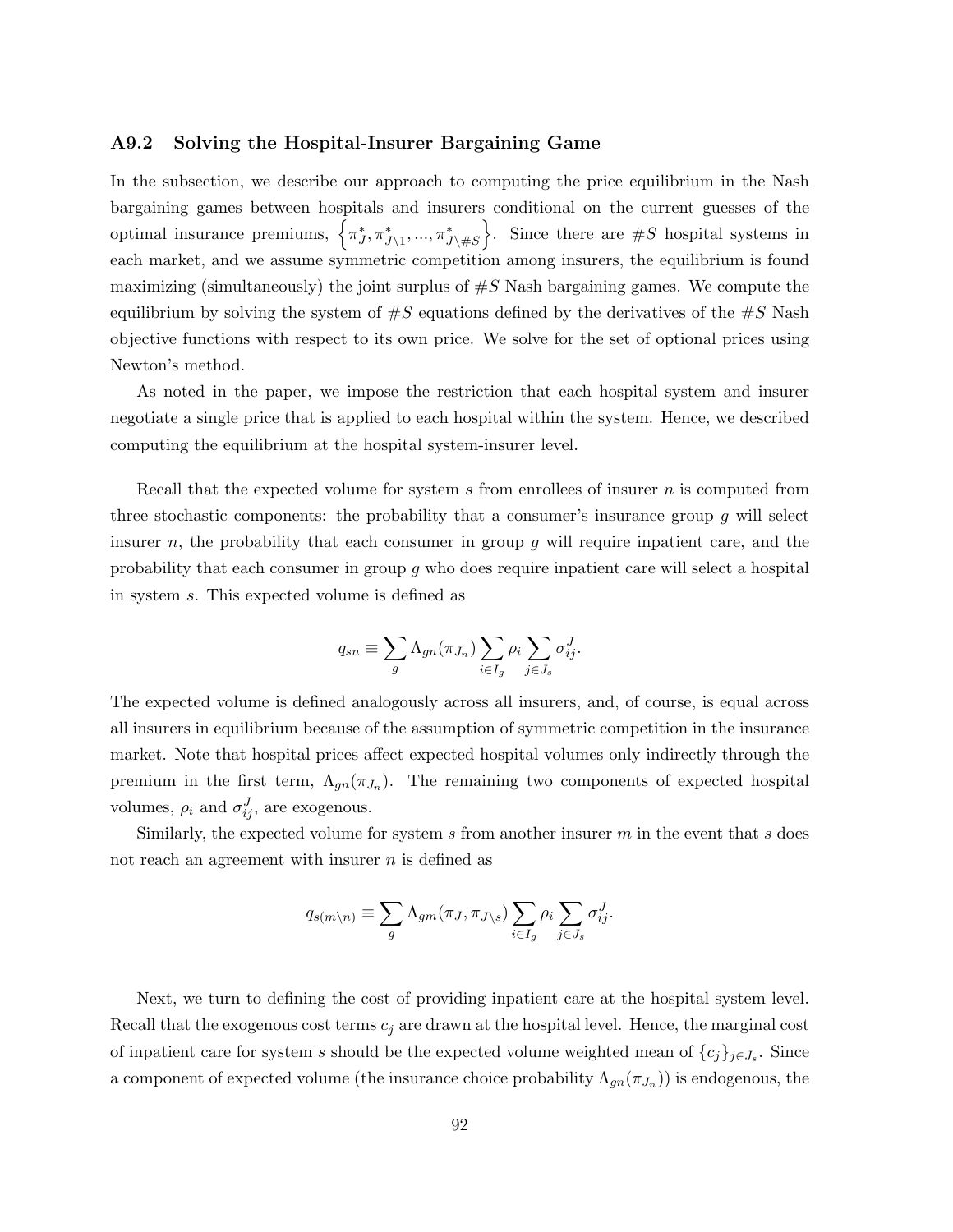weights used to determine system-level cost  $c_s$  should be determined in equilibrium. However, almost none of the variation in expected volume across hospitals is due to  $\Lambda_{gn}(\pi_{J_n})$ . Rather, almost all of this variation is due to variation in the exogenous components,  $\rho_i$  and  $\sigma_{ij}^{J}$ .<sup>39</sup> Hence, including  $\Lambda_{gn}(\pi_{J_n})$  in constructing the volume weights would unnecessarily add to the computational burden. Therefore, we use only the exogenous components of expected volume in constructing the weights. Hence, we define system-level marginal cost as

$$
c_s = \frac{\sum_{g}\sum_{i \in I_g} \rho_i \sum_{j \in J_s} \sigma_{ij}^J c_j}{\sum_{g}\sum_{i \in I_g} \rho_i \sum_{j \in J_s} \sigma_{ij}^J},
$$

and we treat this cost as fixed throughout the search algorithm.

Given these terms, the Nash bargaining objective function for hospital system s and insurer  $n$  is

$$
NB_{sn} \equiv \left(q_{sn} (p_{sn} - c_s) - \sum_{m \in M \backslash n} (q_{s(m \backslash n)} - q_{sm}) (p_{sm} - c_s)\right)^{\alpha} \left(\Pi_n^J(p_{sn}) - \Pi_n^{J \backslash s}\right)^{1-\alpha}.
$$

Note that we list the dependence of the insurer n's equilibrium payoff  $\Pi_n^J(p_{sn})$  on the price paid to system s, but not the disagreement payoff  $\Pi_n^{J \setminus s}$ . This distinction arises because, under no agreement, no enrollees of  $n$  will be treated by  $s$ . However, each of these payoffs depends on the prices paid to all other systems, as shown in  $(A16)$ ,  $(A18)$ , and  $(A20)$ .

The derivative of the Nash objective function with respect to its own price is

<span id="page-94-0"></span>
$$
\frac{\partial \ln(NB_{sn})}{\partial p_{sn}} = \alpha \frac{q_{sn} + \frac{\partial q_{sn}}{\partial \pi_{J_n}} \frac{\partial \pi_{J_n}}{\partial p_{sn}} (p_{sn} - c_s)}{q_{sn} (p_{sn} - c_s) - \sum_{m \in M \backslash n} (q_{s(m \backslash n)} - q_{sm}) (p_{sm} - c_s)} - (1 - \alpha) \frac{q_{kn} + \frac{\partial \Pi_n^J(p_{sn})}{\partial \pi_n} \frac{\partial \pi_{J_n}}{\partial p_{sn}}}{\Pi_n^J(p_{sn}) - \Pi_n^{J \backslash s}}.
$$
\n(A24)

The price acts indirectly through the insurance premium in both the insurer and hospital system payoffs. The indirect effect in the insurer payoff  $\frac{\partial \Pi_n^J(p_{sn})}{\partial \tau}$  $\partial \pi_n$  $\partial \pi_n$  $\frac{\partial \pi_n}{\partial p_{sn}}$  equals zero in equilibrium by the Envelope Theorem. This equilibrium condition is enforced by the outer loop of our search algorithm in which we search for the premiums that maximize insurer profits. Hence, we can

 $39$ To test this, we evaluate the correlation at the hospital level between the expected volume for hospital j  $\sum_{g} \Lambda_{gn}(\pi_{J_n}) \sum_{i \in I_g} \rho_i \sigma_{ij}^J$  and the expected volume using only the exogenous components  $\sum_{g} \sum_{i \in I_g} \rho_i \sigma_{ij}^J$ . Generating these terms for 1,000 simulated markets and computing the correlation between  $\sum_{g} \Lambda_{gn}(\pi_{J_n}) \sum_{i \in I_g} \rho_i \sigma_{ij}^J$ and  $\sum_{g} \sum_{i\in I_g} \rho_i \sigma_{ij}^J$  in each market, we find that the correlation is never less than 0.999 and greater than 0.9999999 in 659 markets.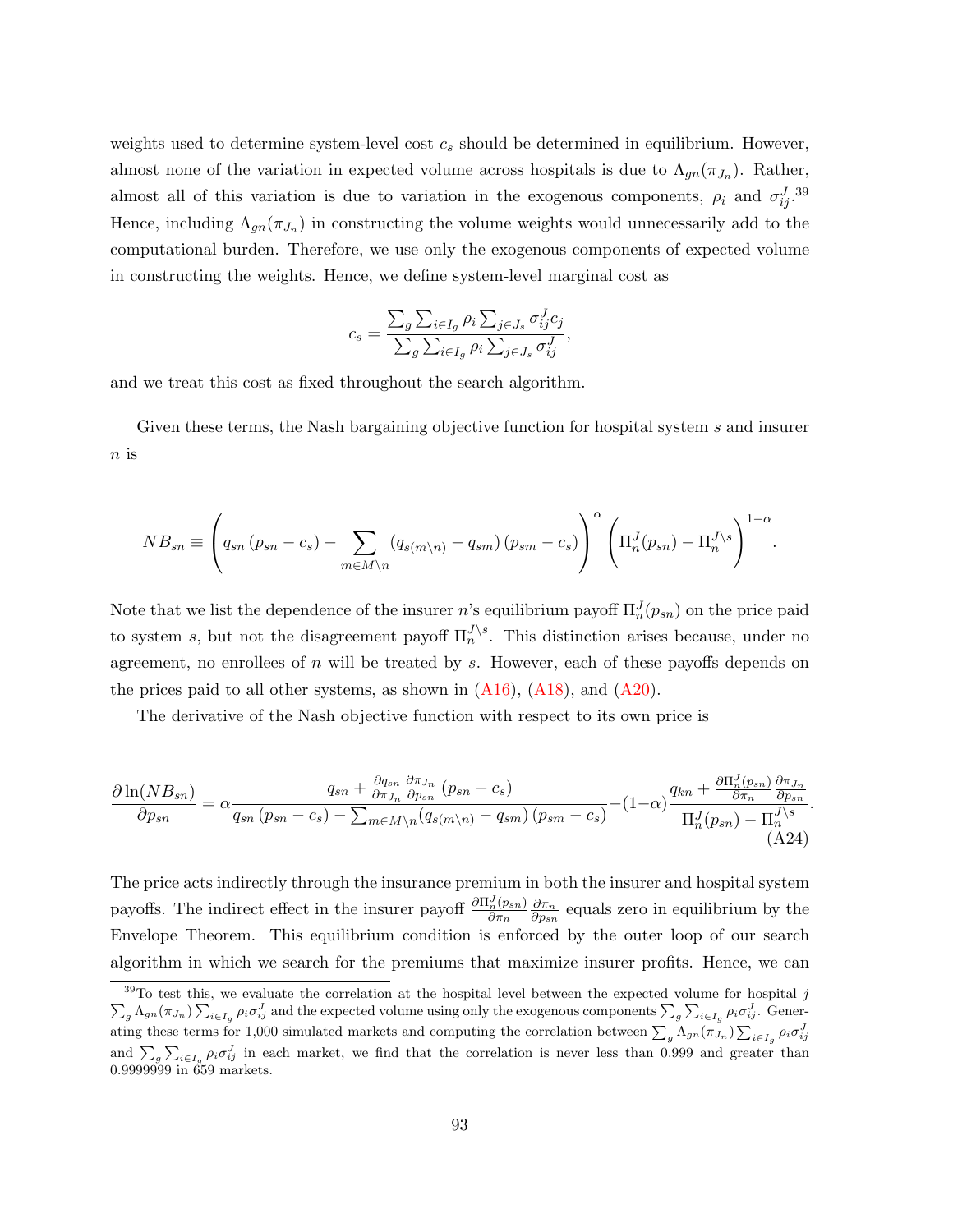ignore this term in the inner loop component of our search algorithm. However, the indirect effect of price in the hospital system payoff  $\frac{\partial q_{sn}}{\partial \pi_n}$  $\partial \pi_n$  $\frac{\partial \pi_n}{\partial p_{sn}}(p_{sn}-c_s)$  must be accounted for. This term captures the reduction in hospital system profits from a small increase in price because of the reduction in expected volume through the decline in insurance quantity demanded.<sup>40</sup>

The first term in this indirect effect, which measures the reduction in expected volume due to a premium increase, is

$$
\frac{\partial q_{sn}}{\partial \pi_{J_n}} \equiv \frac{\partial \sum_g \Lambda_{gn}(\pi_{J_n}) \sum_{i \in I_g} \rho_i \sum_{j \in J_s} \sigma_{ij}^J}{\partial \pi_{J_n}} = -\theta \sum_g \Lambda_{gn}(\pi_{J_n}) \left(1 - \Lambda_{gn}(\pi_{J_n})\right) \sum_{i \in I_g} \rho_i \sum_{j \in J_s} \sigma_{ij}^J
$$

The second term in this indirect effect, which measures the effect of a small price increase on the equilibrium premium, is evaluated by applying the Implicit Function Theorem to the insurer's first-order condition  $(A17)$ . Hence,

$$
\frac{\partial \pi_{J_n}}{\partial p_{sn}} = -\frac{\theta \sum_{g} \Lambda_{gn}(\pi_{J_n}) (1 - \Lambda_{gn}(\pi_{J_n})) \sum_{i \in I_g} \rho_i \sum_{j \in J_s} \sigma_{ij}^J}{-\theta \sum_{g} \Lambda_{gn}(\pi_{J_n}) (1 - \Lambda_{gn}(\pi_{J_n})) \left[2 \#I_g + \theta (2\Lambda_{gn}(\pi_{J_n}) - 1) \left(\#I_g(\pi_{J_n} - p_z) - \sum_{j \in J_n} (p_{jn} + \tau) \sum_{i \in I_g} \rho_i \sigma_{ij}^J\right)\right]}.
$$

Applying symmetry to  $(A24)$ , and plugging in the expressions for the indirect effects of price, we have the following first-order condition for the bargaining problem between a given insurer and hospital system s.

$$
\frac{\partial \ln(NB_s)}{\partial p_s} = \alpha \frac{q_s + \frac{\partial q_s}{\partial \pi_J} \frac{\partial \pi_J}{\partial p_s} (p_s - c_s)}{\left(\#M \left(q_s - q_s\right) + q_s\right) (p_s - c_s)} - (1 - \alpha) \frac{q_s}{\Pi^J(p_s) - \Pi^{J \setminus s}},\tag{A25}
$$

where  $q_{s\setminus}$  denotes the expected volume for system s from each of the competing insurers if the given insurer and system s fail to reach an agreement, and

$$
\frac{\partial q_s}{\partial \pi_J} \frac{\partial \pi_J}{\partial p_s} = -\frac{\theta \left( \sum_g \Lambda_g(\pi_{J_n}) \left(1 - \Lambda_g(\pi_J)\right) \sum_{i \in I_g} \rho_i \sum_{j \in J_s} \sigma_{ij}^J\right)^2}{\sum_g \Lambda_g(\pi_J) \left(1 - \Lambda_g(\pi_J)\right) \left[2 \# I_g + \theta \left(2 \Lambda_g(\pi_J) - 1\right) \left(\# I_g(\pi_J - p_z) - \sum_{j \in J} (p_j + \tau) \sum_{i \in I_g} \rho_i \sigma_{ij}^J\right)\right]}.
$$

 $\Pi^{J}(p_s)$  denotes the insurer's expected profit if it reaches an agreement with system s. This is defined [\(A16\)](#page-88-0) and evaluated at the premium  $\pi_J^*$  as defined in [\(C1\)](#page-89-1). Finally,  $\Pi^{J \setminus s}$  denotes the

<sup>&</sup>lt;sup>40</sup>Hence, a price increase reduces the joint surplus that is to be shared between the hospital and the insurer. Because of this term, hospitals always capture less than  $\alpha$  percent of the joint surplus.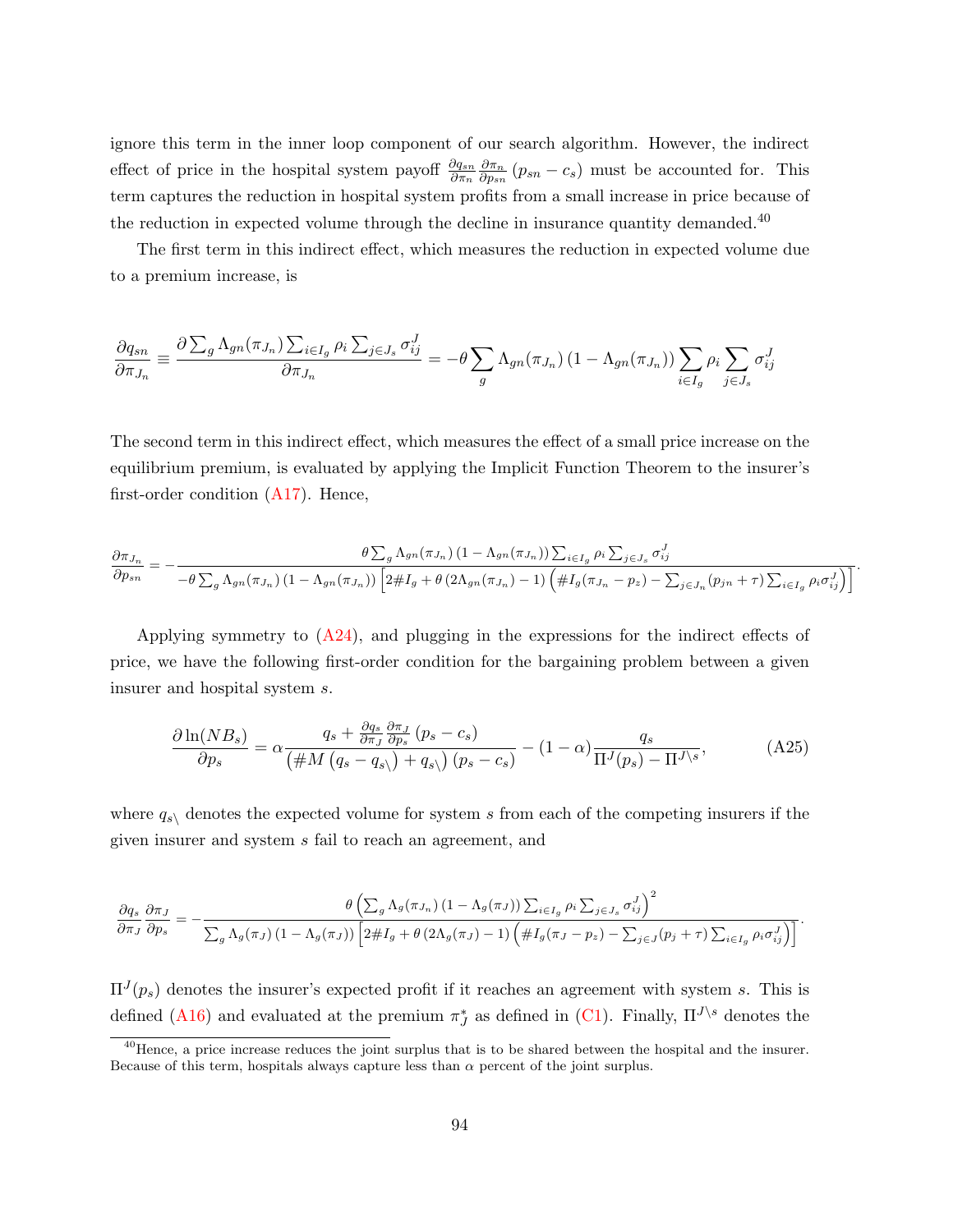insurer's expected profit if it fails to reach an agreement with system s while each of the other insurers (if any exist) do. This is defined for the monopoly and oligopoly insurer case in [\(A18\)](#page-89-0) and [\(A20\)](#page-91-0), respectively, and evaluated at the premium  $\pi_{J\setminus s}^*$  as defined in [\(C2\)](#page-90-1) in the monopoly insurer case or at  $(\pi^*_{J\setminus s}, \pi^*_J)$  as defined in [\(C3\)](#page-92-1) in the oligopoly insurer case.

We solve the system of equations defined by the vector of first-order conditions across each of the  $\#S$  Nash bargaining problems using Newton's method, applying the following convergence criteria.

<span id="page-96-0"></span>**Convergence Criteria C4.** Let  $\iota$  index iterations in the Newton search for the optimal hospital prices  $\{p_s^*\}_{s\in S}$  given insurance premiums. We define the equilibrium prices as  $\{p_s^i\}_{s\in S}$  if:

(i) 
$$
\sqrt{\sum_{s} \left(\frac{\partial \ln(NB_s)}{\partial p_s}\right)^2} \Big|_{\{p_s^t\}_{s \in S}} < 10^{-10}
$$
, and  
(ii)  $\sqrt{\sum_{s} (p_s^t - p_s^{t-1})^2} < 10^{-7} \left(1 + \sqrt{\sum_{s} (p_s^t)^2}\right)$ 

We alternate the outer loop search (solving the insurer Bertrand games for optimal premiums given hospital prices) and the inner loop search (solving the Nash bargaining games for optimal hospital prices given premiums) until the update in optimal premiums converges across outer loop iterations. This defines our global convergence criteria to compute the equilibrium in any simulated market.

.

<span id="page-96-1"></span>**Convergence Criteria C5.** Let  $\mu$  index iterations in the outer loop search for optimal premiums given hospital prices  $\{p_s^*\}_{s\in S}$ . We define the equilibrium as a set of insurance premiums  $\left\{\pi_J^{u*}, \pi_{J\setminus 1}^{u*}, ..., \pi_{J\setminus\#S}^{u*}\right\}$  and hospital prices  $\{p_s^{u*}\}_{s\in S}$  if:

(i) 
$$
\{\pi_{J}^{u*}, \pi_{J\setminus 1}^{u*}, ..., \pi_{J\setminus \#S}^{u*}\}
$$
 satisfies either (C1) and (C2) or (C1) and (C3) given  $\{p_s^{u+1*}\}_{s \in S}$ ,  
\n(ii)  $\{p_s^{u*}\}_{s \in S}$  satisfies (C4) given  $\{\pi_{J}^{u*}, \pi_{J\setminus 1}^{u*}, ..., \pi_{J\setminus \#S}^{u*}\}$ , and  
\n(iii)  $\sqrt{(\pi_{J}^{u*} - \pi_{J}^{u-1*})^2 + \sum_{s} (\pi_{J\setminus s}^{u*} - \pi_{J\setminus s}^{u-1*})^2} < 10^{-7}$ .

To summarize the algorithm, we start with an initial guess of hospital system prices  $\{p_s^0\}_{s\in S}$ . For example, the initial guess for a given hospital system's price could be a small amount above its marginal cost. Given  $\{p_s^0\}_{s\in S}$ ,  $\left\{\pi_J^{1*}, \pi_{J\setminus 1}^{1*}, ..., \pi_{J\setminus\#S}^{1*}\right\}$  then satisfy either [\(C1\)](#page-89-1) and [\(C2\)](#page-90-1) in the monopoly insurer case or [\(C1\)](#page-89-1) and [\(C3\)](#page-92-1) in the oligopoly insurer case.  $\{p_s^{1*}\}_{s\in S}$  then satisfy [\(C4\)](#page-96-0) given  $\left\{\pi_{J}^{1*}, \pi_{J\setminus 1}^{1*}, ..., \pi_{J\setminus\#S}^{1*}\right\}$ . We repeat this process until step *(iii)* of [\(C5\)](#page-96-1) is satisfied.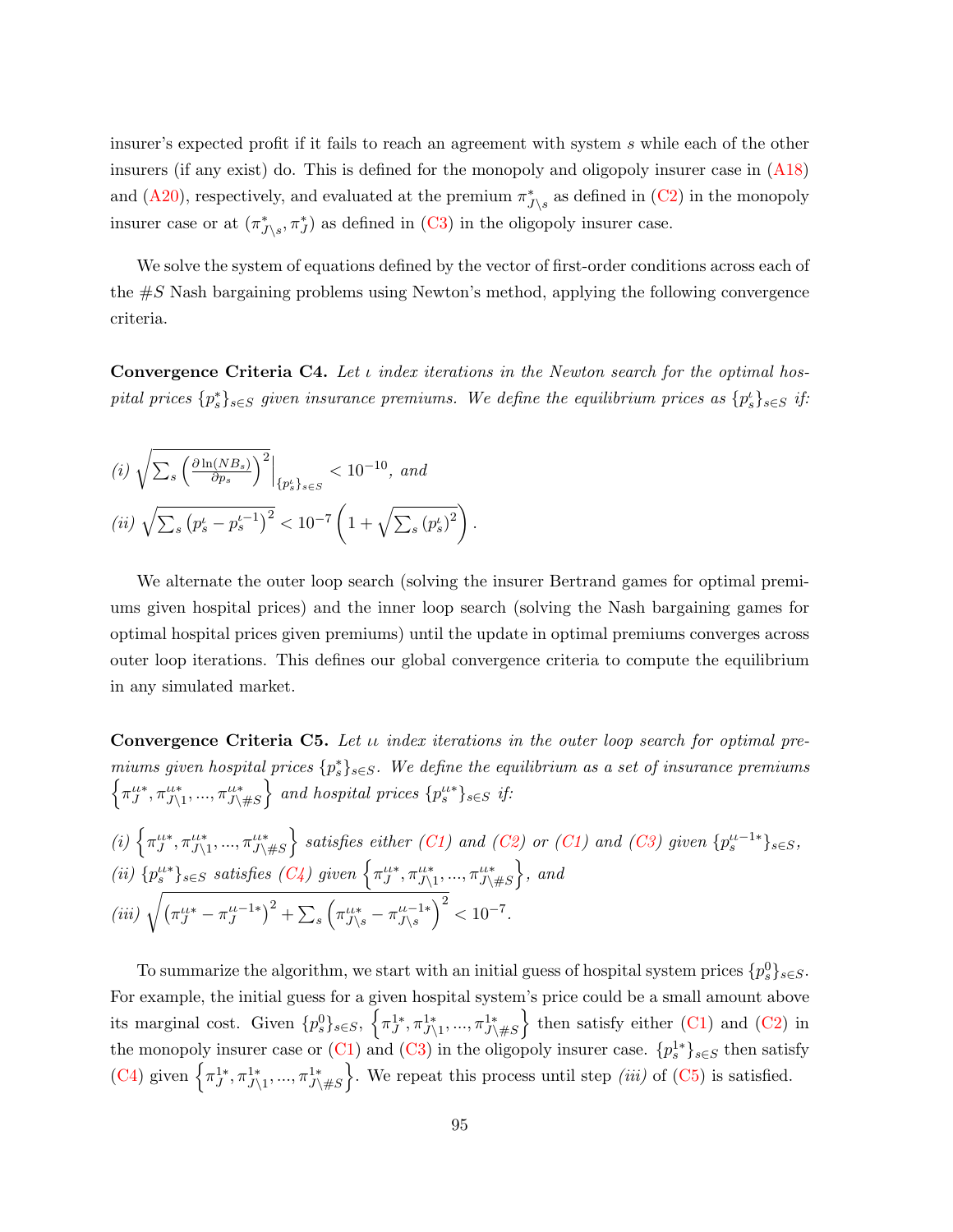In each simulated market, we solve the equilibrium for the baseline ownership structure and for each pairwise combination of mergers between hospital systems. We repeat this for each of our 9,000 simulated markets.

### A9.3 Uniqueness of the Equilibrium

We do not have a proof regarding the uniqueness of the equilibrium of our theoretical model. However, we test for the possibility of multiple equilibria by testing whether the search algorithm converges at different price vectors given different starting values. We simulate 200 hospital markets. For each market  $m$ , we solve for the price equilibrium as described in the previous section 50 times. For each replication  $r$ , we set the starting value in the search algorithm for the price of hospital system s in market m,  $p_{msr}$ , as a random draw from

$$
p_{msr}^o \sim U[c_s + 1, 40],
$$

where  $c_s$  denotes the marginal cost of hospital system s. Given that the expected value of  $c_s$ is 8, this constitutes a broad range of possible starting values for each hospital system price in our search algorithm.

After solving for the price equilibrium for each of the 200 markets 50 times, we take the min and max (within each market) of the set of equilibrium insurance premium  $\{\pi_{mr}^*\}$  and the set of each equilibrium hospital system price  $\{p_{msr}^*\}$  across replications r. With the min and max of the premium and each hospital system price, we evaluate the distance of a vector consisting of the differences between these max and min values within each market. Finally, we evaluate the max of these distances across markets. That is, we evaluate

<span id="page-97-0"></span>
$$
\max_{m} \left\{ \left[ \left( \max_{r} \{ \pi_{mr}^* \} - \min_{r} \{ \pi_{mr}^* \} \right)^2 + \sum_{s=1}^{\#S_m} \left( \max_{r} \{ p_{msr}^* \} - \min_{r} \{ p_{msr}^* \} \right)^2 \right]^{\frac{1}{2}} \right\},
$$
 (A26)

where  $\#S_m$  denotes the number of hospital systems in market m. The value of [A26](#page-97-0) in this exercise is approximately 2.6E-6. Based on this value and the broad range of starting values, we conclude that it is likely that the equilibrium in our theoretical model is unique.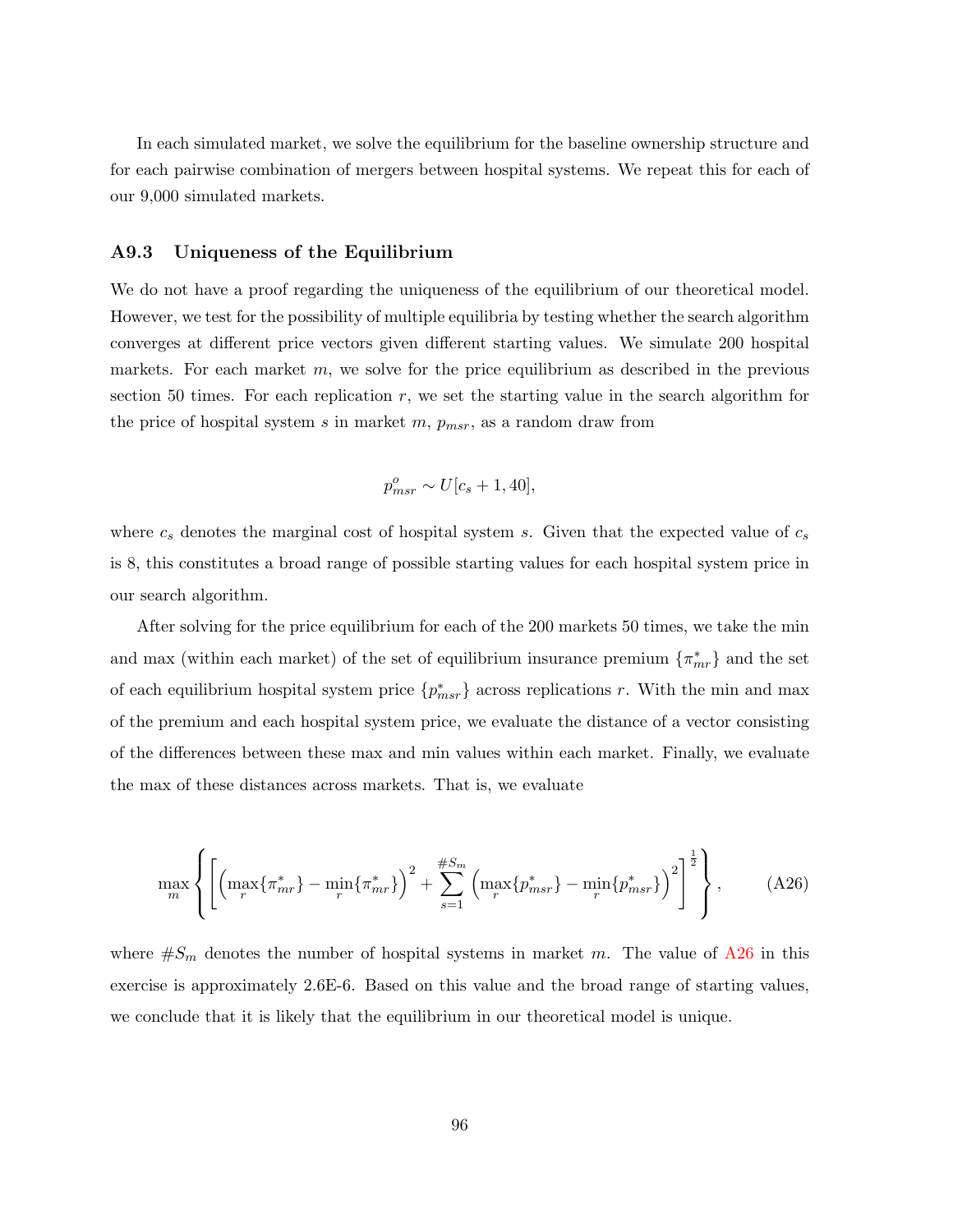## References

- Ashenfelter, O. and Hosken, D. (2010). The Effect of Mergers on Consumer Prices: Evidence from Five Mergers on the Enforcment Margin. The Antitrust Law Journal, 53(3):417-466.
- Balan, D. J. and Brand, K. (2014). Bargaining in Hospital Merger Models. Working Paper.
- Brand, K. (2013). Price Equilibrium in Empirical Models of Hospital Competition. Working Paper.
- Brand, K. and Garmon, C. (2014). Hospital Merger Simulation. AHLA Member Briefing.
- Capps, C., Dranove, D., and Satterthwaite, M. (2003). Competition and Market Power in Option Demand Markets. RAND Journal of Economics, 34(4):737–763.
- Collard-Wexler, A., Gowrisankaran, G., and Lee, R. S. (2017). Nash-in-Nash Bargaining: A Microfoundation for Applied Work. Forthcoming in Journal of Political Economy.
- Dafny, L., Ho, K., and Lee, R. S. (2017). The Price Effects of Cross-Market Hospital Mergers. NBER Working Paper 22106.
- Farrell, J., Balan, D. J., Brand, K., and Wendling, B. W. (2011). Economics at the FTC: Hospital Mergers, Authorized Generic Drugs, and Consumer Credit Markets. Review of Industrial Organization, 39(4):271–296.
- Fournier, G. and Gai, Y. (2007). What does Willingness-to-Pay reveal about hospital market power in merger cases? iHEA 2007 6th World Congress.
- Garmon, C. (2017). The Accuracy of Hospital Merger Screening Methods. RAND Journal of Economics, 48(4):1068–1102.
- Gaynor, M., Ho, K., and J.Town, R. (2015). The Industrial Organization of Health-Care Markets. Journal of Economic Literature, 53(2):235–284.
- Gaynor, M. and Town, R. (2012). Competition in Health Care Markets. In Pauly, M., McGuire, T., and Barros, P., editors, Handbook of Health Economics, Volume 2, pages 499–637. Elsevier.
- Gowrisankaran, G., Nevo, A., and Town, R. J. (2015). Mergers When Prices are Negotiated: Evidence from the Hospital Industry. American Economic Review, 105(1):172–203.
- Haas-Wilson, D. and Garmon, C. (2009). Two Hospital Mergers on Chicago's North Shore: A Retrospective Study. FTC Bureau of Economics Working Paper No. 294.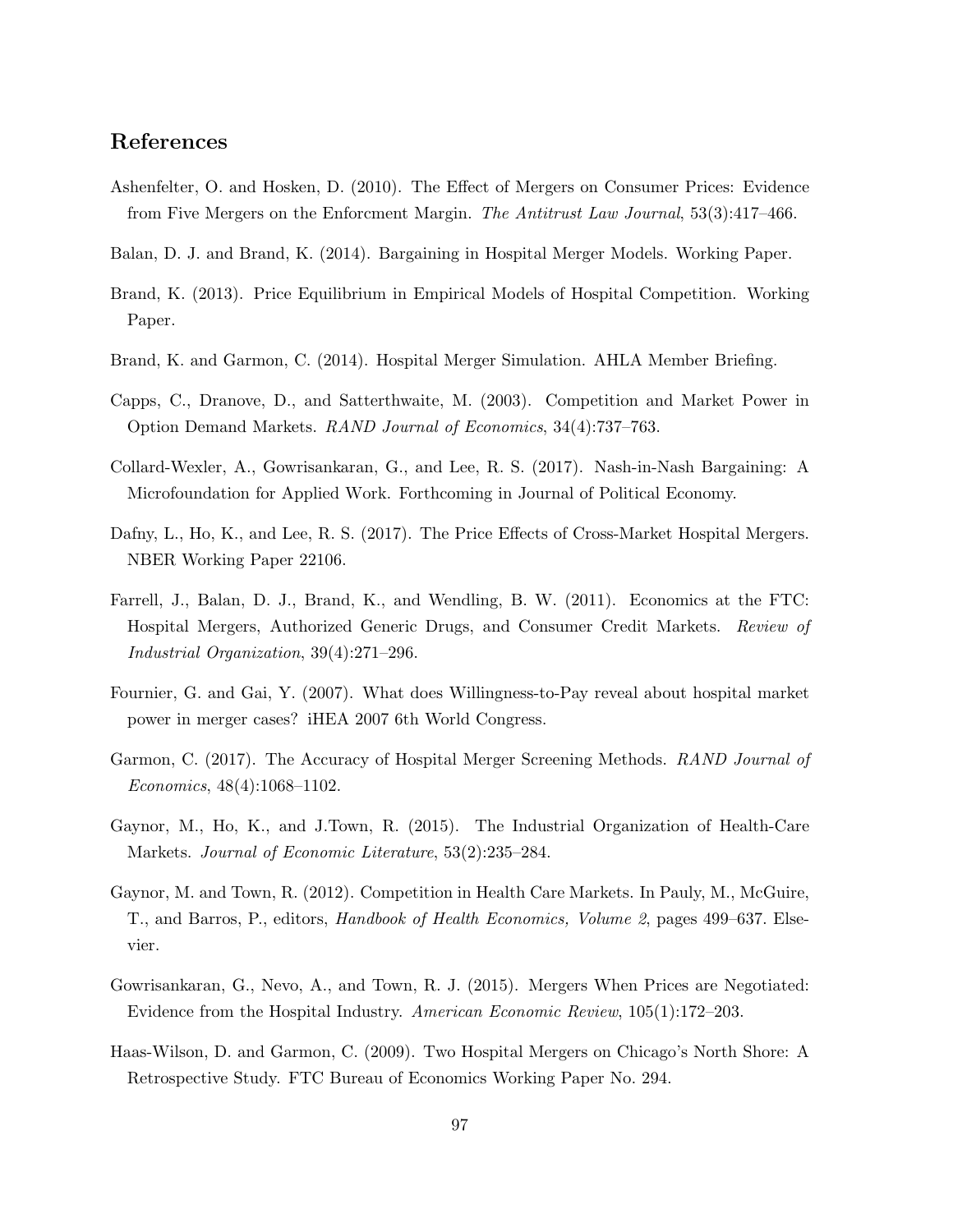- Ho, K. and Lee, R. S. (2017). Insurer Competition in Health Care Markets. Econometrica,  $85(2):379-417.$
- <span id="page-99-0"></span>Judd, K. (1998). Numerical Methods in Economics. MIT Press.
- Katz, M. L. (2011). Insurance, Consumer Choice, and the Equilibrium Price and Quality of Hospital Care. The B. E. Journal of Theoretical Economics, 2(5).
- Lewis, M. S. and Pflum, K. E. (2015). Diagnosing Hospital System Bargaining Power in Managed Care Networks. American Economic Journal: Economic Policy, 7(1):243–274.
- Lewis, M. S. and Pflum, K. E. (2017). Hospital Systems and Bargaining Power: Evidence from Out-of-Market Acquisitions. RAND Journal of Economics, 48(3):579–610.
- May, S. and Noether, M. (2014). Predicting the Price Effects of Hospital Mergers. CRA Insights: Healthcare.
- Miller, N. H., Remer, M., Ryan, C., and Sheu, G. (2016). Pass-Through and the Prediction of Merger Price Effects. Journal of Industrial Economics, 64(4):683–709.
- Miller, N. H., Remer, M., Ryan, C., and Sheu, G. (2017). Upward Pricing Pressure as a Predictor of Merger Price Effects. *International Journal of Industrial Organization*, 52:216– 247.
- Peters, C. T. (2006). Evaluating the Performance of Merger Simulations: Evidence from the U.S. Airline Industry. Journal of Law and Economics, 47(3):627–649.
- Peters, C. T. (2014). Bargaining Power and the Effects of Joint Negotiation: The Recapture Effect. Working Paper.
- Ramanarayanan, S. (2014). Diversion Analysis as Applied to Hospital Mergers: A Primer. NERA Economic Consulting.
- Health Care Cost Institute (2015). 2014 Health Care Cost and Utilization Report.
- Town, R. and Vistnes, G. (2001). Hospital Competition in HMO Networks. Journal of Health Economics, 20(5):733–752.
- Vistnes, G. and Sarafidis, Y. (2013). Cross-Market Hospital Mergers: A Holistic Approach. Antitrust Law Journal, 79(1):253–293.
- Weinberg, M. C. (2011). More Evidence on the Performance of Merger Simualtions. American Economic Review: Papers and Proceedings, 101(3):151–155.